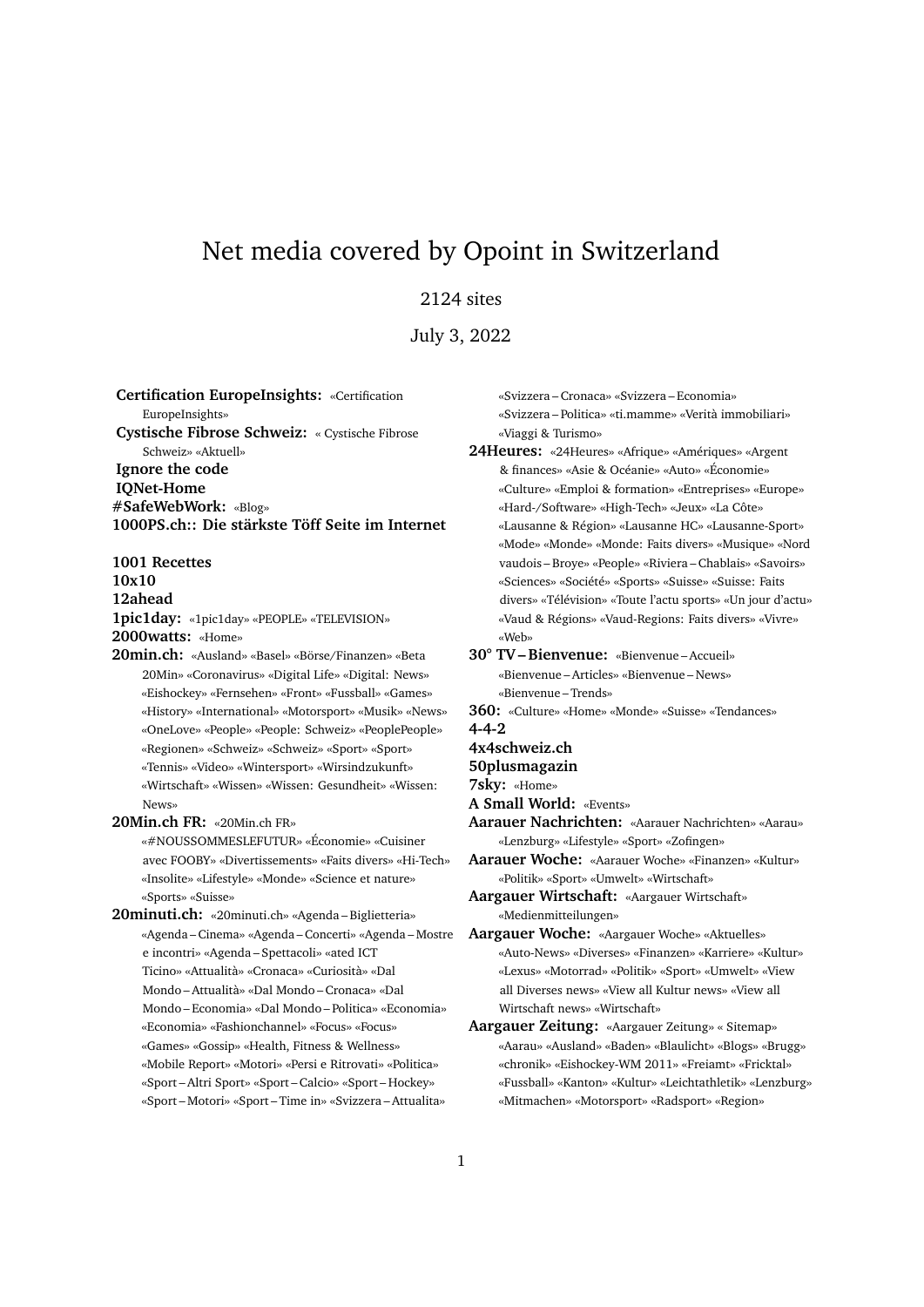«Regionalsport» «Schweiz» «Sitemap» «Ski/Wintersport» «Sport» «Tennis» «Weitere Sportarten» «Wirtschaft» «Wissen» «Wissen» «Wyna/Suhre» «Zurzach» **About Fleet:** «News» **About Travel:** «Ferien & Freizeit» «Geschäftsreisen & Tagungen» «Heftartikel» «Home» «Industrie-des-voyages» «Page» «Reisbranche» «Reisebranche» **Accrochages.ch AcidMoto:** «Home» **Acs Acsi Actares:** «Actares» «Aktuell» **Actif-trafiC:** «/ actif-trafiC» «News» **Actu Moto:** «Actu Moto» «Actualités» «équipements» «Balades» «Portraits» «Pratique» «Sport» «Tests motos» «Vidéo» **Adelboden:** «Home» «News» «Veranstaltungen» **Adventist Press Service APD:** «News» **Advocacy Aero Telegraph De:** «Aero Telegraph De» «Airlines» «Business Aviation» «Flugerlebnis» «Flughäfen» «Flugzeuge» «Fracht» «Geschichte» «Reisen» «Sicherheit» «Tests» «Umwelt» «Wissen» **AeroClub:** «Home» **Affentranger Associates:** «Home» «News» **Africa Link Magazine Africa Newsroom African Press Organization Afriqu'Echos Magazine:** «Accueil» **Agence Ecofin:** «Agro» «Banque» «Blog» «COM & Media» «Comm» «Droits» «Energie» «Finance» «Home» «Hydrocarbures» «Mines» «Recherche» «Sociétés Cotées» «Telecom & IT» **Agirinfo.com:** «Agirinfo.com» «ACTUALITÉS» «AgriNews» «Articles AGIR» «Communiqués AGIR» «Communiqués des organisations» «Infographies» **Agri:** «Actualités» «Home» «News» **Agriticino.ch:** «Home» «Notizie» **Agroscope:** «Agroscope» «Veranstaltungen» **Agvs:** «Alternative Antriebe / Elektromobilität» «Anmeldung Informationsveranstaltung TSI» «Autogewerbe» «Bedeutung der Mobilität» «Energieeffizienz» «Fahrzeugentwicklung» «Fokus Technik» «Geschichte» «Gesellschaftliche Bedeutung» «Gesetzgebung» «Kennzahlen» «Komfort» «Mobilcity» «Multimedia» «News» «News-Archiv» «Politik» «Rahmenbedingungen» «Rolle und Aufgabe des Autogewerbes» «Schulungsordner TSI» «Sicherheit»

«Statistiken» «Tankstellen-Inspektorat (TSI)» «Umwelt

und Garage» «Umwelt-Inspektorat (UWI)» «Verbände und Organisationen» «Verkehrssicherheit» «Welt des Autos» «Wirtschaftliche Bedeutung» «Wirtschaftliche Zahlen» «Zukunft»

### **Agvs FR**

**Agvs IT:** «Ambiente e garage» «Archivio News» «Associazioni e organismi» «Comfort» «Concetti d'officina in Svizzera» «Condizioni generali» «Dati economici» «Efficienza energetica» «Evoluzione dell'auto» «Futuro» «Importanza della mobilità» «Importanza economica» «Importanza sociale» «Indicatori» «Iscrizione per il corso di informazione ID» «Ispettorato dei distributori (ID)» «Ispettorato dell'ambiente (IA)» «Legislazione» «Mobilcity» «Mondo auto» «News» «Politica» «Raccoglitore di formazione ID» «Ruolo e compito del settore dell'automobile» «Settore auto» «Sicurezza» «Sicurezza stradale» «Sistemi multimediali» «Statistiche» «Storia» «Trazioni alternative / Mobilità elettrica»

- **Aichele-medico:** «Aichele-medico» «Messen» «News» «News & Messen» «Produktneuheiten»
- **Aightgenossen:** «Home»
- **Aippi:** «Home» «News»
- **Aipsmedia:** «Home»

**Ajour:** «Ajour» «A la Une» «Économie» «Canton de Berne» «Culture» «Faits divers» «Home De» «Magazine» «Monde» «Opinion» «Région» «Sport» «Suisse»

- **Aktuell auf Radio Life Channel:** « Kirche & Gesellschaft Podcast» «Radio»
- **Aktuellenews.ch:** «Hauptseite» «Top 25 Firmennews» «Top 25 Produktenews»
- **Aktuelletechnik:** «Automation & Antriebstechnik» «Fachartikel» «News»
- **Albinfo:** «Albinfo» «Albinfo.tv» «Bizneset & Shoqatat» «Bota» «CH-Balkani» «E-Diaspora» «Jeta në Zvicër» «Kalendari» «Kultura» «Sporti» «Who's Who»
- **Algo Trader:** «Home» «News»
- **Alles digital:** «Alles digital» «Magazine»
- **Allez savoir!:** «Accueil»
- **Alliance Sud:** «Alliance sud news» «Climate | Sustainable Development» «Development Aid» «Home» «Other publications» «Other Topics» «Tax Justice» «Trade»
- **Alliance Sud DE:** «Alliance Sud DE» «Handel und Investitionen» «Klima und Umwelt» «Veranstaltungen»
- **Alliance Sud FR:** «Alliance Sud FR» «Agenda 2030» «Agriculture» «Économie» «Climat et environnement» «Commerce et investissements» «Culture» «Développement» «Entreprises et droits humains» «Environnement» «Politique» «Politique de développement» «Politique fiscale et financière»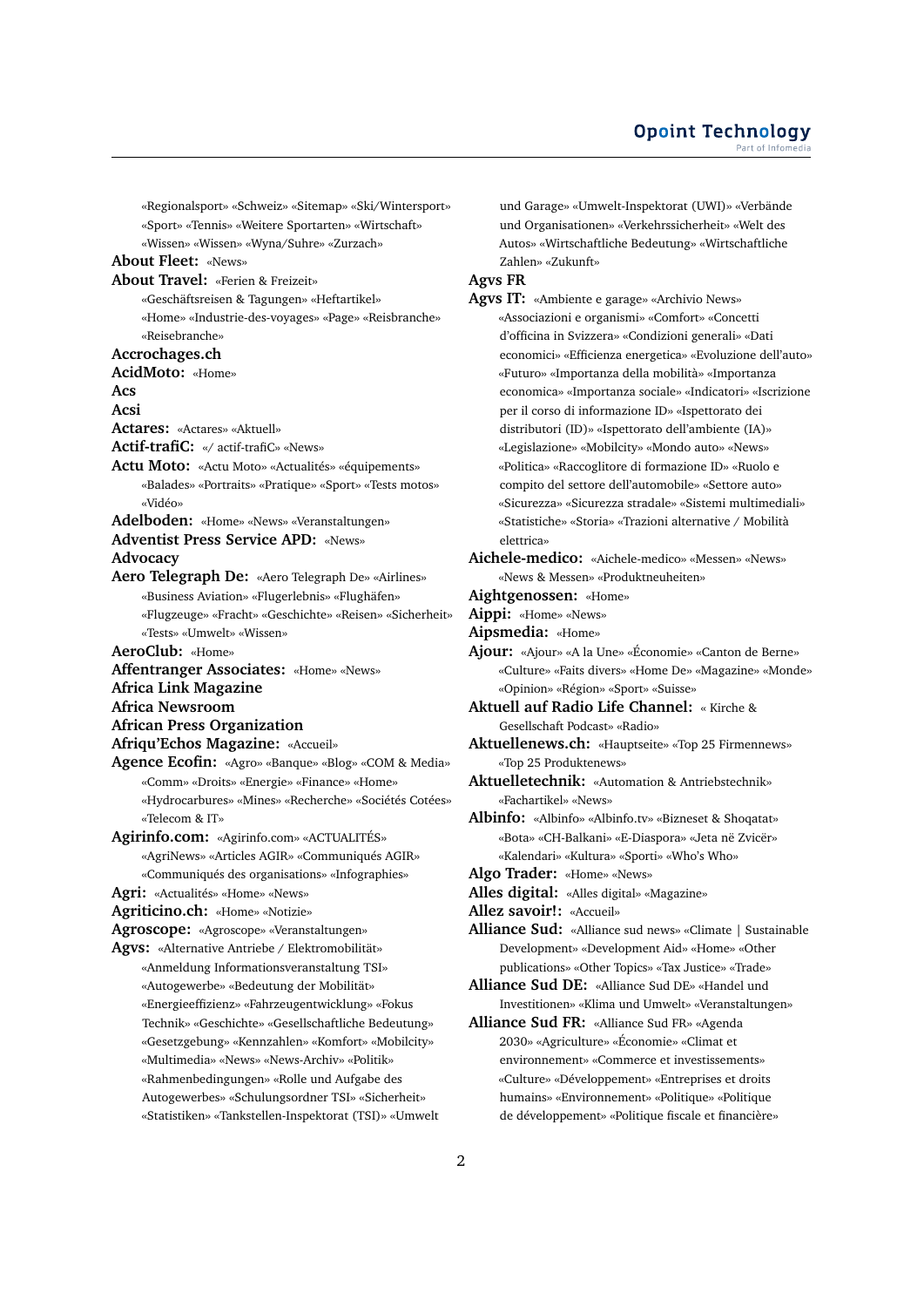«Programme» «Recherche» «Société» «Thèmes»

**Alliance Sud IT:** «Alliance Sud IT» «Agenda 2030» «Altri temi» «Attuazione in e da parte della Svizzera» «Attuazione mondiale» «Clima e ambiente» «Commercio e investimenti» «Finanziamento dello sviluppo» «Imprese e diritti umani» «Istituzioni multilaterali» «Mercati finanziari» «Politica ambientale» «Politica climatica e finanziamento del clima» «Politica d'investimento» «Politica di libero scambio» «Politica di sviluppo» «Politica di sviluppo» «Politica fiscale» «Politica fiscale e finanziaria» «Regolamentazioni» «Responsabilità delle imprese (CSR)»

#### **Allianz**

**Allnews:** «Allnews» «Corporate» «Finance» «Interviews» «Marchés» «News» «Points de vue» «Produits» «Réglementation» «RSS»

**Allthecontent:** «Allthecontent» «Blog»

- **Aluminium Insider:** «Aluminium Insider» «Africa» «Asia» «Australia» «Business» «China» «Europe» «Features» «FEATURES» «Innovation» «Latin America» «Market Selection» «News» «North America» «Russia» «Technology»
- **Alzheimer-schweiz:** «Alzheimer-schweiz» «Angebote» «Über Demenz» «Helfen Sie»
- **Amag:** «Autos» «Home»
- **Amberg Group:** «Amberg Group» «News»
- **Amnesty International IT:** «Amnesty International IT» «News»
- **Amnesty International Suisse DE:** «Accueil» «Armut und Menschenrechte» «Asyl & Migration» «Folter» «Frauenrechte» «Menschenrechte» «Mittelland und wallis» «News» «Rassismus & Diskriminierung» «Themen» «Todesstrafe» «Weitere» «Wirtschaft und Menschenrechte» «Zürich und Ostschweiz»
- **Amnesty International Suisse FR:** «Amnesty International Suisse FR» «Armes et commerce d'armes» «Asile en Suisse» «Asile et migrations» «Campagne I Welcome» «Défenseurs des droits humains» «Discriminations» «Drones» «Economie et droits humains» «Edward Snowden» «Exemples» «Expulsions forcées» «Femmes réfugiées» «Initiative multinationales responsables» «Le règlement Dublin et la Suisse» «LGBTI» «Migrations internationales» «Minorités éthniques» «News» «Objectifs du Millénaire 2015» «Pauvreté et droits humains» «Robots tueurs» «Surveillance» «Surveillance en Suisse» «Traité sur le commerce des armes»

### **Amtliche-nachrichten.ch Anafernandes Makeup Analytics Agentur:** «Allgemein» «analytics» «Ausbildung»

«Blog» «blog» «corporate influencer» «Experten» «google analytics» «Marketing» «social media» «social selling» «Tips» «Trend» «Uncategorized»

- **Andelfinger.ch:** «Andelfinger.ch» «Dossiers» «Kolumnen» «Sport» «Weinland»
- **AndroidBlog.ch:** «AndroidBlog.ch» «App» «AR & VR» «Dienste» «Dies und Das» «Firmware & OS» «Gadget» «Gaming» «Hardware» «Hot» «HowTo» «Internes» «Mobility» «Provider» «Schnäppchen» «Smart Home» «Smartphone» «Tablet» «Testbericht» «Testbericht» «Testberichte» «Testberichte» «Testberichte» «TV» «Umfragen» «Wearable» «Zubehör»
- **Angestellte Schweiz:** «Angestellte Schweiz» «Medienmitteilungen» «News der Angestellten Schweiz»
- **AnnaBelle:** «AnnaBelle» «Auto» «Beauty» «Designer» «Digital» «Familie» «Fashion» «Food» «Gesundheit» «Hochzeit» «Interior» «Karriere» «LGBTQIA+» «Liebe & Sex**Norman Sexters Access** » «Literatur & Musik» «Make-up» «Mode» «Mode-News» «People» «Politik» «Popkultur» «Prix de Beauté» «Reisen» «Serien & Filme » «Shopping» «Sport» «Trends» «Wellness» «Work & Cash > «Zeitgeist»

#### **Anonyme Köche**

- **AnthonyBarnum Public Relations:** «Home» «RSS»
- **Anthroposophie (it):** «Anthroposophie (it)» «Agricoltura & Nutrizione:Attualità» «Agricoltura & Nutrizione:Panoramica» «Antroposofia:Attualità» «Antroposofia:Panoramica» «Arte & Architettura:Attualità» «Arte & Architettura:Panoramica» «Economia & Società:Attualità» «Economia & Società:Panoramica» «Medicina:Attualità» «Medicina:Panoramica» «Pedagogia curativa & Socioterapia:Attualità» «Pedagogia curativa & Socioterapia:Panoramica» «Pedagogia:Attualità» «Pedagogia:Panoramica» «Scienze Naturali:Attualità» «Scienze Naturali:Panoramica»
- **Anthroposophie De:** «Anthroposophie De» «Anthroposophie:Ubersicht» «Anthroposophie:News» ¨ «Heilpädagogik& Sozialtherapie:Übersicht» «Heilpädagogik& Sozialtherapie:News» «Künste & Architektur:Übersicht» «Künste & Architektur:News» «Landwirtschaft & Ernährung:Übersicht» «Landwirtschaft & Ernährung:News» «Medizin:Übersicht» «Medizin:News» «Naturwissenschaft:Übersicht» «Naturwissenschaft:News» «Pädagogik:Übersicht» «Pädagogik:News» «Wirtschaft & Gesellschaft:Übersicht» «Wirtschaft & Gesellschaft:News»
- **Anthroposophie En:** «Agriculture: News» «Anthroposophy: News» «Curative Education: News» «Education: News» «Home» «Medicine: News» «Natural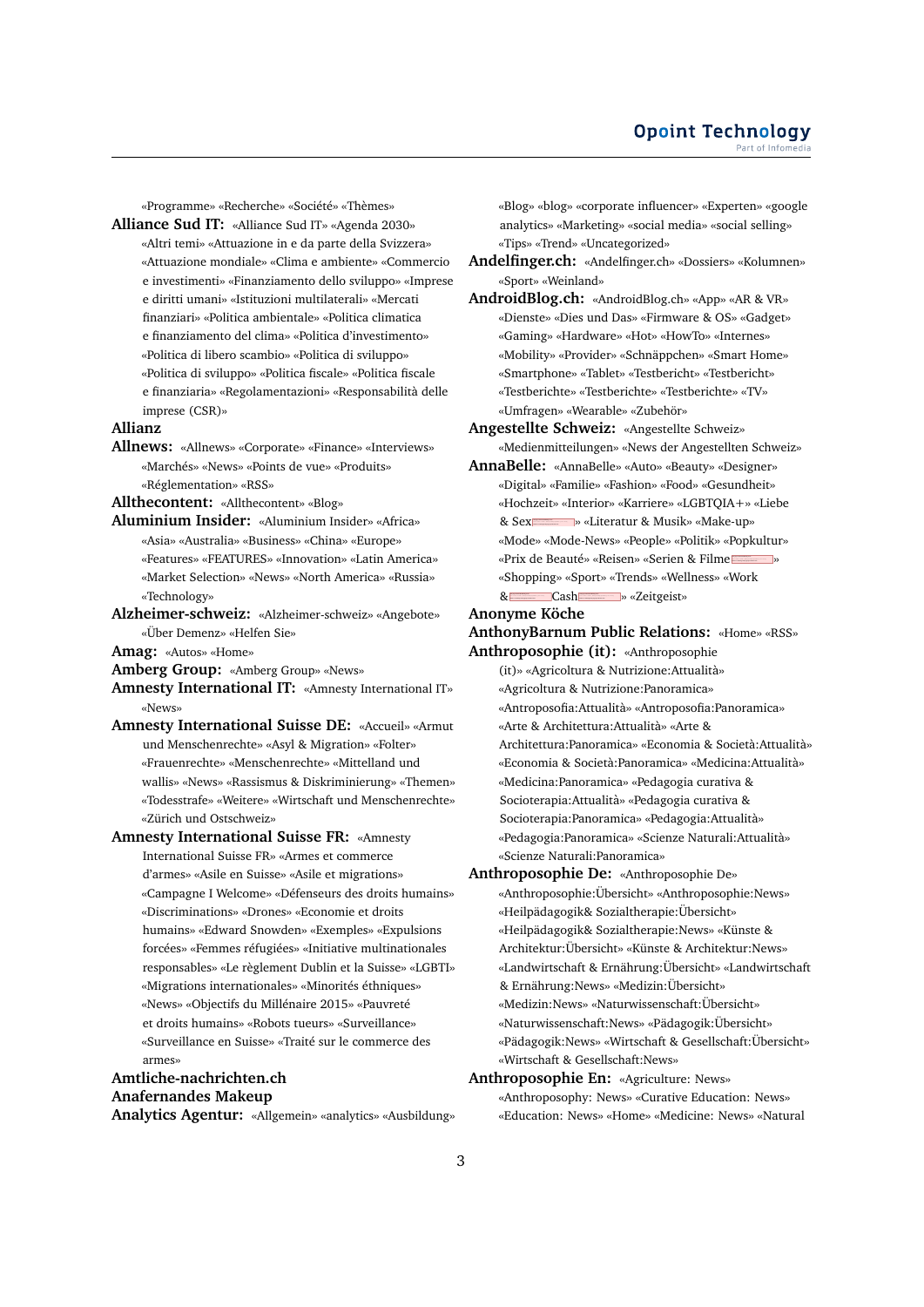# **Opoint Technology**

| sciences: News»                                                   | «Projects»                                              |
|-------------------------------------------------------------------|---------------------------------------------------------|
| <b>Antiquorum Auctioneers</b>                                     | Areaonline                                              |
| Anzeiger: «Aktuell» «Bezirk Affoltern» «Sport»                    | Argoviatoday: «Argoviatoday» «unterhaltung»             |
| Anzeiger Kloten                                                   | Arlesheimreloaded: «Home»                               |
| Anzeiger Luzern: «Anzeiger Luzern» «Events» «Kulinarik»           | Armada International: «2018 Event News» «2019           |
| «Kultur» «Leute» «Mobilität» «Region»                             | Event News» «2020 Event News» «Air Power» «Airborne     |
| Anzeiger Region Bern: «Anzeiger Region Bern»                      | Weapons» «Aircraft Carriers» «Airlift and Tanker»       |
| «Events»                                                          | «Amphibious» «Artillery» «Combat Aircraft» «Corvettes   |
| <b>Anzeiger von Saanen:</b> «Startseite»                          | and OPVs» «Current Issue» «Event News» «EW In Depth     |
| Anzeigerkerzers: «Anzeigerkerzers» «Leute in der Region           | Articles» «EW Podcast» «EW Press Releases» «Fast        |
| Kerzers» «Schwerpunkte»                                           | Attack Crafts» «Frigates and Destroyers» «Helicopter»   |
| Anzeigerverband Bucheggberg Wasseramt                             | «IDEX 2021» «Land Warfare» «More Air Power» «More       |
| Anzeigervomrottal.ch: «Anzeigervomrottal.ch»                      | Land Forces» «More Sea Power» «Naval Weapons»           |
| «Bildung» «Blaulicht» «Buttisholz» «Firmen» «Geiss»               | «Radio/Communications» «Satellites» «Sea Power»         |
| «Gesellschaft» «Grosswangen» «Hellbühl» «Hintergrund»             | «SOF» «Soldier Equipment» «Space» «Special Missions     |
| «Kanton Luzern» «Kirche» «Kultur» «Neuenkirch»                    | Aircraft» «Special Operations Forces» «Submarines»      |
| «Nottwil» «Politik» «Region» «Ruswil» «Schweiz»                   | «Training» «Training Aircraft» «Unmanned Aerial         |
| «Sommerserie 2021» «Sport» «Werthenstein» «Wolhusen»              | Vehicles» «Unmanned Ground Vehicles» «Unmanned          |
| Apodro: «Apodro» «Tipps aus der APODRO»                           | Surface/Underwater Vehicles» «Upcoming Events»          |
| Appenzell Ausserrhoden: «Appenzell Ausserrhoden»                  | «Vehicles» «Weapons and Munitions»                      |
| «Aktuelles» «Medienmitteilungen der Kantonspolizei»               | <b>Armasuisse:</b> «Armasuisse» «Aktuell»               |
| Appenzell Innerrhoden: «Appenzell Innerrhoden»                    | <b>Art Inside</b>                                       |
| «Polizeimeldungen»                                                | Art-tv: «Aargau» «Alle Beiträge» «Alle Beiträge» «Alle  |
| Appenzel124: «Startseite»                                         | Beiträge» «Alle Beiträge» «Alle Beiträge» «Appenzell    |
| Appunto.ch: «aktuell_e»                                           | a. Rh.» «Appenzell i. Rh.» «Architektur   Design»       |
| Aqua & Gas: «Aqua & Gas» «Aktuell» «Energie»                      | «Bald im Kino» «Basel-Landschaft» «Basel-Stadt»         |
| «SVGW-News» «VSA-News» «Wasser»                                   | «Bücher» «Bern» «CH-Kunstverein» «Festivals»            |
| Aqua Viva: «Aqua Viva» «News»                                     | «Film-Szene» «Fondation SUISA» «Freiburg» «Genf»        |
| <b>Aquanaut:</b> «Aquanaut» «Ausrüstung» «Menschen» «News»        | «Glarus» «Graubünden» «Home» «Jetzt im Kino» «Jura»     |
| «Panorama» «Reisen» «Tauchen» «Umwelt»                            | «Kanton Zürich» «Kanton Zürich» «Klassik   Jazz»        |
| <b>Arc Info:</b> «Arc Info» «Autres sports» «Cyclisme» «Dossiers» | «Kulturgeschichte» «Kulturpolitik» «Kunst   Fotografie» |
| «Economie» «Football» «Hockey sur glace» «Horlogerie»             | «Kunst-Szene» «Literatursendung Mephisto» «Luzern»      |
| «Jura Bernois» «Monde» «Neuchâtel et Littoral» «Régions»          | «Mittelland» «Musik-Szene» «Neuchâtel» «Nidwalden»      |
| «Ski» «Sortir» «Sports» «Sports motorisés» «Suisse»               | «Nordwestschweiz» «Obwalden» «Ostschweiz» «Pop          |
| «Tennis» «Val-de-Ruz» «Val-de-Travers» «Volleyball»               | Volk» «Projekte» «Schaffhausen» «Schwyz» «Solothurn»    |
| Architektenwelt: «Architektenwelt» «Allgemein»                    | «St. Gallen» «Stadt Winterthur» «Stadt Zürich» «Tessin» |
| «Architektur» «Architekturpreise» «Baustelle» «Büro»              | «Thurgau» «Uri» «Waadt» «Wallis» «Westschweiz»          |
| «Inspiration» «Navigate»                                          | «Wissen» «Zentral- & Südschweiz» «Zug»                  |
| Architektur Basel: «Architektur Basel» «Aktuelles»                | Artlog                                                  |
| «Basler Grundrisse» «Baukultur» «Baustellenbesuch»                | <b>Artpassions</b>                                      |
| «Bauten» «Bilddetail» «Kunst-und-Bau» «Literatur»                 | Artundreise: «Home»                                     |
| «News» «Podcast» «Politik» «Portraits» «Projekte»                 | Arzt Spital Pflege: «Arzt Spital Pflege» «Aktuelle      |
| «Stadtansichten» «Veranstaltungen» «Visionen»                     | Beiträge» «Arzt» «Bauen» «eHealth» «Gesundheitspolitik» |
| «Wettbewerbe»                                                     | «Info's» «Interview» «Pflege» «Spital» «Weiterbildung»  |
| Architektur Technik: «Aktuell» «Home»                             | Asareca.org: «Home»                                     |
| Archithese: «Archithese» «Blog»                                   | <b>Ascensia:</b> «Press-releases»                       |
| <b>Architonic de:</b> «News»                                      | Asienspiegel: «Home» «News»                             |
| Architonic En: «Architecture» «Architonic En Trend                | Askonline: «Askonline» «Drogenproblematik» «Frieden»    |
| Analysis» «Associations» «Design» «Fairs» «Industry News»         | «Frieden von unten» «Friedensprozess» «Konfliktdynamik» |

Analysis» «Associations» «Design» «Fairs» «Industry News» «Materials» «News» «People» «Product Innovations»

«Menschenrechte» «Wahrheit & Gerechtigkeit»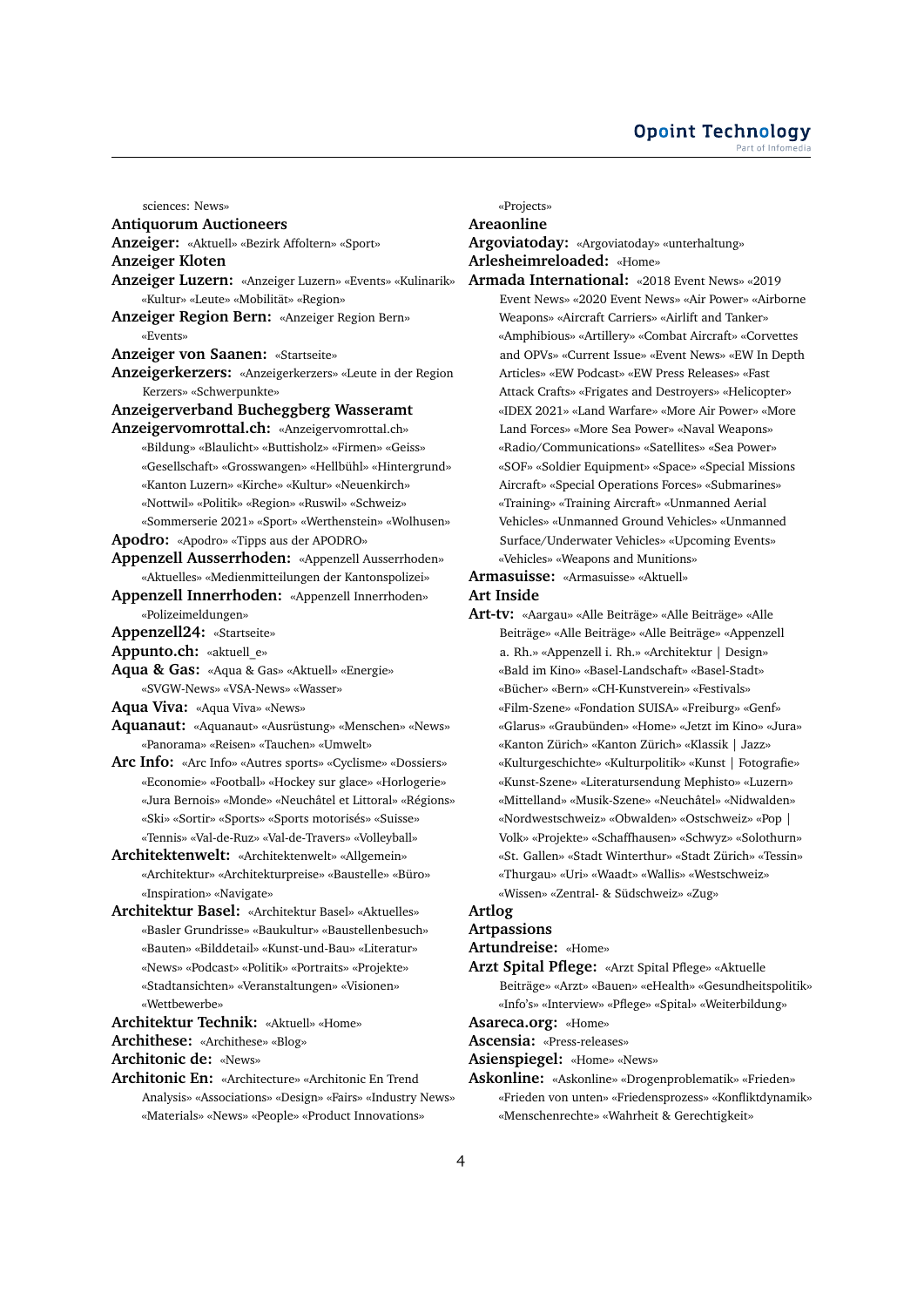#### **Opoint Technology** Part of Infomer

«Wirtschaft & Menschenrechte»

# **Asphalte**

**ASTAG Schweizerischer Nutzfahrzeugverband:** «ASTAG Schweizerischer Nutzfahrzeugverband» «Aktuell» «Dossiers» «Kurse / CZV» «Medien» «Politik» «Politik» «Verband» «Vernehmlassungen» «Wissen» **astreaAPOTHEKE:** «astreaAPOTHEKE» «Aktuelle Ausgabe» «Artikel» **At – Schweiz:** «Median» **ATE Atte:** «Atte.ch» **Audiatur-Online:** «Audiatur-Online» «Aktuelle Kurznachrichten» «Israel und Region621» «Italiano» «Meinung» «Meinung & Analyse1066» **Aufbruch Ausflugsziele News:** «Home» **Auszeit Auto & Wirtschaft:** «Home» «News» **Auto Illustrierte:** «Auto Illustrierte» «Abos» «Ausgaben» «Autokauf» «Covago-unterstuetzt-autohaendler--134» «Magazin» «News» «Rendezvous» «Veranstaltungen» **Auto-motor-info:** «Auto-motor-info» «Nachrichten» **Autoenergiecheck De:** «Autoenergiecheck De» «Energie und Umwelt» «Mobilität» «Passwort vergessen?» «Wissenswertes» **Autoenergiecheck Fr:** «Autoenergiecheck Fr» «Bon à savoir» «Dario Cologna» «Garagistes» «Mobilité» «Vos advantages» **Autoestrada.ch/it:** «Autoestrada.ch/it» «Automobili» «Mobilità» «Moto» «Pneumatici» «Racing» «Special stories» «Test su strada» «Utilitari» **Autois Automobil Revue:** «Branche» «Home» «Neuheiten» «Sport» «Szene» **Automobil Revue/Revue Automobile:** «Automobil Revue/Revue Automobile» «Drive Style» «Industrie» «Industrie» «Nouveautés» «Sport» «Video» **Autonews:** «Autonews» «Fahrberichte – Autos im Test» «Genf 2019 – 89. Automobilsalon» «News» **Autos.ch:** «News» **Autoscout24 Autosprint:** «Auto» «Autoshows» «Autoshows-2» «Home» «Motorrad» «Motorsport» «RSS» **Avant-Première:** «Avant-Première» «Tous les dossiers» **Avenir Suisse:** «Blog» «Home» **AvenirSocial**

**Avenue Argusdatainsights**

**AVguide:** «3D» «AirPlay» «Audio» «Drahtlos» «Foto» «Heimkino» «High End Audio» «Home» «IFA» «Kompaktkamera» «Kopfhörer» «Lautsprecher» «Markt» «Messe» «Mobil» «Netzwerk» «Portabel» «Projektor» «Smartphone» «SRG» «Tablet» «TV-Gerät» «Video» «Zubehör»

**Avogel:** «Home» «Latest News»

**AWP:** «News»

**Axpo:** «Magazin»

- **Azione.ch:** «Azione.ch» «Attualità» «Cultura» «Mondo migros» «Rubriche» «Società» «Tempo libero»
- **À L'Encontre:** «Accueil» «Afghanistan» «Afrique» «Afrique du Sud» «Algérie» «Allemagne» «Amérique du nord» «Amérique du Sud et Caraïbes» «Amériques» «Arabie saoudite» «Argentine» «Argentine» «Asie» «Bahrein» «Bangladesh» «Bolivie» «Canada» «Chili» «Chine» «Chypre» «Cuba» «Débats» «Ecologie» «Ecologie» «Economie» «Egypte» «Equateur» «Espagne» «Etats-Unis» «Europe» «Extrême droite» «Femmes» «France» «Grande-Bretagne» «Grèce» «Guadeloupe» «Haïti» «Histoire» «Hommage» «Hongrie» «Inde» «Irak» «Iran» «Irlande» «Israël» «Italie» «Japon» «La Une» «Libye» «Livres» «Martinique» «Mexique» «Migrations» «Moyen Orient» «Nicaragua» «Pakistan» «Palestine» «Paraguay» «Pérou» «Portugal» «Québec» «Racisme» «Russie» «Société» «Suisse» «Syndicats» «Syrie» «Tchécoslovaquie» «Travail et santé» «Tunisie» «URSS» «Uruguay» «Videos»

**Étudiants.ch:** «Actualités»

**Ökozentrum:** «/ Oekozentrum»

- **Übernahmekommission:** «Übernahmekommission» «Aktuelles»
- **B3c Newswire:** «Home» «News»

#### **Babyahoi**

**Badener Tagblatt:** «Badener Tagblatt» «Aarau» «Ausland» «Auto» «Baden» «Blaulicht» «Brugg» «Digital» «Forschung & Technik» «Freiamt» «Fricktal» «Gesundheit» «Kanton» «Kultur» «Leben» «Lenzburg» «Region» «Regionalsport» «Schweiz» «Sport» «Suche» «Wirtschaft» «Wyna/Suhre»

**Baer&karrer:** «Home»

**Bahnindustrie**

**Bahnonline.ch:** «Bahnen» «Fahrzeuge» «Home» «Modellbahn» «Museum» «Politik»

#### **Bajour.ch**

**Bakom Admin:** «Bakom Admin» «Dokumentation»

**Baloise Group**

**Bamboo Finance:** «Rss»

**Bank for International Settlements:** «Bank for International Settlements» «BIS management speeches» «Cbs» «Press releases» «Press releases»

#### **Bank now**

**Banken, Versicherungen & Telekom:**

«Independence» «Magazine» «News»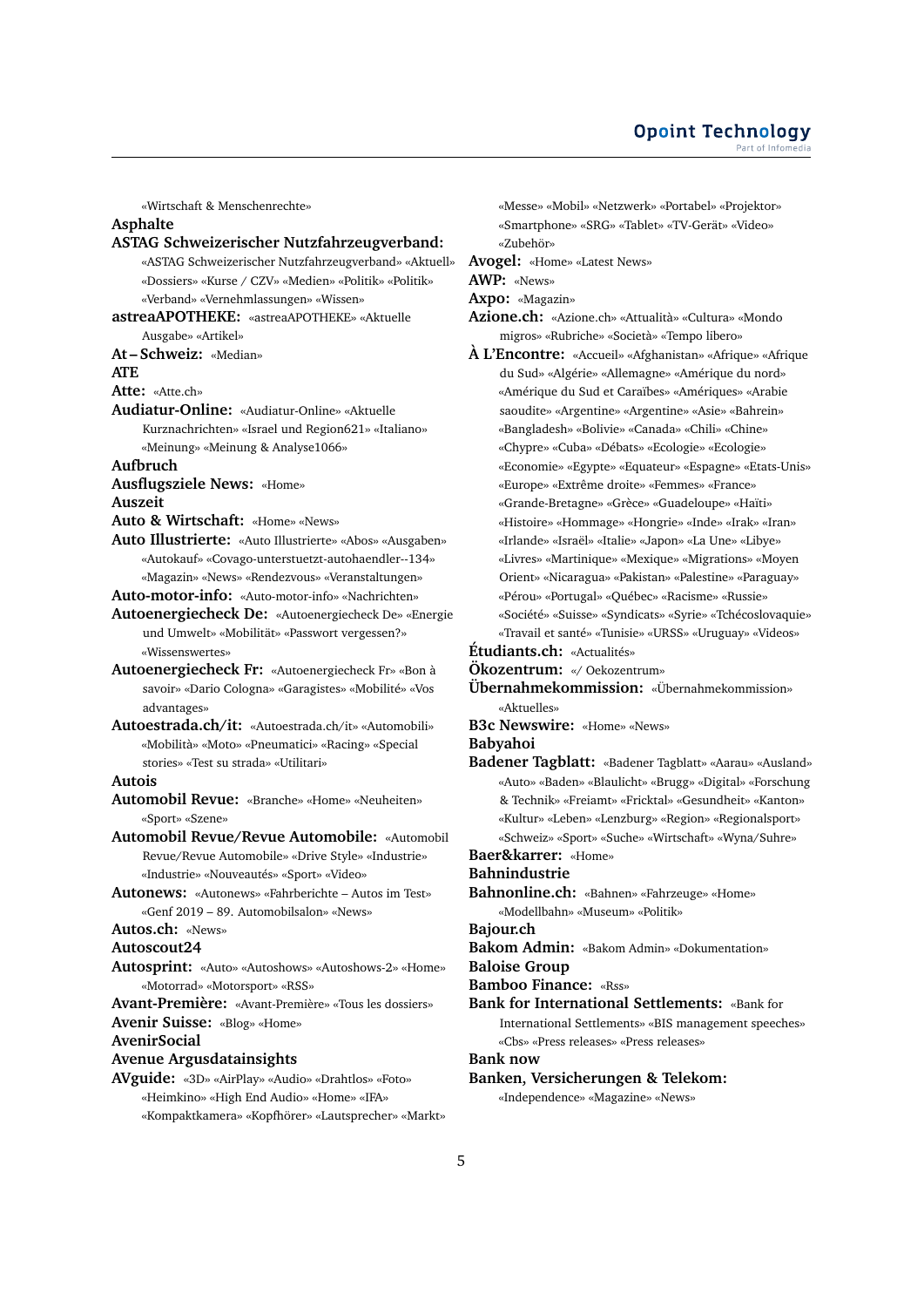- **Banken, Versicherungen & Telekom:** «Banken, Versicherungen & Telekom» «Actualités» «Indépendance» «Magazine»
- **Bantel & Partner:** «Bantel & Partner» «Aktuell»
- **Bantiger Post:** «Home»
- **Bar News:** «Bar News» «Competitions» «Produkte» «Wirtschaft» «Wissen»
- **Barig:** «barig.aero» «barig.aerogram» «Events» «Mitgliedernews» «News» «Partnernews» «Press» «Pressemitteilung»
- **Basel Tattoo:** «Home»
- **Basel-Express:** «Basel-Express» «Abonnieren» «AGB» «Aktuell» «Bauen» «Bauen & Wohnen» «Datenschutzerklärung» «Ernährung» «Fitness & Sport» «Freizeit» «Freizeittipps» «Gastronomie» «Geld & Wirtschaft» «Geopolitik» «Gesellschaft» «Gesund & Schön» «Gesundheit» «Immobilien» «Inserien» «Junior Express» «Leitbild» «Medienkritik» «Neues Bewusstsein» «Preise und Daten» «Ratgeber» «Redaktion» «Schönheit» «Stellen» «Umwelt & Ernährung» «Unser Team» «Urlaub & Reisen» «Veranstaltungen» «Verlag» «Weihnachten» «Wohnen»
- **Baselbieterwoche:** «Baselbieterwoche» «Aktuelles» «Auto News» «Cadillac» «Chevrolet» «Diverses» «Karriere» «KIA» «Kultur» «Sport» «Subaru» «Suzuki» «TOYOTA» «Umwelt» «Weiterbildung» «Wirtschaft»
- **Baselland Woche:** «Baselland Woche» «Auto-News» «Cadillac» «Chevrolet» «Diverses» «Karriere» «KIA» «Kultur» «Sport» «Subaru» «Suzuki» «TOYOTA» «Umwelt» «Weiterbildung» «Wirtschaft»
- **BaselLive:** «BaselLive» «Einkaufen» «Entdecken» «Erleben» «Geniessen» «Magazin» «SYL Hotel»
- **Basler Zeitung:** «Ausland» «Auto» «Basel» «Blogs» «Kultur» «Leben» «Panorama» «Schweiz» «Sport» «standard» «Startseite» «Wirtschaft» «Wissen»
- **BaslerIN:** «BaslerIN» «Blog»
- **Baslerwoche:** «Baslerwoche» «Aktuelles» «Auto-News» «Cadillac» «Chevrolet» «Karriere» «KIA» «Kultur» «Sport» «Subaru» «Suzuki» «TOYOTA» «Umwelt» «View all Auto-News news» «View all Diverses news» «View all Kultur news» «Weiterbildung» «Wirtschaft»
- **Batimag:** «Batimag» «News»

#### **Batz.ch**

**Baublatt:** «Baublatt» «Baumarkt» «Baumarkt1» «Baumarkt3» «Baumarkt4» «Baumarkt5» «News» «Verschiedenes1» «Verschiedenes2» «Verschiedenes3» «Verschiedenes4» «Verschiedenes5» «Verschiedenes6» «verschiedenes7»

**Baudokumentation:** «Szene»

**Bauern Zeitung:** «Agrarpolitik» «Landleben»

- «Landtechnik» «Markt & Preise» «Pflanzen» «Startseite» «Tiere» **Bauflash Baukader:** «Baukader» «Aktuell» **Baumeister Baumer:** «Baumer» «Aktuelles» **Baurundschau:** «Baurundschau» «Architektur» «Ausund Weiterbildung» «Bauen» «BIM Kongress by Gruner» «Garten» «Highlight» «Innenarchitektur» «Intersolar» «News» «Swissbau» «Umwelt & Technik» **Bauschweiz:** «Bauschweiz» «Baunews» **Bâtitech:** «Bâtitech» «Actuel» «Articles» «Carnet» «Exposition» «Ferblanterie» «Produits» **Bärnerbär:** «Agenda» ««Eifach Bank»» «Bärn» «Home» «People» «Serie Dählhölzli» «Sport» «Wettbewerb» **Bäup.ch:** «Bäup.ch» «Archiv» **Bücherstadt Kurier:** «Bücherstadt Kurier» «Buchpranger» «Filmtheater» «Kreativlabor» «Skriptorium» «Specials» «Spielstraße» «Stadtgespräch» **BCGE:** «Accueil» **Beauty Alliance:** «Beauty Alliance» «Angebote» «Beauty» «Dufte» «Make-up-artist-of-the-year» «Mens World» «Mens World: Dufte» «Mens World: Must Have» «Mens World: Pflege» «Musthave» «Wettbewerbe» **Beauty forum Beautystories:** «Home» **Beautytipps.ch:** «Beautytipps.ch» «Anti-Aging» «Beauty allgemein» «Bräunung» «Ernährung» «Fitness» «Fusspflege» «Gesichtspflege» «Gesundheit» «Haarpflege» «Handpflege» «Hautpflege» «Mode» «News» «Parfüm» «presseportal» **Beehive Magazin.ch:** «Beehive Magazin.ch» **Bellevue Nzz:** «Auto Gadgets» **Belmedia:** «Belmedia» «Awards» «Content Marketing» «Events» «Marketing» «News» «People» «SEO» «Werbung» **Belvedere:** «Belvedere» «Auf und davon» «Best of. . . » «Coup de Coeur» «Gipfeltreffen» «Hin und weg» «Lust auf mehr» «Paradies auf Zeit» «Rucksack» «Sponsored Content» **Beratung.ch:** «Nachrichten» **Bereisen und Beschreiben Bernasconi Martinelli Alippi & Partners:** «News» **Berner Fachhochschule Wirtschaft Und . . . :** «Berner Fachhochschule Wirtschaft Und Verwaltung» «Aktuell»
- **Berner Gemeinden Online:** «Home»
- **Berner Kulturagenda:** «Berner Kulturagenda» «Neuste Artikel»
- **Berner Oberländer:** «Ausland» «Auto» «Bern» «Oberaargau» «Oberland» «Panorama» «Region»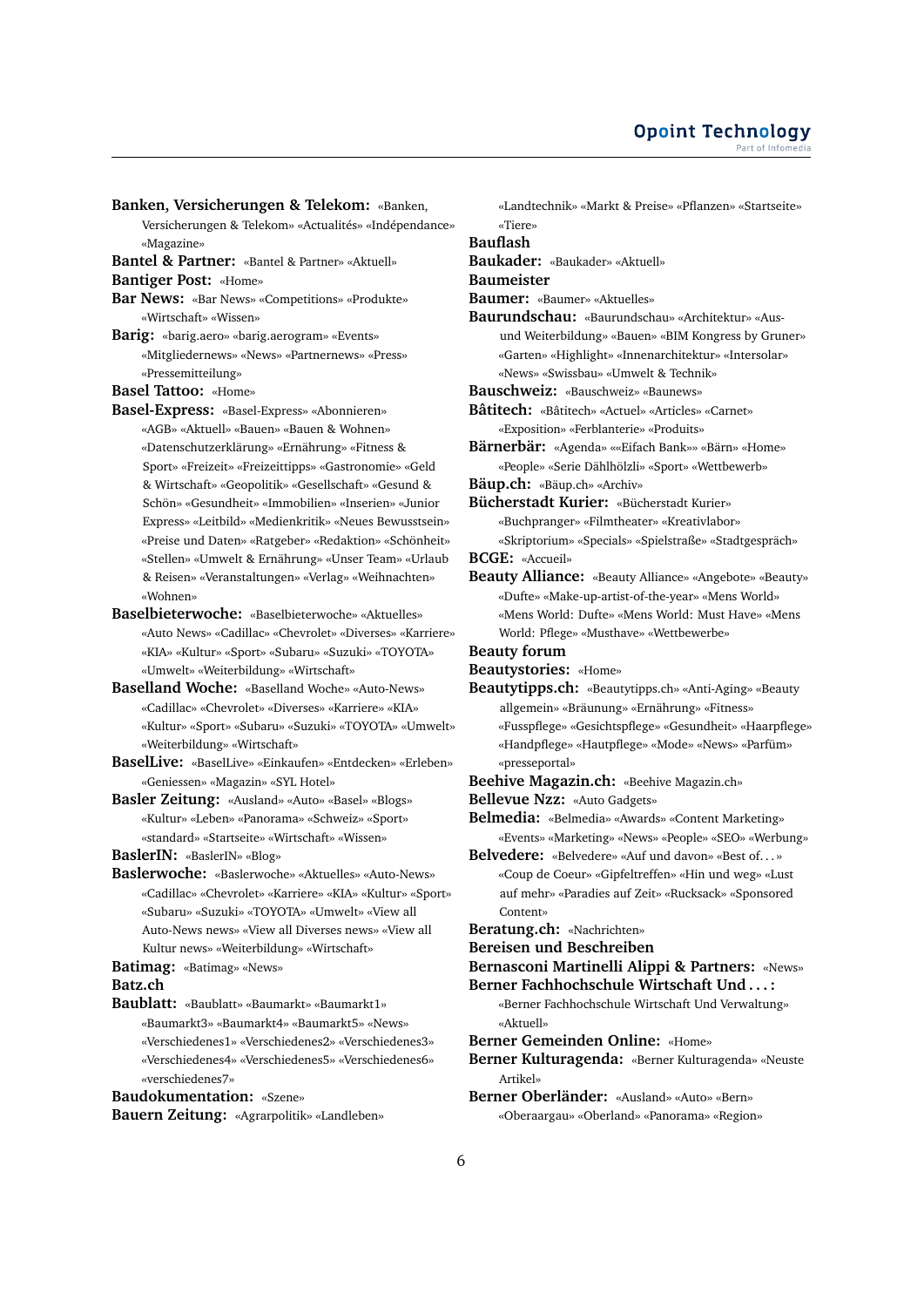«Schweiz» «Sport» «Startseite» «Wirtschaft»

**Bernerzeitung:** «Agenda» «Ausland» «Ausland» «Ausserdem» «Auto» «Auto» «Börse» «Bühne» «Bern» «Bern & Region» «Berner Zeitung BZ» «BZ: Bern» «BZ: Emmental & Oberaargau» «BZ: Thun & Oberland» «Digital» «Emmental» «Emmental & Oberaargau» «Fernsehen» «Freiburg» «Geldberater» «geldblog» «Gesellschaft» «historyreloaded» «Kanton Bern» «Kino» «Kultur» «Kultur» «Kunst» «Leben» «MamaBlog» «Musik» «Oberaargau» «Oberland» «Panorama» «Panorama» «Panorama: Vermischtes» «Politblog» «Politik» «Region» «Region» «Schweiz» «Schweiz» «Seeland & Jura» «Sport» «Sport» «Startseite» «Style» «Thun» «Thun & Oberland» «Wirtschaft» «Wirtschaft» «Wirtschaft» «Wissen» **Bernetblog**

# **Bertschi:** «News»

- 
- **Best of Swiss Gastro:** «Alle Betriebsnews anzeigen»
- **Bewegungsmelder:** «Bewegungsmelder» «Sachen» «Unterwegs»

#### **BFH – Berner Fachhochschule:** «Berner

Fachhochschule» «Berner Fachhochschule – Aktuell» **Bfu**

#### **Bfu.ch**

**Bianco Swiss**

- **Bilan:** «Actualites» «Economie» «Entreprises»
- «Femmes-leaders» «Finance» «Luxe» «Luxe» «Techno»
- **Bildungkirche:** «Bildungkirche» «News»

**Bioactualités.ch:** «Actualités»

- **Bioaktuell:** «Bioaktuell» «Agenda»
- **Biotechgate:** «Home» «Industry News» «News» «News» «News»
- **Birmensdorf:** «Birmensdorf» «Aktuelles»

# **Birsigtal Bote**

**Bitcoin News:** «Bitcoin News» «#bitcoin live» «Bitcoin kaufen» «Icos» «Schweiz»

**Biz News**

#### **Bkorganisation**

**BlaaaBlaaa:** «BlaaaBlaaa» «Beauty & Wellness» «Blog» «Cars» «Design & Living» «Essen & Trinken» «Fashion & Style» «Jobs» «Kunst & Kultur» «The Traveller»

#### **Blaastyle**

**Blasting News UK:** «Business» «Economics» «Education» «Politics» «Showbiz & Tv» «Sport» «Tech» «Travel»

#### **Blend with Spices**

**Blick:** «Blick» «Football» «Hockey» «Monde» «Opinion» «Société» «Sport» «Suisse» «Tech & Science»

**Blick:** «Blick -» «2 Minuten für Dino» «360°-Fotos» «Abgefahren» «Abstimmungen» «Active» «Alle Meldungen» «Am Ball mit Böni» «American Football» «Apps» «Ausland» «Auto» «Autosalon» «AutoScout24» «Bachelor» «Bachelorette» «Basel» «Basketball» «Beauty» «Bellinzona» «Bern» «Bilderwelt» «Blogstar» «Boxen» «Brack.ch Challenge League» «Champions League» «Chur» «Citytrip» «Classic» «Digital» «Digital» «Einrichten» «Eishockey» «Eishockey» «Ernährung» «eSports» «Essen» «Europa League» «Eurovision» «Familie» «Family» «Fernweh» «Festivals & Openairs» «Fitness» «Formel 1» «Formel\_E» «Freizeit» «Fussball» «Fussball» «Fussballer des Monats» «Fux über Sex» «Gadgets & Technik» «Games» «Games» «Garten» «Genf» «Genuss» «Geschichte» «Gesundheit» «Golf» «Handball» «Helvetia Schweizer Cup» «Horoskop» «Immobilien» «Immobilien-Suche» «Infografiken» «Interaktiv» «International» «International» «Kino» «Klima & Umwelt» «Kostenlose Spiele» «Kurios» «Lausanne» «Leichtathletik» «Leserreporter 8989» «Liebe» «Life» «Life: Games» «Life: Wissen» «Lifestyle» «Liga-Prognose» «Love» «Luzern» «Medizin» «Mehr» «Mehr Sport» «Meinung» «Menschen» «Mode» «MotoGP» «Motorrad» «Multimedia-Specials» «Musik» «Nati» «Nati» «National League» «Naturwissenschaften» «Netflix» «Neuheiten» «News» «News & Trends» «NHL» «PCs & Laptops» «People» «People & TV» «People International» «People Schweiz» «People: Kino» «People: Musik» «People: Schweiz» «People: TV» «Podcasts» «Politik» «Promi-Check» «Psychologie» «Rad» «Rad» «Raiffeisen Super League» «Ratgeber» «Ratgeber» «Regional» «Reisen» «Reiten» «Religion» «Reportagen» «Restaurants & Bars» «Rezepte» «Royals» «Schweiz» «Schweiz» «Schweiz» «Schweiz» «Schwimmen» «Schwingen» «Seite-1-Girl» «Service» «Sion» «Sixpack» «Ski» «Smartphone» «Sonntags Blick» «Specials» «Spengler Cup» «Sport» «SportErlebnis» «Sporttalk» «St. Gallen» «Startseite» «Swiss Ice Hockey Cup» «Swiss League» «Tatort» «Technik» «Tennis» «Tennis» «Tests» «Tiere & Natur» «Triathlon» «TV» «TV-Checker Padrutt» «UBS Kids Cup» «Unter Strom» «Unterhaltung» «Videoformate» «Volleyball» «VR» «Weintipp» «Weitere» «Wellness» «Weltraum» «Wintersport» «Wirtschaft» «Wirtschaft» «Wissen» «Wissenschaft & Technik» «WM» «WM 2018» «Wohnen» «Zürich»

#### **Blog Jacomet**

# **Blog Simplementcru**

**Blog The Ark**

**blog.home.ch:** «Homepage»

**Blogeek:** «Accueil»

- **Blue Orchard:** «Blog» «News»
- **Bluewin Fr:** «Divertissement» «Economie» «Experts TV» «F1 – Moto» «Faits divers» «Football» «Hockey» «Home» «Infos» «Insolite» «International» «Lifestyle» «Live &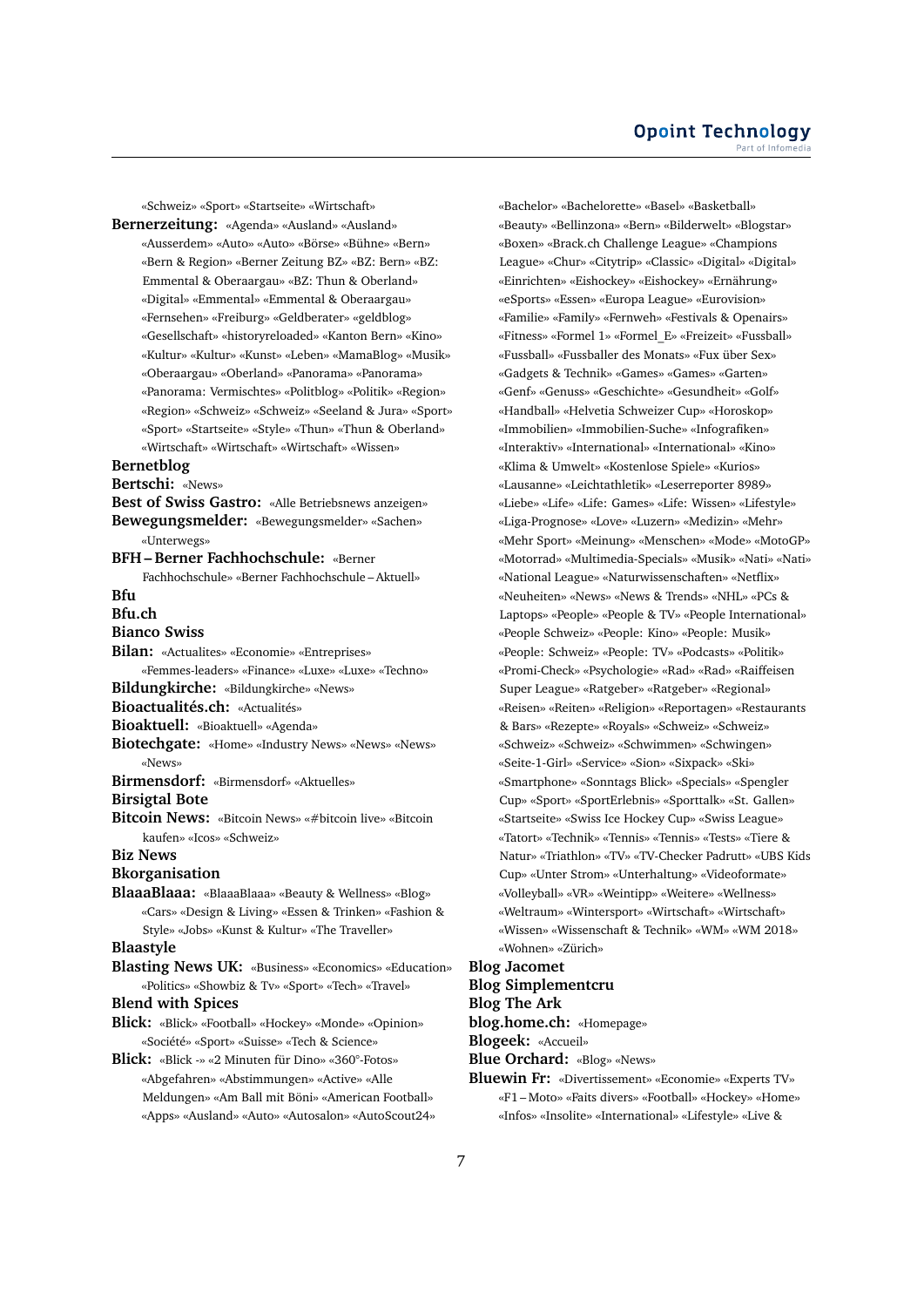Résultats» «News-Ticker» «People» «Régional» «Sciences & Technique» «Sport» «Sport d'hiver» «Suisse» «Techno» «Tennis»

- **Bluewin Italy:** «Attualità» «Digitale & Lifestyle» «Flash 24 ore» «Homepage» «News» «Spettacolo» «Sport»
- **Bluewin.ch:** «Digital» «Eishockey» «Entertainment» «EURO 2020» «Film» «Fussball» «Fussball CH» «Home» «International» «Leben» «Lifestyle» «Motor» «Nachhaltigkeitsblog» «News» «News-Ticker» «People» «Regional» «Reisen» «Schlagzeilen» «Schweiz» «Sport» «Swisscom-News» «Tennis» «TV & Film» «TV & Film» «Vermischtes» «Weitere» «Wirtschaft & Börse» «Wissen & Technik»

#### **Bob**

- **Bodensee Nachrichten:** «Bodensee Nachrichten» «Aktuelles» «Community» «Events / Kultur» «Lifestyle» «Region» «Sport»
- **Bodensee-News mit Wasser**
- **Bolero Mag:** «Bolero Mag» «Kunst und Kultur» «Mode» «News» «Reisen» «Schonheit» «stil»
- **Bon à Savoir:** «Bon à Savoir» «Alimentation» «Argent» «Electroménager» «Famille & Assurances» «Habitat & Environnement» «Hightech» «Mobilité» «News» «Santé» «Vos droits»
- **Bon Pour La Tête:** «Bon Pour La Tête» «A vif» «Chroniques» «Culture» «Lu ailleurs» «Vos lettres»
- **Bona Lifestyle:** «Bona Lifestyle» «News»
- **Bondpartners SA:** «ACCUEIL» «Media Releases»
- **Bonus.ch:** «Assurance» «Finanz» «Home» «Konsum» «News» «Pressemitteilung» «Versicherung»

### **Boo's Baby Talk!**

- **Booster Magazine:** «Booster Magazine» «Agrotechnologie» «Alle» «Alle» «Alle» «App» «Architektur» «Architektur & Design» «Augmented Reality» «Über uns» «Bern» «Bildung» «Blockchain» «booster» «booster» «Business Angels» «Cleantech» «Coworking» «Crowdfunding» «Digitalisierung»
	- «Drohnen» «EPFL» «Events» «Fintech» «Food» «Gaming»
	- «Künstliche Intelligenz» «Kolumne» «Life Scienes»
	- «Lifestyle» «Magazin» «Magazin» «Marketing & Werbung» «Medienmitteilungen» «Nachwuchs» «News» «News»
	- «News» «Ratgeber» «Schlieren» «Start-ups» «Technologie» «Travel»

**Boot24.ch:** «Boot24.ch» «Blog» «Segeln» «Yacht Klassiker» **Booties on my feet**

**BORN Mountainbike Magazin:** «Bekleidung» «Bikes» «Komponenten» «Tests & Technik» «Zubehör »

**Bote der Urschweiz:** «Bote der Urschweiz» «Basketball» «Bob» «Eishockey» «Eishockey NLA» «Eishockey NLB» «Eiskunstlauf» «Fussball» «Fussball» «Fussball

Challenge League» «Fussball International» «Fussball Super League» «Handball» «International» «Kultur» «Leichtathletik» «Luzern» «Magazin» «Motorsport» «Nidwalden» «Obwalden» «Panorama» «Panorama» «Radsport» «Reiten» «Schweiz» «Schwingen» «Schwyz» «Ski alpin» «Ski nordisch» «Sport» «Sport Regional» «Tennis» «Uri» «Volleyball» «Weitere» «Wintersport» «Wirtschaft» «Wirtschaft» «Zentralschweiz» «Zug»

**Bote vom Untersee und Rhein Brandoo Breadforall.ch Brefmagazin**

# **Breitling**

**Bremgarter Bezirksanzeiger:** «Bremgarter Bezirksanzeiger» «Bremgarten» «Bremgarten» «Eishockey» «Fussball» «Galerie» «Gedenken» «Handball» «Inserate» «Kampfsport» «Kelleramt» «Kolumne» «Kommentar» «Meinungen» «Mutschellen» «Oberfreiamt» «Oberfreiamt» «Region Bremgarten» «Ringen» «Schwingen» «Service» «Sport» «Sport» «Unterfreiamt» «Volleyball» «Weitere Sportarten» «Wohlen» «Wohlen»

**Brown Swiss Association:** «Brown Swiss Association» «Latest News»

**Brugger Woche:** «Brugger Woche» «Aktuelles» «Auto-News» «Diverses» «Finanzen» «Karriere» «Kultur» «Lexus» «Motorrad» «Politik» «Sport» «Umwelt» «View all Diverses news» «View all Kultur news» «View all Wirtschaft news» «Wirtschaft»

#### **Btov Partners**

**Buch&Maus:** «Buch&Maus» «Publikationen»

**Bucketlist Magazin:** «Bucketlist Magazin» «Afrika» «Ahoi» «Amerika» «Asien» «Atemräuber» «Bettgeflüster» «Blätterwald» «Bullauge» «Buschtrommel» «Check in» «Europa» «Faces & Souls» «Fairy Tales» «Forgotten Worlds» «Funkloch» «Gadgets» «Handgepäck» «Heimatliebe» «Kombüse» «Kulturbeutel» «Kulturtempel» «Movie Madness» «Mutprobe» «Off the beaten Path» «On the Road again» «Rest der Welt» «Wanderlust» «Wolke 7»

**Buckmanngewinnt:** «Home» **BUL**

- **Bulletin SEV/ VSE:** «Bulletin SEV/ VSE» «Marktplatz» «Meinung» «Rückschau» «Themen» «Verbände»
- **Bundesamt für Gesundheit:** «Medienmitteilungen» «News» «Veranstaltungen»

**Bundesamt für Sozialversicherungen**

- **Bundesamt für Statistik**
- **Bundesamt für Umwelt BAFU:** «Bundesamt für Umwelt BAFU» «RSS»

**Bundesamt für Verkehr BAV**

**Bundesrundschau:** «Bundesrundschau»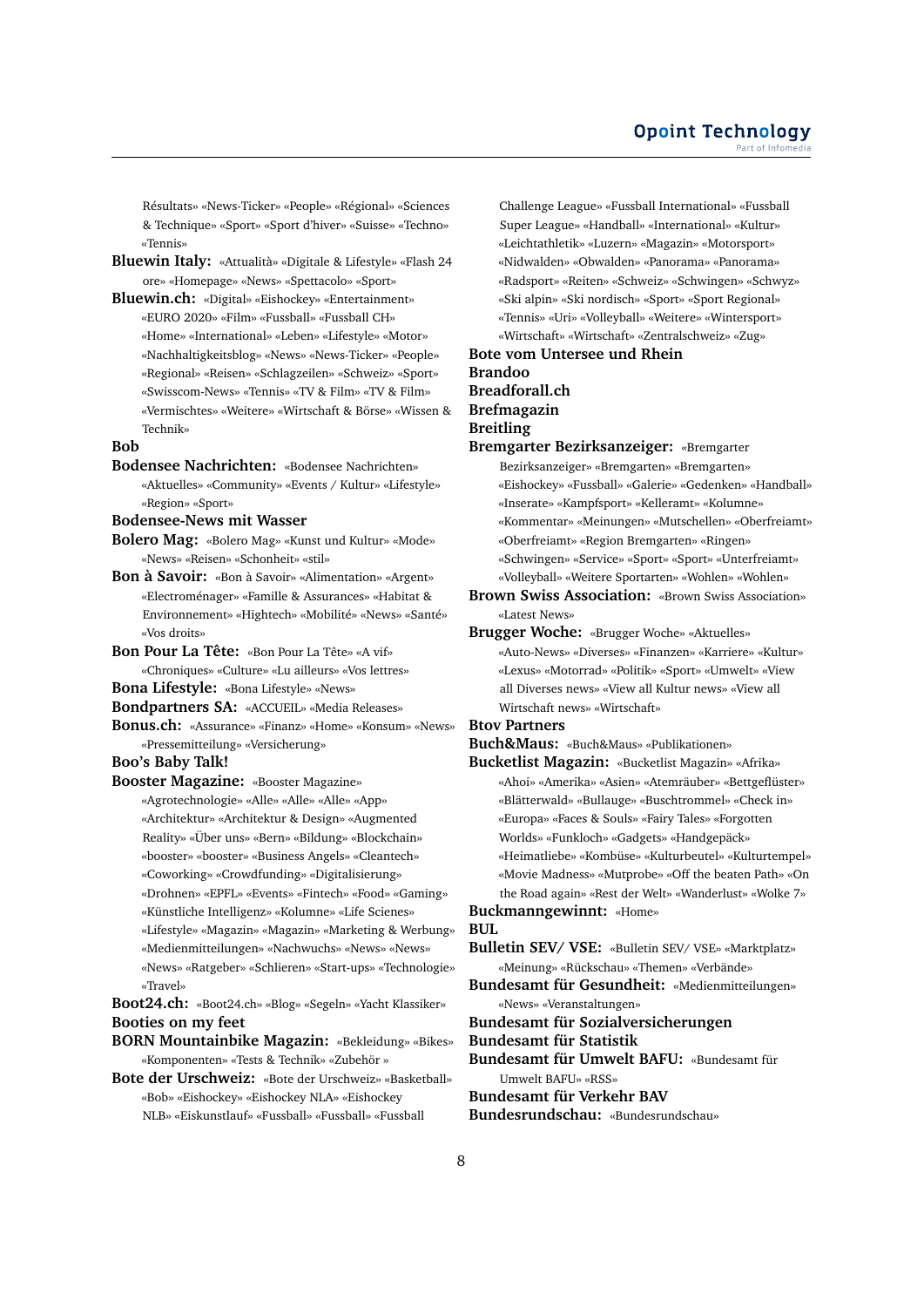#### **Opoint Technology** Part of Infomer

«Dokumentenverwaltung» «E-Government» «Energie» «Highlight» «IT-Outsourcing» «IT-Security» «Kolumnen» «News» «Rohrsysteme» «Sicherheit»

#### **Business Mir:** «RSS»

#### **Business Montres**

**Business24.ch:** «Business24.ch» «Apps» «Arbeitsmarkt» «Bildung» «Business allgemein» «Dienstleistungen» «Digitalisierung» «Energieversorgung» «Events» «Finanzen» «Handel» «Kommunikation» «Marketing» «Mobil» «Neue Medien» «News» «Organisation» «Personalleitung» «Pionierunternehmer» «presseportal» «Produkte» «Selbstmanagement» «Social Media» «Start-up» «Steuern» «Technologie» «Web» «Werbung» «Wissenschaft»

#### **BusinessLink**

**Bwint.org:** «Home»

- **BZ Bank:** «Press & Publikationen»
- **bz Basel:** « Blauen» «Ausland» «Basel» «Basel Stadt» «Baselland» «Blaulicht» «Coronavirus» «Deponie» «Digital» «FC Basel» «Forschung und Technik» «Gesundheit» «International» «Kultur» «Laufen» «Laufen» «Nenzlingen» «Regionalsport» «Schweiz» «Schweiz Welt» «Sport» «Start» «Wirtschaft» «Wissen» «Zwingen»

#### **C'est Yoli**

- **Calligraphy-museum:** «Calligraphy-museum»
	- «Видеорепортажи» «Новости» «Публикации»
	- «Публикации в печатных СМИ» «Публикации
	- в электронных СМИ» «Фоторепортажи»

**Callnet.ch:** «Aktuelles»

- **Caminada Das Magazin:** «Caminada Das Magazin» «Alle Artikel»
- **Campax:** «Campax» «Campax in den Medien» «Medienmitteilungen»
- **Canadian Life Sciences:** «Canadian Life Sciences» «News»
- **Canal Alpha:** «Canal Alpha» «Avis de passage» «C'est ça l'école» «C'est du tout cuit» «Débats élections cantonales jurassiennes» «Eureka» «L'idée du chef» «Le canal sportif» «Le sens de l'éco» «Les visiteurs» «Ma foi c'est comme ça» «MiniMag» «Mon job et moi» «Passerelles» «Placebo» «Sous la coupole» «Tu vas deguster» «Y'a 10 ans»

**Canal9:** «Actualité sportive» «Actualites» «Économie» «Culture» «Emissions» «HomePage» «Politique» «Société» «Sport» «Toute l'actualité»

**Canal9 De:** «Alle Ausgaben anzeigen» «Begegnung im museum» «Blick uf d'schwiiz» «Chuchichef» «Cosmopolis» «Experten tipp» «Fokus» «GESELLSCHAFT» «KULTUR» «Les pieds sur terre» «Market» «Müsigkanal» «Multikanal» «NEWS» «Nur e gwinn!» «SENDUNGEN» «SPORT» «Tagesinfo» «Tandem» «Tête à tête» «Varonier z'gascht»

«Walliwood»

**Canon:** «Business Solutions News» «Corporate News» «Informations Presse»

**Canton de Genève**

**CAPcargo:** «CAPcargo» «News»

**Cardano Foundation:** «Cardano Foundation» «News»

**care-international.org**

#### **Carrosserie suisse**

**Carton Rouge:** «Accueil»

- **Carwing.ch:** «Carwing.ch» «Automobil» «Betrieb des Monats» «Branchen News» «Carrosserie und
- Fahrzeugbau» «Lackierer» «Oldtimer» «Tuning/Zubehör»
- **Cash:** «Alle News» «Ausland» «Börsen-Ticker»

«Börsenberichte» «Boersen News» «Firmen» «Home» «Insider» «Kommentar» «Konjunktur» «Märkte» «monats» «Neuemissionen» «News» «Politik» «Ratgeber» «Schweiz» «Termine»

#### **Casinos**

#### **Catalan Life Sciences Database**

**Cath:** «Cath» «En continu» «International» «Suisse» «Vatican»

- **Catt:** «Catt» «Blogs» «Internazionale» «Papa e Vaticano» «Svizzera» «Ticino»
- **Cavalier-romand:** «Cavalier-romand» «Actualités»
- **CCI France Suisse:** «CCI France Suisse» «Actualités»  $\sqrt{C}$ OVID-19»

**CCIG:** «CCIG»

- **Cembra Money Bank**
- **Centre for Civil and Political Rights:** «Press Releases»
- **Centre Patronal:** «Actualites» «Agriculture» «Aménagement territoire et immobilier» «Droit économique et des sociétés» «Economie extérieure» «Energie» «ENERGIE» «Finances et fiscalité» «Formation» «Institutions sécurité» «Marché du travail» «Mobilité» «Numérique» «Politique sociale» «Santé»

**Cerca e Trova**

- **Cern:** «Cern» «Updates» «View all news»
- **CEtoday:** «Elektro» «Gadgets» «Home» «Meinungen» «News» «Storys»
- **Ch Aviation:** «Ch Aviation» «Blog» «News»
- **Ch.eventbu.com**

**Challenge Family**

**Challengesforum:** «News»

**Chêne-Bougeries**

**CheckBiotech:** «News»

**Checkenergeticaauto.ch:** «Autoenergiecheck.ch/it» «Energia e ambiente» «I servizi dei garagisti» «Il ruolo dei garagisti» «Informazioni utili» «Le quattro categorie di automobilisti» «Mobilità» «Partecipare» «Tecnica automobilistica»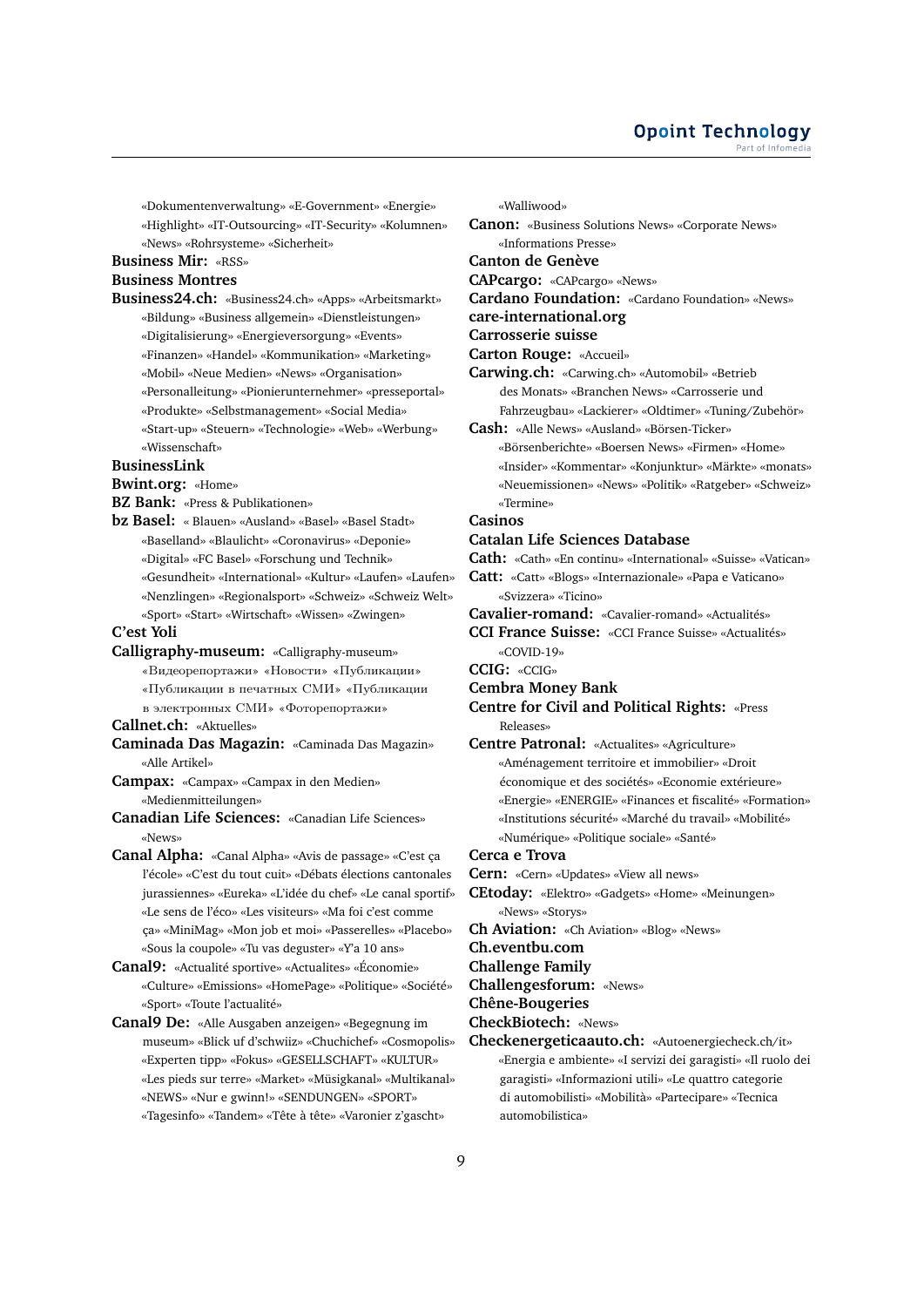**CHEF-SACHE:** «CHEF-SACHE» «Branchen-News» «Digitales» «Events» «Food» «Getränke» **Chgemeinden.ch:** «Chgemeinden.ch» «Aktuell» ««Schweizer Gemeinde»» «Barrierefrei» «Gemeindeverband» «Mehr News» «Politik» **CHI Genève 2021 Chinese Biotech Database Churer Magazin CIES:** «CIES» «News» **CIES Football Observatory Cigar:** «Cigar» «Aus der Branche» «Raucherorte» «Tasting» **CIJ Jewellery Magazine:** «Highlights» «Home» «Trade News» **CINEBULLETIN Cineman:** «Cineman» «Jetztimkino» «News» «News» **Cites:** «Home» «News» **City Running Citywire Switzerland:** «Home» **Clariant:** «News» **Classic Driver:** «Auktionen» «Home» **Classicpoint Climateinvestmentfunds.org:** «Climateinvestmentfunds.org» «news» **Clinicum:** «Clinicum digital» **CMS Von Erlach Henrici Cockpit CodeCheck:** «CodeCheck» «News» **Coinpro:** «Coinpro» «Insights» «News» «Wissen» **Comback Cominmag:** «Cominmag» «Actualité» «Emploi» «Mag» **Comité international de la Croix-Rouge:** «Comité international de la Croix-Rouge» «Actualité» **Comparer Et Economiser:** «Fr.comparis.ch» **Comparis:** «Sparnews» «Startseite» **CompatiblePoker:** «Poker Rumours» **Computerworld Schweiz:** «Business» «Business-IT» «Fachkräfte» «Fintech» «Homeoffice» «Interview» «Mobile» «Ricoh» «SAP» «Security» «Social» «Software» «Start-ups» «Startseite» «Technik» «Tests» **Concertopro:** «Concertopro» «News» **Concours Condact Management Magazine:** «Condact Management Magazine» «Gesellschaft» «Inside» «Leadership» «Management» «People» «Szene» «Technologie» «Top Story» «Unternehmen» **Consumo.ch Contamination Control Report:** «Contamination Control Report» «News» **coolbrandz.com**

**Coop cooperazione:** «Coop cooperazione» «A tavola»

«Blog» «Consulenza» «Editoriale» «Famiglia» «Fatti, non parole» «Incontri» «Orizzonti» «Sondaggio» «Tempo libero»

- **Coopération:** «Actuel» «Actuel» «Animaux» «Animaux» «Animaux» «Évasion» «Blogs» «Bricolages» «Bricolages» «Bricolages» «Close» «Concours» «Conseils» «Culture» «Des paroles aux actes» «Famille» «Famille societe» «Home» «Horoscope» «Interviews» «Jardinage» «Jeux» «L'horoscope de la semaine» «L'horoscope de la semaine» «La réponse du psy» «Le multimédia pour tous» «Le savais-tu» «Les gens» «Les légendes du sport» «Lifestyle» «Lifestyle» «Loisirs» «Lumières d'ailleurs» «Menu de la semaine» «Mon rêve de gosse» «Multimédia» «Multimédia» «Multimédia» «Pédagogie» «Portraits» «Profile ton réseau» «Recettes» «Recettes» «Recettes FOOBY» «reportages» «Reportages» «Reportages» «Reportages» «Rubriques» «Saveurs» «Saveurs» «Tourisme» «Vidéos» «Vin» «Vos droits» «Zoom»
- **Coopzeitung:** «Bastelidee» «Blogs» «Editorial» «Essen & Trinken» «Familie» «Freizeit» «Heimwerken» «Hesch gwüsst» «Home» «Promirezepte» «Sabine Rebers Garten» «Wochenrezepte» «Wohnen»
- **Copts-United (yA }f¨):** «Copts-United (**yA }f¨**)» «EN» «» «**¨ ¡@ yw**» «**SA§A yr** طابقلأا اريماك» «ملع**ن**او aسايسنا ي فملاك» «لدجلن طابة¥ا ¤لجه» «انيلسار م نα» «تامسك» «نويحتم «قراتخه» «تاظفاحه» «ءارزونا سلجه» «نويتحته «عوبسأبـ رصم» «يiأر. ةحاسم» «جر.اخنابـ انيلسار مه «**ريرحت**ڻا سيؤر عه» «رخاز للمڪ عه» «قيرصه» «ايندلا صن» «ل01 مهسن» «ن91 حتملا تأو دن» «انتي*سف*ن» ر لبخأ» «**متيبدأ ثيداحأ» «داصت**قأ» «<sub>ك</sub>قئاثو» «مقصحاف قرظنه **WqH**» «**r ±Fbw**» «**Fr¶y A`r¨**» «**mtd¤**  «تايـعامـتـجـلاا» «عوبـسـأ ي1فـ طـابـقـلاًا» «تـايـفو لـا» «بـويـتـ «فار جوغذا» «عوبسأبـ ةضاير لـ» «ةير و رمـلـا ة لـاحـلـا» «طابةلأا ةباوب» «كسفند كتليد عنصل» «:رابخلأا رخا» ل.يذار *سإ* جمانر ب» «تامسا جمانر به «تلامحو تانايب» «تايئاشب» «بتوحمأ تايدرب» «ل**يافورب» «ىبر**ملاب «وشر كوت» «ليجو لونكة» «نوب حتملا رير اقت» «يلماغة» «تاقيقحڌ و تار او ح» «ثداو ح» «**مآيڪو بسي**غ تاتيو ته» «**ن.م أو ةيلخاد» «كلقأ دخ» «يجللحضر م**لا ر طاو خ» «<mark>ة ل</mark>اح» «**C§ART**» «**FyAFT ¤rmA** » «**}nA d ¤kr¡y¢**» «**}w** «قيبر غـ ةفاحص» «ةطشة كحابص» «لسمو حابص» «طابةلأا «لقيم**ن**اع» «فحصناا ي4 طابقلاًا يدصه «لقحصه

**Corestate Capital:** «Newsroom» «Presse» **Corporatejustice**

- **Corriere del Ticino:** «Home» «News» «Opinioni» «Societa» «Sport »
- **Corriere dell'Italianità:** «Corriere dell'Italianità» «Blog» «Cultura» «Economia» «Italianità nel mondo» «Politica» «Scienza e innovazione» «Società» «Sport e tempo libero»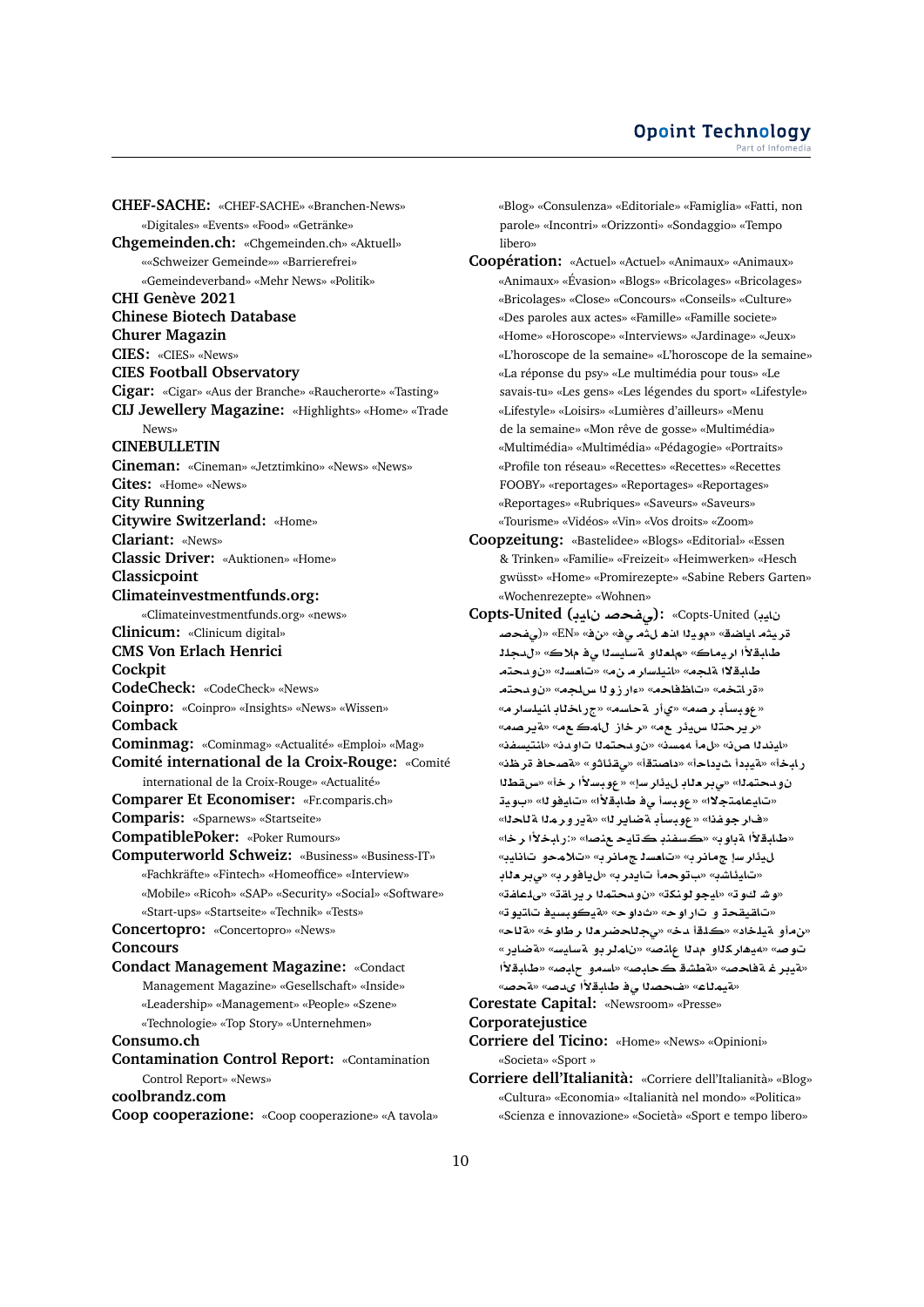#### **Cosmopolis**

**Cote Magazine:** «Cote Magazine» «Agenda» «Art» «Beauté et santé» «Evasion» «Gastronomie» «Hôtels» «Horlogerie/Joaillerie» «Local heartbeat» «Mode» «Shopping» «Tendances» «Trombinoscote»

**Coucou:** «Coucou» «Bild auf Bild» «Daheim im» «Der Balken» «Hintergrund» «Im Porträt» «Lies mal» «Neuste Artikel»

**Council On Economic Policies:** «Council On

Economic Policies» «Blog»

**Covalence SA:** «Home» «News» **CPAutomation:** «News» «Press»

**Crans Montana Life:** «Crans Montana Life» «Actualités»

**Creapharma:** «News»

**Credit Suisse:** «Credit Suisse» «Articles» «Unternehmen»

# **Credit-suisse.com/ch/en.html:**

«Credit-suisse.com/ch/en.html» «Corporates & Institutions» «Family Offices & Ultra High Net Worth Individuals»

#### **Credit-suisse.com/ch/fr.html:**

«Credit-suisse.com/ch/fr.html» «Entreprises et institutions» «Family Offices & Ultra High Net Worth Individuals»

#### **Credit-suisse.com/ch/it.html:**

«Credit-suisse.com/ch/it.html» «Family office e Ultra High Net Worth Individuals» «Imprese e istituzioni»

# **Cruisermagazin.ch**

**Crypto Valley Journal:** «Crypto Valley Journal» «Aktuell» «Basiswissen» «Blockchain» «Chartanalyse» «Evergreens» «Finanzprodukte» «Fokus» «Hintergrund» «Invest» «Köpfe» «Legal/Compliance» «Marktkommentar» «Märkte» «News» «Wissen»

**Csi-schweiz:** «Csi-schweiz» «Aktuelle Proteste»

**CSS – Center for Security Studie:** «Articles» «Blogs» «Interviews»

**Curaviva**

**CVP Kanton Bern:** «CVP Kanton Bern» «News» «Wahlen und Kampagnen»

**Cyclinfo:** «Cyclinfo» «News»

**Cycliste:** «Cycliste» «Entraînement» «Les News» «Matériel» «News» «Nutrition»

#### **Czech Biotech Database**

电子<sup>通</sup>

**D'Region und Anzeiger Burgdorf:** «Bildung» «Burgdorf» «Kultur» «Politik» «Region» «Sport» «Start» «Vereine» «Wirtschaft»

**Dadi:** «Dadi» «Architecture» «Art» «Design»

**Daily Movies:** «Accueil» «B.O.» «Cinéma» «Divers» «DVD/BR» «Interviews» «News» «Programmes» «series-tv» «Spectacles»

- **Daily Passions:** «Accueil» «À lire» «Concours» «Découverte» «Divers» «Jeux vidéo» «Multimédia» «Musique» «Sortir»
- **Danielschurter:** «Atheismus Religion» «Ausland» «Bit & Byte» «Computer» «Dies und Das» «DMSGuestbook» «Dokus Reportagen» «Filme» «Gesellschaft» «Home» «Inland» «Linux Unix» «Netzwelt» «Politik» «Sonstiges» «Technik» «Uncategorized» «Wissenschaft» «Wordpress»
- **Darling You:** «Darling You» «News»

**Das Einfamilienhaus:** «Das Einfamilienhaus» «Bad» «Einfamilienhaus» «Haustechnik» «Innenausbau» «Küche»

**Das Pauli Magazin:** «Das Pauli Magazin» «Brodmann schnauzt» «Der Pauli» «F&B» «Fokus» «Kochen» «Pistor Kurzfutter» «Portraits» «Presse» «Public Relations» «Richtschnur»

**dasFilet.ch:** «Rss»

**Daskannwas.ch:** «Daskannwas.ch» «News»

**daslamm:** «daslamm» «Über das Lamm» «Foodlamm» «Konsumtipp» «Kultur» «Lebensformen» «Mina» «Montagsmail» «Politik» «Spiderlamb»

**Datas:** «Datas» «Culture» «Economie» «Firmes» «Médias» «Monde» «Santé» «Savoirs» «Société» «Suisse» «Terre»

- **Davemog Blog 24heures**
- **Davos.ch**

«News»

**Détails d'Architecture:**

«www.detailsdarchitecture.com»

**DCI-Brazil – Defence for Children International** «Defence for Children International»

# **delikatessenschweiz.ch**

**Denkmalpflege-Schweiz.ch:** «Denkmalpflege-Schweiz.ch» «Allgemein» «Denkmalpflege» «Denkmalschutz» «Events»

**Denknetz:** «Denknetz» «Bildungspolitik» «Geldpolitik» «Gesundheitspolitik» «Kapitalismuskritik» «Krisen» «MarxNoMarx» «Starke Demokratie»

**Dental Tribune Switzerland:** «Dental Tribune Switzerland» «Education» «Education, News» «News» «News» «News» «News»

**Dentastic:** «Dentastic» «Betriebswirtschaft/Recht» «Kleinanzeigen» «Medienspiegel» «Personen» «Universitäten» «Unternehmen/Produkte» «Veranstaltungen» «Zahnmedizin aktuell»

**Der arbeitsmarkt:** «Home»

**Der Brienzer:** «Der Brienzer» «Übersicht» «Gesellschaft» «Gratulationen» «Kultur» «News» «Politik» «Sport» «Wirtschaft»

**Der Bund:** «24-Stunden-Ticker» «Amerika» «Asien & Ozeanien» «Ausland» «Auto» «Autosalon» «Börse» «Bücher» «Bern» «Digital» «Europa» «Freizeit» «Fussball»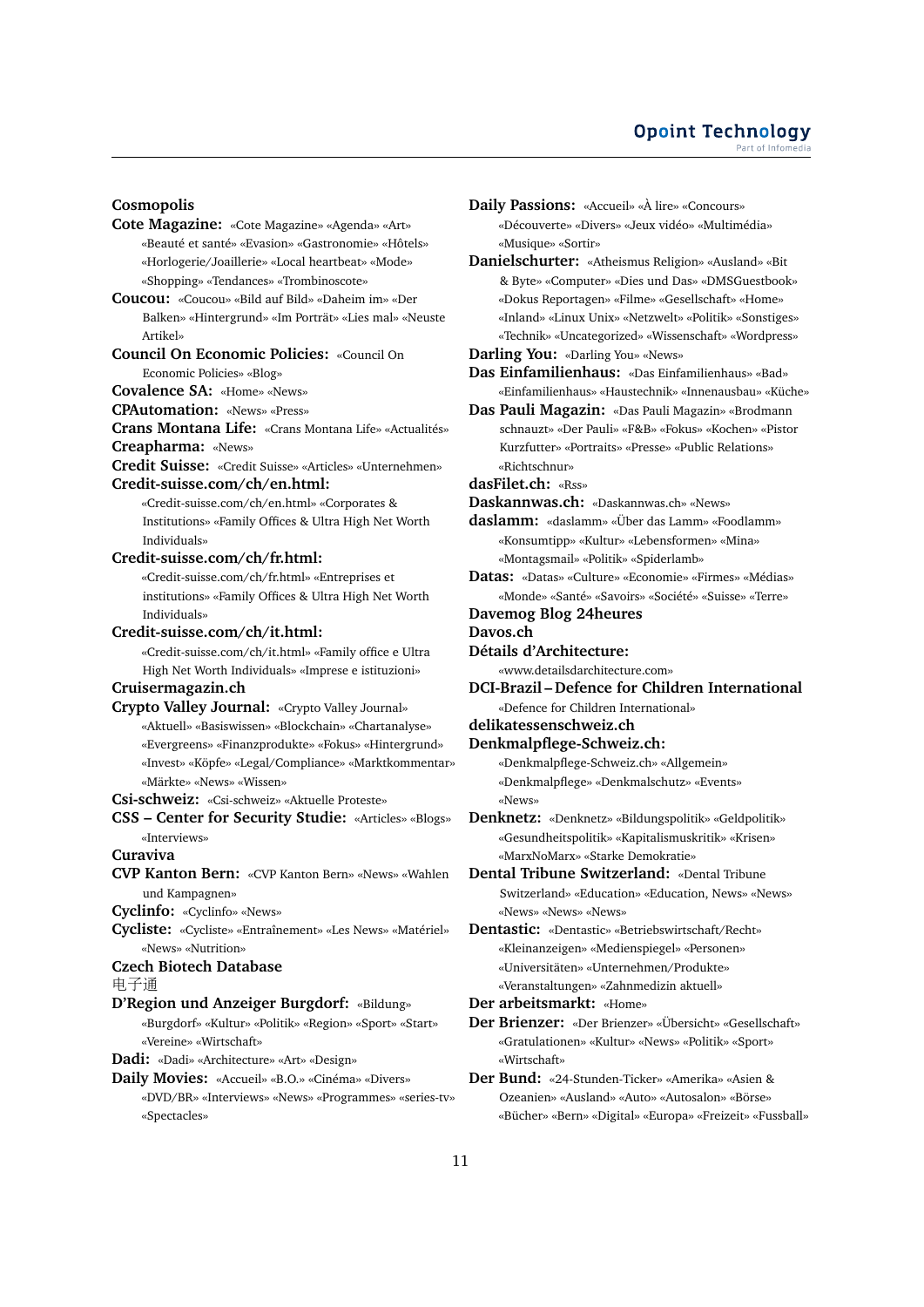«Geld» «Hockey» «Kanton» «Karriere» «Kino» «Klassik» «Konjunktur» «Kultur» «Kunst» «Leben» «Leute» «Mamablog» «Motorsport» «Nachrichten» «Naher Osten & Afrika» «News» «NMTM» «Outdoor» «Panorama» «Pop & Jazz» «Rad» «Reisen» «Schweiz» «Sport» «Startseite» «Super League» «Sweet home» «Teenager» «Tennis» «Theater» «TV» «Unternehmen» «Vermischtes» «Weitere Sportarten» «Wintersport» «Wirtschaft» «Wissen»

- **Der Bundesrat admin.ch:** «Der Bundesrat admin.ch» «Bundeskanzlei» «Bundespräsidium» «Bundesrat» «Departemente» «Dokumentation» «News»
- **Der Finanzprodukt Blog:** «Der Finanzprodukt Blog» «Allgemein» «Andere Finanzprodukte» «Finance 2.0.» «Fintech» «Gastartikel»
- **Der Freiämter**
- **Der Landanzeiger:** «Der Landanzeiger» «Amtliche Mitteilungen» «Amtliches» «Baubewilligungen» «Bauen und Wohnen» «Baugesuche» «Mobil» «News» «Ratgeber» «Sport» «Sport-2» «Todesanzeigen»
- **Der Landbote:** «Andelfingen» «Ausland» «Überregional» «Blogs/Leben» «Eishockey» «Fussball» «Handball» «Home» «Kultur» «Region» «Schweiz» «Sport» «Weitere Sportarten» «Winterthur» «Winterthur» «Winterthur Land» «Wirtschaft»
- **der Muger**
- **Der Murtenbieter:** «Home» «Leute»
- **Der Oberhasler:** «Der Oberhasler» «Dossiers» «Gesellschaft» «Kultur» «Politik» «Publireportagen» «Sport» «Wirtschaft»
- **Der Rheintaler:** «Home»
- **Der Schweizerische Beobachter:** «Abo» «Arbeit» «Arbeit» «Arbeitslosigkeit» «Ausfluege» «Bauen & Renovieren» «Bücher» «Beratung» «Erziehung» «Familie» «Familie» «Geld» «Gesundheit» «Gesundheit» «Konsum» «Konsum» «Leben & Gesundheit: Psychologie» «Miete» «Natur» «Rezepte» «SOS Beobachter» «Startseite» «Startseite» «Todesfall» «Wohnen»
- **Der Sonntag**
- **Der Unter-Emmentaler:** «Der Unter-Emmentaler» «Region»

**Der Whisky-Botschafter:** «Home»

**Derbelper**

**Dergartenbau:** «Dergartenbau» «Fachbeiträge»

**Design Applause:** «awards» «buildings» «elsewhere» «fashion» «latest news» «news»

**Design miami:** «Collaborations» «Curio» «Design Visionary» «Satellites»

**Diabetesschweiz:** «Diabetesschweiz» «News» **Dialogai:** «Accueil» «News»

#### **Die 222 besten Hotels Schweiz**

- **Die Angelones:** «Home»
- **Die Mitte:** «Medien»
- **Die Mobiliar:** «Hausrat» «Home» «Hypotheken» «Mietkaution»
- **Die Ostschweiz:** «Die Ostschweiz» «Gesellschaft» «Kultur» «Politik» «Sport» «Wirtschaft»
- **Die Post:** «Die Post» «News»
- **Die Post FR:** «Die Post FR» «Nouveautés»
- **Die Südostschweiz:** «Die Südostschweiz» «#gseh» «Audios» «Audiosendungen» «Aus-dem-leben» «Börse» «Bilder» «Blogs» «Blogs» «Eishockey» «Ereignisse» «Horoskop» «Kommentare aus der Redaktion» «Kultur & Musik» «Leserbriefe» «Leserforum» «Meistgeklickt» «Politik» «Polizeimeldungen» «Quiz» «Ratgeber» «Region» «Regionen» «Rss» «RSS» «Schwingen» «Sendungen» «Ski alpin» «Sponsored» «Sport» «Sport» «Stars & Sternli» «Tourismus» «Unterhaltung» «Videos» «Videosendungen» «Wettbewerbe» «Wirtschaft»
- **Die Schweizer Suchmaschine**
- **Die WochenZeitung:** «Home» «International» «Kultur/Wissen» «Schweiz» «Wirtschaft»
- **Diegruene:** «Hof-Management» «Landtechnik» «Pflanzenbau» «Politik & Märkte» «Young Farmers» «News»
- **Dielsdorf:** «Neuigkeiten»

**DigitalDaily:** «DigitalDaily» «Cloud» «Computer» «Events» «Fintech» «Food» «Gadgets» «Handel» «Hausautomation» «Kamera» «Management» «Markt» «Netzwerk» «News» «Smartphone» «Spiele»

- **Digitale Allmend**
- **digitale-gesellschaft.ch:** «digitale-gesellschaft.ch» «Allgemein» «Überwachung» «Datenschutz» «Datensicherheit» «Infrastruktur» «Kultur» «Netzneutralität» «Offene Standards» «Open Data» «Opensource» «Rechtliches» «Urheberrecht»
- **Digitalswitzerland:** «Home»
- **Dimension:** «News»
- **Display Magazin:** «Display Magazin» «Anschauen Gallery» «Basel» «Bern» «Community» «Gallery» «Kulinarik» «Kultur» «Lifestyle» «Politik» «Ratgeber» «Reisen» «Zürich» «Partys & Nightlife Agenda»
- **Doktor Stutz:** «Doktor Stutz» «Aeschbacher-Diät» «Besser alt werden» «Besser Kochen» «Besser kommunizieren» «Besserer Sex» «Der Schmerz» «Diabetes» «Die Heilpflanzen» «Eisenmangel» «Erfolge» «Lektionen» «Mehr Achtsamkeit» «Richtig loslassen» «Richtig schlafen» «Themen» «TV»

**Dolce Vita Magazin:** «Dolce Vita Magazin» «News» **Domaine Public:** «Domaine Public» «Articles» **Dorf-Blitz:** «Startseite»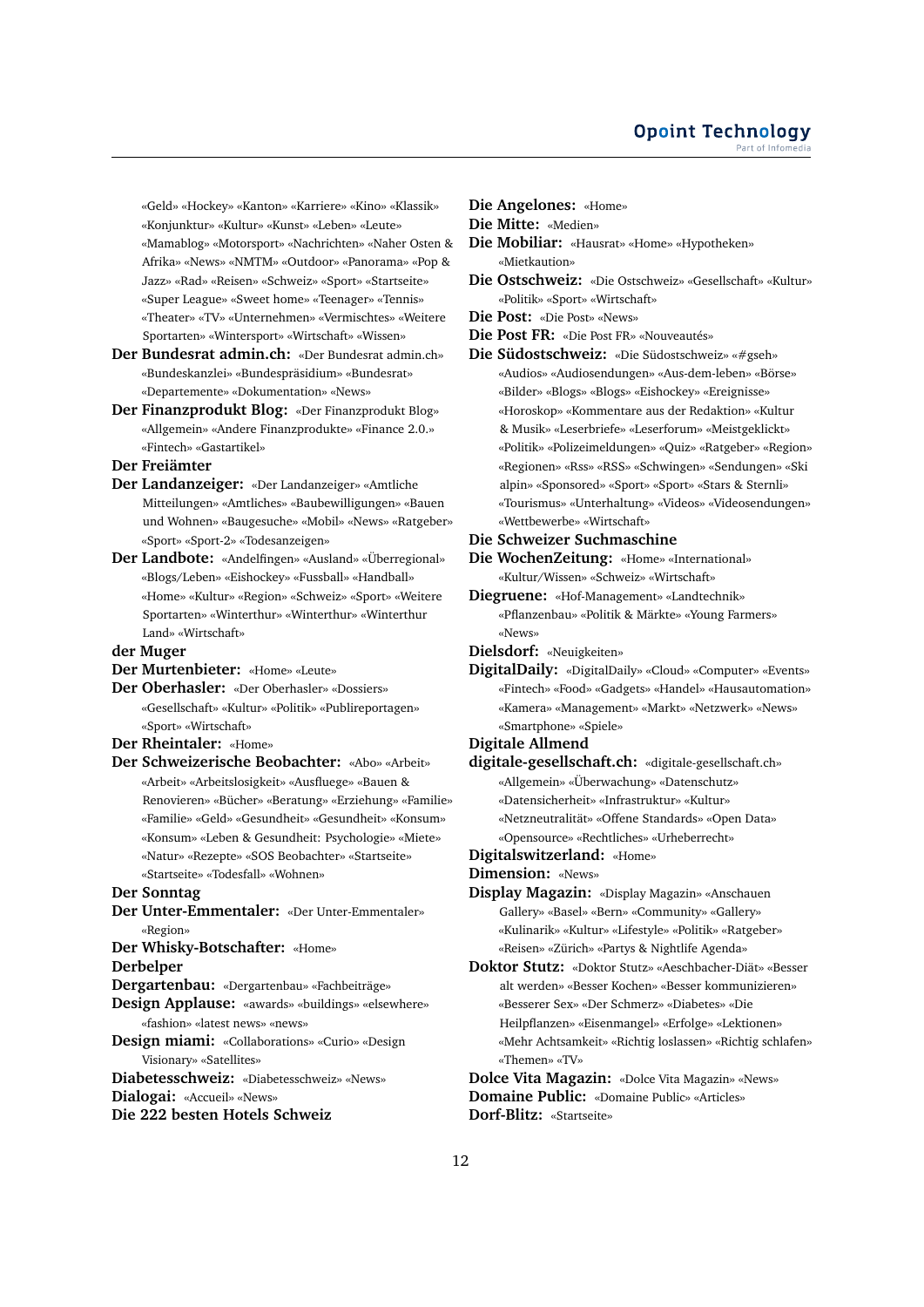#### **Opoint Technology** Part of Infomer

**Dossiers Publics:** «Dossiers Publics» «Afrique» «Cahiers spéciaux» «Instantanés» «Interviews» «Nominations» «Nos articles» **Dr. Marianne Klein:** «www.marianneklein.ch/revue-de-presse» **Dravens Tales:** «Home» **Drm:** «Drm» «Blogs» «Latest News» «Press Releases» **Dschungelkompass:** «Dschungelkompass» «Aktionen» «News» **Dukascopy:** «Dukascopy» «Fundamental Analysis» «Market News & Research» «Technical Analysis» **dutchlifescience.com** Швейцария Деловая**:** «Главная» «Новости» «О Швейцарии» **E-Journal:** «E-Journal» «Blog» «Region» «Unternehmen» **Easybiken.ch:** «Easybiken.ch» «Startseite» **eawag.ch:** «eawag.ch» «Newsarchiv» «Newsletter» **Ebu:** «Ebu» «News» **EBU Technology & Innovation:** «Home» «News» **Echo von Grindelwald:** «Home» «Politik» **Echomagazine.ch Eco2 Friendly:** «Eco2 Friendly» «Aktuell» «News» **Ecofin Agency:** «Ecofin Agency» «Finance» «Public Management» **Ecole Polytechnique Federale De Lausanne Economiesuisse:** «Aktuell» «Blog» «Home» «Wettbewerb-regulatorisches» **ECPlanet:** «Home» **Edge Certification:** «Edge Certification» «Latest News» **Edito:** «Edito» «Aktuel» «Blogs» «Briefe-fundstuecke» «Dossiers» «Fluechtlingsfrage» «Journalismus-aus-der-zukunft» «Medientrends-2016» «Redaktionsschluss» «Service-public» «Zukunft-des-journalismus» **EDU Schweiz:** «Home» «Neuigkeiten» **ee-news:** «Biomasse» «Biomasse: Forschung» «Biomasse: International» «Biomasse: Kommentare» «Biomasse: Politik» «Biomasse: Pressemeldungen» «Erneuerbare» «Erneuerbare: Forschung» «Erneuerbare: International» «Erneuerbare: Kommentare» «Erneuerbare: Politik» «Erneuerbare: Pressemeldungen» «Forschung» «Home» «International» «Kommentare» «Politik» «Pressemeldungen» «Solar» «Wasser» «Wasser: Forschung» «Wasser: International» «Wasser: Kommentare» «Wasser: Politik» «Wasser: Pressemeldungen» «Wind» «wind: Forschung» «wind: International» «wind: Kommentare» «wind: Politik» «wind: Pressemeldungen» **eev.ch:** «eev.ch» «Blog»

**EFD – Dipartimento federale delle finanze:**

«Dipartimento federale delle finanze» **EFD – Eidgenössisches Finanzdepartement:** «Eidgenössisches Finanzdepartement» **EFD – Federal Department of Finance:** «Federal Department of Finance» **EFG International:** «Home» **EFinancialCareers Switzerland Egadgets.ch:** «Egadgets.ch» «Android» «IPhone & iPad» «Mobile» «Technologie» «U Elektronik» **Egon Zehnder International:** «Egon Zehnder International» «Media & News» «News» «Press Release» **EGov Schweiz Ehb.swiss:** «Ehb.swiss» «News» «OdA» «Veranstaltungen» **Ehc Kloten:** «Home» «News» **Eidgenössisches Departement für . . . :** «Eidgenössisches Departement für auswärtige Angelegenheiten EDA» «En» «Medien» **Eidgenössisches Departement für . . . :** «Eidgenössisches Departement für Wirtschaft, Bildung und Forschung» «News» **Eidgenössisches Justiz- und . . . :** «Eidgenössisches Justiz- und Polizeidepartement» «News» **Eilbote Online:** «Eilbote Online» «Magazin» **Einsiedler Anzeiger:** «Einsiedler Anzeiger» «Kanton» «Region» «Sport» **Eisenbahn Amateur Eishockeyticker.ch Eit Swiss Ekkoist – Blog:** «Blog» **Ekson.ch:** «Ekson.ch» «Bauen & Wohnen» «Energie» «Energiereise» «Energiespartipps» «Erneuerbare Energie» «Food & Rezepte» «Mobilität» «Nachrichten» «Naturgewalten» «Stromerzeugung / Übertragung» «Tipps & Trends» «Wärme» **EKZ CrossTour:** «EKZ CrossTour» «Baden» «Bern» «Urban  $CX<sub>9</sub>$ **Electric-wow:** «Electric-wow» «LADENETZ» «NEWS» «TESTS» **Electrosuisse:** «Blog» «News» **Elgger Zeitung:** «Elgger Zeitung» «Aadorf» «Bild des Tages» «Elgg» «Hagenbuch» «Leserbriefe» «Leute aus der Region» «Region» **ELLE Suisse Elusive Magazine.com:** «Elusive Magazine.com» «Architecture» «Art» «Design» «Events» «Fashion» «Film» «General» «Photography» «Review» «Trailer» **Embrach:** «Embrach» «Politik» **Embru:** «Embru» «News» **Emerald Technology Ventures:** «News & Events»

**Emmental Blog:** «Blog»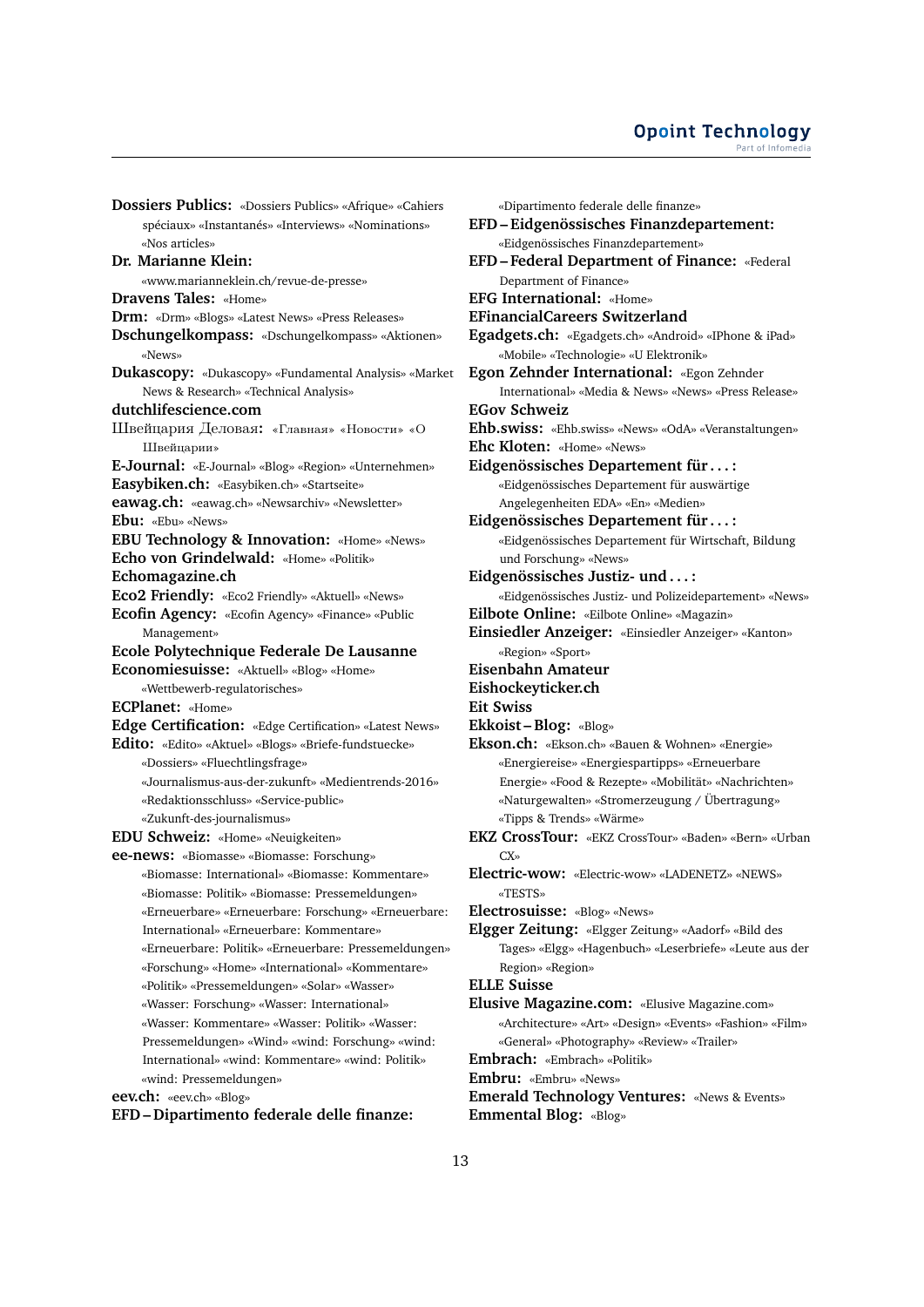**Empa.ch:** «Empa.ch» «Accredited Bodies» «Advanced Lightweight Structures» «Advanced Materials & Surfaces» «Advice & Expertise» «Alumni» «Assessment Body» «Buildings & Cities» «Centers» «CO<sub>2 </sub> Mitigation» «Cooperation Models» «Cooperations» «Corporate Services» «Demonstrators» «Department Corporate Services» «Departments» «Empa» «Empa» «Empa-Akademie» «Empa-Portal» «EMPAPOSTDOCS-II» «Energy» «Engineering Sciences» «Equal Opportunities» «Ethics Committee» «Facts & Figures» «Facts & Figures» «Facts & Figures» «Facts & Figures» «Functional Materials» «Future Indiviual Mobility» «General Management» «Health and Performance» «History» «Human Resources» «Industry» «Innovation Award» «Intellectual Property Policy» «International Research Cooperations» «Jobs & Education» «Legal Services» «List of Start-ups» «Materials» «Materials Meet Life» «Media» «Micro- & Nano-Characterization» «Micro- & Nano-Fabrication» «Mobility, Energy & Environment» «Nanoparticles & Nanocomposites» «Nanostructured Thin Films & Coatings» «News» «News & Media» «Organizational Chart» «Research Commission» «Research Cooperations» «Research Focus Areas» «Research Integrity» «SCCER» «Selected Awards» «Services & Support» «Sitemap» «Solutions & Services» «Sources, Assessement and Reduction of Air Pollutants» «Start-up Support» «Start-ups» «Strategic Partnerships» «Structures & Infrastructure» «Success Stories» «Suppliers» «Sustainable Built Environment» «Sustainable Production and Resource Scarcity» «Swiss Innovation Park» «Technology Offers» «Terms & Conditions» «Vision & Mission»

**Encore Mag:** «Encore Mag» «Style» «Techno & Design» «Voyage & Saveurs»

**Endress+Hauser:** «de.endress.com»

**Energate messenger:** «Energate messenger» «Deutschland» «Europa» «Innovation» «International» «Schweiz»

**Energeiaplus:** «Energeiaplus»

**Energie-cluster.ch:** «Energie-cluster.ch» «News»

**Energy News:** «Energy News» «Elektromobilität» «Energy A-Z» «Smart City»

**Energy Zürich:** «Energy Zürich» «Entertainment»

**Engadiner Post:** «Start»

**Ensuite:** «Ensuite» «design & architektur» «kino & film» «kunst: artensuite» «literatur & philosophie» «musik & sounds» «theater & tanz»

**Entlebuche Anzeiger:** «Home» «Sportarten» **Entlebucher Online Equestrio**

# **Equinet**

**Erfolg Esb Online:** «Esb Online» «News» «NEWSARCHIV» **esmo.org**

- **Espaces Contemporains:** «Espaces Contemporains» «Actus» «Architecture» «Architecture» «Art» «Art de Vivre» «Déco» «Deco» «Design» «Design» «Inspirations» «Lifestyle» «Maison Pratique» «Maison Pratique» «Videos» «VOIR TOUTES NOS ACTUS» «VOIR TOUTES NOS INSPIRATIONS»
- **Espazium:** «Archi» «Archivio» «Articoli» «Artikel» «Company» «Dossier» «Dossiers» «Elenco delle aziende» «Eventi» «Home» «Lavoro» «Marktplatz» «Mercato» «News» «News SIA» «SIA-News» «Traces» «Trouvaillen» «Veranstaltungen»

**Espghan.org**

**Etailment:** «Digital Money» «Events» «Szene» «VR»

- **Etat de Fribourg Staat Freiburg (DE):** «Etat de Fribourg Staat Freiburg (DE)» «Actualités» «Freiburg»
- **Etat de Fribourg Staat Freiburg (FR):** «Actualités» «Accueil»
- **Etextera:** «Home»
- **Etfworld:** «Etfworld» «Analyses ETF» «Analyses ETF (EN)» «Börse – täglich aktuel» «ETF Welt» «Indizes (EN)» «Nominierungen»
- **Ethz.ch:** «Ethz.ch» «ETH-News» «News» «News & Veranstaltungen Übersicht»

**ETiCinforma.ch:** «ETiCinforma.ch» «Casa detox» «Cultura» «Diversi» «Etc» «Eventi» «News» «Previdenza» «Sapori» «Sensibilità» «Turismo»

- **etrends.ch:** «etrends.ch» «Basiswissen» «Best Practice» «Elektrotechnik» «Erneuerbare Energie» «Fördergelder» «Gebäudeautomation» «Grundlagen» «Grundlagen» «Human Centric Lighting» «ICT» «Installationstechnik» «Licht» «Messtechnik» «Normen» «Normen» «Planung» «Smart Building» «Smart City» «Smart Home» «ZEV»
- **Europa Star:** «Auctions Results» «Europa Star's Cover Stories» «Europa Star's Editorials» «Features» «Highlights» «Home» «News» «Retail World» «Spotlights» «Watch Galleries» «World Watch Web»

**Europaregion Donau Moldau:** «Europaregion Donau Moldau» «Arbeitsmarkt» «Energie» «Forschung & Innovation» «Hochschulen» «Niederösterreich» «Niederbayern» «Oberösterreich» «Oberpfalz» «Region Pilsen» «Region Südböhmen» «Region Vysocina» «Tourismus» «Unternehmenskooperationen» «Verkehr»

**europastar.ch:** «europastar.ch» «Opinions»

**European Gymnastics**

**European Rugby Cup:** «Latest EPCR News» **Eurovision**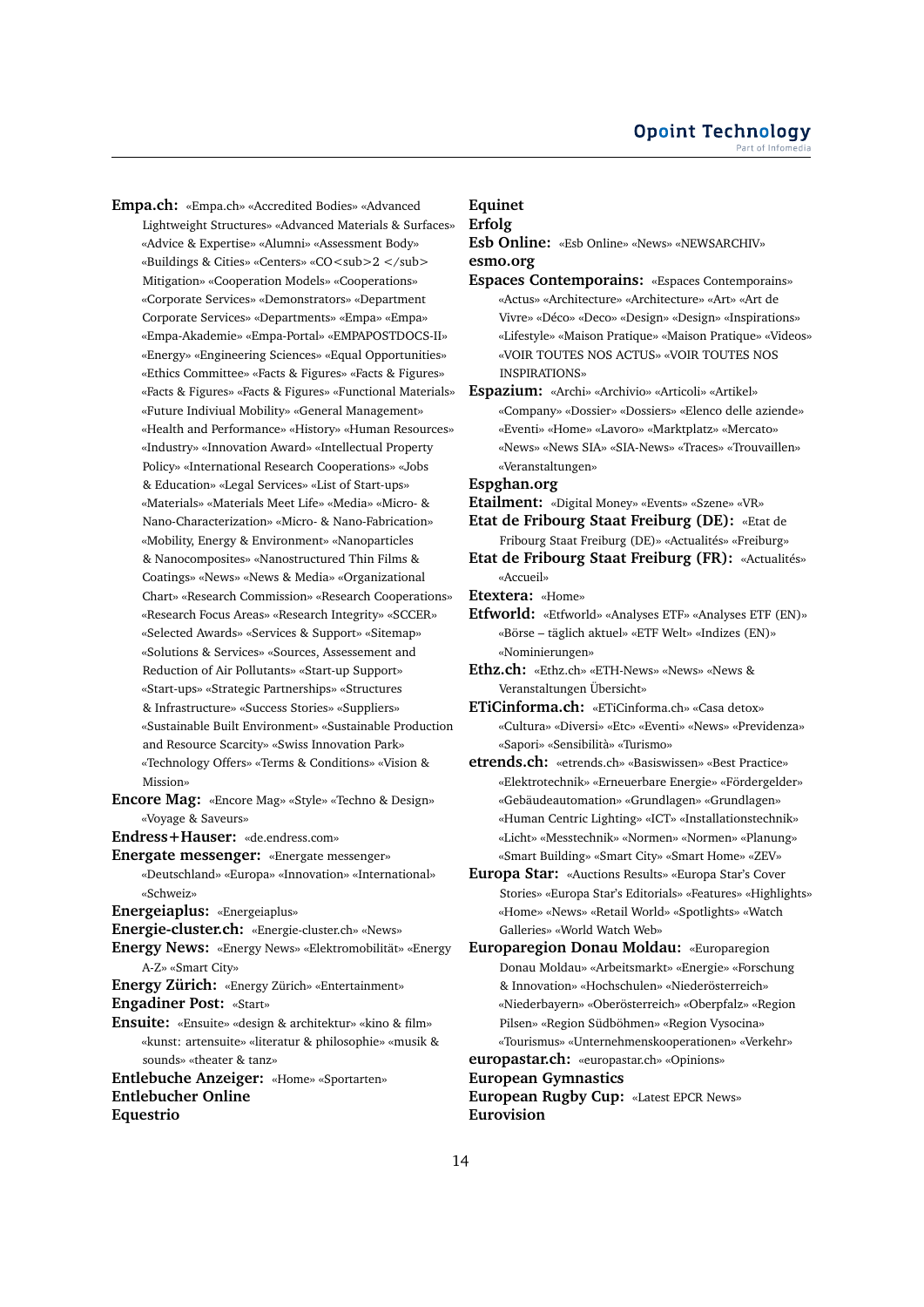#### **Opoint Technology** Part of Infomed

**Evangelische Volkspartei Kanton Bern:** «Evangelische Volkspartei Kanton Bern» «Medienmitteilungen» «News» **EventEmotion:** «EventEmotion» «Business Travel» «Destinationen & Locations» «Incentives & Events» «MICE Markt» «Personen und Karriere» **Eventkalender.ch:** «Home» **events24.ch:** «events24.ch» «Ausstellung» «Business» «Familie» «Festivals» «Konzerte» «Messen» «Musical» «News» «presseportal» «Sport» «Theater» **Excellence Magazine:** «Art & culture» «Art & design» «Art advisory» «Beauty» «Business» «Design» «Destinations» «Dolce vita» «Escape» «Events» «Excellence world» «Finance» «Gourmet & wine» «High «Gesundheit» «Gesundheit» «Gesundheit & Pflege» «Haustier» «Hobbys» «Hochzeit» «Indoor» «Job» «Jugendliche» «Kind» «Kindergeburtstag» «Kinderwunsch» «Kochen» «Konflikte» «Leben» «Neue Medien» «Outdoor» «Partnerschaft» «Restaurants» «Schön & Fit» «Schule» «Schwangerschaft» «Schwangerschaftskalender» «Senioren» «Spielen» «Stillen & Ernährung» «Therapie & Hilfe» «Unterhaltung» «Vornamen» «Zahngesundheit» **Faovd Farner Werbung:** «Home» «News» **Fashion Channel Fashion Network CH:** «Fashion Network CH» «Business» «Campagnes» «Collection» «Création» «Défilés» «Distribution» «Evénements» «Industries» «Innovations» «Médias» «News» «Nominations» «People» «Salons» «Tendances» **fashionkiosk.ch Fashionpaper:** «Fashionpaper» «Beauty» «Cars» «Fashion» «Lifestyle» «Musik & Kino» «Panorama» **Fashionunited.ch:** «fashionunited.ch» «RSS» **Fédération de l'industrie horlogère suisse:** «Accueil» **Fédération Equestre Internationale(FEI):** «Fédération Equestre Internationale(FEI)» «Dressage » «Driving» «Endurance » «Eventing» «Health Fitness» «Horse Human» «Jumping » «My Equestrain Life» «Teach Me» «Vaulting » **Fédération Genevoise Equestre:** «Fédération Genevoise Equestre» «News» **Fédération Internationale de Motocyclisme:** «Fédération Internationale de Motocyclisme» «News» **Fédération Internationale de Volleyball FCTC:** «Home» «News» **FDI World Dental Federation:** «FDI World Dental Federation» «Letter from the President» «News» «Press releases» **FDP Die Liberalen FDP Die Liberalen fdp-zh.ch:** «fdp-zh.ch» «News» **Federation of the Swiss watch industry FH Federation of the Swiss watch industry FH:** «Home» «Statistics» **Femelle:** «Femelle» «Beauty» «Hochzeit» «Liebe» «Lifestyle» «Mode» **Femina.ch:** «Femina.ch» «Alimentation» «Animaux» «Argent» «Astuces des copines» «Écologie» «Beauté» «Concours» «Déco» «Divertissement» «Escapades» «Famille» «Femmes» «Forme» «High-Tech» «Jardinage» «L'habiller» «Le grain de sel» «Le soigner» «Les news» «Les recettes de chefs» «Les recettes de Manuella» «Les

fashion» «High tech» «Home» «Interior design» «Lifestyle» «Lifestyle» «Luxury hotels» «Made in italy» «Motors» «Portraits» «Properties» «Real estate» «Sky land sea» «Watches & jewellery» «Wellness» «Yachts» **Exclusif Magazine:** «Exclusif Magazine» «Art & Culture» «Bien-être & Wellness» «Events» «Life / Art de vivre» «People» «Voyages» **EXPERTsuisse F-Secure DE:** «F-Secure DE» «News» **Faces:** «Startseite»

**Fachhochschule Nordwestschweiz:**

**EVANA:** «Home»

**Events.ch**

«Fachhochschule Nordwestschweiz» «News» **Facility Services**

**Factum Magazin:** «Aktuelles» «Home»

**Fairunterwegs:** «Fairunterwegs» «Aktuell» «Arbeit» «Armut&Millenniumsziele» «Entwicklungspolitik» «Fairer Handel» «Int Organisationen&Abkommen» «Krisen, Kriege, Katastrophen» «Liberalisierungen Gats» «Menschenrechte» «Nachhaltigkeit Schweiz, Alpen» «Politische Rahmenbedingungen» «Praxisbeispiele» «Tourismuskritik» «Tsunami» «Umwelt&Lebensgrundlagen» «Unternehmen» «Zahlen&Fakten»

**Fakti Ditor:** «Fakti Ditor» «Bota» «Kronika e zezë» «Kuriozitete» «Lajme» «Older Posts» «Opinione» «RSS» «Showbiz» «Speciale» «Sport» «Teknologji» «Top lajm»

**Falstaff Ch:** «Falstaff Ch» «Bars & Spirits» «Bier» «Gourmet» «Karriere» «Lifestyle» «News» «Reise» «Wein»

**Familienleben.ch:** «Familienleben.ch» «Abnehmen» «Alleinerziehend» «Ausflüge» «Ausstattung» «Baby» «Baby & Kind» «Backen» «Basteln» «Behinderung» «Beschwerden» «Betreuung» «Eigenheim» «Entwicklung» «Ernährung» «Ernährung» «Erziehung» «Familienpolitik» «Ferien» «Feste» «Finanzen» «Fitness» «Freizeit» «Geburt»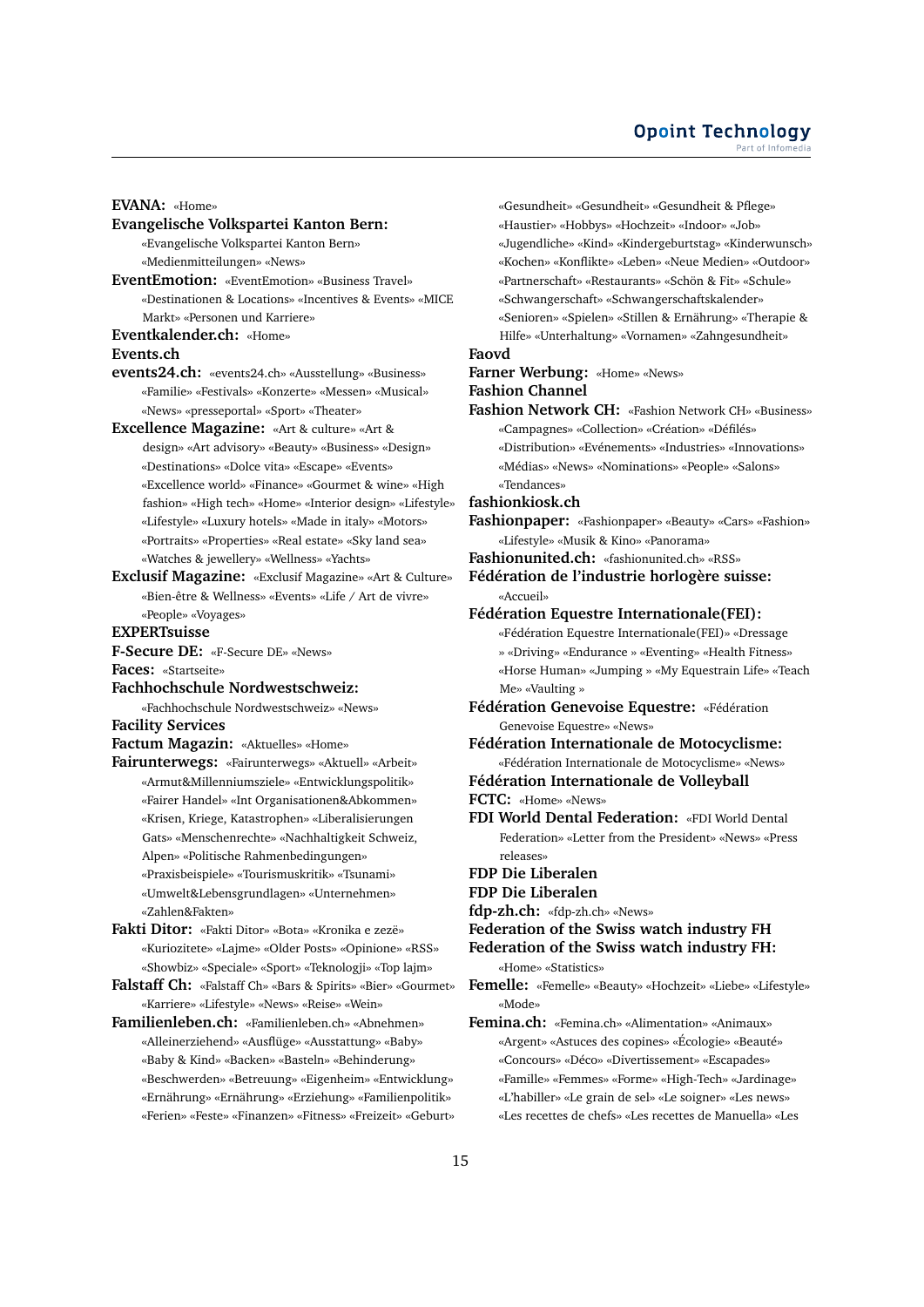recettes des copines» «Livres» «Ma cuisine» «Ma vie» «Ma Vie: Les galeries» «Maison» «Mes bons plans» «Mes Bons Plans: Les galeries» «Mes loisirs» «Mes people» «Mes People: Les galeries» «Mode» «Mon homme» «Mon Homme: Les galeries» «Mon style» «Mon Style: Les galeries» «News people» «Psycho» «Relooking» «Santé» «Sexualité» «Témoignages» «Vient d'ouvrir» «Zoki les bons fourneaux»

- **Fer Genève:** «Fer Genève» «Agenda-evenements» «Blog» «Dossiers thématiques» «Formations et événements» «Toute l'actualité»
- **Ferien Trends:** «Ferien Trends» «Fern» «Fern» «Hotels» «Hotels» «Lifestyle» «Lifestyle» «Nah» «Nah» «Reiseziele» «Reiseziele» «Schiff ahoi» «Schiff ahoi»
- **Fernsehen:** «Film» «Serie» «TV Programm»

**FESPO Zürich:** «News»

**Feuille d'Avis de la Vallée de Joux:** «Feuille d'Avis de la Vallée de Joux» «Aux chemins de Traverses» «Avis mortuaires» «Avis officiels» «Cinéma» «Communiqués» «Le strip de mumu cow» «RSS» «Sport» «Sport en bref» «Tous les films de la semaine» «Vie locale»

#### **Fhgr.ch**

- **Fi News:** «Banken» «Finanz blogs» «Finanzplatz» «Finsider» «Fotogalerie» «Gerüchteküche» «High End» «Hintergrund» «Home» «Job Karussell» «News» «Versicherungen»
- **FIA World Endurance Championship:** «News» «Season» «wec family»
- **Fiba:** «Fiba» «3x3worldtour» «Asia» «europecup» «Fibaevents» «photos» «sudamericano»
- **FIFA:** «FIFA» «Fifa DE» «Fifa ES»
- **Film Demnächst:** «Festivals & Openair» «Home» «Szene\_»

# **Filmbulletin**

- **Filmsprung:** «Auszeichnungen» «Business» «DVD-Tipp» «Filmstarts» «Filmstöckchen» «Home» «Neu im Kino» «Schweizer Festivals» «Seitenblick»
- **Financial Stability Board:** «Home» «Press» «Publications»
- **Finanz und Wirtschaft:** «aktien» «Aktuell» «Anleihen» «Ausland» «automobil» «Blogs» «Derivate» «Devisen» «Dossiers» «Emerging Markets» «Energie» «Finanz» «Gesundheit» «Immobilien» «Immobilien» «Industrie» «Kommentare» «Konsum» «Kunstmarkt» «lifestyle» «Makro» «Marktdaten» «Märkte» «Momentum» «Never Mind the Markets» «News» «Newsticker» «Praktikus» «Rohstoffe» «Rohstoffe» «Schweiz» «Startseite» «Technologie» «Unternehmen» «Unternehmen: Energie» «Unternehmen: Schweiz»
- **Finanzen.ch:** «Ad-hoc Meldungen» «Aktien» «Aktien» «Aktiensuche» «Analysen» «Archiv» «Öl» «Börsenberichte»

«Bern BIRW-Liste» «BIRW» «Chartanalysen» «DAX-Liste» «Devisen» «Dollar» «Dow Jones-Liste» «Emittentennews» «ETF» «Euro» «EuroStoxx-Liste» «Experten Kolumnen» «Finanzplanung» «Fonds» «Fondsgesellschaft News» «Gold» «Heute im Fokus» «Home» «Interviews» «Nachrichten10» «Nachrichten11» «Nachrichten11» «Nachrichten2» «Nachrichten3» «Nachrichten4» «Nachrichten5» «Nachrichten6» «Nachrichten7» «Nachrichten8» «Nachrichten9» «Nachrichten: Aktien» «News & Analysen» «News: Aktien» «News: Aktien2» «News: Aktien3» «News: Aktien4» «News: Aktien5» «News: Aktien6» «News: Aktien7» «News: Aktien8» «News: Aktien9» «News: Devisen» «News: ETF» «News: Fonds» «News: Konjunktur» «News: Rohstoffe» «News: Rohstoffe2» «News: Rohstoffe3» «News: Rohstoffe4» «News: Zinsen» «Nikkei 225-Liste» «Obligationen» «Realtimekurse» «Ressort: Zinsen» «Rohstoffe» «RSS: Analysen» «RSS: News» «S&P 500-Liste» «SLI» «SMI-Liste» «SMIM» «SMIM-Liste» «Strukturierte Produkte» «Suche» «Zinsen»

- **Finanzmarktnachrichten:** «Finanzmarktnachrichten» «Allgemein» «Bau-Immobilien» «Finanzen» «Handel» «Wirtschaft»
- **Finanzresearch.ch:** «Finanzresearch.ch» «News»
- **Finanzverzeichnis.ch:** «News»

**Fine Watch Club**

- **Finews.com:** «Finews.com» «finews.first» «Fintech» «Latest News» «People Moves» «Web's Best»
- **Finma:** «Homepage» «Media events» «News (de)»
- **fintechnews:** «fintechnews» «Austria» «Austria» «Blockchain» «Crowdfunding» «Germany» «Germany» «InsurTech» «Lending» «Liechtenstein» «London» «Mobile Payments» «Mobile Payments» «Money Transfer» «News Feed» «Online Events» «Online Mortgage» «Open Banking» «PFM» «Proptech» «Regtech» «USA» «Wealthtech» «Wealthtech»

**Firmenich:** «News»

- **Firstclasshotels.ch:** «News»
- **FIS-Ski:** «FIS-Ski» «Alpine Snowborad: News & Multimedia» «Alpine: News & Multimedia» «Board Cross: News & Multimedia» «Cross Country: News & Multimedia» «Moguls Aerials: News & Multimedia» «News & Multimedia» «Nordic combined: News & Multimedia» «Park and Pipe: News & Multimedia» «Ski Cross: News & Multimedia» «Ski Jumping: News & Multimedia»
- **FIT for LIFE:** «Home»
- **Fitness Tribune:** «Fitness Tribune» «Interviews» «Kolumnen» «Kommentar» «News» «Reportagen»
- **Flieger Web:** «Accidents» «Blog» «Home» «Lexikon» «News» «News Airliner» «News Airpower» «Reportagen»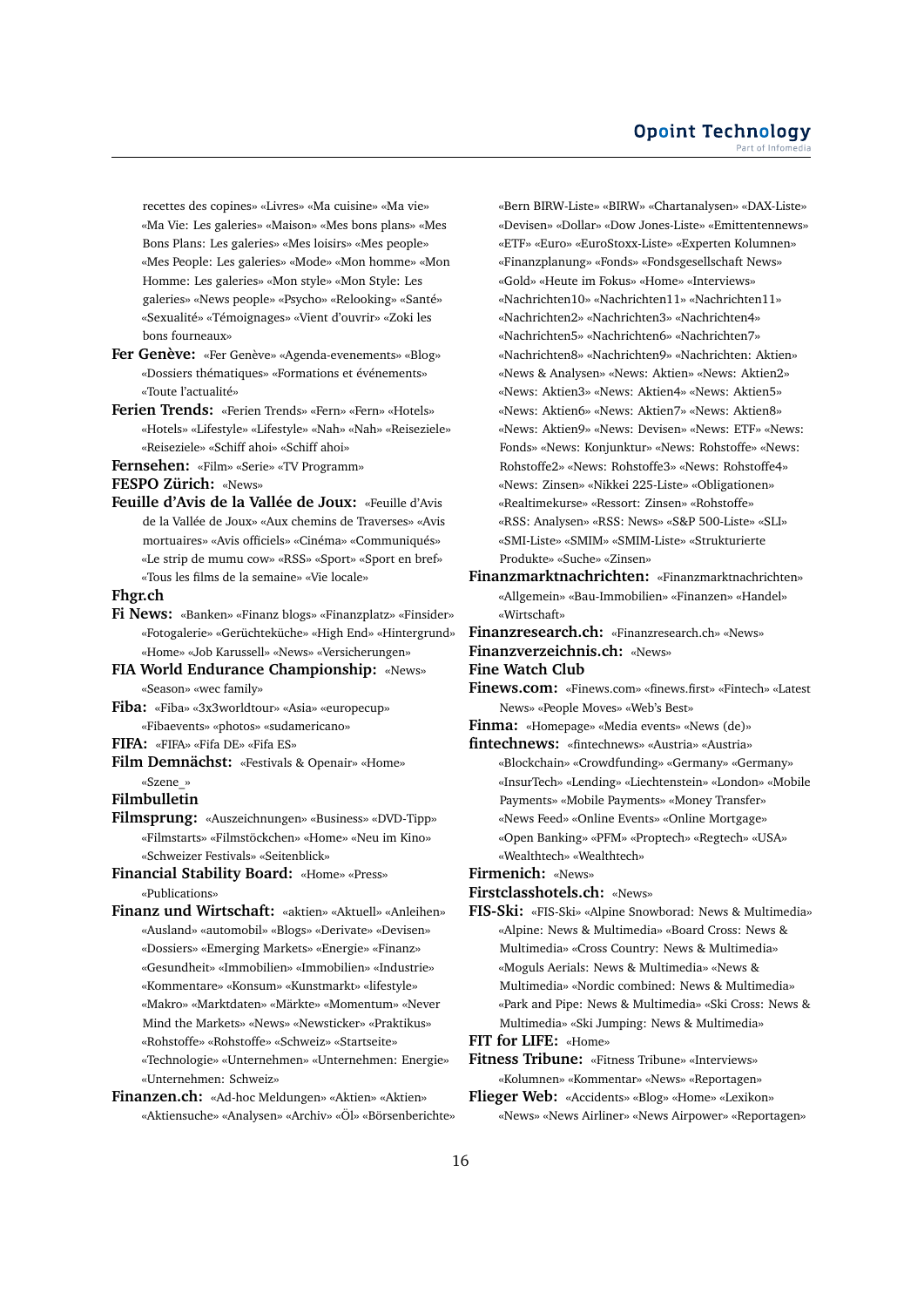#### **Opoint Technology** Part of Infomer

«Rss» «Sendung»

#### **Florist.ch**

#### **Flughafen Zürich AG:** «News»

- **Fm1 Today:** «Fm1 Today» «Appenzellerland» «Fun» «Graubünden» «Kultur» «Lifestyle» «Ostschweiz» «People» «Quiz» «Schweiz» «Sitemap» «Sport» «St. Gallen» «Thurgau» «Unterhaltung» «Welt»
- **Fmpro:** «Fmpro» «11. Generalversammlung 2021» «Bildung» «fmpro-Anlässe» «Geschäftsstelle» «News» «Organisationsreglement» «Partner und Förderer» «Statuten»

#### **Fokussiert**

**Fon-times.ch:** «Fon-times.ch» «Ausflüge» «Digital» «Freizeit» «Lifestyle» «News» «Reisen» «Rezepte» «Smartphones» «Technologie» «VIP» «Wissenschaft» «Zukunft»

**Fondation Collective Trianon:** «Actualités»

- **Fondation suisse d'études:** «Académies d'été» «Bourse annuelle» «Bourse Suyana» «Bourse Werner Siemens» «Culture Matters» «GraduateBox» «Intellectual Tools» «Nos bourses» «Nos formations» «Programme Werner Siemens» «Toutes nos activités» «Univers Suisse»
- **Fondazione Svizzera degli Studi:** «Fondazione Svizzera degli Studi» «Borsa Binding» «Borsa Werner Siemens» «Le nostre borse» «Programma Werner Siemens»

#### **FOOBY**

- **Foodaktuell:** «Foodaktuell» «Abo» «Functional Food» «Grosshandel» «Meinungen» «Politik / Recht» «Unternehmen»
- **foodpackagingforum.org:** «foodpackagingforum.org» «News»

#### **Foodwerk**

**Football:** «Football» «A-Team-Frauen: News» «A-Team: News» «Beach-Soccer: News» «Coca-Cola-Junior-League: News» «Credit-Suisse-Cup: News» «Futsal: News» «Kids-Festival: News» «Kinder-und-Schulfussball: News» «Ligen: NLB: News» «Schiedsrichter: News» «Schweizer-Cup-Frauen: News» «Schweizer-cup: News» «Spitzenfussball-Junioren: News» «U-15: News» «U-16-Frauen: News» «U-16: News» «U-17-Frauen: News» «U-17: News» «U-18: News» «U-19 Frauen: News» «U-19: News» «U-20: News» «U-21: News»

**Forall:** «Home»

**Forschungsinstitut für Biologischen Landbau:** «Startseite»

**Forschungsmagazin Horizonte:** «News room» **Forum – Pfarrblatt**

**Forum Bgm:** «Forum Bgm» «Aktuelles» «Veranstaltungen» **Forum Kirche**

#### **Forum-holzkarriere.com/home.html**

**Fotointern:** «Bücher» «Bildermarkt» «Fotoszene» «Home» «News» «Portfolios» «Software» «Tech News» «Top Stories» «Veranstaltungen» «Verschiedenes»

#### **Franchise Portal Ch**

**Frauenfelder Nachrichten:** «Frauenfelder Nachrichten» «Community» «Fotostrecken» «Immo» «Lesermeinungen» «Lifestyle» «Region» «Veranstaltungen»

- **Frauenfelder Woche:** «Frauenfelder Woche» «Artikel» «Artikel-2» «Artikel-3» «Artikel-4» «Artikel-5»
- **Frauenseite:** «Frauenseite» «Beauty» «Fashion» «Health» «Insider» «Living» «Self made»
- **Freiburger Nachrichten:** «Home» «News» «News21» «Sport»
- **Freie-Presse:** «Freie-Presse» «Ausland» «Börse&Firma» «Kultur» «Makroökonomie» «Politik» «Sozium» «Technologie»
- **Freier Schweizer**

**Freizeit.ch:** «Aktivitäten» «Home» «Neuigkeiten» «Tipps»

- **Freizeitpark-tester**
- **French Biotech Database**
- **Frenchlifesciences.com:** «news»
- **FRI**
- **Fribourg Loisirs**
- **Fricktal24:** «Fricktal24» «Aargau» «Allerlei» «Arbeit und Wirtschaft» «Aufgefallen» «Ausland» «Überregional» «Basel-Landschaft» «Bildung und Erziehung» «Forschung und Technik» «Fricktal» «Fun & action» «Gemeinden» «Gesundheit und Soziales» «Jugend» «Konsum und Finanzen» «Kultur» «Leserbriefe» «Mobilität und Verkehr» «Natur und Umwelt» «Politik» «Ratgeber» «Recht und Gesetz» «Religion und Ethik» «Schweiz» «Sport» «Tiere» «Unfälle/Verbrechen»

#### **Fridolin.ch**

**Fritz und Fränzi:** «Fritz und Fränzi» «Aktuelle Artikel» «Beliebteste» «Blog» «Erziehung» «Freizeit» «Gesellschaft» «Gesundheit» «Medien»

**Frontiers Blog:** «Frontiers Blog» «Articles» «Articles» «Biogeography-and-macroecology» «Biomaterials» «Climate Action» «Collaborative Peer Review» «Computational-genomics» «Computational-neuroscience» «Earth science» «Earthquake-engineering» «eBooks» «Engineering» «Environment» «Experimental-pharmacology-and-drug-discovery» «Frontiers Announcements» «Frontiers Top News» «Health» «Humanities» «Hydrosphere» «Immunity#articles» «Impact Analysis» «Infographics» «Integrative-physiology» «International Journal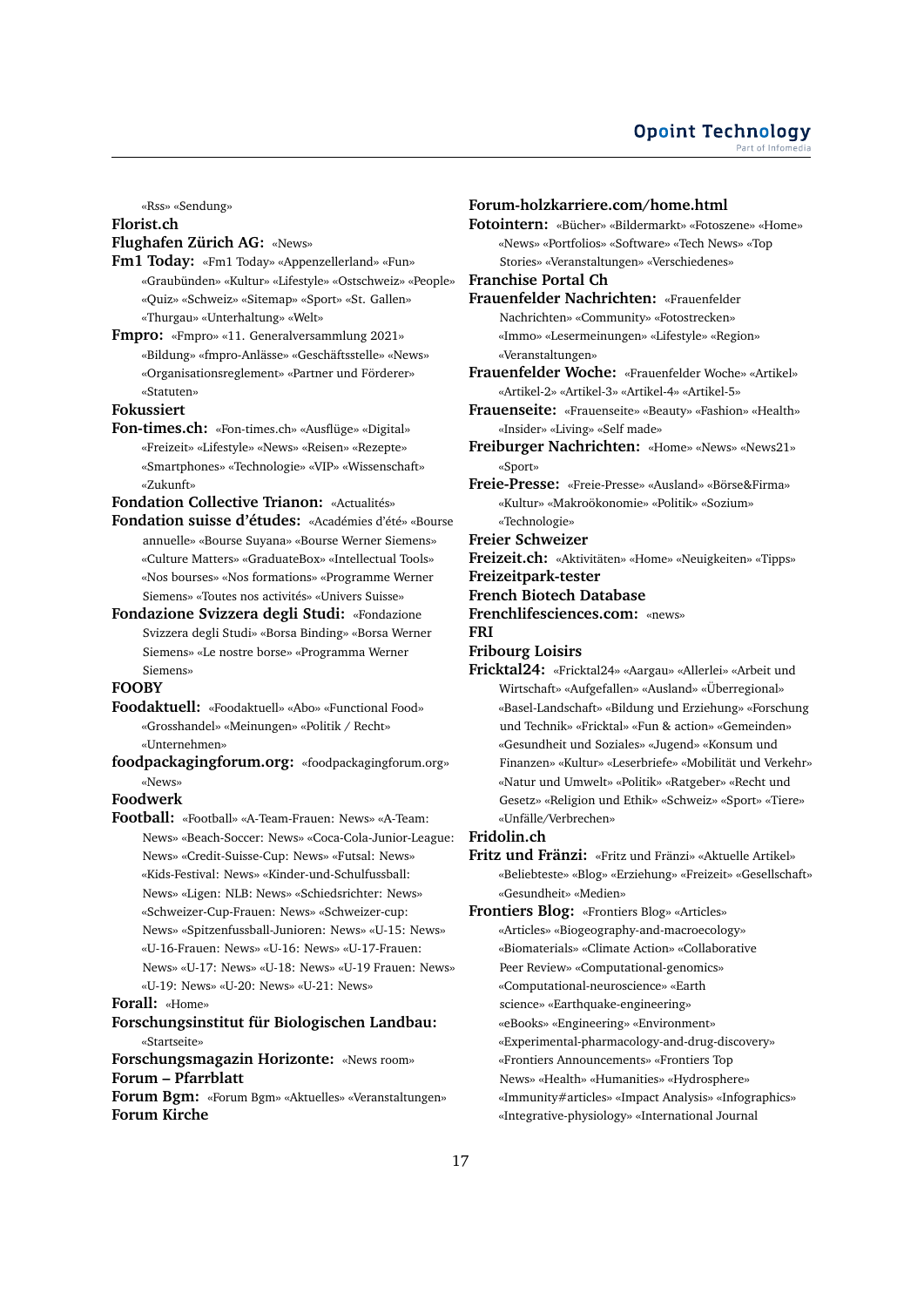of Public Health» «Invertebrate-physiology» «Life Science» «Life Science» «Madicine» «Microbial-physiology-and-metabolism» «Microbiome-in-health-and-disease» «Neuroscience» «Non-neuronal-cells» «Obesity» «Oncology» «Open Science and Peer Review» «Open Science Policy» «Parasite and Host» «Pathology & Oncology Research» «Popular posts» «Psychology» «Research topics» «Robotics and AI» «RSS» «Science for Sustainability» «Social Science» «Society Journal News» «Space Sciences & Astronomy» «Stem-cell-research» «Sustainability» «T-cell-biology» «Toxicology-pollution-and-the-environment» «Young Minds»

**Frutiglaender:** «Adelboden» «Aeschi» «Frutigen» «KandergrundBlausee, Mitholz» «Kandersteg» «Krattigen» «Kultur» «Politik» «Region» «Reichenbach, Kiental» «Sport» «Start» «Tourismus» «Umfragen» «Wirtschaft»

**Fujifilm:** «Fujifilm -»

**Fundplat Schweiz:** «Interviews» «Schweiz»

**Fussball.Ch:** «Fussball.Ch» «Österreich Bundesliga» «BSC Young Boys» «Bundesliga» «Challenge League» «Champions League» «Ehrendivision» «Europa League» «FC Basel» «FC Luzern» «FC Sion» «FC Sion» «FC St.Gallen» «FC Thun» «FC Zürich» «Frauenfussball» «Gerüchte» «Grasshopper-Club Zürich» «International» «Ligue 1» «Nachwuchs» «Nati» «Neuchâtel Xamax FC» «Premier League» «Primera Division» «Schweizer Cup» «Serie A» «Servette FC» «Super League» «Transfers» «WM/EM-Quali»

**Fussballinfos:** «Fussballinfos» «Aktuell» «Ligen» «Nationalteams» «Schweizticker» «Transfermarkt» «Videos»

- **Galaxus.ch:** «Galaxus.ch» «Baby + Eltern» «Büro» «Beauty + Gesundheit» «Digital» «Do it + Garten» «Erotik» «Fashion» «Haushalt» «Medien» «Spielzeug» «Sport» «Tierbedarf» «Uhren + Schmuck» «Wohnen»
- **Games.ch:** «Aktuelle News» «Battlefield 3» «Diablo» «GameLounge WOG» «Home» «iPad» «Ipad: Artikel» «Ipad: News» «Iphone: Artikel» «Iphone: News» «IPhoneiPod» «Nintendo DSi» «Nintendo Wii» «Nintendo-dsi: Artikel» «Nintendo-dsi: News» «PC» «Pc: Artikel» «Pc: News» «PlayStation 3» «PlayStation: Artikel» «PlayStation: News» «Pro Evolution Soccer» «PS Vita» «PSP» «Psp vita: Artikel» «Psp vita: News» «Psp: Artikel» «Psp: News» «RazerZone» «Steelseries» «Trading Cards» «Wii: Artikel» «Wii: News» «Xbox 360» «Xbox360: Artikel» «Xbox360: News»

**Gameswelt:** «Home»

**Gastro Facts:** «Branchen-News» «Business-Praxis»

«Coverstories» «Gastronomie» «Heime & Spitäler» «Hotellerie» «Lesenswert» «Startseite» **gastro-tipp.ch:** «gastro-tipp.ch» «Rezepte» **GastroJournal:** «GastroJournal» «Gastronomie» «Hotellerie» «Marktplatz» «People» «Tourismus» **Gauchebdo:** «Culture» «International» «Suisse» **Gault Millau:** «eden reserve» «Home» «Restaurants» **Gavi Alliance:** «Gavi features» «Home» «Press releases» «Statements» **Gay:** «Gay» «Blog» «Film» «Kultur» «Lifestyle» «Magazin» «Musik» «News» «PePi» **GBase.ch:** «Global: Specials» «Mobile: News» «News» «PC: Game News» «PC: Previews» «PC: Reviews» «PC: Specials» «Reviews» «Wii: News» «Wii: Reviews» **GCK Zsclions:** «Aktuell» «Home» **gdi.ch:** «gdi.ch» «Trend News» **Gebaeudetechnik:** «Gebaeudetechnik» «ENERGIE» «FIRMEN» «FORSCHUNG» «INTERNATIONAL» «MARKT» «PANORAMA» «PERSONEN» «PLATTFORM» «STELLEN» «TECHNOLOGIE» «VIDEOS» **Gebäudehülle Schweiz Gebäudetechnik:** «Gebäudeautomation» «Gebäudehülle» «Home» «Lüftung» «Sanitär» «Strom & Energie» «Wärme & Kälte» **Gemeinde Aesch ZH:** «Gemeinde Aesch ZH» «Aktuell» **Gemeinde Aeugst am Albis Gemeinde Altikon Gemeinde Bachenbülach Gemeinde Bassersdorf:** «Gemeinde Bassersdorf» «News» **Gemeinde Bauma:** «Gemeinde Bauma» «Aktuelles» **Gemeinde Benken:** «Gemeinde Benken» «News» **Gemeinde Bonstetten Gemeinde Boppelsen Gemeinde Brütten:** «Gemeinde Brütten» «News» **Gemeinde Bubikon Gemeinde Buch am Irchel:** «Gemeinde Buch am Irchel» «Neuigkeiten» **Gemeinde Dachsen:** «Gemeinde Dachsen» «News» **Gemeinde Dällikon Gemeinde Dänikon:** «Gemeinde Dänikon» «Kultur» **Gemeinde Dättlikon Gemeinde Dürnten Gemeinde Dinhard Gemeinde Eglisau:** «Gemeinde Eglisau» «neuigkeiten» **Gemeinde Elgg Gemeinde Elsau:** «Gemeinde Elsau» «News» **Gemeinde Emmen:** «Home» **Gemeinde Fällanden:** «Gemeinde Fällanden» «News» **Gemeinde Fehraltorf:** «Gemeinde Fehraltorf»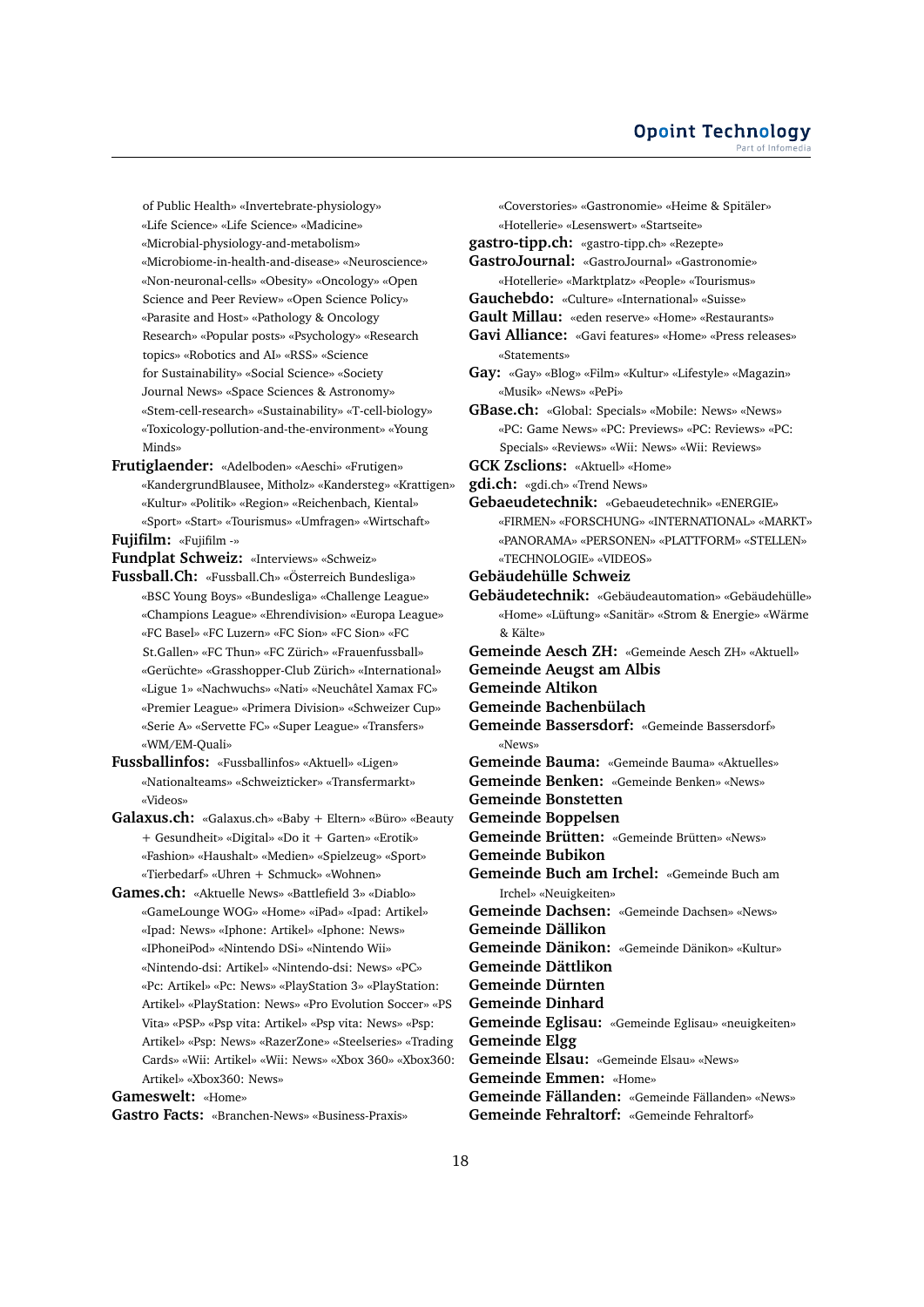«Aktuelles» **Gemeinde Feuerthalen:** «Gemeinde Feuerthalen» «News» **Gemeinde Fischenthal Gemeinde Flaach:** «Gemeinde Flaach» «Neuigkeiten» **Gemeinde Flawil:** «Gemeinde Flawil» «News» **Gemeinde Freienstein-Teufen Gemeinde Geroldswil:** «Gemeinde Geroldswil» «Alle News» **Gemeinde Gossau:** «Gemeinde Gossau» «Aktuelles» **Gemeinde Greifensee:** «Aktuelles» **Gemeinde Höri Gemeinde Hütten:** «Gemeinde Hütten» «Aktuell» «Aktuelles» **Gemeinde Hedingen Gemeinde Hinwil:** «Gemeinde Hinwil» «mehr» **Gemeinde Hittnau:** «Gemeinde Hittnau» «Aktuelles» **Gemeinde Hombrechtikon Gemeinde Humlikon:** «Gemeinde Humlikon» «Aktuelles» **Gemeinde Kappel am Albis:** «Gemeinde Kappel am Albis» «Neuigkeiten» **Gemeinde Kilchberg Gemeinde Kleinandelfingen:** «Gemeinde Kleinandelfingen» «News» **Gemeinde Langnau am Albis:** «Gemeinde Langnau am Albis» «Amtspublikationen» «übrige Infos» «Gemeinderats-Infos» **Gemeinde Lindau:** «Gemeinde Lindau» «Aktuelles» **Gemeinde Lufingen:** «Gemeinde Lufingen» «Neuigkeiten» **Gemeinde Maur Gemeinde Männedorf Gemeinde Mönchaltorf Gemeinde Meilen:** «Gemeinde Meilen» «Alle Neuigkeiten» **Gemeinde Mettmenstetten Gemeinde Neerach:** «Gemeinde Neerach» «Aktuelles» **Gemeinde Neuhausen am Rheinfall Gemeinde Niederglatt:** «Gemeinde Niederglatt» «Aktuelles» «Aktuelles» «Anlässe» **Gemeinde Oberembrach:** «Gemeinde Oberembrach» «Anlässe» **Gemeinde Oberengstringen:** «Aktuelles» **Gemeinde Oberrieden:** «Aktuell» **Gemeinde Oberuzwil:** «Gemeinde Oberuzwil» «Behörden» «Behördenmitglieder» «Finanzen» «Geoportal / GIS» «Geschichte» «Medien» «Mitteilungsblatt» «Neuigkeiten» «Newsarchiv» «Ortsplan» «Politik, Verwaltung» «Steuerfuss» «Was ist wo?» «Zahlen und

Fakten»

- **Gemeinde Oberweningen:** «Gemeinde Oberweningen» «Aktuelles»
- **Gemeinde Ottenbach:** «Gemeinde Ottenbach» «Aktuelles»
- **Gemeinde Rafz:** «Gemeinde Rafz» «Aktuelles» «» weitere»
- **Gemeinde Randa:** «Gemeinde Randa» «360° rundum Sicht» «Aktuelle Bekanntmachungen» «AKTUELLES» «Aktuelles» «Alte Bilder von Randa» «Audio-Anlage MZH» «Ausstellung Bergsturz» «Behörden» «Berghütten» «Bildung» «Camping, Gruppen & Berghütten» «Das Mattertal» «Domhütte» «Elektrizitätswerk Randa AG» «Europahütte» «Fahrplan & Preise» «FC Randa» «Ferienwohnungen» «Feuerwehr» «Frauen- & Mütterverein» «Gemeinde» «Geotourismus im Mattertal» «Gesangsverein» «Gewerbe» «GIS Randa» «Hängebrücke» «Hotels» «Hubertusverein» «Impressionen» «Infrastruktur» «Ischers Team» «Jugendverein» «Kanzlei & Online Schalter» «Kinhütte» «Kirche» «Kommissionen & Ämter» «Kultur & Vereine» «Lehrpersonal & Schulkommission» «Loipe Matterhorn» «Mittagstisch» «Musikgesellschaft Weisshorn» «News in anderen Kanälen» «Notfalldienste» «Obei Inserate» «ONLINE-SCHALTER» «Ortsplan» «Parken Randa» «Poly Sport Turnverein» «Portrait – BfS» «Registeramt» «Reglemente & Formulare» «Rettungsstation» «Rundweg Hängebrücke Randa» «Schafzuchtgenossenschaft» «Schatzsuche» «Schliessfächer» «Schul- & Ferienplan» «Schulordnung & Urlaubsgesuche» «SMS Service» «Sommerferien» «Tourismus» «Unterkünfte» «Unterkunft online buchen» «Veranstaltungen» «Vereine» «Wandern im Mattertal» «Webcam» «Weisshornhütte» «Wetter in Randa» «Winterferien» «Wohnmuseum Lorihiischi» **Gemeinde Rümlang:** «Gemeinde Rümlang» «Aktuelles» **Gemeinde Rüschlikon:** «Aktuelles» **Gemeinde Regensberg:** «Gemeinde Regensberg» «Aktuelles» **Gemeinde Regensdorf:** «Gemeinde Regensdorf» «News» **Gemeinde Rheinau Gemeinde Richterswil:** «Gemeinde Richterswil» «News» **Gemeinde Rifferswil:** «Gemeinde Rifferswil» «Aktuelles» **Gemeinde Rorbas Gemeinde Russikon Gemeinde Schöfflisdorf:** «Gemeinde Schöfflisdorf» «Neuigkeiten» **Gemeinde Schlatt:** «Gemeinde Schlatt» «Amtliche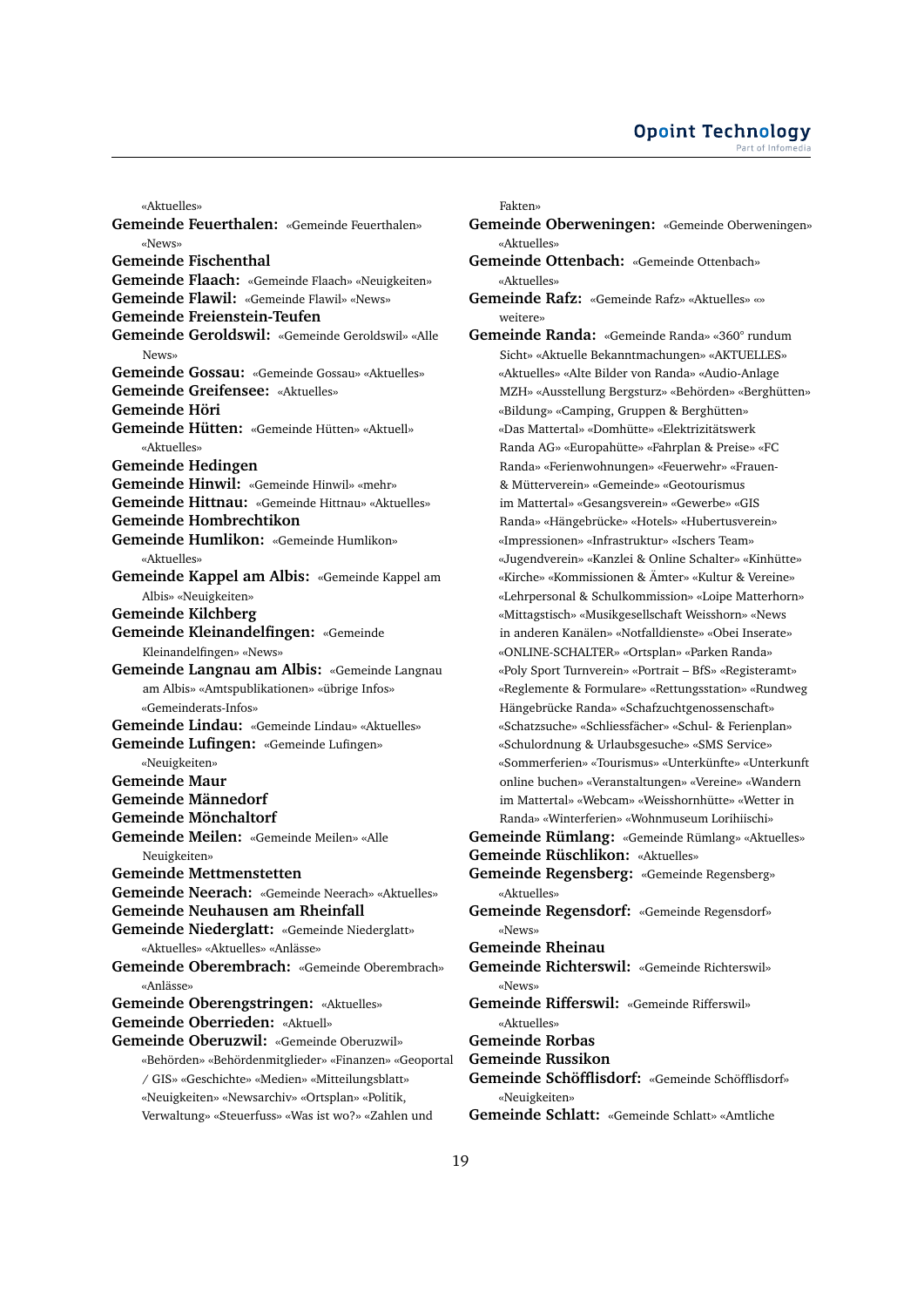Publikationen» «Aus dem Gemeinderat» «Bauprojekte» «Gemeindeversammlung» «Weitere-news» **Gemeinde Schleinikon Gemeinde Schwerzenbach Gemeinde Seegräben:** «Gemeinde Seegräben» «Neuigkeiten» **Gemeinde Stallikon Gemeinde Stäfa:** «Gemeinde Stäfa» «Aktuell» **Gemeinde Steinmaur:** «Gemeinde Steinmaur» «Neuigkeiten» **Gemeinde Thalheim an der Thur:** «Gemeinde Thalheim an der Thur» «News» **Gemeinde Thalwil Gemeinde Trüllikon:** «Gemeinde Trüllikon» «Aktuelles» **Gemeinde Unterengstringen Gemeinde Urdorf Gemeinde Volketswil Gemeinde Wald ZH:** «Gemeinde Wald ZH» «Anlässe» «Neuigkeiten» **Gemeinde Wallisellen:** «Gemeinde Wallisellen» «Neuigkeiten» «News» **Gemeinde Wangen-Brüttisellen:** «Gemeinde Wangen-Brüttisellen» «Aktuelles» «alle Neuigkeiten »» «Neuigkeiten» «Politik» **Gemeinde Wasterkingen Gemeinde Weiach:** «Gemeinde Weiach» «Aktuelles» **Gemeinde Weisslingen Gemeinde Wettswil Am Albis Gemeinde Wetzikon Gemeinde Wil ZH:** «Gemeinde Wil ZH» «Aktuellesinformationen» «» mehr» **Gemeinde Wildberg GenèveActive:** «GenèveActive» «architecture et urbanisme» «art contemporain» «articles» «arts» «cinéma» «danse» «expositions» «manifestations» «musique» «politique culturelle» «saveurs» «théâtre» **Generations:** «Generations» «Actualités» «Consommation» «Dernières actualités» «Dossiers» «Droit & Argent» «Editos/Blogs» «Grand Casting Générations Plus» «Histoire» «Intergénérationnel» «Internet» «Loisirs/Maison» «Magazine» «Nature/plein air» «Personnalités» «Retraites – emploi» «Santé/Forme» «Services» «Société» «Vidéos» **Genes2teens.com Geneva Family Diaries.net Geneva International Motor Show:** «Fr» «News» «News» **Geneva-partners.ch**

**Gentlemag :** «Gentlemag» «Faulhaber escapes» «Genuss» «Great Ideas» «Kolumnen» «Lifestyle» «Trusted Men»

**German Architects:** «Home» «Neuigkeiten» **Gesellschaft für Marketing:** «Home» «Veranstaltungen» **Gesundenews.ch Gesundheitstipp:** «Gesundheitstipp» «Testsieger» «Testsieger» **Gesundheitsweb:** «Bewegung» «Ernährung» «Krankheiten» «Medizin-News» «Startseite» «Wohlbefinden» **Gewerbeunion Gewerbeverband Thurgau:** «News» **Gewerbezeitung sgz:** «Gewerbezeitung sgz» «nouvelles» **Ghi:** «Ghi» «8» «Actu Shopping» «Autos / Motos» «À la une» «À la une» «Beauté» «Bons plans» «C'est Mortel» «Chère Juliette» «Coup de gueule» «De bleu de bleu» «Dossiers» «Economie» «Edito» «Edito» «Evasion» «Evasion» «Gastronomie» «Genève» «Genève» «L'actu des entreprises» «Le Gniolu» «Loisirs» «Loisirs» «MiniPeople» «Opinion» «Pique-Assiette» «Politique» «Rencontre avec ...» «Rendez-vous futé» «Santé et Bien-être» «Selfiges» «Société» «Sortez à l'oeil» «sorties-loisirs» «Sport» «Voir toutes les Infos malines» **Gilde:** «Gilde» «Anlässe» «News» **Giochintavola Glarnerland Tourismus:** «Glarnerland.ch» **Glarus24:** «Glarus24» «Fotogalerien» «Gemeinden» **Glencore:** «News» **Global Blue:** «Business» **Globalinitiative Globalist:** «Globalist» «Culture» «Economy» «Green» «Intelligence» «Life» «Media» «News» «Politics» «Science» «Sport» «World» **Globetrotter Magazin Globus:** «Globus» «Beauty» «Damen» «Delicatessa» «France» «Herren» «Home & Living» «Kinder» «Sale» «Wein & Drinks» **Glueckspost:** «Gesundheit» «Home» «Leserservice» «Leute» «Schicksale» **Gmtmag:** «Gmtmag» «Accueil» **GMX.ch:** «GMX.ch» «News» «Unterhaltung» «Video» **Go Out! Mag Goldor France:** «Goldor France» «Annonces d'emploi» «Informations sur la branche» **Goldor.ch:** «Goldor.ch» «Artikel» «Branchen Infos» **Golf:** «Home» **GolfHome.ch:** «Equipment» «Home» «Know-how» «Sport» «Stars&Style» «Travel» **Gomag:** «Gomag» «STORYS» «TECHNIK» «TESTS» **Good form Gornale Del Popolo Online:** «Home»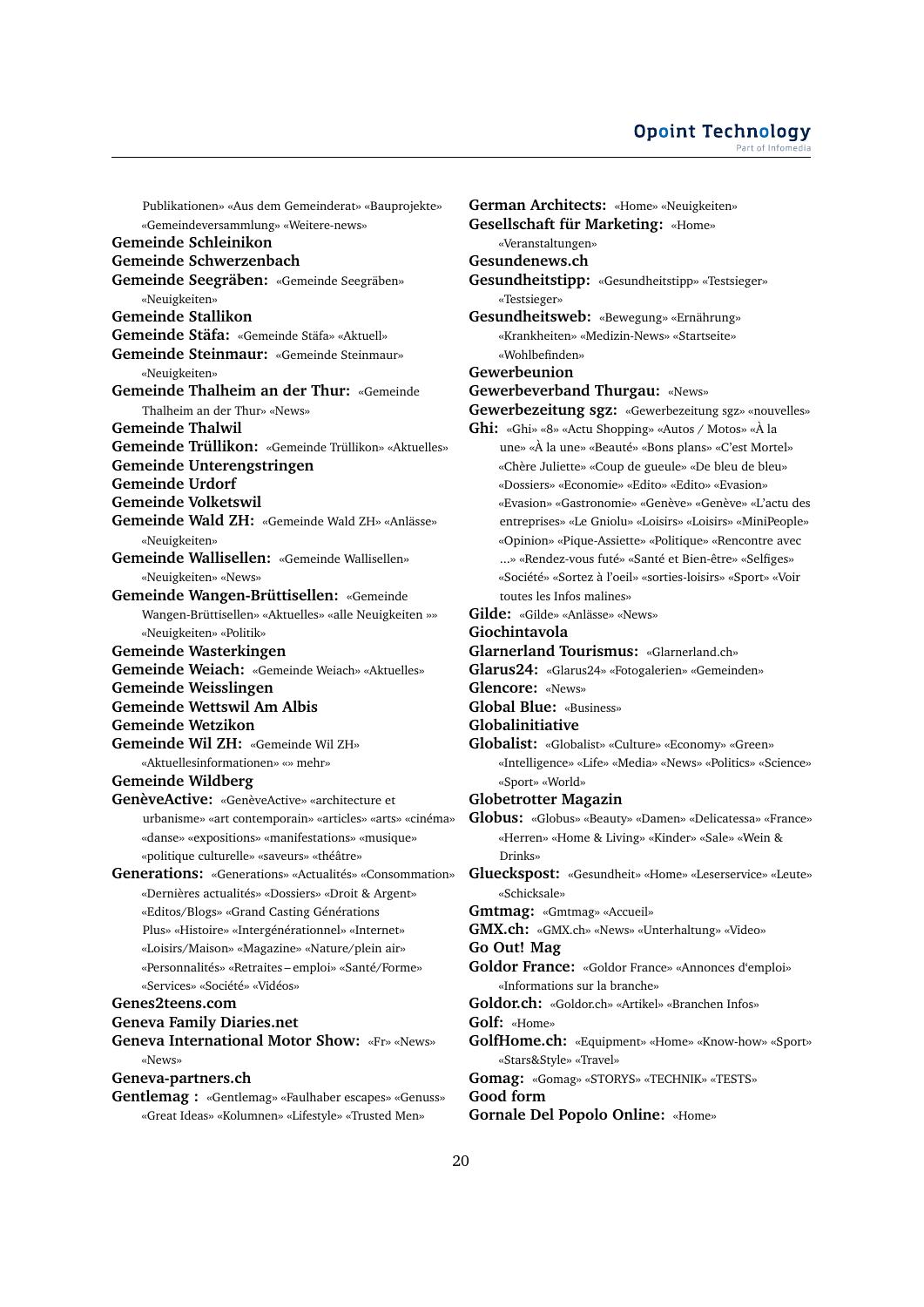- **Gossau24:** «Gossau24» «Agenda» «Alle Gemeinde-News» «Alle Gemeinde-News» «Andwil» «Ausgehen» «Auto & Mobil» «Übersicht» «Übersicht» «Übersicht» «Übersicht» «Bildung» «Bischofszell» «Fachgeschäfte Gossau» «Firmennews» «Flawil» «Freizeit» «Fussball» «Gemeinden» «Handball» «Immo & Bau» «In-/Ausland» «Kanton» «Kultur» «Leichtathletik» «Lifestyle» «Magazin» «Niederwil (Oberbüren)» «Polizeinews» «Sport» «Sport In-/Ausland» «Sport Regional» «Sport Regional» «Stadt Gossau» «Waldkirch» «Walter Zoo»
- **Gossauer-nachrichten:** «Gossauer-nachrichten» «Auto und Verkehr» «Community» «Dr. Eros» «Events / Kultur» «Ferien / Freizeit» «Fotostrecken» «Gesundheit» «Gossau» «Gut gemeint» «Herisau» «Inserate» «Konsumententipp» «Lesermeinungen» «Lifestyle» «Ratgeber» «Region» «Sonderbeilagen» «Soziales» «Sport» «St. Gallen» «Stadtkrimi» «Verlosungen» «Weiterbildung»
- **Gossip and Gab:** «American Idol» «Dancing with the Stars» «Feed» «Home» «Project Runway» «Real Housewives» «Survivor» «The Amazing Race» «The Bachelor» «The Voice»

**gothamcity.ch:** «gothamcity.ch» «Corruption» «Fiscalité» «Fraude» «Litiges»

**Gourmör:** «Home»

- **Gourmet at Home:** «Edle Tropfen» «Gourmet News» «Im Hier und Jetzt» «Küchendesign» «Kulinarisch Geniessen» «Lifestyle» «Nice to have» «RSS» «Travel Gourmet»
- **Gourmet World:** «Gourmet World» «Gourmet» «News» «Pot-au-feu»
- **Gourmetnews.ch:** «Gourmetnews.ch» «Ernährung» «Essen & Trinken» «Gastronomie» «Hotellerie» «News» «presseportal»
- **Gourmettipp:** «Gourmettipp» «Catering» «Gault&Millau» «Hotellerie» «Lebensmittel» «Ratgeber» «Spirituosen» «Spitzenkoch» «Wein»
- **Gout:** «Gout» «Blog» «Dominik Flammer» «Gastronomie für junge Leute» «Rezepte» «Veranstaltungsprogramm»
- **GR HEUTE:** «GR HEUTE» «Basketball» «Blogs» «Digital» «Eishockey» «FEED» «Football» «Fussball» «GRDigital» «Kommentare» «Kultur» «Leben» «Leichtathletik» «Leserbriefe» «Mehr» «Meinungen» «News» «Olympia 2026» «Politik» «Polizeiradio» «Rad/MTB» «Region» «Schach» «Schwingen» «Service» «Ski-WM 2017» «Sport» «Tourismus» «Unihockey» «Volleyball» «Wahlen 2018» «Webfinds» «Weitere Beiträge» «Weitere Beiträge» «Welt heute» «Wildmannli» «Wintersport» «Wirtschaft»

**Greenpeace:** «Greenpeace» «» « Story» «Médias» «News, Stories, Reports»

**Grenchner Stadtanzeiger**

**Grenchner Tagblatt:** «Grenchner Tagblatt»

«Blaulicht» «Digital» «Essen & Trinken» «Forschung & Technik» «Gesundheit» «Hilfe» «Horoskop» «Kanton» «Leben-kultur» «Ratgeber» «Regio-fussball» «Region» «Regionalsport» «Schweiz» «Sport» «Wirtschaft»

**GretlerGroup:** «English News» «Finanzen» «French CH-News» «German CH-News» «Italian CH-News» «Kultur» «ots Newsticker» «Politik» «Sport» «Vermischtes» «Weitere 10 News» «Weitere News1» «Wirtschaft»

**Gretlerpartner:** «Home» «News»

**Grosseltern Magazin:** «Grosseltern Magazin» «Aline erklärt» «Allgemein» «Ausflugtipps» «Basteln» «Dossier» «Frage» «Francois Höpflingers Schlusswort» «Grosseltern-Magazin 02/2019» «Grosseltern-Magazin 09/2018» «Grosseltern-Magazin 10/2017» «Grosseltern-Magazin 10/2018» «Grosseltern-Magazin 11/2018» «Grosseltern-Magazin 12/2018» «Jugendsprache» «Kindermund» «Kundenbeiträge» «Kursangebot» «Meine Grosseltern» «Newsletter» «Newsletter» «Stricken» «Wettbewerb» « Filmtipp »

**Groupe Mutuel:** «Groupe Mutuel» «de» **gruene-zh.ch**

**Gs1 Network:** «Gs1 Network» «40 Jahre Barcode» «Bei Robotik und Industrie 4.0 steht die Schweiz gut da» «Das Interview» «GS1 System» «Weiterbildung» «weiterlesen...»

**Gt-world-challenge-europe:**

«Gt-world-challenge-europe» «News»

**Gundeldinger Zeitung**

#### **GVB Hausinfo**

- **Hallowil:** «City Life» «Home» «Kultur» «Politik» «Sport» «Wirtschaft»
- **Handel Heute**
- **Handel Heute:** «Home»
- **Handelskammer-d-ch:** «Home» «Pressemitteilungen» «Pressespiegel»
- **Handelskammerjournal:** «Handelskammerjournal» «Finanzen» «Firmenportrait» «Recht & Steuern» «Wirtschaft»

**Handelsportal.ch:** «News»

- **HandelsZeitung:** «Beruf» «bilanz» «Business-IT» «Digital» «Finanz» «Geld» «Home» «Invest» «Konjunktur» «Kunst» «Management» «Panorama» «People» «Specials» «StocksDIGITAL» «Tech» «Unternehman» «Unternehmen»
- **haptik:** «haptik» «Büro / Technik» «Handel / Politik» «Inspiration» «Neuheiten» «News» «Produktwissen» «Schule» «Spiel» «Unternehmen / Köpfe»

**Harrys Ding:** «Home»

**Hauptstadt**

**Hauptstadt Studio:** «Berliner WM-Spezial» «Damals» «Fête de la Musique 2011» «Home» «Im Fokus» «In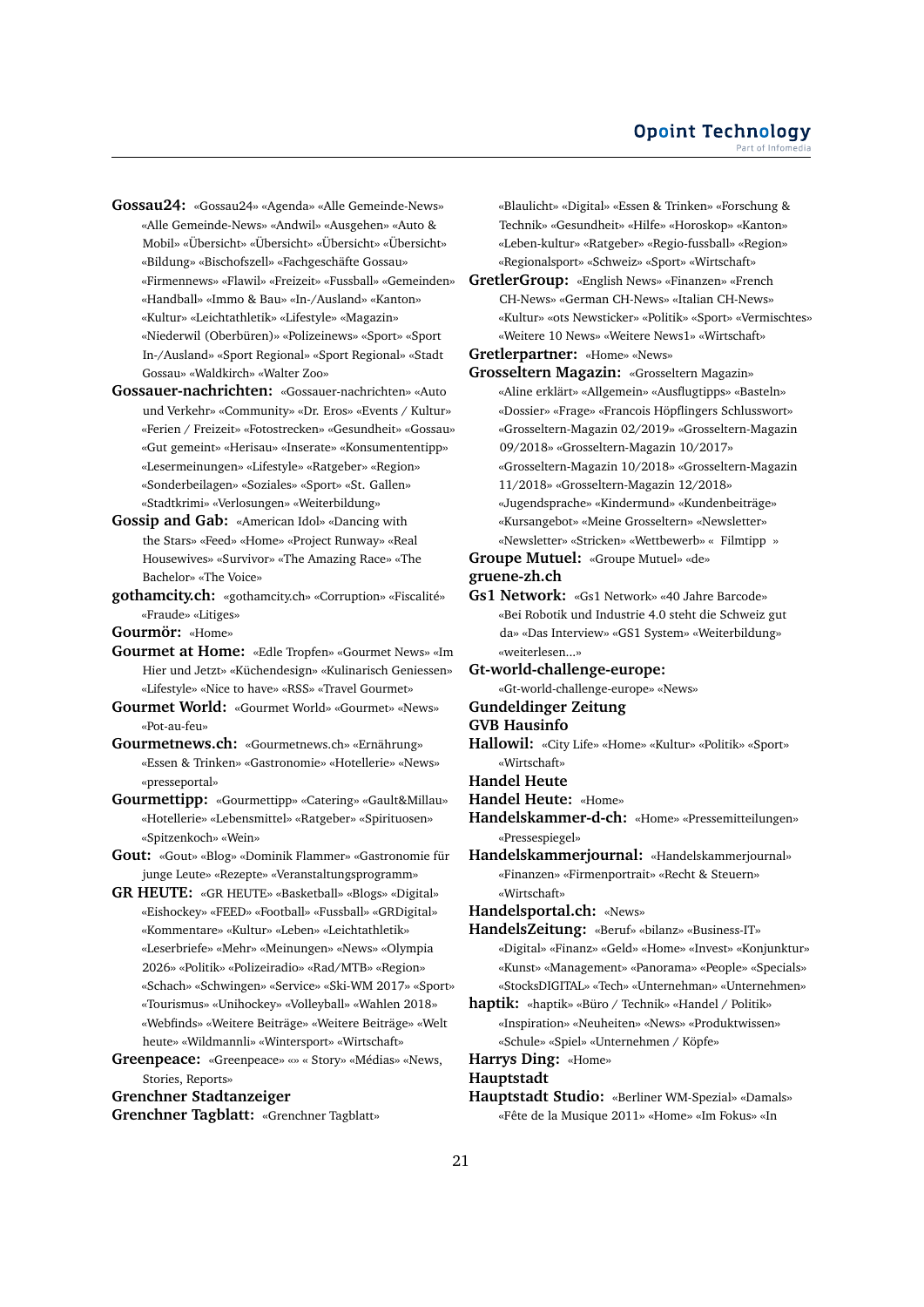eigener Sache» «Konzerte & Festivals» «Kunst & Kultur» «Lifestyle & Szene» «Nachrichten» «Panorama» «Sport & Spiel» «Very Important Berliner» «Vorgestellt» «Wissen, Wirtschaft & Soziales»

**Haus und Wohnen:** «Architektur & Trends» «Bad & Wellness» «Bauen & Umbauen» «Boden & Wandbeläge» «Cheminée & Öfen» «Do-it-yourself» «Energie & Haustechnik» «Finanzierung» «Garten & Pools» «Garten & Trends» «Gartengeräte» «Gartenmöbel» «Grills & Feuerstellen» «Küchenausbau» «Küchentechnik» «Materialien & Baustoffe» «Messen & Ausstellungen» «Planung & Gestaltung» «Pools» «Sonnenschutz & Storen» «Startseite» «Teiche» «Wintergarten» «Wintergarten»

**Häuser modernisieren:** «News & Trends»

**Höfner Volksblatt:** «Aktuelle Nachrichten» «Home» «News» «Politik» «Region» «Sport» «Wirtschaft»

#### **HBM Partners**

- **HD centre:** «HD centre» «Latest updates» «Osloforum»
- **Health Policy Watch:** «Health Policy Watch» «Antimicrobial Resistance» «Health, Climate & SDGs» «Infectious Diseases» «Non-Communicable Diseases» «Pandemics & Emergencies»

**Health-point**

- **Hebdolatino.ch:** «Hebdolatino.ch» «Actualités» «Amérique Latine» «Arts et Spectacles» «Chroniques de J-Y Le Garrec» «Culture» «Diplomatie et Relations Internationales» «Gastronomie» «International» «L'Edito» «Suisse» «Vivre en Suisse»
- **Hefp.swiss:** «Hefp.swiss» «Entreprises» «News»
- **Heidi.news:** «Heidi.news» «Explorations» «News»
- **Heime Und Spitaler:** «Heime Und Spitaler» «DOSSIER» «E-HEALTH» «FOOD» «FORSCHUNG» «MANAGEMENT» «PFLEGE»
- **Heiraten:** «Blog»
- **Helbling Corporate Finance:** «News» «News & Events»

#### **HelloZurich**

- **HELP:** «News»
- **Helpnews.ch**

**Helvet – Living the high life :** «Living the high life» **Hemmer:** «Blog» «Home»

**Henan Daily:** «Henan Daily» «点赞河南» «省委关注» «省<sup>政</sup> 府常务会» «社会» «科教园» «经济» «美丽河南» «郑中心» «金融豫报» «金水河观澜» «行走中原» «读书观影» «豫角<sup>儿</sup> » «豫商俱乐部» «豫政双周» «区域微头条» «国家战略» «<sup>授</sup> <sup>权</sup>发布» «数据说话» «文化» «时政» «河南制造» «法治在<sup>线</sup> » «清风中原» «三农聚焦» «中原风» «中原档案» «中岳观察» «乐业帮» «人事任免»

**Herisau24.ch:** «Herisau24.ch» «GEMEINDEN» «Immo&Bau» «Kultur» «Lifestyle» «LOKALSPORT» «Politik» «Wirtschaft»

**Herisauer Nachrichten:** «Herisauer Nachrichten» «Auto und Verkehr» «Community» «Die Chefin / der Chef» «Events» «Ferien / Freizeit» «Fotostrecken» «Gesundheit» «Gossau» «Herisau» «Inserate» «Konsumententipp» «Lesermeinungen» «Lifestyle» «Maja tratscht» «Sport» «St. Gallen» «Top 4 der Woche» «Verlosungen» «Weiterbildung» «Wetter» «Wissen»

**Herzlich willkommen bei der Luzerner Polizei:** «Herzlich willkommen bei der Luzerner Polizei» «Medienmitteilungen»

- **Herzog & De Meuron**
- **herzogenbuchsee.ch**
- **Hesge.ch/geneve:** «Hesge.ch/geneve» «Actualites»
- **Heshoots He Scoores:** «Heshoots He Scoores» «Ambrì» «CHL» «Interviste» «Lugano» «Mondiali 2019» «NHL» «NLA/B» «Rockets» «Talk»
- **HEV Basel Stadt:** «HEV Basel Stadt» «Aktuelles» «Bauen» «Bundespolitik» «Immo-News» «Versicherungs-News»
- **Hev Bern und Umgebung:** «Hev Bern und Umgebung» «Politik»
- **HEV Thurgau:** «HEV Thurgau» «Aktuelles» «Politik»
- **Hev-luzern.ch:** «Hev-luzern.ch» «Politik»
- **Hev-schweiz:** «Hev-schweiz» «Eigentum» «Politik» «Wohnen»
- **Hey Pretty**
- **HH Journal (FR):** «Actualités» «Culture» «Evénements» «Histoires de montres» «Home» «Lifestyle» «Modes & Tendances» «Modes & Tendances»
- **Higgs:** «Higgs» «Heidi» «News» «Podcast» «Story»
- **HIGHLIGHT MY DAY:** «Blog»
- **Hilfdirselbst**
- **Hitzestau**
- **Hochparterre:** «Architektur» «Bildergalerien» «Buch der woche» «Campus» «Design» «Glanz lilia» «Hochparterre» «Home» «Jakobs notizen» «Kultur» «Nachrichten» «Planung-staedtebau» «Presseschau» «Unaufgefordert zugesandt» «Wettbewerbe»
- **Hockeyfans:** «Background-Portal» «Hintergrund» «News-Portal» «Startseite»
- **Hockeyinfo.ch:** «Hockeyinfo.ch -» «Mysports-league» «National-league» «National-teams» «Swiss-league»
- **Hoengger Online:** «Hoengger Online» «Branchenbuch» «Dorfleben» «Firmen» «Frank Frei» «Höngger Fauna» «Kinder & Jugend» «Kirchen» «Kultur» «Politik / Im Blickfeld» «praktikum@hoengger.ch» «Quartier & Kultur» «Ratgeber» «Sport» «Stadt» «Veranstaltungskalender» «Vereine» «Vorschau»
- **Hofstetten-Flüh:** «Hofstetten-Flüh» «Veranstaltungen» «Weitere Neuigkeiten (Archiv)»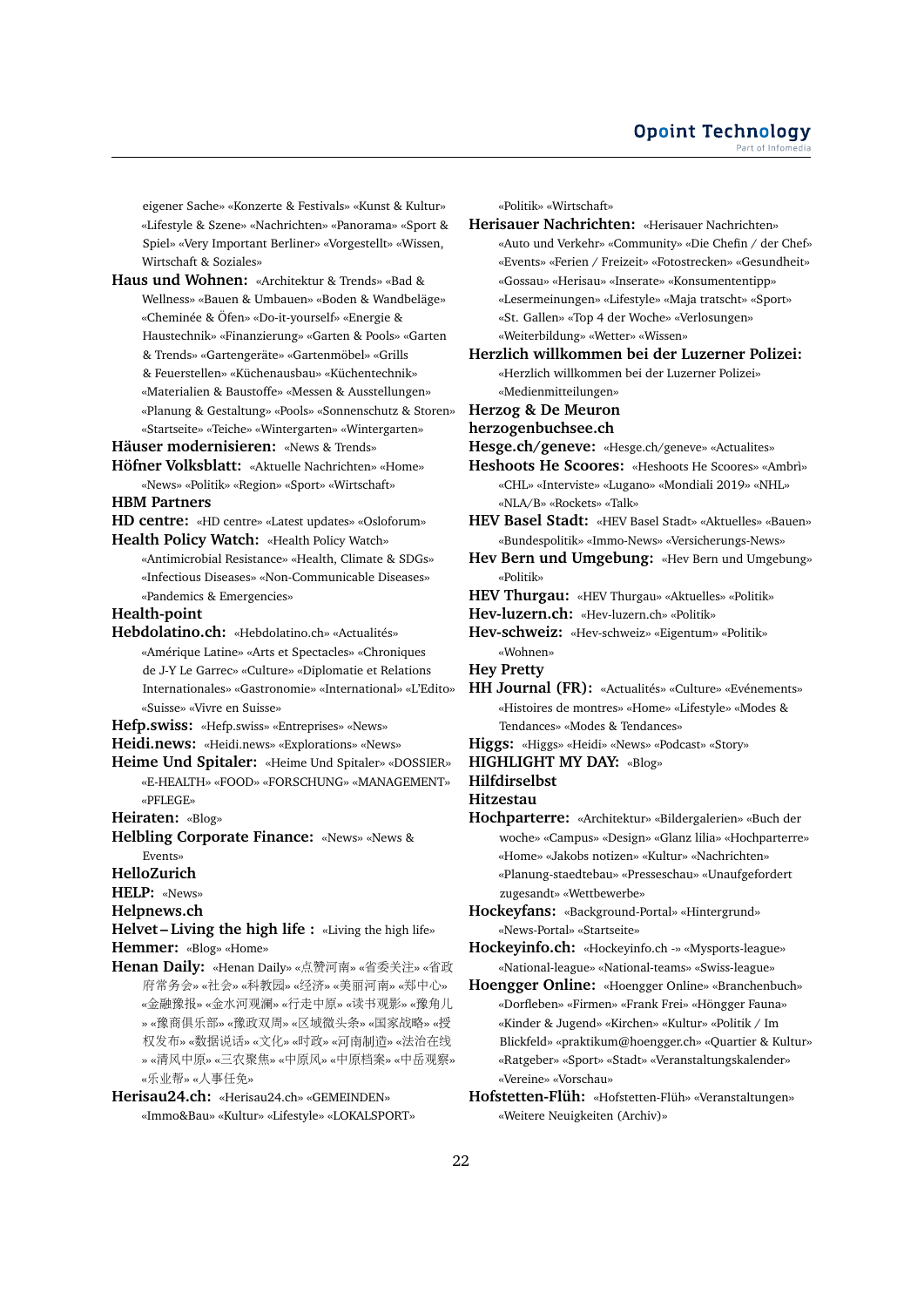**HOGAPAGE:** «HOGAPAGE» «Alkoholfreie Getränke» «Alle Artikel aus Arbeitswelt» «Alle Artikel aus Ausstattung» «Alle Artikel aus Beverage» «Alle Artikel aus Food» «Alle Artikel aus Netzwelt» «Alle Artikel aus Panorama» «Alle Artikel aus Politik» «Alle Artikel aus Produktneuheiten» «Alle Artikel aus Technik» «Alle Artikel aus Wirtschaft» «Arbeitswelt» «Ausstattung» «Beverage» «Bierwelten» «Bildung» «Branchenpolitik» «Einrichtung» «Einrichtung» «Einrichtung» «Entertainment» «Ernährung» «Food» «Food & Beverage» «Foodtrends» «Gastrokonzepte» «Gastronomie» «Gebäude» «Gesellschaft» «Getränke» «Handel» «Hoteldesign» «Hotellerie» «Interviews» «IT & Software» «Jobsuche» «Kaffee & Tee» «Karriere» «Küche» «Küchenhelden» «Kreative Küche» «Leute» «Lexikon» «Management» «Marketing» «Messen & Events» «Netzpolitik» «Netzwelt» «Panorama» «Personal» «Politik» «Produktneuheiten» «Ratgeber» «Recht» «Reportagen» «Rezepte» «Sanitär» «Sicherheit» «Social Media» «Soziales» «Spirituosen» «Technik» «Technik & Software» «Tourismus» «Verbände» «Web» «Wein & Sekt» «Wirtschaft»

**Hogrefe:** «Huber»

**Holzbau Schweiz:** «Holzbau Schweiz» «News» **Holzbaumarktschweiz Homegate.ch Homegate.ch homegate.ch**

**Hometipp:** «Hometipp» «Elektronik» «Garten»

«Haushaltsgeräte» «Heimwerker» «Küche» «Möbel» «News» «Wohnen»

### **HON News**

**Horgen:** «Horgen» «Aktuelles» «Aktuelles» «Vorlagen»

**Horlogerie Suisse:** «Boulevard du ridicule» «Boulevard du ridicule» «Home» «HorloMag» «HorloMag» «Journal Suisse d'Horlogerie» «Journal Suisse d'Horlogerie» «Nouvelles montres» «Revue des brevets d'invention» «Revue des brevets d'invention» «Technique horlogère» «Technique horlogère»

#### **Hotel Revue:** «Home»

- **Hotelier:** «Hotelier» «AM MARKT» «ARCHITEKTUR & DESIGN» «DIGITAL» «Inspirieren» «MANAGEMENT» «Szenisches»
- **Hotellerie Gastronomie Zeitung:** «Hotellerie Gastronomie Zeitung» «Aktuelles» «Aktuelles2» «Beratung» «Français» «Gastronomie» «Hotellerie» «People» «Produkte» «Tourismus» «Young»

**hotelleriesuisse.ch/de**

**hotelleriesuisse.ch/fr:** «hotelleriesuisse.ch/fr» «Communiques-de-presse»

#### **Hotelmagazin.ch**

**HR Today:** «Blog» «Sesselrücker» «Startseite» «TV» **Hubei Daily**

**Human Verification:** «Skynews.ch»

#### **Hundertmark**

- **Hungarianbiotech:** «Hungarianbiotech» «News» «News & Events»
- **I Saw Something Nice.ch:** «ART» «BEAUTY» «DESIGN» «EVENTS» «FASHION» «LIFESTYLE» «MEN» «socialmedia» «VIEW IT ALL»
- **ICAN International Campaign to Abolish . . . :** «International Campaign to Abolish Nuclear Weapons» «International Campaign to Abolish Nuclear Weapons – In The Media» «International Campaign to Abolish Nuclear Weapons – News» «International Campaign to Abolish Nuclear Weapons – Press Releases ›»
- **ICBL:** «ICBL» «2017» «News»
- **Ich liebe Berge:** «Ich liebe Berge» «Ausrüstung» «Bekleidung» «Bereiche» «Lawinen» «News ausrüstung» «News bekleidung» «Specials» «Tests ausrüstung» «Tests bekleidung»
- **icj.org:** «icj.org» «Advocacy» «Analysis briefs» «CIJL Bulletin» «CIJL Newsletter» «CIJL Yearbook» «E-bulletin» «Events» «ICJ Bulletin» «ICJ Journal» «ICJ Review» «Legal submissions» «Multimedia» «News» «Non-legal submissions» «Op-eds» «Open letters» «Photo galleries» «Position papers» «Practitioners' Guides» «Press releases» «Publications» «Video clips» «Web stories»

**Icomos.ch/fr:** «Icomos.ch/fr» «Actualités»

- **ICRC EN:** «Afghanistan» «Australia» «Colombia» «Iraq» «Israel and the occupied territories» «Jordan» «Lebanon» «Nigeria» «Somalia» «South Sudan» «Switzerland» «Syria» «Ukraine» «Yemen»
- **ICT Journal:** «Accueil» «Articles» «News»
- **ICT Kommunikation:** «Home» «IT-Security» «Marktforschung» «News» «Wirtschaft & Politik»
- **Idea Schweiz:** «Idea Schweiz» «Frei-/Kirchen» «Frei-/Kirchen» «Gesellschaft» «Glaube» «Interview» «Kolumne» «Medien» «Menschenrechte» «Politik» «Porträt»

#### **IDMC**

- **Ifaj:** «Home» «News & Blogs»
- **IFPMA International Federation of . . . :** «Blog» «International Federation of Pharmaceutical Manufacturers & Associations – Home» «News Center»

**IFRC Red Cross:** «News» «Press Releases»

**IGem**

# **ihf.info**

**IHK facts**

**IImmoswissnews:** «IImmoswissnews» «News» **Il Giornale del Ticino:** «Il Giornale del Ticino»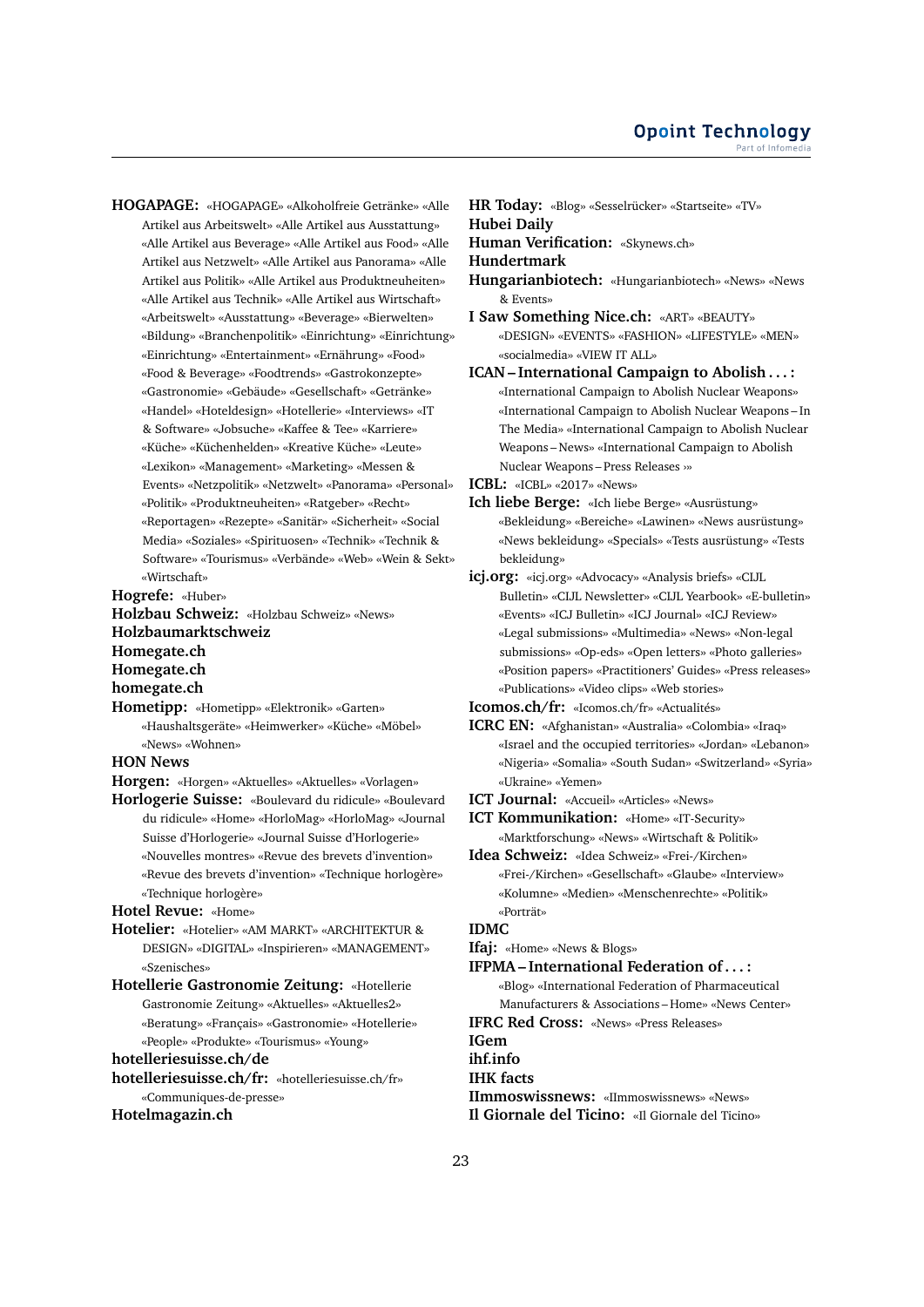«CONFINE» «CRONACA» «CULTURA» «DEUTSCH» «ECONOMIA» «ESTERI» «GOSSIP» «GRIGIONI ITALIANO» «POLITICA» «REGIONI» «SPETTACOLI» «SPIRITUALITA'» «SPORT» «SVIZZERA»

- **Il Grigione:** «Il Grigione» «Attualita» «Cultura» «Politica» «Sport» «Vita Di Comunita»
- **Il Paese:** «ALL'OMBRA DEL MINARETO» «CANTONE» «COMUNI» «DALL'UDC» «DEUTSCHE SEITE» «Home» «IN TERZA» «INIZIATIVE E REFERENDUM» «L'EDITORIALE» «L'OPINIONE» «LETTORI» «MONDO» «PRIMA PAGINA» «SPORT E CULTURA» «SVIZZERA»
- **Ilbernina:** «Alberghi» «Altri eventi» «Artigianato» «Associazioni» «Aziende in Valposchiavo» «Cinema» «Commercio» «Concerti» «Cronaca» «Cultura» «Economia» «Educazione musicale» «Eventi» «FEED» «Formazione» «Gallerie foto» «Giovani» «IntornoTirano» «Le nostre radici» «Leggoanch'io» «Politica» «prima pagina» «Prodotti locali» «Pubblicazioni» «Servizi» «Sport» «Teatro» «Viaggi»
- **Ilmoesano:** «Ilmoesano» «Albi» «Comunicati» «Cronoca» «Cultura» «Donne Moes» «Editoriale» «Fuori regione» «Indirizzi Utili» «Parliamone» «Politica» «Prima Pagina» «Sport»
- **IMD:** «News» «Press Room»

**Imkerei Blog**

- **Immo invest:** «Immo invest» «Aargau» «Abo» «Basel» «Bauwirtschaft» «Bern» «Energie» «Finanzen» «Global» «Luzern» «Nachhaltigkeit» «Neubau» «Nidwalden» «Obwalden» «Personen» «Projekte» «propTech» «Renova» «Schaffhausen» «Schweiz» «Solothurn» «Tessin» «Trends» «Unternehmen» «Zürich» «Zug»
- **Immobilien Business:** «Büro» «Home» «Immobilienbrief» «Regionen» «Regionen» «Residential» «Retail» «Unternehmen»

**Immobiliensektor.ch**

**Immobilier.ch/fr**

**Immorama:** «Immorama» «Articles»

#### **Impact Initiatives**

**impressum.ch**

**In Audit:** «Audit» «Consulting» «Economy» «Events» «External audit» «Home» «IASB» «IT Audit» «PCAOB» «Regulatory» «Reports» «SEC»

**inattendu**

#### **Indian biotech database**

- **Industriall:** «Archive» «Base metals» «Energy (Oil, Gas, Electricity and Nuclear)» «Garment» «Home» «Leather» «Mining» «press» «Pulp and Paper» «Rubber» «Shoes Industry» «Textile Industry» «Textile Services»
- **Industrie- und Handelskammer Zentralschweiz** «Industrie- und Handelskammer Zentralschweiz»

«Wirtschaftspolitik»

- **influence furrerhugi.:** «furrerhugi» «furrerhugi. – Influence»
- **Infoimmo.ch:** «Infoimmo.ch» «Architecture» «Dossiers» «Environnement» «Horizons» «Patrimoine» «Paysage» «Tendances»
- **Infoméduse:** «Infoméduse» «Actu» «Arts plastiques» «Cinéma» «Coups de pouce» «Culture» «Décryptages» «Dernières nouvelles» «Economie» «Editorial» «Engagement» «Engagement» «Environnement» «Europe» «Info en danger» «Les inécoutés» «Les Jardins de la Méduse» «Littérature» «Lu ailleurs» «Médias» «Monde» «Monde» «Musique» «Pixels» «Planète voyages» «Poésie» «Politique» «Santé» «Société» «Stephff» «Suisse» «Théâtre» «Urbanisme»
- **Informatore.net:** «Informatore.net» «Apertura» «Approfondimento» «Cronaca» «Cultura» «Sport»
- **Infosperber:** «Abfälle» «Abtreibung» «Arbeit» «Übriges Bildung» «Übriges Frau/Mann» «Übriges Gesellschaft» «Übriges Umwelt» «Übriges Wirtschaft» «Bürgerrechte» «Berufsschulen» «Bewegung/Übergewicht» «Bildung» «Boden/Raum/Verkehr» «Datenschutz» «Diskriminierung» «Energieproduktion» «Energiesparen» «Ernährung» «Ethnien/Religionen» «Fair Trade» «Frau/Mann» «Freiheit/Recht» «Fundamentalismus» «Gesellschaft» «Gesundheit» «Gewalt» «Globalisierung» «Grundversorgung» «Hochschulen» «Home» «Justiz» «Kapitalmarkt» «Kmu» «Konsum» «Konzerne» «Kritik Print/TV/Radio» «Kultur» «Landwirtschaft» «Lärm» «Lobbys» «Luft/Klima» «Medien» «Medizin» «Menschenrechte» «Migration» «Netzwelt» «Politik» «Primar und Mittelschulen» «Printmedien» «Public Health» «Recht auf Öffentlichkeit» «Reproduktions Technologie» «Rohstoffe» «Schweiz» «Sexismus» «Sozialversicherungen» «Sport» «Steuern/Abgaben» «Technik» «Trends» «TV/Radio» «Umwelt» «Unbezahlte Arbeit» «Vielfalt Tiere/Pflanzen» «Vorschule» «Wachstum» «Wasser/Gewässer» «Weiterbildung» «Welt» «Wirtschaft» **infoticker.ch:** «infoticker.ch» «Aktuell» «Freizeit»
- «Gesundheit» «Ratgeber» «Reisen»
- **Infrastruktur + Tunnelbau:** «Infrastruktur Tunnelbau»

**Infrastruktur-Bau**

# **Innerschweiz Online**

**Innovators Guide**

**Inside**

**Inside Motocross:** «Inside Motocross» «News»

**Inside-it.ch:** «Finanzindustrie» «Home»

**insidenews:** «insidenews» «Cars» «Consumer Electronics» «Elektro» «IT» «Partner Post» «Travel / Lifestyle»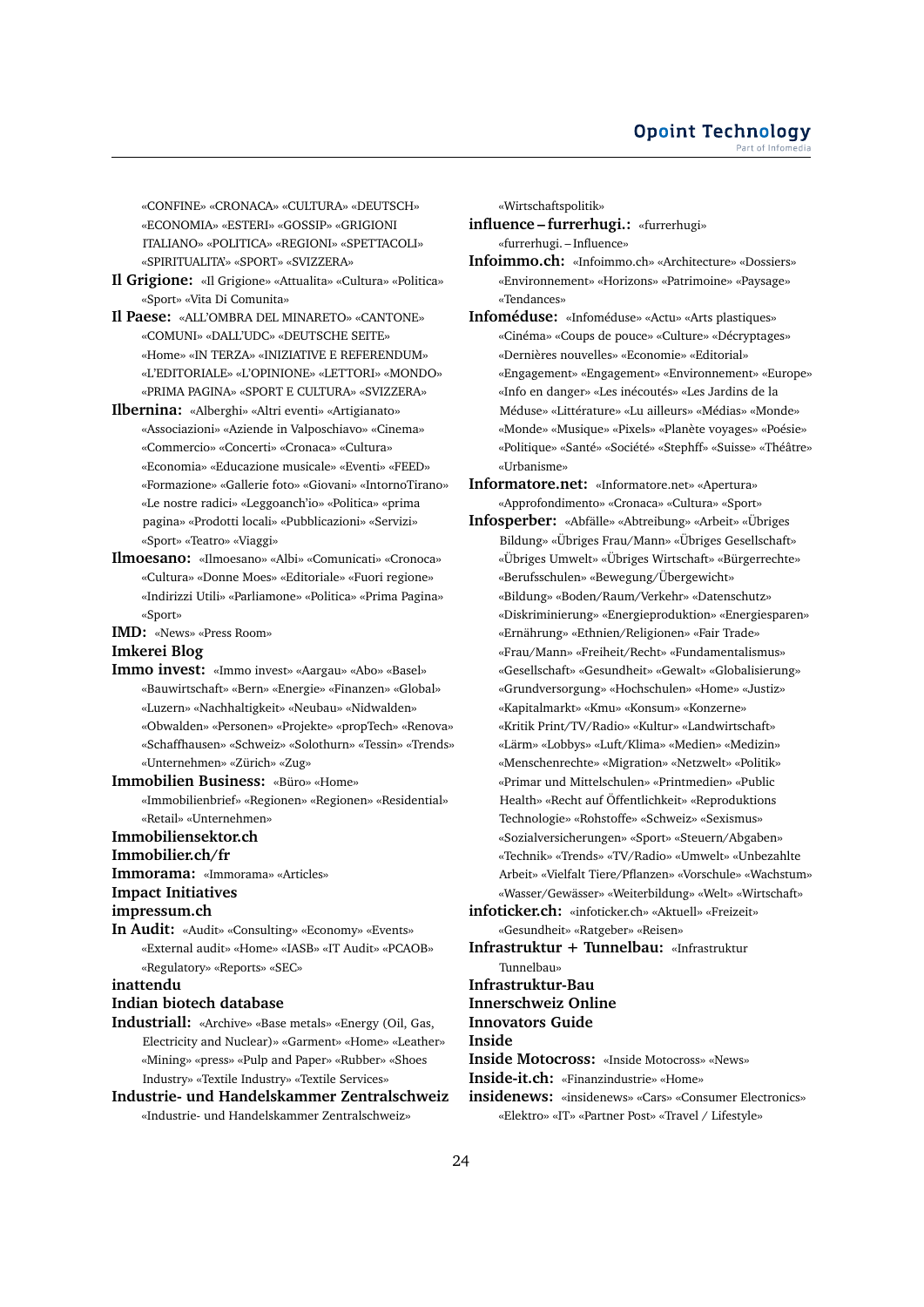#### **Opoint Technology** Part of Infome

«Uncategorized»

# **Insideparadeplatz**

#### **Insos:** «Insos» «Aktuelles»

- **Intelligentbauen.ch:** «Intelligentbauen.ch» «Bau-/Immobilienbranche» «Baumaterialien/Technik» «Management»
- **International Association of Deposit Insurers:**
- «International Association of Deposit Insurers» «News» **International Council of Nurses:** «International
	- Council of Nurses» «News»
- **International Electrical Commission International Gymnastics Federation:**
- «International Gymnastics Federation» «News»
- **International Hockey Federation:** «News»
- **International Labour Organization:** «Home»
	- «Impact stories» «meetings-and-events» «News» «Newsroom»
- **International Organisation of Employers:** «Home»

#### **International Road Transport Union:**

«International Road Transport Union» «News & Resources» «Newsroom»

- **International Skating Union:** «International Skating Union» «News»
- **International Telecommunication Union:** «France» «Media Center» «Toutes les nouvelles»
- **International Testing Agency:** «International Testing Agency» «News»
- **International Trade Centre:** «International Trade Centre» «Latest-News» «Press releases» «Speeches»
- **International Trade Forum**
- **International Transport Journal:** «International Transport Journal» «Expédition / Logistique» «Intermodal / Route» «Navigation & Ports» «People & Companies» «Trafic aérien»

# **International Transport Journal English:**

- «Forwarding & Logistics» «Heavylift / Breakbulk» «Intermodal/Road» «News» «People & Companies» «Regional Focus» «Shipping & Ports»
- **International Union for Conservation of Nature** «Asia» «Business» «Central and West Africa» «Eastern and Southern Africa» «Eastern Europe and Central Asia» «Europe» «Forests» «Mediterranean» «Mexico, Central America and the Caribbean» «News- Releases» «News-releases» «Oceania» «South America» «Top News» «Washington D.C. Office» «West Asia»
- **International Union for Conservation of . . . :** «International Union for Conservation of Nature FR» «News» «Top News»

**International World Games Association:** «Home»

«News»

- **InternationalLeader:** «internationalLeader» «Bright Africa» «Business» «Classement» «Décryptage» «Interview» «Leadership» «Portrait»
- **Internet Briefing**

#### **InternetTV.ch**

- **Interpharma:** «Interpharma» «Aktuell»
- **Invacare.ch:** «Startseite»
- **Invest Industrial:** «Home»
- **Invest.ch:** «invest.ch» «aktien-chf» «aktien-eur» «aktien-usd» «dax-smi» «drehscheibe» «eur-usd» «euro-bund» «rundblick-360» «s-p-500» «Standpunkte» «strategy-lab»
- **Investir.ch:** «Investir.ch» «Agenda» «Agenda» «Analyses» «Analyses» «ESG» «Esg» «ETF» «Etf» «Infographies» «Infographies / Vidéos» «Lifestyle» «Lifestyle» «Macro» «Macro» «Market Intelligence» «Market-intelligence» «Opinions» «Tech / Fintech» «Tech-fintech»
- **Investrends:** «Home» «Aktuell» «Alternatives» «Coronavirus» «ETF» «Finanzplätze» «Fintech» «Immobilien» «Interview» «Nachhaltigkeit» «News» «Notenbanken» «Opinion» «People» «Regulierung» «Vorsorge»
- **Ipcc:** «Ipcc» «News»
- **Iphone Blog:** «Home»
- **ISHR:** «ISHR» «African Commission on Human and Peoples' Rights» «ECOSOC and the NGO Committee» «Ending reprisals» «Legal recognition and protection of HRDs» «LGBT rights» «Migrant and refugee rights» «Opportunities for engagement with the UN» «Other regional human rights systems» «Special Procedures of the Human Rights Council» «Strengthening human rights systems» «Treaty Bodies» «UN General Assembly» «UN Human Rights Council» «Universal Periodic Review» «Women's rights»
- **Iso:** «Iso» «Health» «News»
- **Israelilifesciences:** «Israelilifesciences» «News»
- **Issa:** «Analysis» «Home» «Media Monitor» «News» «Prevention news»
- **Issat.dcaf.ch:** «Issat.dcaf.ch» «Blogs»
- **IT Business:** «Events» «Home» «Infrastruktur» «News» «People Corporate» «Products» «Security»
- **IT-Markt:** «Dossiers» «EU-DSGVO» «Events» «Hands-on» «Home» «Interviews» «Köpfe» «News» «Specials» «Storys»
- **Italian life sciences:** «News» «News» «News» «News»
- **Italian Life Sciences Database**

#### **ITJ – TRansportjournal:**

«TRansportjournal – Intermodal / Strasse» «TRansportjournal – Luftfracht» «TRansportjournal – News» «TRansportjournal – People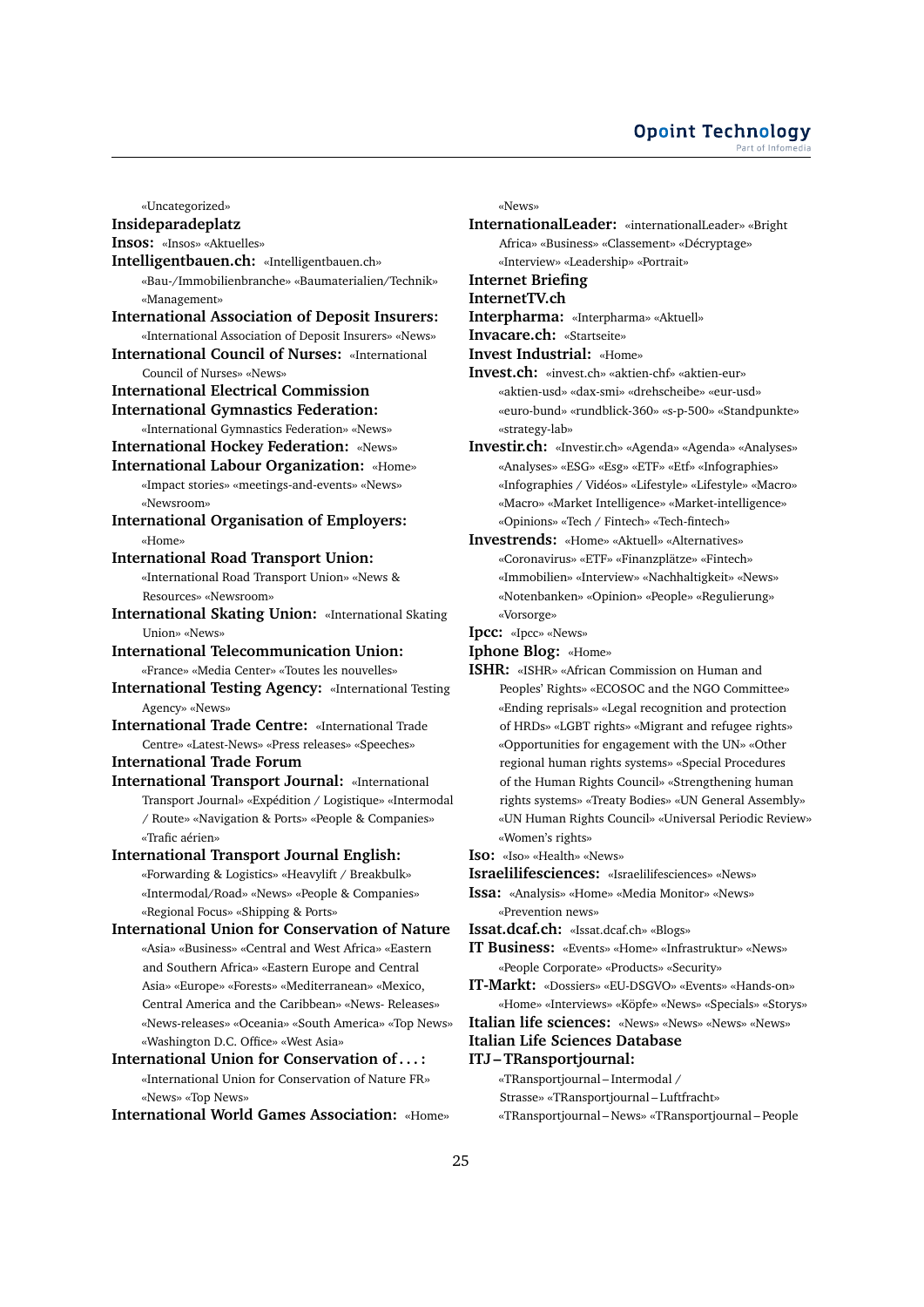& Companies» «TRansportjournal – Seefracht & Häfen» «TRansportjournal – Spedition & Logistik» «TRansportjournal – Startseite»

**iTReseller (CH):** «Home» «IT-Markt» «It-portrait» «It-szene» «Neue produkte» «News»

**ITU World Triathlon Series:** «Home» «News»

**IUF UITA IUL:** «IUF UITA IUL» «News»

**Iwb:** «Iwb» «E Mobilitat» «Solarenergie» «Storm» «Trinkwasser» «Warme»

**Ja SP:** «Ja SP» «Blog» «Kampagnen»

**Jagd & Natur:** «Jagd & Natur» «Aktuell»

**Je pars.ch**

**Jelmoli:** «Beauty» «Damen» «Gastronomie & Food Market» «Herren» «Kinder» «Reisen» «Sport» «Uhren & Schmuck» «Wohnen»

**Jesus:** «40 Tage Gebet & Fasten» «50 Gründe» «6000Punkte» «ABC» «Afrika» «Altes Testament» «Altes Testament taufrisch» «Amerika» «Andachten» «Arbeitswelt» «Asien» «Auferstehung, Himmelfahrt, Pfingsten» «Auftreten & Wirken» «Australien» «Österreich» «Über Freikirchen» «Basics» «Begegnungen» «Beziehung» «Bibel: Hintergrund» «Bibelreport» «Bibelstudium» «Biografie» «Book» «Buddhismus» «Business» «Christ sein» «Christ werden» «Christ werden – Christ sein» «Christen in der Gesellschaft» «Christentum» «Christentum und andere Religionen» «Christus im Alten Testament» «Churches» «Culture» «Darsteller & Rollen» «Das Buch» «Denken» «Deutschland» «Die Gnade Gottes» «Die Tour» «Die Zehn Gebote» «Dossiers» «Editorial» «Effektives Bibelstudium» «Entertainment» «Erlebt» «Es ist vollbracht» «Esoterik» «Euro 08» «Europa» «Events» «Familie» «Feiertage» «Film» «Finanzen» «Fossilien – Stumme Zeugen der Vergangenheit» «Fragen & Antworten: Bibel» «Fragen & Antworten: Ethik» «Fragen & Antworten: Gesellschaft» «Fragen & Antworten: Gesundheit» «Fragen & Antworten: Glaube» «Fragen & Antworten: Heiliger Geist» «Fragen & Antworten: Jesus» «Fragen & ntworten: Gebet» «Fragen zum Film» «Freikirchen» «Freikirchen aktuell» «Freikirchen in der Schweiz» «Freikirchen in Deutschland» «Freizeit» «Fristenlösung» «Fun» «Fussball» «Fussball 2010» «Gaben» «Gebet für die islamische Welt» «Gebete» «Geburt & Kindheit» «Geld & Geist» «Gesellschaft» «Gesellschaft: Ethik» «Gesundheit & Umwelt» «Glaube» «Glaube: Fragen & Antworten» «Glaubensfragen» «Gott» «Gott» «Gott: Heiliger Geist» «Gottes Wunder» «Halloween» «Häppchen» «Himmel» «Home» «Humor» «Information» «Information: Bibel» «Information: Gebet» «Information: Glaube» «Information: Jesus» «International» «Islam» «Israel» «Jesus heute erlebt» «Jesus in seiner Zeit»

«Jesus News» «Jesus Print» «Jesus: Der Film» «Jesus: Fragen & Antworten» «Jugend» «Kirche» «Kirche & Co» «Kirchengeschichte» «Kommentare» «Kommentare & News» «Kritik an der Kirche» «Kultur» «Kultur: Bücher» «Kultur: Film» «Kultur: Kunst» «Kultur: Musik» «Leben» «Leben: Gesundheit» «Lebenssinn» «Leben\_ist\_mehr» «Lehrfragen» «Leiden & Sterben» «Lifestyle» «Lifestyle: Fun» «Livenet» «Lukas-Evangelium» «Lyrics» «Magazin» «Magazin: Gesellschaft» «Magazine: People» «Markus-Evangelium» «Matthäus-Evangelium» «Medientipps zu Jesus» «Mehr» «Meine Frage» «Mission/Verfolgung» «Mit Gott per Du» «Music» «Neues Testament» «Neutestamentliches Wörterbuch» «News» «News: International» «News: Kultur» «News: Sport» «News: Wirtschaft» «Nur bis zur Zimmerdecke?» «Politik» «Portraits» «Promis Und Religion» «Römerbrief» «Relation» «Religiöses» «Religionen» «Satan & das Böse» «Schuld» «Schweiz» «Seine Message» «Sekten» «Sex & Love» «Simson-Junior» «Society» «Spiritualität» «Sport & Freizeit» «Sports Events» «Supernatural» «Szenen» «The Passion» «The Passion: Der Film» «The Passion: Entdecke» «The Passion: Hintergrund» «Tipps zum Bibellesen» «Tod & Jenseits» «Tour» «Trends» «Tune in» «Umwelt» «Urknall» «Vermischtes» «Wahlen Nationalrat und Staenderat» «Weltgeschehen» «Wer ist dieser Mensch» «Wer war Jesus?» «Werte» «Wissen» «Wissen & Forschung» «Wissenschaft» «Wunder» «Wunder der Erlösung» «Wunder der Schöpfung» «Wunder der Vorsehung» «Your opinion» «Youthmag» «Youthmag: Lifestyle» «Youthmag: People» «Youthnews» «Zukunft»

**Jilin Daily:** «Jilin Daily» «Laowai Log» «Living»

**jim.media:** «jim.media» «Finance immobilière» «LES CHRONIQUES DE CGI CONSEILS» «Les chroniques de CGI conseils» «RETROUVEZ NOS ARTICLES DE UNE» **Jobtic.ch:** «Jobtic.ch» «Magazine»

**Joesecurity**

**Jollyknits**

**Journal B:** «Die Frauenquote» «Front» «Kultur» «Politik» «Reitschule» «Stadtentwicklung» «Wer dirigiert Bern»

- **Journal de Morges:** «Journal de Morges» «Actualités» «Autres sports» «Culture» «Dessins» «Enquêtes» «Football» «Hommages» «Jeux-Concours» «La chronique de Philippe Dubath» «Les bébés du journal» «Ma Région» «Opinions» «Place publique» «Planète» «Points de vue» «Politique» «Reportages» «Société» «Sondages» «Sports» «Terroir»
- **Journal de Sainte-Croix et environs:** «Journal de Sainte-Croix et environs» «Économie» «Édition en ligne» «Bullet» «Chroniques» «Culture» «Editions en ligne» «Galerie photo» «Galeries» «Mauborget» «Musique» «Nature & jardins» «Photos» «Plateau des Granges»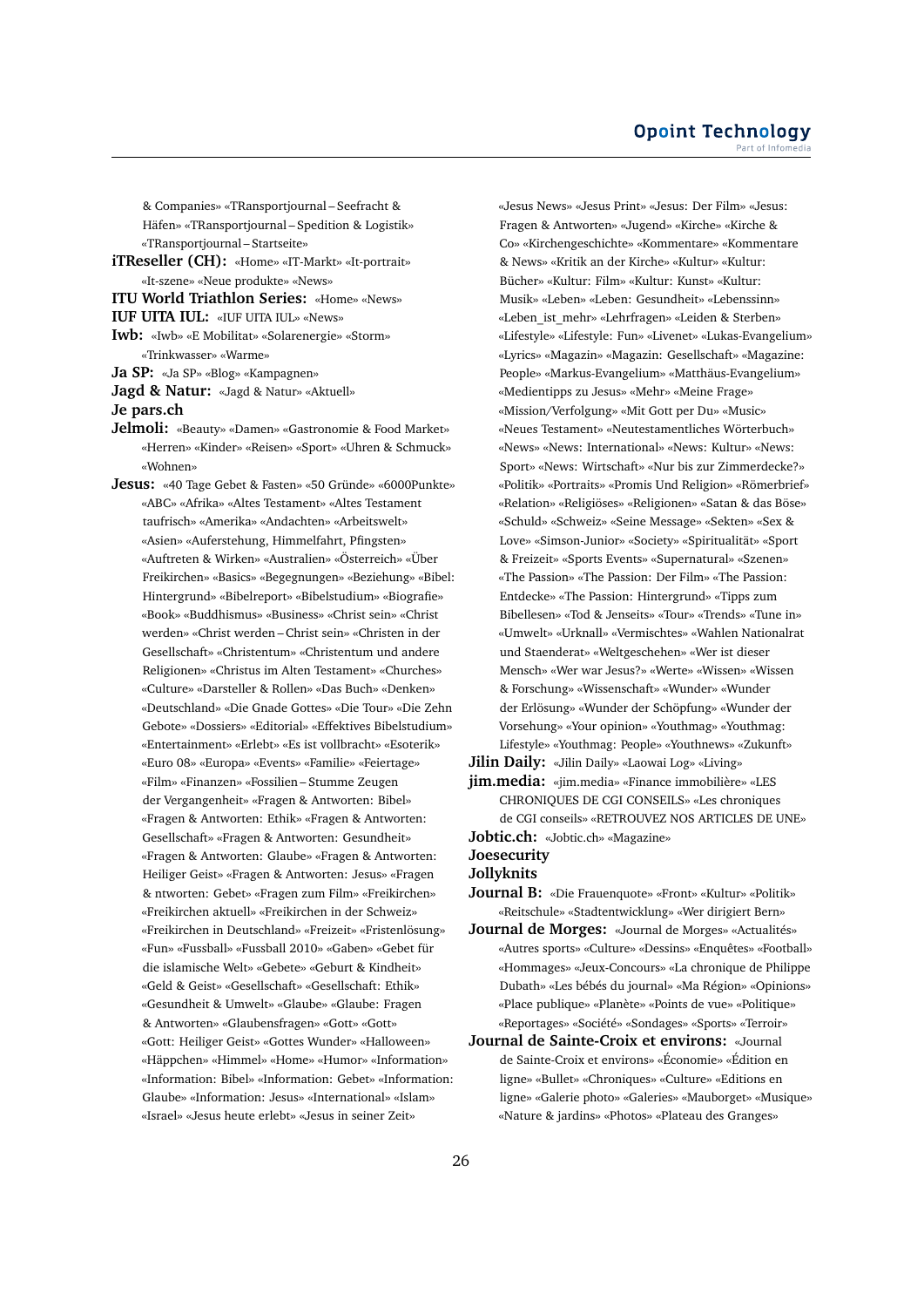«Politique» «Régions limitrophes» «Sainte-Croix»

«Société» «Sondages» «Sport» «Vidéos» «Votre avis nous importe»

- **Journal Le Messager:** «Jorat» «Les dessins de Silvain» «Opinion» «Oron» «Sports» «Veveyse»
- **Journal21:** «Journal21» «Gesellschaft» «Kultur» «Politik» «Wirtschaft»

**Journalcossonay.ch:** «Journalcossonay.ch -Rss» **Joypad**

**Jsbg.me:** «Home»

**Julia Onken :** «Julia Onken» «Das Online-Magazin »

**Julius Bar:** «Insights»

**Junge SVP Schweiz:** «Junge SVP Schweiz» «Aktuelles» «Initiativen und Referenden» «Pressemitteilungen»

**Jungfrau Zeitung:** «Jungfrau Zeitung» «Gesellschaft» «Gratulationen» «Kultur» «Leserkommentar» «Politik» «Sport» «Wirtschaft»

#### **Jupa-zh.ch/wp**

**Jura:** «Accueil» «Projets de lois en cours de traitement» **JUSO Schweiz**

**JVMag:** «JVMag» «Dossiers» «Hardware» «Hardware-Dossiers» «Hardware-Electronique domestique» «Hardware-News» «Hardware-Tests» «Jeux vidéo» «News» «Tests»

**kabel eins:** «kabel eins» «Abenteuer leben» «Abenteuer leben – täglich» «Achtung kontrolle!» «Achtung notaufnahme!» «Blue bloods» «Castle» «Die grössten...» «Games» «Ganze Folgen» «K1 magazin» «Mein lokal, dein lokal» «Navy cis» «Rosins restaurants» «Tamme hanken» «The mentalist» «TV-Programm»

#### **Kanal K:** «Kanal K» «Zum Blogarchiv»

**Kanton Basel Stadt**

**Kanton Bern**

**Kanton Glarus**

**Kanton Nidwalden Online**

**Kanton Obwalden:** «Kanton Obwalden» «Aktuelles» «Aktuelles Informationen»

**Kanton Schwyz:** «Home»

- **Kanton Solothurn:** «Kanton Solothurn» «Medien»
- **Kanton Thurgau:** «Kanton Thurgau» «Wifoe»
- **Kanton Zürich:** «Startseite»

**Kanton Zug**

**Kanton Zug:** «Kanton Zug» «Aktuell» «Regierungsrat» «Veranstaltungen»

**kantonalbank**

**Kantonale verwaltung Uri**

**Kantonspolizei:** «Kantonspolizei» «News»

**Kath.ch:** «Kath.ch» «Events» «Highlights» «Medienspiegel» «News» «Rss»

# **Kathbern**

**Katholisch-Informiert.ch:** «Home» **Katholische Kirche Zug:** «Katholische Kirche Zug» «Medienmitteilungen» «Nachrichten» **Kavallo Kayture.com Kellerhals Hess Rechtsanwälte:** «Home» **Keystone-sda Keystone-SDA/en:** «Keystone-sda.ch/en» «All press releases» **Kfmv KGeld:** «Beratung» «Gesundheit + Umwelt» «Gesundheitstipp» «Haus & Garten» «Haus + Familie» «Home» «Inhalt» «K-Geld» «K-Tipp» «Recht + Arbeit» «Saldo» «Tests» «Zins» **Kidsamtisch Kirche-heute:** «Kirche-heute» «Aktuell» «Editorial» «Hintergrund» «Kurznachrichten» «Leserreaktionen» «Was mich bewegt» **Kirchenbote:** «Kirchenbote» «Gesellschaft» «Kirche» «Kultur» «Leben & Glauben» «News» «Politik» «Reformationsdossier» «Religionen» «Spiritualität» «Wirtschaft» **Kirchenbote-online.ch:** «Kirchenbote-online.ch» «Agenda» «Gesellschaft» «Kirche» «Kultur» «Leben & Glauben» «News» «Politik» «Religionen» «Spiritualität»

**Klein Report:** «14-Tage» «Digital» «Filme / TV» «Home» «IT / Telekom / Druck» «Kino» «Leute» «Leute» «Marketing / PR» «Medien / Publizistik» «TV / Radio» «Vermarktung»

- **Kleinbauern:** «Kleinbauern» «Aktuelles»
- **Klettgauer Bote:** «Sport» «Start»
- **KMU-Magazin:** «Branchen & Märkte» «Experten & Autoren» «Finanzen & Vorsorge» «Geniessen» «Im Fokus» «Interviews» «KMU-Magazin Blogs» «Kommentar & Meinung» «Leben» «Lifestyle» «Marketing & Vertrieb» «Mensch & Arbeit» «Recht» «Strategie & Management» «Wissen» «Wissen»
- **Kmutoday.ch:** «Latestnews» «News»

**Kochen:** «Home»

«Wirtschaft»

- **Kofi Annan Foundation:** «Home» «Kofi Annan» «News & Media» «Our work»
- **Kompakt:** «Label: News» «Shop: News»

**Konsumentenschutz:** «News»

**Krankenkassenportal.ch:** «News»

**Kreativ Journal:** «Kreativ Journal» «Large Format Printing» «Sonstiges» «vfx»

**Kredite & Hypotheken:** «Blog»

**Kreuzfahrt-Blog e-hoi:** «Startseite»

**Kreuzlinger Nachrichten:** «Kreuzlinger Nachrichten»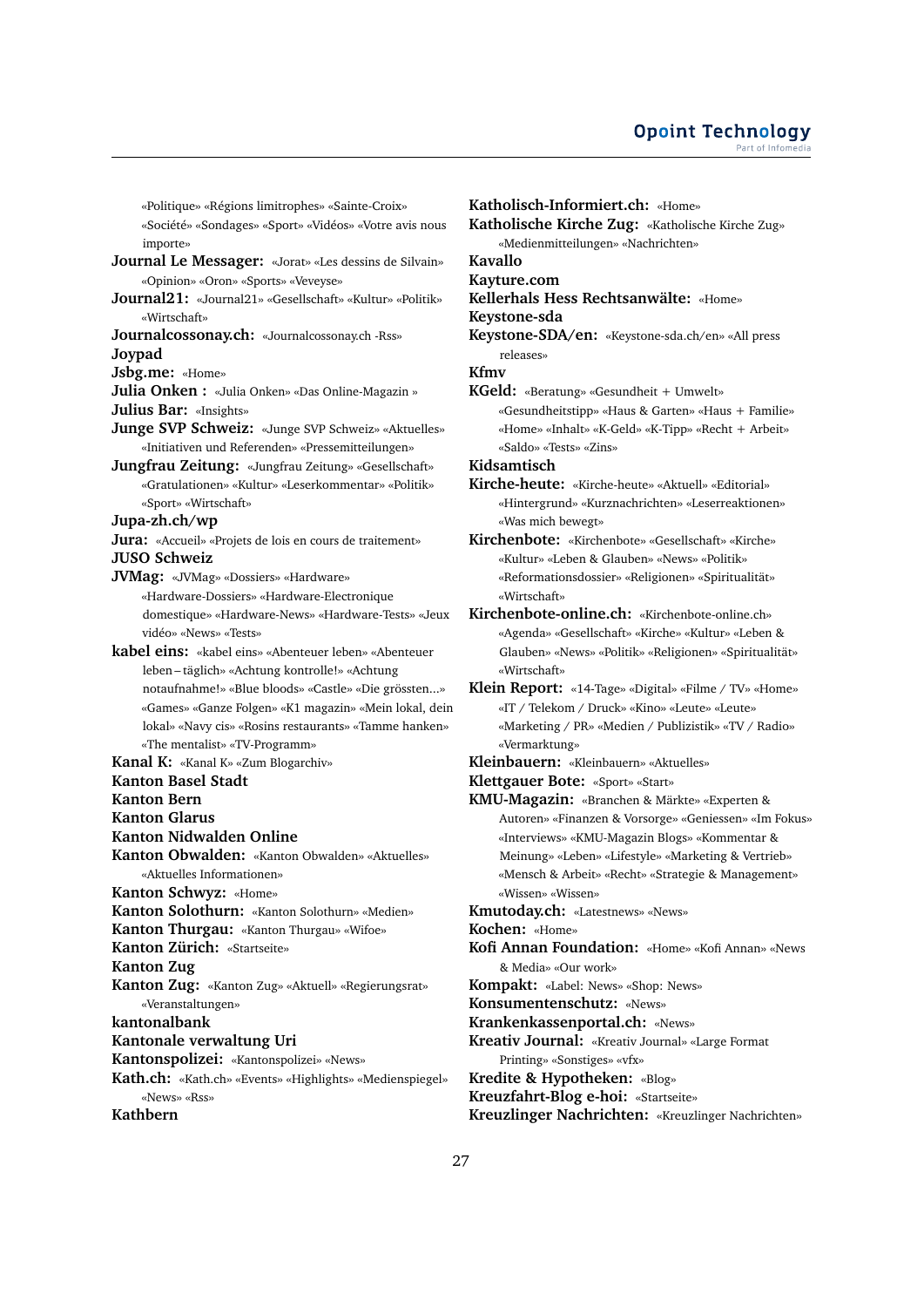«Community» «Events / Kultur» «Kreuzlingen» «Lifestyle» **La Liberté:** «La Liberté» «Athlétisme» «Auto/moto» «Sport» «Weinfelden»

**Kreuzlinger Zeitung:** «Bildergalerien» «Gesundheit» «Kultur» «Leserbriefe» «Politik» «Polizeimeldungen» «Region» «Sport» «Stadtleben» «Startseite» «Veranstaltungen» «Vereinsleben»

**KTDSAYS (Suisse):** «KTDSAYS (Suisse)» «Art» «Design»

**Ktipp:** «Ktipp» «Computer + Telefon» «Freizeit Verkehr» «Geld Versicherung» «Gesundheit Umwelt» «Haus Familie» «Inhaltsverzeichnis» «Tests»

#### **Kult**

**Kultur ipp.ch:** «Kultur ipp.ch» «Bühne» «Belletristik» «Carte Blanche» «CD-Tipps» «Fernsehen» «Film» «Hörbuch» «Hören» «Kinder- und Jugendliteratur» «Kunst» «Lesen» «Lyrik» «Multimedia» «Musik» «Radio» «Rubriken» «Sachbuch» «Sehen» «Spoken Word»

**Kultur online:** «Kultur online» «News»

**Kultur-Punkt:** «Kultur-Punkt» «Aktuelles»

- 
- **Kulturmagazin frachtwerk:** «Kulturmagazin frachtwerk» «Film» «Gesellschaft» «Kolumne» «Konzerte» «Kritiken» «Kultur» «Kunst» «Musik» «Releaseradar» «Theater»
- **Kunstkulturportal.ch**
- **Kunststoff Swiss:** «News»

**Kunststoff-Schweiz:** «News»

- **KunststoffXtra:** «KunststoffXtra» «News»
- **L'1dex:** «L'1dex» «Ciné L'1dex» «Culture» «Dessin(s) de presse» «Economie» «Education» «En lecture libre pour tous» «Environnement» «International» «Invités» «Justice» «Lecture» «Non classé» «Politique» «Religion» «Santé» «Société» «Sport» «Voyage»
- **L'agefi:** «Accueil» «Acteurs» «Editorial» «Entreprises» «Marchés-Produits» «Politique» «Une»
- **L'événement Syndical**

**L'illustré:** «Home»

**L'officiel CH:** «L'officiel CH» «Art» «Beauty» «Fashion» «Fashion Week» «Food» «Hommes» «Nightlife» «People» «Reisen» «Schmuck» «Shopping» «Video»

**L'Omnibus:** «Accueil» «Rss»

- **L'osservatore:** «L'osservatore» «Altri viaggi» «Cultura» «Diario d'ascolto» «Economia» «I viaggi di Manuela» «Impressioni di una crisi» «Incanti» «La redazione informa» «Persone e paesi»
- **La Broye:** «La Broye» «Actualités» «Sports»
- **La Bulle De Vero:** «Accueil»
- **La Cote:** «La Cote» «coronavirus» «Economie» «Monde» «Morges» «Nyon» «Sports» «Suisse»
- **La Fédération Romande des Consommateurs:** «La Fédération Romande des Consommateurs» «Articles» «Dossiers» «Enquêtes» «Postpratique»
- «Autres sports» «Basketball» «BD/Jeunesse» «Broye/Lac» «Canton» «Cinéma» «Culture» «Cyclisme» «Divers» «Eco régions» «Economie» «Expos, musées» «Football» «Fribourg/Sarine» «Gastro» «Hockey sur glace» «Immobiler» «International» «Jardinage» «L'info régionale» «Littérature» «Magazine» «Multimédia» «Musique» «Page Jeunes» «Régions» «Singine» «Ski» «Société/Conso» «Sports» «Sports de combat» «Sud» «Suisse» «Tennis» «Théâtre/Danse» «Vaud»
- **La Pagina Ch:** «La Pagina Ch» «Cinema» «Cronaca» «Dai una mano alla tua salute» «Editoriale» «Esteri» «Eventi» «Interviste» «Italiani in Svizzera» «Moda» «Musica» «Piccolo Schermo» «Politica» «Salute» «Scienze» «Scrive chi legge» «Società» «Sport» «Svizzera» «Tecnologia» «Turismo»

**La Posta IT:** «La Posta IT» «Tutte le novità»

- **La Région Les informations du Nord Vaudois:** «La Région Les informations du Nord Vaudois» «Actualité» «Sport»
- **La Regione Ticino:** «Cantone» «Confine» «Culture» «Culture» «Economia» «Economia» «Estero» «Home» «Home» «Opinioni» «Principale» «Sport» «Sport» «Svizzera» «Svizzera» «Ticino / Cantone» «Top News»

**La Télé**

**La Vie économique:** «La Vie économique» «Commerce extérieur» «Entretien» «Finance / fiscalité» «Finance / fiscalité» «Graphiques» «Marchés financiers» «Opinions» «Politique sociale» «Tendances conjoncturelles»

## **La Vie économique**

#### **Laborscope**

- **Ladies Drive:** «Ladies Drive» «Business» «Drive» «Interviews» «Lifestyle» «Trends»
- **Lagruyere:** «A l'affichage» «A l'affiche» «Agenda Glâne-Veveyse» «Agenda Gruyère» «Agenda Sport» «Agriculture» «Économie» «Économie Glâne/V.» «Éducation» «Église» «Élections» «Énergie/environnement» «Événements» «Événements Glâne/V.» «BD» «Bulle» «Canton» «Châtel-St-Denis» «Cinéma» «Commentaires Edito» «Conseil d'Etat» «Culture» «Disques» «Expositions» «Faits divers» «Finances» «Football» «Fribourg» «Fribourg» «Galerie d'Image» «Glâne» «Grand Conseil» «Gruyère» «Gruyère» «Gruyère» «Le Patois» «Lettre de lecteur» «Livres» «Livres» «Magazine» «Musique» «Nécrologie» «Personnalités» «Politique» «Politique Cantonale» «Politique Glâne/V.» «Portraits» «Romont» «Santé» «Séquences d'archives» «Social» «Sondages» «Sport Athlétisme» «Sport Basketball» «Sport Cyclisme» «Sport de combat» «Sport Gymanstique» «Sport Hippisme» «Sport Hockey» «Sport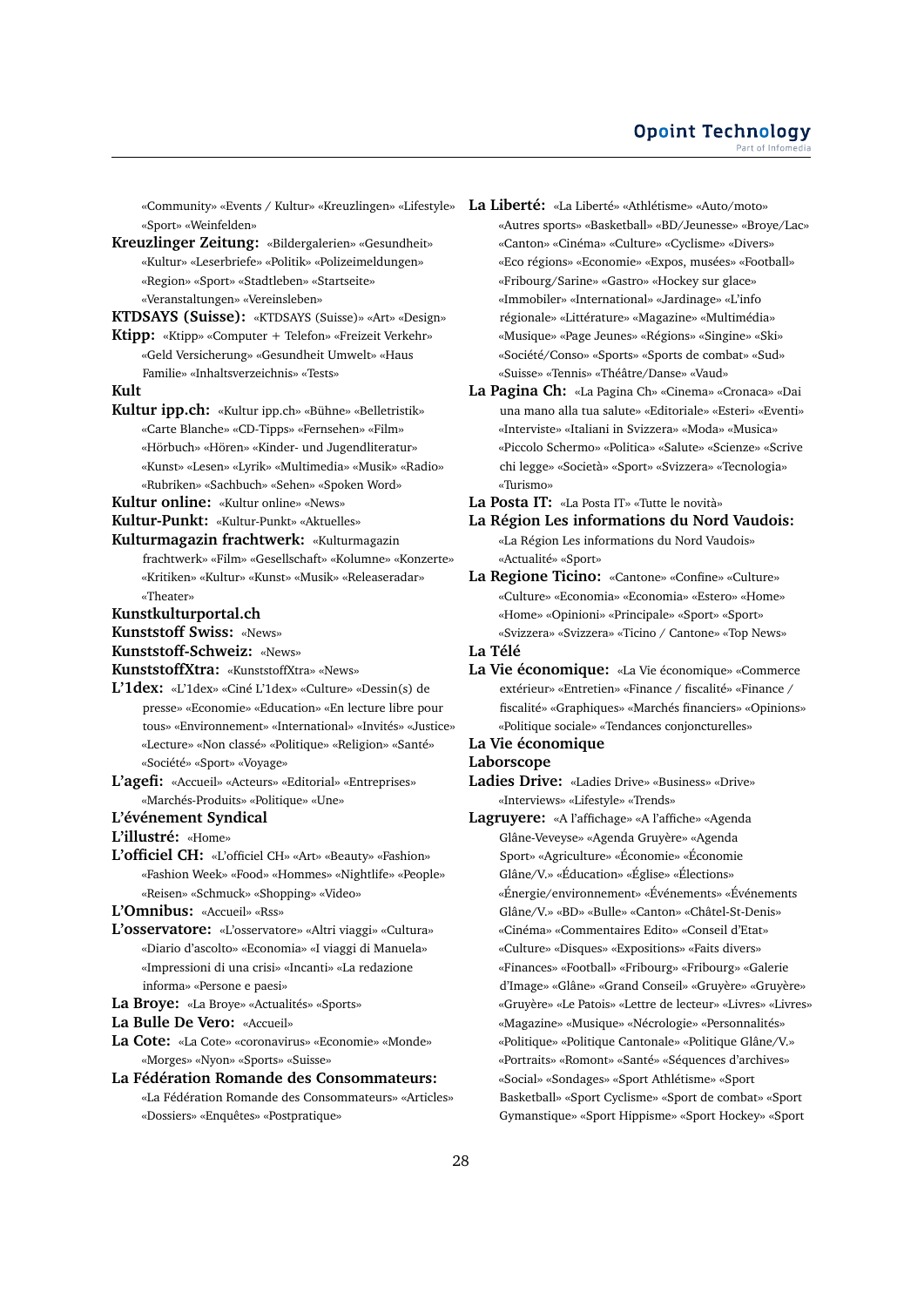jeunesse» «Sport Ski» «Sport Tennis» «Sport Volleyball» «Sport VTT» «Sports» «Sports» «Sports» «Start» «Théâtre» «Tourisme» «Transport» «Tribunal» «Tribune libre» «Veveyse» «Vidéo» «Vie culturelle» «Vie culturelle Fribourg» «Vie culturelle Glâne-V.» «Villages» «Ville de Fribourg» «Votations»

#### **Lalive:** «News»

# **Land der Erfinder LANDFREUND**

**Landi**

**Landliebe.ch:** «Landliebe.ch» «magazine»

### **Landwirtschaftlicher Informationsdienst LID:** «AgroNews» «Aktuell» «Home»

**Langenthaler Tagblatt:** «Langenthaler Tagblatt» «Amerika» «Asien & Ozeanien» «Ausland» «Auto» «Autosalon» «Bern» «Blogs» «bzforum» «Design & Technik» «Eishockey» «Emmental» «Europa» «Fussball» «Geländewagen» «Geld» «Kanton Bern» «Karriere» «Kompaktwagen» «Konjunktur» «Leichtathletik» «Leute» «Luxuswagen» «Mittelklasse» «Motorsport» «Naher Osten & Afrika» «Oberaargau» «Oberland» «Panorama» «Rad» «Region» «Schweiz» «Sport» «Sportwagen» «stadt-bern» «Tennis» «Terror in Brüssel» «Thun» «Unternehmen» «Vermischtes» «Weitere Sportarten» «Wirtschaft» «wirtschaft»

#### **Largeur.com**

**Latvin biotech database:** «Latvin biotech database» «News» «News»

**Lausanne Tourisme FR:** «Lausanne Tourisme FR»

- **Lausannecites:** «Accueil» «Agenda» «Agglomération» «Autos / Motos» «Autos / Motos» «Beauté» «Beauté» «Eclairage» «Eclairage» «Edito» «Edito» «Evasion» «Evasion» «Gastronomie» «Gastronomie» «Gros-de-Vaud» «Gros-de-Vaud» «Invité de la semaine» «Invité de la semaine» «Lausanne» «Lausanne» «Les 6 coups» «Les 6 coups» «Loisirs» «Mode» «Morges» «Morges» «Multimédia» «Multimédia» «On en parle» «On en parle» «Pique-Assiette» «Pique-Assiette» «Quoi de neuf ?» «Santé et bien être» «Santé et bien être» «Sexologie» «Sexologie» «Sortez à l'oeil» «Sortir» «Sport» «Sport» «Voir tous les articles»
- **Law-news.ch:** «Law-news.ch» «Berichte»

«Gerichtsentscheide» «Gesetzgebung» «Neue Bücher» **Léman Bleu Télévision**

**Le blog high-tech et telecom de Xavier Studer**

**Le Cafetier:** «Le Cafetier» «Agencement, Equipement de cuisine» «Année du vin suisse» «Café, thé et chocolat» «Délices de l'été» «Design et arts de la table» «FBK» «Fribourg» «Gastronomia» «Genève» «Gestion, formation et ressources humaines» «Hygiène et sécurité» «Igeho» «International» «Jura» «Neuchâtel» «Nouvelles technologies» «Semaine du goût» «SIRHA Genève» «Suisse» «Terrasses et jardins» «Terre Romande» «Terre, mer et lac» «Valais» «Vaud» «Voeux et Festivités»

- **Le Conseil fédéral admin.ch:** «Actualité» «Chancellerie-federale» «Communiqués» «Conférences de presse» «Conseil fédéral» «News» «Seco»
- **Le Courier:** «Le Courier» «Actualité» «Écologie» «Économie» «Édito» «Égalité» «Cinéma» «Contrechamp» «Culture» «Genève» «Histoire» «International» «Jura» «Livres» «Médias» «Neuchâtel» «Opinions» «Religions» «RSS» «Scène» «Société» «Suisse» «Suisse» «Valais» «Vaud»
- **Le Décodeur:** «Le Décodeur» «Cyber-attaques-fraudes» «Failles-vulnerabilites» «FinTech» «Sécurité»
- **Le Magazine Suisse:** «Le Magazine Suisse» «ART» «BAGATELLE» «RENCONTRE» «SOCIÉTÉ»
- **Le Matin:** «Accueil» «Faits divers» «Loisirs» «Monde» «People» «Sports»
- **Le Menu:** «Le Menu» «Rezepte»
- **Le Monde Economique:** «Le Monde Economique -» «A la une» «Afrique» «Branding» «Communiqué de presse» «Droit des affaires» «Economie» «Emploi & carrière» «Gestion d'entreprises» «Inside» «Interview» «Interview vidéo» «Investir» «Management» «Marketing» «Nomination» «Nos experts» «Pme» «Portrait» «Prévoyance» «Vidéos»
- **Le Quotidien Jurasien:** «Le Quotidien Jurasien» «Abonnements» «Accueil boutique» «Athlétisme» «Auto-moto» «Autres» «Économie» «Basket» «Brèves» «Canton du Jura» «Delémont» «Franches-Montagnes» «Hippisme» «Hockey» «Jura bernois» «Livres» «Magazine» «Merchandising» «Monde» «Porrentruy» «Suisse» «Volley» **Leaderdigital:** «Leaderdigital» «People»
- **Lebensmittel Technologie:** «Lebensmittel Technologie» «News»

**Lebensmittel-Industrie::** «lebensmittelindustrie.com» **Leboutdumonde**

**Legends Magazine:** «Abonnieren» «Aviation» «Événements» «Über uns» «Boating» «Cart» «Curiosities» «De» «En» «Ereignisse» «Kontakt» «Legends» «Legends» «Motorbike» «Watchmaking»

**Leica Geosystems:** «Blog» «Home» «Latest News» **LeLac.ch**

- **Lemontsurlausanne.ch:** «Lemontsurlausanne.ch» «Actualités» «Vivre au Mont»
- **LeNouvelliste:** «LeNouvelliste» «Athlètisme» «Autres sports» «Basketball» «Canton» «Cinémas» «Cyclisme» «dossiers» «Economie» «Economie» «Election

**Legr:** «Legr» «Aktuell»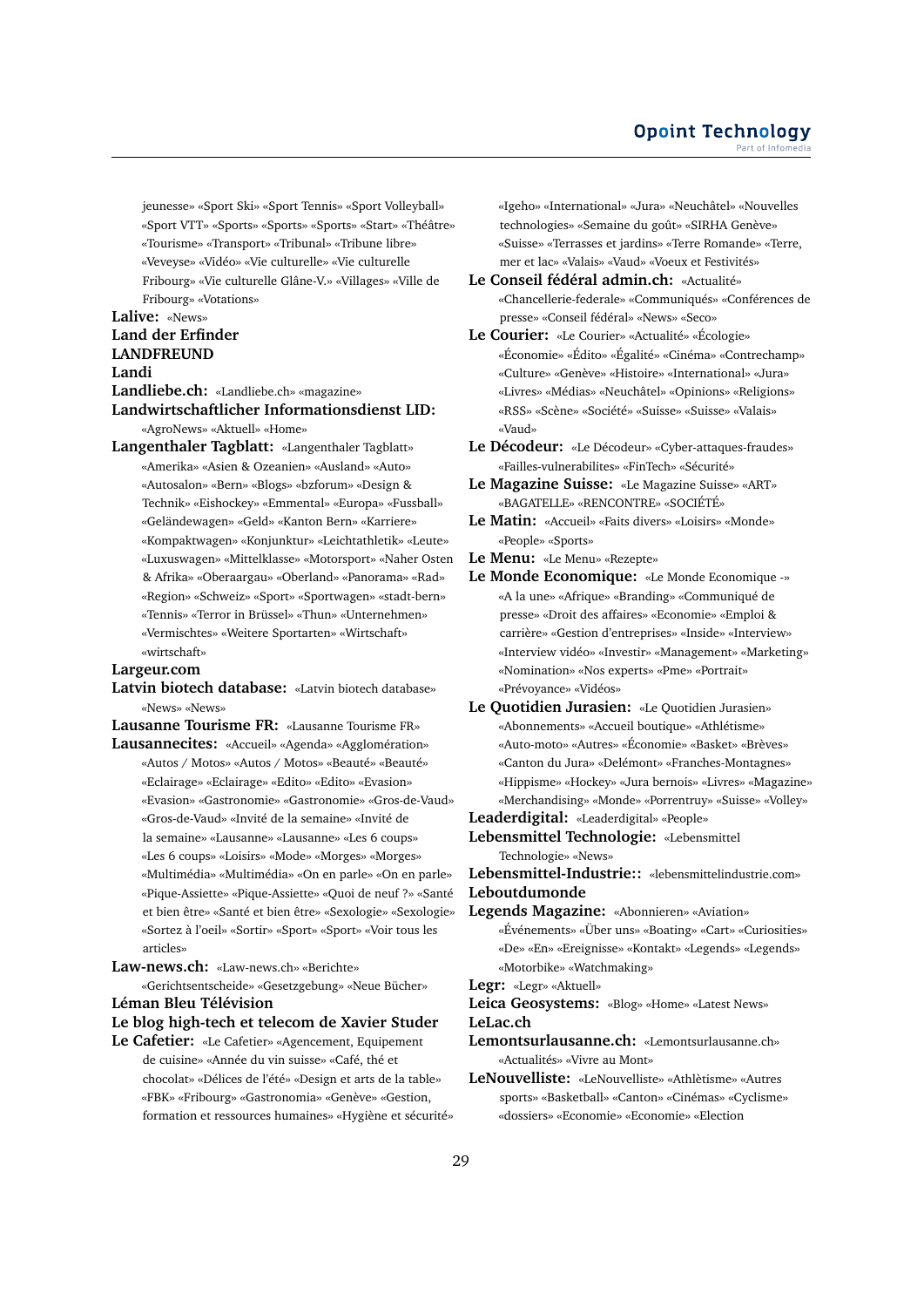Presidentielle Francaise» «Football» «Hockey sur glace» «lifestyle» «Loisirs et culture» «Martigny région» «Monde» «Monde» «People» «Santé» «Ski» «Sports» «Sports» «Sports motorisés» «Suisse» «Techno et sciences» «Valais»

«valais» «Video» «Video»

# **Lenz & Staehelin:** «Home»

# **Lenzburg:** «Home» «News»

- **Lenzburger Nachrichten:** «Lenzburger Nachrichten» «Aarau» «Lenzburg» «Lifestyle» «Zofingen»
- **Les Observateurs:** «Accueil» «Brèves» «Culture» «Economie» «Feed» «Médias» «Politique» «Société»
- **Lesgenevoises.com:** «Lesgenevoises.com» «A table» «Animaux» «Catégories» «Culture» «En voyage» «Les gens» «Luxe» «Mini genevoises» «Mode» «Se chouchouter»
- **LeTemps:** «Actualité» «Architecture & Immobilier» «Arts plastiques» «Économie» «Blogs» «Culture» «Dossiers» «En continu» «Fonds» «HilberPozzo» «Home» «Horlogerie & Joaillerie» «Lifestyle» «Luxe» «Migrants» «Mode» «Opinions» «Prévoyance» «Scènes» «Sciences & Environnement» «Société» «Sport» «Structurés» «Suisse»
- **Leumund:** «Leumund» «Allerlei Dinge» «Das Leben» «Gesellschaft» «Konsum» «Technologie» «Umwelt» «Wirtschaft»
- **LFM:** «LFM» «Concours» «Rédaction»

#### **LiberaTV**

- **Lifetime Design**
- **Lignum**
- **Limmattaler Zeitung:** «Limmattaler Zeitung» «Aargau» **Limmatwelle:** «Limmatwelle» «Aktuell»
- **Linth 24:** «Linth 24» «Amden» «Auto & Mobil» «Benken» «Eishockey» «Eschenbach» «Freizeit» «Fussball» «Gemeinden» «Gommiswald» «Immo & Bau» «In-/Ausland» «Kaltbrunn» «Kanton» «Kultur» «Lifestyle» «Rapperswil-Jona» «Schänis» «Schmerikon» «Sport» «Sport In-/Ausland» «Sport Regional» «Uznach» «Weesen»
- **Linth Zeitung:** «Linth Zeitung» «Gemeinden» «Polizeiticker» «RSS» «Sport»
- **LITRA:** «Aktuelles» «Home»
- **Livenet:** «Afrika» «Amerika» «Asien» «Australien» «Österreich» «Christliche Medienarbeit» «Communiqué» «Deutschland» «Dossiers» «Ethik» «Ethik und Medizin» «Europa» «Familie» «Freizeit» «Geschichte» «Gesellschaft» «Gesundheit» «Glaube» «Good News» «Home» «Humor» «Interkulturelles/Mission» «International» «Internet» «Kirche & Co» «Kirche & Co.» «Kommentare» «Kommunikation» «Kultur» «Leben» «Lebensrechtsfragen» «Livenet» «Medien» «Mehr» «Mission und Kommunikation» «News» «People» «Politik/Wirtschaft/Recht» «Publireportage» «Religiöses»

«Schweiz» «Sexualethik» «Sozialethik» «Sport» «Themen» «Themen der Woche» «Themen: Ethik» «Themen: Gesellschaft» «Themen: International» «Umwelt» «Vermischtes» «Wirtschaft» «Wirtschaftsethik» «Wissen» «Zeitschrift»

# **Lo BAG**

# **Localhelp.ch/news**

- **Logisticsinnovation.org:** «Logisticsinnovation.org» «Bildung» «Forschung & Technik» «Infrastrukturen» «Logistik» «Mobiles Leben»
- **Logistik & Fördertechnik:** «Logistik & Fördertechnik» «Veranstaltungen»
- **Loisirs:** «Loisirs» «Actualités» «Ànouslasuisse» «Concours»
- **Lokalinfo AG:** «Lokalinfo AG» «News»
- **Lombard Odier:** «Home»
- **Longines:** «Longines» «News»

# **Lonza**

- **Lugano.ch:** «Lugano.ch» «Anziani» «Archivi» «Associazioni» «Attività economiche» «Attività extrascolastiche» «Autorità regionale di protezione» «Biblioteche» «Biglietti e Abbonamenti Arcobaleno» «Borse di studio» «Bus» «CITTÀ – AMMINISTRAZIONE» «Consiglio comunale» «Corporate identity» «CULTURA – TEMPO LIBERO» «Dicasteri» «Disabili» «Edilizia privata» «Eventi» «Eventi e Sagre nei Quartieri» «Fiere e Congressi» «FOCE» «Giovani» «Imposte» «IMPRESA – LAVORO» «Integrazione e informazione sociale» «LAC – Lugano Arte e Cultura» «Lavoro» «Legislazione» «Lugano Attività Sociali» «Mercati e Mercatini» «MOBILITÀ – SICUREZZA» «Municipio» «Musei» «Navigazione» «Opere pubbliche» «Orientamento e lavoro» «Orientamento formativo» «Parchi e Aree di gioco» «Patriziati» «Pedoni e Ciclisti» «Piano della viabilità del Polo luganese» «Piano di mobilità aziendale» «Piazza finanziaria» «Politica dell'alloggio» «Polizia Città di Lugano» «Pompieri» «Posteggi» «Prevenzione infortuni» «Progetti» «Promozione economica» «Quartieri» «Raccolta rifiuti» «Revisione PR – quartiere Brè e Aldesago» «Ricerca e Sviluppo» «Salute» «Scuola dell'infanzia» «Scuola universitaria professionale (SUPSI)» «Scuole medie» «Scuole superiori e medie superiori» «Servizi sociali» «SOCIALITÀ – SALUTE» «Sport» «Startup» «Stranieri» «Treno» «Turismo» «Università» «Verde pubblico» «Volontariato. Un impegno che vale» «Votazioni e Elezioni»
- **Lumosmagazin.ch:** «Lumosmagazin.ch» «Unilustrierte» «Wirtschaft & Politik»
- **Luxferity:** «Luxferity» «Beauty» «Campaigns» «Collections» «Cooperations» «Designers» «Events» «Footwear» «Fragrances» «Haute Couture» «Horlogerie» «Hospitality»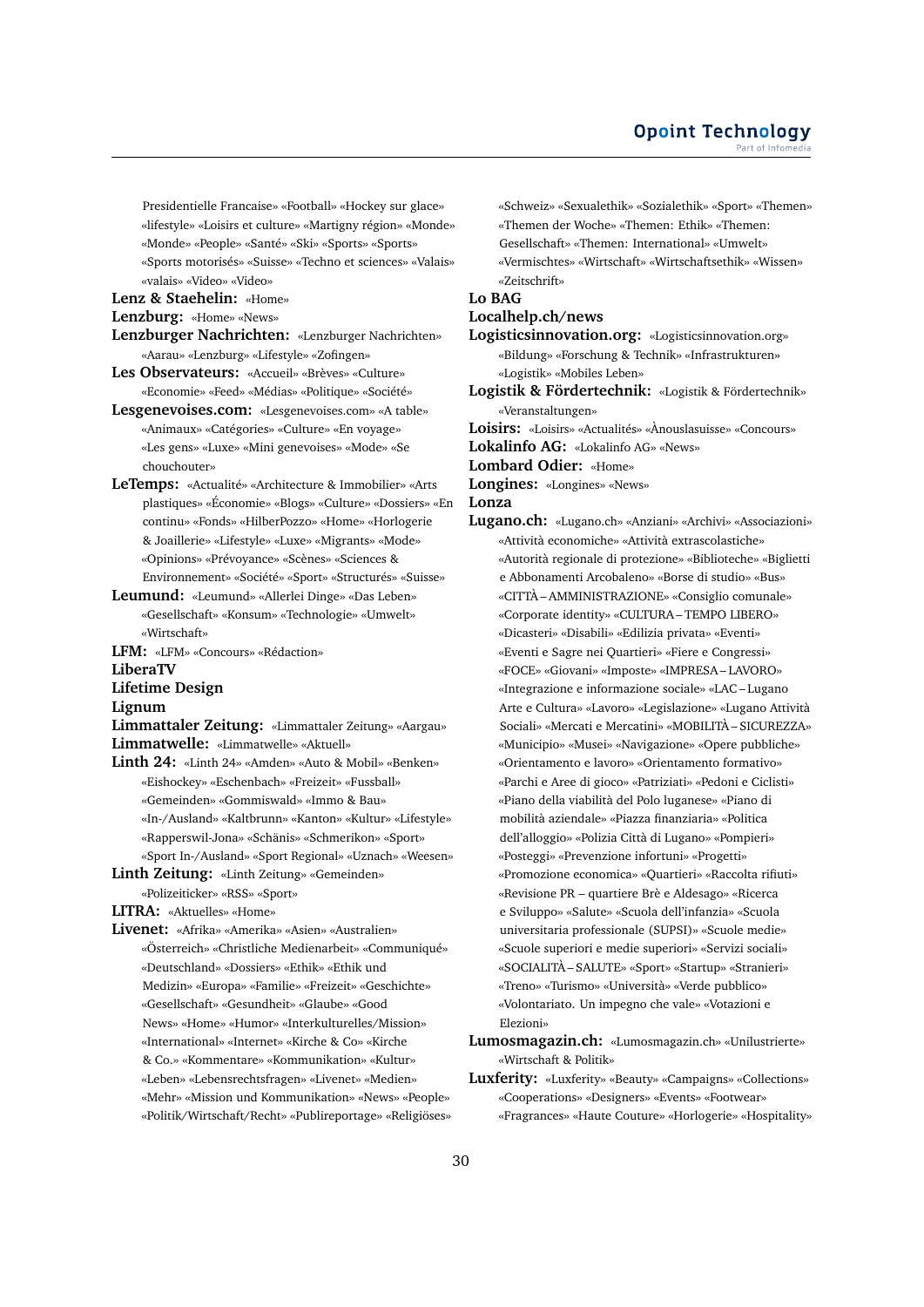«Jewellery» «Luxferity News» «Luxury Business» «Store openings» «Stories» «Sustainability» «World of wines & liqueurs»

**Luxlumina.ch:** «Luxlumina.ch» «Magazin»

- **Luxury Activist:** «Architecture» «Art» «Beauty» «Blog» «Books» «Design» «Fashion» «High Tech» «Home» «Luxury» «Music» «Travel»
- **Luxurytribune:** «Luxurytribune» «Business & Tendances» «Durabilité» «Style & Évasion» «Tribune libre»
- **Luzerner Rundschau:** «Luzerner Rundschau» «Lifestyle» «Region» «Sport» «Stadt»
- **Lyrics Magazin:** «Lyrics Magazin» «News»
- **Mac Web:** «Home» «News»
- **Magazin Zürich:** «Magazin Zürich» «Querschnitt»
- **Maisons & Ambiances**
- **Management und Qualität**
- **Manager24:** «Manager24» «News»
- **Mangel-und-moral:** «Mangel-und-moral» «Afrika» «Amerika» «Asien» «Biodiversität» «Energie» «Ernährung und Hunger» «Europa» «Home» «Landraub» «Landwirtschaft» «Lösungen und Alternativen» «Mensch und Soziales» «Menschenrechte» «Politik und Wirtschaft» «Projekte» «Projektwoche Rorschach» «Umwelt»
- **Mannschaft Magazin:** «Mannschaft Magazin» «Österreich» «Deutschland» «Gaysome Comic» «International» «Kommentar» «Kultur & Gesellschaft» «Leben & Lifestyle» «Liebe & Lust» «MANNSCHAFT+» «News» «Reisen & Freizeit» «Schweiz»
- **March Anzeiger:** «Aktuelle Nachrichten» «Home» «News» «Politik» «Region» «Sport» «Wirtschaft»
- **Marie Claire Suisse:** «Marie Claire Suisse» «Beauté» «Culture» «Evasion» «Food» «Lifestyle» «Luxe» «Mode» «News» «Santé» «Société»
- **Marina.ch:** «Marina.ch» «Beaufort» «Blog» «Lifestyle | Technik | Umwelt» «Logbuch Motorboote» «Logbuch Segelboote» «Seaside | Lakeside»

**Maritime Network:** «News.maritime-network.com»

**Markant magazin Online:** «Markant magazin Online» «Aktionen» «Markant» «News» «Produkte» «Produkte page 1» «Sortiment» «Strategie»

**Market:** «Accueil»

- **Marketing.ch:** «/ Marketing.ch» «Banner & Display Werbung» «Content Marketing» «Daten- & Webanalyse» «Digitalisierung» «E-Commerce» «E-Mail Marketing» «Grafik & Videoproduktion» «Kommunikation» «Marketing Strategie» «Performance Marketing» «Social Media Marketing» «Suchmaschinenmarketing» «Veranstaltungen» «Webdesign & -Entwicklung»
- **Marketscreener CH:** «Marketscreener CH» «Aktienanalysen» «Aktientrading» «Aktuelle News»

«Alle Analysen» «Analysen» «Analystenempfehlungen» «Börseneinführungen» «Börsennotierten Unternehmen» «Branchennews» «Business Leaders» «Devisen / Forex» «Energie» «Finanzwirtschaft» «Forexanalysen» «Gerüchte» «Gesundheitspflege» «Indexanalysen» «Industrie» «Kapitalmaßnahmen» «Kapitalmarkttransaktionen» «Kollektive Dienstleistungen» «Märkte» «Neue Verträge» «Nicht-zyklische Konsumgüter und DL» «Nominierungen» «Pressemitteilungen» «Profits warnings» «Rohstoffanalysen» «Rohstoffe» «Rohstoffe» «Schwerpunkte» «Technologie» «Telekommunikationsdienstleistungen» «Termine» «Unternehmen» «Unternehmenstermine» «Wirtschaft» «Wirtschaftstermine» «Zinssätze» «Zyklische Konsumgüter»

**Marktindex:** «Marktindex» «Attractions» «Better Living» «Build live» «Building / Renovating» «Business» «Car» «Careers / Education» «Child / baby» «Cleaning / Removal» «Cooking / Recipes» «family» «family Tips» «Fashion» «garages» «leisure» «Lifestyle» «Services» «Shops» «Sports / Fitness» «to eat and drink» «Travel / Hotel» «vehicles» «Velo / scooters» «We take WE»

**Marktpuls.ch:** «Marktpuls.ch» «Artikel»

**Markusbaumi.ch:** «Markusbaumi.ch» «Weblog»

**Marmite:** «Marmite» «Blog»

**Marmite Professional:** «Marmite Professional» «Fokus» «icn/professional-events Created with Sketch. Events» «icn/professional-hintergrund Created with Sketch. Fokus» «icn/professional-mys Created with Sketch. youngster» «icn/professional-news Created with Sketch. News» «icn/professional-trends Created with Sketch. Technik» «marmite youngster» «News» «Technik»

**Marthalen:** «Marthalen» «Aktuelles»

**Maschinenbau Schweiz**

**Maschinenmarkt:** «Aus- und Weiterbildung» «Automation» «Automation & Antriebe» «Blechbearbeitung» «Energieeffizienz» «Fertigung & Produktion» «Fertigung und Produktion» «Fertigungsautomation» «Firmennachrichten» «Forschung & Entwicklung» «Guide» «Home» «Instandhaltung» «Konjunktur & Bilanzen» «Konstruktion» «Logistik» «Lohnfertigung» «Medizintechnik» «Messen & Events» «Personalien» «Spanende Fertigung» «Umformtechnik & spanlose Fertigung» «Verbände Management» «Verbindungstechnik» «Verpackungstechnik» «Werkstoffe» «Werkstofftechnik» «Wirtschaft» «Zulieferindustrie» **Mattinonline:** «Mattinonline» «Magazine» «Mondo» «Opinioni» «Sport» «Svizzera» «Ticino»

**Médecins Sans Frontières**

**Médecins Sans Frontières:** «Médecins Sans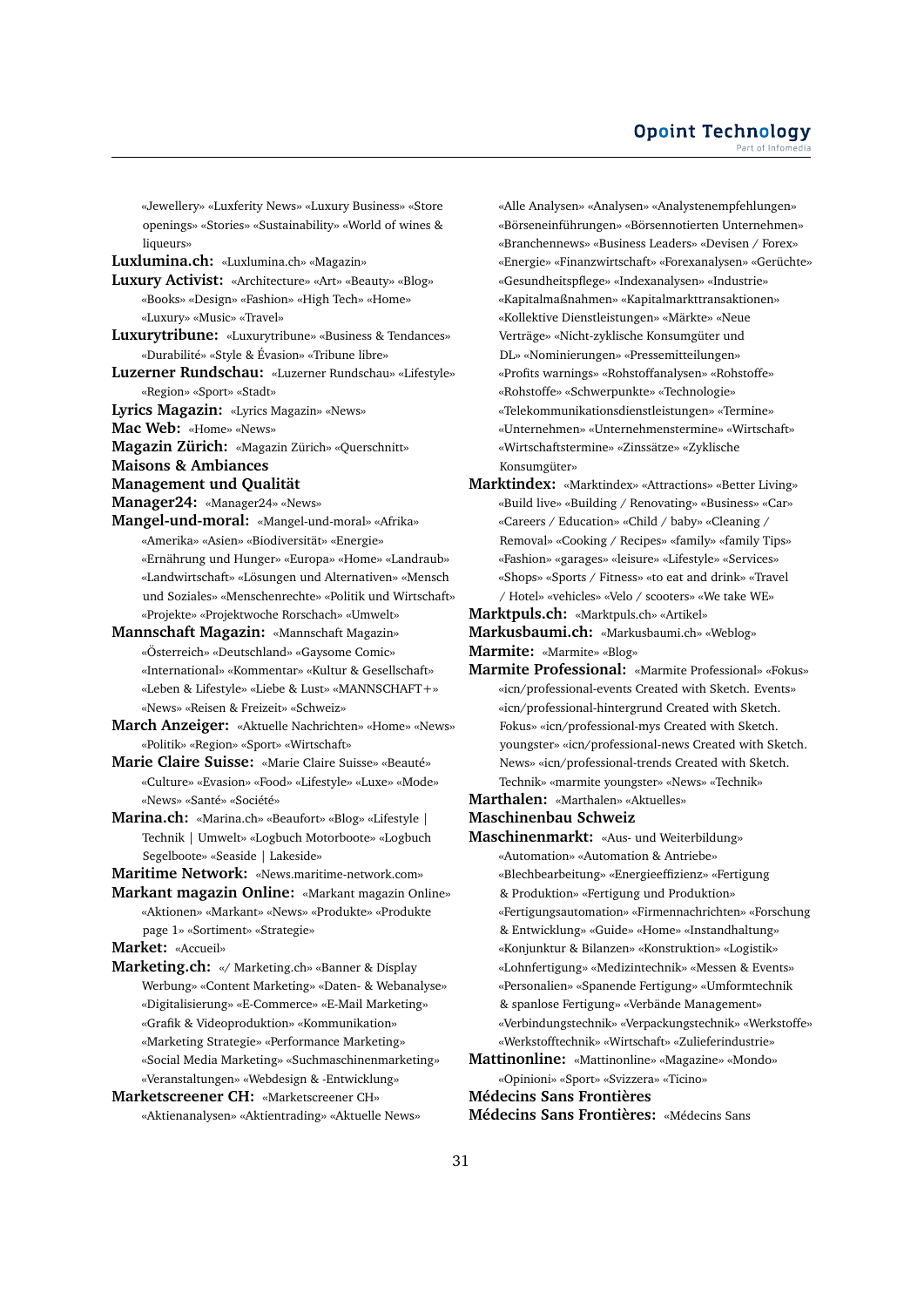Frontières» «Articles» «News» **Medical Tribune**

- **Medical Tribune public:** «Medical Tribune public» «AIDS» «Allergien» «Anti-Aging» «Arthrose» «Augenkrankheiten» «Babynahrung» «Burnout» «Demenz» «Depression» «Diabetes» «Drogen» «Durchfall und Verstopfung» «Eisenmangel» «Erkältung und Grippe» «Ernährung und Gewichtskontrolle» «Erste Hilfe» «Familie & Jugendliche» «Forschung» «Frauengesundheit» «Fusspflege» «Gehörprobleme» «Hand und Nagelpflege» «Haut und Haare» «Herz und Kreislauf» «Hirnverletzungen» «Husten» «Intimpflege» «Kinder, Jugendliche» «Kopfläuse» «Kopfschmerzen» «Krebs» «Laktose-Intoleranz» «Lippenherpes» «Lungenkrankheiten» «Männergesundheit» «Mückenschutz» «Multiple Sklerose» «Mundhygiene und Mundgeruch» «Mutter und Kind» «Naturheilkunde» «Osteoporose» «Pflege und Hygiene» «Phytotherapie» «Prostatabeschwerden» «Psychologie» «Rauchstopp» «Rückenschmerzen» «Reflux & Magenbrennen» «Rehabilitation» «Reiseapotheke» «Rheuma» «Schlafapnoe» «Schlafstörungen» «Schmerzen» «Schmerztherapie» «Schwangerschaft und Geburt» «Senioren» «Sexualität» «Sonnenschutz» «Sport und Sicherheit» «Stress und Burnout» «Technik» «Tinnitus» «Venenbeschwerden» «Verhütung» «Verletzungen» «Verstopfung» «Vitamine und Mineralstoffe» «Wechseljahrbeschwerden» «Wellness» «Wund und Narbenpflege» «Zahnhygiene» «Zecken»
- **Medicus Mundi Schweiz:** «Medicus Mundi Schweiz» «News»

**Medienbranche.ch:** «News»

- **Medienjobs.ch:** «Medienjobs.ch»
- **Medienspiegel:** «Home» «Mediensatz» «Medienschau» «Sparschwein»
- **Medientipp:** «Medientipp» «Berichte» «Fernsehen: Schwerpunkte» «Film» «Medien» «Meldungen» «Radio: Schwerpunkte» «Termine»

**Medienwoche**

- **Medinside.ch:** «Medinside.ch» «A4rzte» «Arbeitswelt» «Ausbildung» «Forschung» «Medikamente» «pflege» «Politik» «Praxis» «Spital» «Trends» «Versicherer»
- **Meilener Anzeiger:** «Meilener Anzeiger» «Agenda / Veranstaltungen» «Amtlich» «Bild der Woche» «Kolumne» «Kultur / Politik» «Leserbriefe» «Ratgeber» «Rezepte» «Sport»

# **Meinspielzeug**

**Mensch-und-atom:** «Mensch-und-atom» «AKW-Sicherheit» «Alle Meinungen» «Atomausstieg» «Atomkraft allgemein» «Чернобыль» «Fukushima»

«Meinungen Fukushima» «Meinungen Normandie» «Meinungen Tschernobyl» «Meinungen Wirtschaft» «Meinungen Zukunft» «Normandie» «Strahlung» «Strahlung» «Tschernobyl» «Uranabbau» «Wirtschaft» «Zukunft» **Merkleinc Metal Factory:** «Metal Factory» «Aktuell» «Alle News rund um die Hard Rock & Metal-Szene» «LP/CD-Reviews » «New Music Reviews » **Metallonline.ch:** «Metallonline.ch» «Magazin» «News» **Meteoschweiz:** «Meteoschweiz» «Blog» «News» **Meter Magazin Mice Business Tourism Michael's Beers & Beans:** «Michael's Beers & Beans» «Foto-Technik» «Life & Style» **Micro Mobility:** «Micro Mobility» «Stories» **Mieterinnen Und Mieterverband – MV:** «MV» **Migros Magazine:** «Migros Magazine» «Bien-être» «Concours» «Famille» «Migros» «Voyages» **Migusto Migros.ch:** «Migusto Migros.ch» «Actualités culinaires» «fisch-grillieren» «France» «Granola» «Recettes» «Reisen & Essen» «Rezepte» «salate» «Schulkueche» «spanien» **Millenium Associates:** «Millenium Associates» «Press room» **Minergie:** «Minergie» «Agenda» «News» **Minirex AG:** «Aktuelles» **MIS MAGAZIN Miss Moneypenny:** «Miss Moneypenny» «Art Work» «Firmenevents» «Gesundheit» «Karriere» «Kommunikation» «Marketing» «Multimedia» «Office» «Organisation» «Psychologie» «Reisen» **Mittellaendische.ch:** «Mittellaendische.ch» «Aargau» «Arbeitswelt» «Ausflugstipps» «Bern» «Bildung» «Blaulicht» «Blocheristan» «CH Hitparade» «Digital / Technik» «Eventkalender» «Farbtupfer» «Freiburg» «Genf» «Gesellschaft / Leben» «Gesetz / Recht» «Gesundheit / Wissen» «Historisches» «Inserate / Werbung» «International» «Kniffe & Tricks» «Kontakt» «Kultur» «Landwirtschaft» «Medizin» «Mein Mittelland» «Meinung» «Meistgelesen» «Montagsbild» «Natur / Klima» «Partner / Kooperationen» «Persönlich – Die anderen Fragen» «Pflanzenwelt» «Politik / Umwelt» «Rätsel» «Redaktion» «Regional» «Rezepte & Tipps» «Sagen & Märchen» «Satire» «Schwyz» «Solothurn» «Soziales» «Team» «Thurgau» «Tierwelt» «Unterhaltung» «Unterstützung» «Verkehr / Mobilität» «Waadt» «Wirtschaft» «Wissenschaft & Forschung» «Zürich» «Zeitlichter» «ZEITUNG» «Zug» **Mobilservice:** «/ Mobileservice» «News» «News Dossiers» **Modulor:** «Modulor» «Architektur» «Forum» «Marken»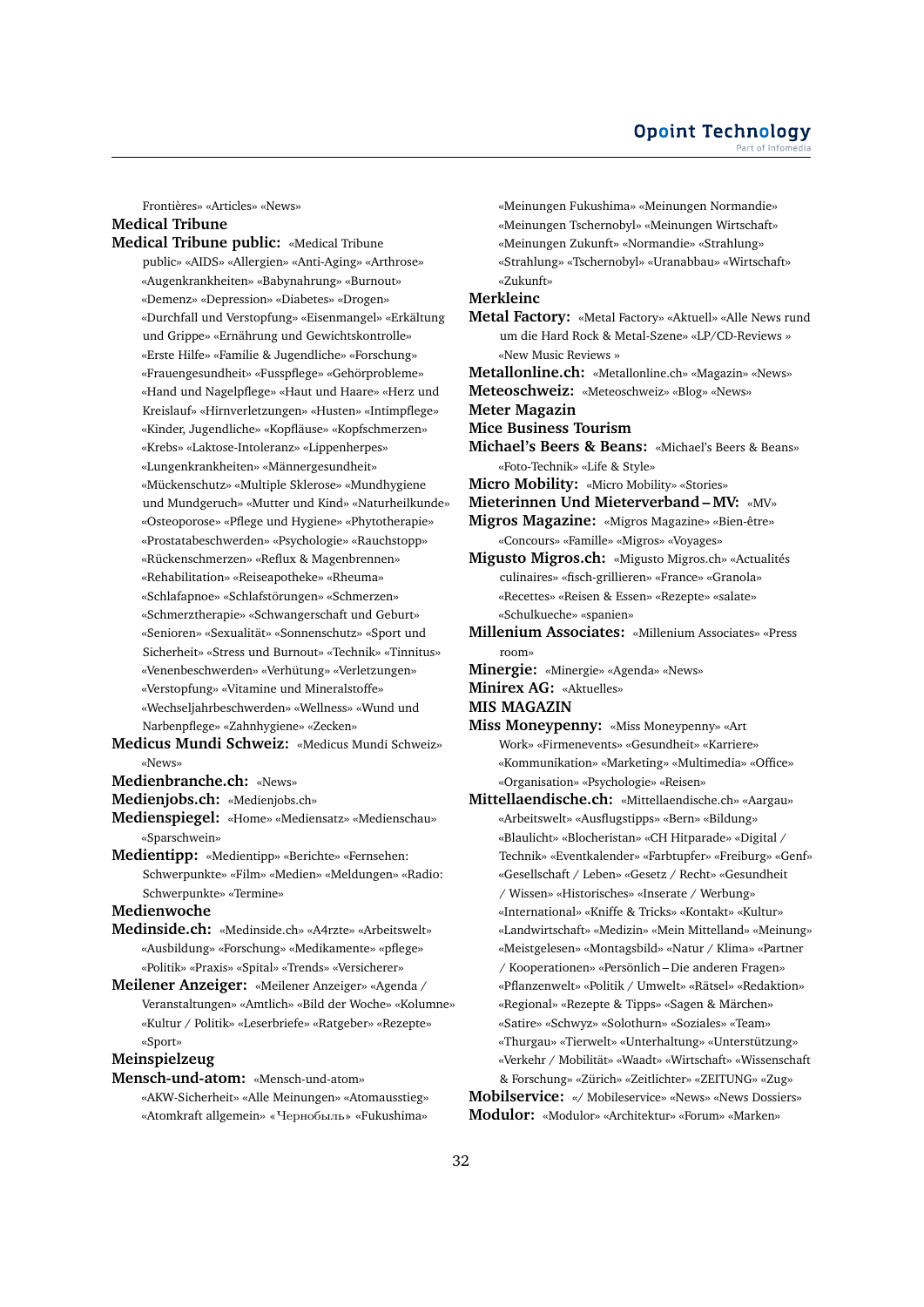**moebeltipps.ch:** «moebeltipps.ch» «Accessoires»

- «Architektur» «Bad» «Balkon & Terrasse» «Bar»
- «Büro» «Dekorationen» «Entrée» «Esszimmer»
- «Fussboden» «Garten» «Haushalt» «Heizung» «Küche»
- «Kinderzimmer» «Licht» «Living» «Möbelpflege»
- «Neuheiten» «News» «Raumgestaltung» «Schlafzimmer» «Stuhl» «Wohnzimmer»
- **Moments-Online:** «Moments-Online» «Archive» «Culture & Science» «Gourmet» «Lifestyle» «News Cornèr» «People» «Travel»

#### **Monetas**

#### **Money-net.ch/de**

- **Moneycab:** «Ausland» «Dossiers» «Finanz» «Interviews» «IT» «Märkte» «Schweiz» «Services» «Startups» «Style & Reisen»
- **moneyland.ch/de:** «moneyland.ch/de» «English» «Français» «Magazin» «News» «Suche»
- **MoneyToday:** «Banken» «Banking & Payments» «Banking & Payments» «Bankkonto» «Crowdlending» «Finanzieren» «Geld & Zinsen» «Geld & Zinsen» «Geld anlegen» «Kommunikation» «Mobile Payments» «News» «Open Banking» «Robo Advisory» «Zahlungsverkehr»
- **Morganeschaller.com**
- **Morningstar:** «Morningstar -» «Aktien» «Archiv» «Corona-krise» «Etfs» «Fonds» «Märkte»
- **Moto.ch:** «Aktuelles» «Moto News» «Moto TV» «Reisen» «Sport» «Test & Technik»
- **Motortipps.ch:** «Motortipps.ch» «Auto» «Autonomes Fahren» «Carsharing» «Elektromobilität» «Neue Modelle» «News» «presseportal»
- **Mouawad:** «News»

#### **Mr.Tripper**

- **MSM Mensuel de l'industrie:** «MSM Mensuel de l'industrie» «Nouvelles»
- **Msn Fr Ch:** «Msn Fr Ch» «Actualite» «Culture» «Economie» «Insolite» «Monde» «Science & high tech» «Suisse» «Vidéo»
- **MSN Schweiz:** «AUTOKAUF» «AUTOS» «Autos» «AUTOTESTS» «BILDER» «Bildergalerien» «Bundesliga» «CARAVANING» «Challenge League» «Champions League» «Chefköche» «Digital» «Eishockey» «England» «Europa League» «FINANZEN» «Finanzen» «FITNESS» «Frankreich» «Fussball» «GENUSS» «GESUNDHEIT» «Gesundheit & Fitness» «Home» «Horoskope» «International» «Italien» «Kino» «KINO» «Kochen & Genuss» «Kultur» «Leben» «LIFESTYLE» «Lifestyle» «MÄRKTE» «MEIN PORTFOLIO» «Meine Favoriten» «MESSE-NEWS» «MOTORRAD» «Motorsport» «Msoft» «MUSIK» «Nachrichten» «Nachrichten» «Nachrichten» «NACHRICHTEN» «Nachrichten» «Nations League»

«News» «OLDTIMER» «Outdoor» «politik» «Promi» «PROMIS» «RATGEBER GESUNDHEIT» «REGIONAL / LOKAL» «REISEN» «Reisen» «Rezeptideen» «ROYALS» «Schweiz» «Spanien» «SPECIAL: Blutspenden» «Sport» «Sport» «Sport» «STARS» «Style» «Super League» «Tennis» «TOOLS» «Transfernews» «Tv» «TV» «UNTERHALTUNG» «UNTERHALTUNG» «UNTERNEHMEN» «Vermischtes» «VIDEO» «VIDEO» «VIDEO» «Wettbewerbs-Übersicht» «Wetter» «Wintersport» «Wirtschaft» «Wissen & Technik» «Wohnen» «YOGA UND PILATES»

**Multi Watch:** «Home»

- **Multiplesklerose.ch/de:** «Multiplesklerose.ch/de» «Aktuelles» «MS Register News» «News» «News» «News» «Newsarchiv»
- **Multiplesklerose.ch/fr:** «Multiplesklerose.ch/fr» «Actualité» «News» «News» «News» «News précédentes» «News Registre de la SEP»
- **Museums:** «Museums» «Bildung» «COVID-19» «Fakten» «Ins Museum» «Netzwerk» «Publikationen» «Standards»

#### **Musikzeitung My Comfor:** «Blog»

- **My Girl Friend Guide.com:** «My Girl Friend Guide.com» «Eat + Drink» «Giveaways» «Health + Beauty» «Moms» «Q + A» «See + Do» «Shop + Style» «Travel»
- **My Gloss:** «Beauty» «Fitness» «Food» «Hair» «Hair» «Hair» «Makeup» «Makeup» «Organic» «Perfume» «Skin Care» «Skin Care» «Skin Care» «Tutorials» «Vegan Beauty»
- **myHEALTH:** «myHEALTH» «Augen & Ohren» «Familie» «Fitness & Ernährung» «Frauen» «Haut & Haare» «Herz & Kreislauf» «Intimbereich» «Kids & Teens» «Magen & Darm» «Männer» «Muskeln & Gelenke» «News» «Psyche & Stress» «Schlaf» «Senioren» «Sexualität & Familienplanung» «Work-Life-Balance»
- **myscience International:** «myscience International» «Business and Economics» «Engineering Sciences» «Humanities and Social Sciences» «Materilas» «Medicine and life sciences» «Natural sciences» «news» «science wire»
- **myscience Schweiz DE:** «myscience Schweiz DE» «News»

**MySports DE:** «MySports DE» «Blog»

- **MySports FR:** «MySports FR» «Blog»
- **Myswitzerland:** «English» «Home» «News» «Veranstaltungen»
- **Nachhaltigleben:** «Nachhaltigleben» «Bauen» «Brot Rezepte» «Energie» «Finanzen» «Food» «Freizeit» «Garten» «Kosmetik» «Living» «Mobilität» «Mode» «Natur» «News»
- **Nachrichten.ch:** «Hauptseite»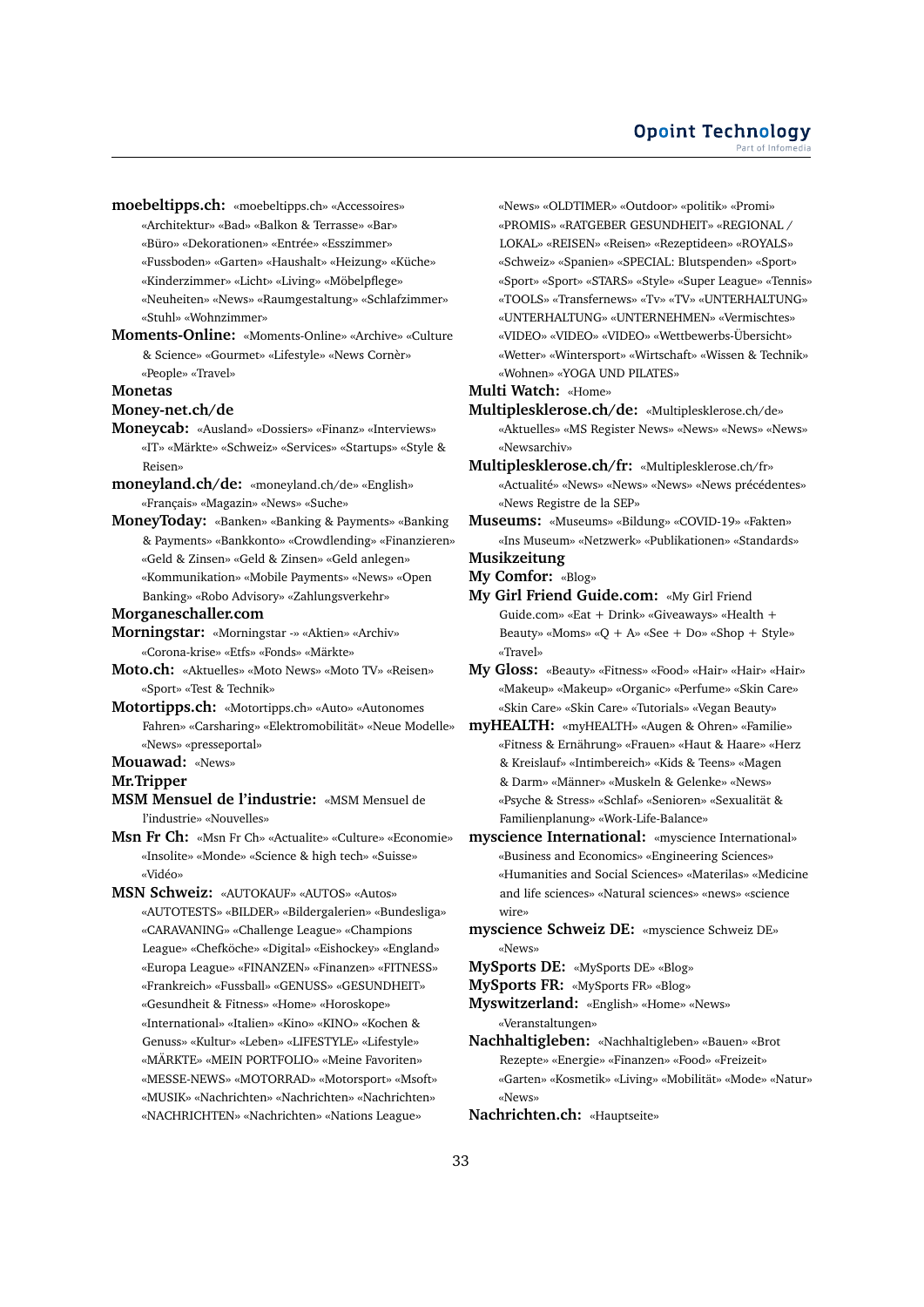#### **Nachrichtenportal**

**Nashagazeta.ch:** «БЛОГИ» «ЗДОРОВЬЕ» «КУЛЬТУРА» «МОЯ ШВЕЙЦАРИЯ» «НАШИ ЛЮДИ» «ОБРАЗОВАНИЕ И НАУКА» «ПОЛИТИКА» «РУБРИКИ» «СПОРТ» «УГОЛОК ГУРМАНА» «ШВЕЙЦАРСКИЙ СТИЛЬ» «ЭКОНОМИКА»

**Nater Dallafior Rechtsanwält:** «News» «Publication» **Natuerlich:** «Essen» «Gesundheit» «Home» «Natur» **Natuerlich Gesund:** «Natuerlich-gesund.ch» **NatureForAll**

- **Naturschutz.ch:** «Naturschutz.ch» «Meinung» «News» «Tipps»
- **Nau.ch:** «Nau.ch» «2» «2» «3» «amerika» «Andere» «Appenzell» «Archiv» «Aus-der-schweiz» «Ausland» «Ausland-1» «Ausland-3» «Australien» «Auto» «Bad-zurzach» «Balsthal» «Basel» «Beliebte Beiträge» «Bern» «Bielbienne» «Bremgarten-ag» «Brugg» «Buchs-sg» «Bulach» «Bundeshaus» «China» «Chur» «Deutschland» «Digital» «Dollar» «Domatems» «Eishockey» «Emmen» «Entlebuch» «Europa» «Europa-2» «Europa-4» «Europa-5» «Fitness» «Flawil» «Forschung» «Frankreich» «Frick» «frutigen» «Fussball» «Games» «Gemeinde» «Glarus» «Handball» «Herisau» «Hinwil» «Hochdorf» «Horgen» «Infrastruktur» «International» «Kirchberg-sg» «Koniz» «Kreuzlingen» «Langenthal» «Leichtathletik» «Lenzburg» «Liebe & Sex» «Lifestyle» «Luzern» «Matchcenter» «Mehr zur WM» «Menschen» «Mohlin» «Motorsport» «Murten» «Nau erklärt» «Nau Plus» «Neuhausen-am-rheinfall» «News» «Olympia 2018» «People» «Politik» «Polizei-feuerwehr» «Polizeimeldungen» «Rad» «Rapperswil-jona» «Regional» «Reisen» «Romanshorn» «Rorschach» «Sarnen» «Schaffhausen» «Schwarzenburg» «Schwingen» «Schwyz» «Seuzach» «Sport» «Spreitenbach» «St-gallen» «Stafa» «Stans» «Stimmen der Schweiz» «Tennis» «Thun» «Unihockey» «Unterageri» «Urtenen-schonbuhl» «US-Sport» «Uster» «Videos» «Volleyball» «Waldenburg» «Welt» «Wil-sg» «Wintersport» «Winterthur» «Wirtschaft» «Wohlen-ag» «Worb» «Zofingen» «Zollikofen» «Zug» «Zurich»

#### **NebelSpalter**

**Neo1:** «Home» «Musik» «News» «Sport»

**Nestlé Home:** «Home»

**Netdoktor:** «Netdoktor» «News»

#### **Netrics**

- **Netz Woche Online:** «Dossiers» «Events» «Hands-on» «Home» «IT for Government» «Meinungen» «News» «Storys» «Studien»
- **Neue Fricktaler Zeitung:** «Aargau» «Abstimmungen» «Ausflüge» «Bözen» «Bücher» «Brennpunkt» «Densbüren»

«Effingen» «Effingen» «Eiken» «Elfingen» «Eröffnungen» «Essen und Trinken» «Etzgen» «Events» «Finanzen» «Frick» «Fussball» «Gansingen» «Gastronomie» «Gemeinden» «Gemeindeversammlung» «Gesehen» «Gesundheit» «Gewerbe» «Gipf-Oberfrick» «Handball» «Haustiere» «Hellikon» «Herznach» «Hornussen» «Hotels» «Hottwil» «Immobilien» «Ittenthal» «Jugend» «Kaiseraugst» «Kaisten» «Kantone» «Kolumne» «Kommentar» «Kriminalität» «Kultur» «Kultur» «Kunst» «Kurioses» «Landwirtschaft» «Laufenburg» «Leichtathletik» «Leserbriefe» «Leserfotos» «Lifestyle» «Literatur» «Magden» «Möhlin» «Münchwilen» «Meinungen» «Mettau» «Mettauertal» «Mumpf» «Musik» «Nachtleben» «Natur» «NFZ plus» «Nordwestschweiz» «Oberes Fricktal» «Oberhof» «Oberhofen» «Obermumpf» «Oeschgen» «Olsberg» «Persönlich» «Politik» «Politik» «Polizeimeldungen» «Porträt» «Ratgeber» «Religion» «Rheinfelden» «Schule» «Schupfart» «Schwaderloch» «Sisseln» «Sport» «Sport» «Startseite» «Stein» «Sulz» «Tipps» «Tourismus» «Tradition» «Turnen» «Ueken» «Umfragen» «Unfälle» «Unteres Fricktal» «Volleyball» «Wallbach» «Wassersport» «Wölflinswil» «Wegenstetten» «Wellness» «Wetter» «Wil» «Wirtschaft» «Wirtschaft» «Wissenschaft» «Wittnau» «Wohltätigkeit» «Zeihen» «Zeiningen» «Zuzgen»

- **Neue Luzerner Zeitung:** « Promoted Content» «Auto-Mobil» «Bilder» «Bildergalerien» «Essen & Trinken» «EV Zug» «FC Luzern» «International» «International» «Klub der jungen Dichter» «Kultur» «Kultur» «Leben» «Leserbilder» «Leserbriefe» «Luzern» «LZ Weihnachtsaktion» «Magazin» «Meinung» «Nachrichten» «Nidwalden» «Obwalden» «Panorama» «Ratgeber» «Regio-Fussball» «Saison-Magazin» «Schweiz» «Schweiz» «Schweiz» «Schwyz» «Sonderthemen» «Sport» «Sport» «Uri» «Verschiedenes» «Wettbewerbe» «Wirtschaft» «Wirtschaft» «Wirtschaft» «zch» «Zentralschweiz» «Zentralschweiz» «ZS Jassmeisterschaft» «Zug»
- **Neue Oberaargauer Zeitung:** «Neue Oberaargauer Zeitung» «Gesehen und gehört» «Lifestyle» «Region» «Sport»
- **Neue Oltner Zeitung:** «Neue Oltner Zeitung» «Events / Kultur» «Gesehen und gehört» «Lifestyle» «Olten» «Region» «Rss» «Sport»
- **Neue Zürcher Zeitung:** «Neue Zürcher Zeitung» «Aktien» «Aktien» «Aktuell» «Aktuell» «Aktuell: International» «Aktuell: Schweiz» «Aktuell: Sport» «Aktuell: Wirtschaft» «Amerika» «Anleihen» «Archäologie» «Asien & pazifik» «Astronomie» «Auto» «Auto-Mobil» «Übersicht» «Börsen & Märkte» «Bücher» «Bühne» «Beauty» «Bellevue» «Bildung» «Biologie» «Blick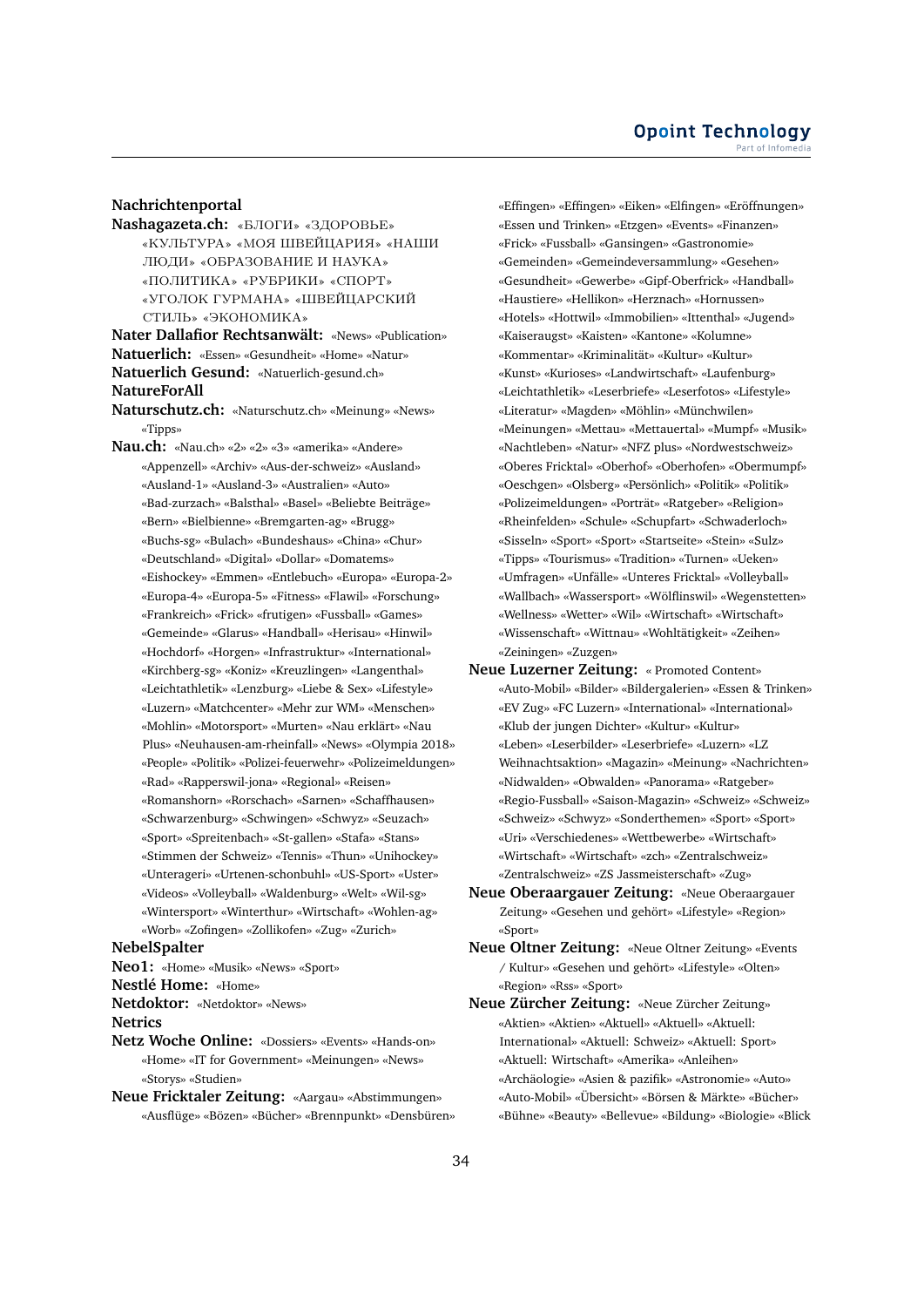zurück» «Briefing» «Buchrezensionen» «Buehne\_Konzert» «Corona» «Debatte» «Design» «Devisen» «Devisen» «Digital» «Digital» «Dossiers» «Dossiers» «Dossiers» «Dossiers» «Dossiers» «Dossiers» «Dossiers: Sport» «Dossiers: Wirtschaft» «Dossiers: Zürich» «Eishockey» «Eishockey» «Empfehlungen» «English» «Entdecken» «Europa» «Fernsehen» «Feuilleton» «Feuilleton» «Feuilleton» «Film» «Finanzen» «Finanzen» «Finanzen: Übersicht» «Formel» «Formel 1» «Fussball» «Fussball» «Fussball Schweiz und International» «Gesellschaft» «Hintergrund» «Immobilien» «Indizes» «International» «International» «Iran» «Kino» «Klima und umwelt» «Kochen» «Kolumnen» «Kommentare» «Kunst & architektur» «Kunst\_Architektur» «Lebensart» «Lebensart» «Literatur» «Magazin Nzz» «Medien» «Medien» «Meinung» «Meinung» «Meinung: Übersicht» «Meinung: Blogs» «Mensch und medizin» «Mobil» «Mobilität» «Musik» «Musik auf CD und DVD» «Nahost & afrika» «Newsticker» «Newsticker» «Nzz am Sonntag» «NZZ am Sonntag» «Nzz\_equity» «Panorama» «Panorama» «Panorama: Alltagsgeschichten» «Panorama: Menschen» «Physik und chemie» «Pop\_Jazz» «PRO Global» «Promoted Content» «Reisen» «Rohstoffe» «Rohstoffe» «RSS» «Schweiz» «Schweiz» «Schwerpunkte» «Skisport» «Skisport» «Sport» «Sport» «Stil» «Technik» «Technologie» «Tennis» «Tennis» «Uhren» «Ungluecksfaelle und Verbrechen» «Unternehmen» «Veranstaltungen» «Visuals» «Wein-Keller» «Wein-Keller» «Weiterer sport» «Wintersport» «Wirtschaft» «Wirtschaft» «Wirtschaft» «Wirtschaft» «Wirtschaft» «Wirtschaftsnachrichten» «Wirtschaftspolitik» «Wissen» «Wissenschaft» «Wissenschaft» «Wissenschaft» «Zürich» «Zeitgeschehen»

**Neuer Anzeiger:** «Neuer Anzeiger» «News» **New in Zurich**

**News aktuell:** «/ newsaktuell»

**News-Blog der GSoA:** «Home»

**News-nachrichten**

**News.ch:** «Ausland» «Bildung» «Boulevard» «Bundesrat» «Digital Lifestyle» «Front» «Inland» «Kommunikation» «Kultur» «Parlament» «People» «Sport» «Verbrechen» «Wissen»

**Newsbot.ch**

- **Newsroom für Live Kommunikation :** «Newsroom für Live Kommunikation»
- **NicheInterview:** «Home» «Blog» «Interviews» «Startup-events»
- **Niederer Kraft & Frey:** «News»
- **Nomura Holdings, Inc:** «Home»
- **Nord Stream:** «Nord Stream» «EMagazine» «Press & Info » «Press Releases»
- **Nordagenda:** «Nordagenda» «Badis» «Blog» «Gastro» «Kino» «Museen» «Vereine» **Nordic lifesciences Novartis Pharmaceuticals:** «Novartis Pharmaceuticals -» «Home» «Media Releases» «News» «News Archive» **Nuicons:** «Accessories men» «Accessories woman» «Beauty men» «Men» «Woman» **Nuklearforum:** «Home» **Null41:** «Null41» «Alle» «Bau» «Bühne» «Festival» «Film» «Fotografie» «Kolumne» «Kunst» «Musik» «Politik» «Wort» **NZZ FOLIO:** «Startseite» **Oak Foundation:** «Oak Foundation» «Stories» **Oberbaselbieter Zeitung:** «Oberbaselbieter Zeitung» «Baselland» «Region Gelterkinden» «Region Waldenburg» «Sport» **Oberland Nachrichten:** «Oberland Nachrichten» «Community» «Events / Kultur» «Lifestyle» **Oberthurgauer Nachrichten:** «Oberthurgauer Nachrichten» «Community» «Events / Kultur» «Fotostrecken» «Inserate» «Lifestyle» «Region» «Sport» «Verlosungen» **Obst und Weinbau:** «Obst und Weinbau» «Beeren» «Destillate» «Kellertechnik» «Obstbau» «Rebbau & Wein» **OBT:** «Home» «Publikationen» **Obwalden:** «News» **OceanCare:** «Blog» «News» «Startseite» **Ocst:** «Ocst» «Donna lavoro» **Octapharma:** «Home» «Newsroom» **Oekonomenstimme:** «Aktuelle heterodoxe Ansätze» «Allgemeine makroökonomische Modelle» «Allgemeine Wirtschaftswissenschaften» «Allgemeine Wirtschaftswissenschaften und Didaktik der Wirtschaftswissenschaften» «Allgemeines» «Allgemeines Gleichgewicht und Ungleichgewicht» «Analyse regionaler Staatstätigkeit» «Andere» «Andere Spezialgebiete» «Andere wesentliche
	- Rechtsgebiete» «Andere Wirtschaftssysteme» «Arbeit und Verbraucher, Demographie, Bildung, Gesundheit, Wohlfahrt, Einkommen und Vermögen» «Arbeitgeber-Arbeitnehmer-Beziehung, Gewerkschaften und Tarifverhandlungen» «Arbeitsangebot und -nachfrage» «Arbeitsökonomie, Demographische Entwicklung» «Artikel Alle Artikel» «Aussenwirtschaft» «Auszüge» «Öffentlich bereitgestellte Güter» «Öffentliche Finanzwissenschaft, Public Economics» «Öffentlicher Haushalt, Defizit und Staatsverschuldung» «Ökonometrische Modellbildung» «Ökonometrische und statistische Methoden: Allgemeines» «Ökonometrische und statistische Methoden: Spezialgebiete» «Betriebswirtschaft; Marketing; Rechnungswesen»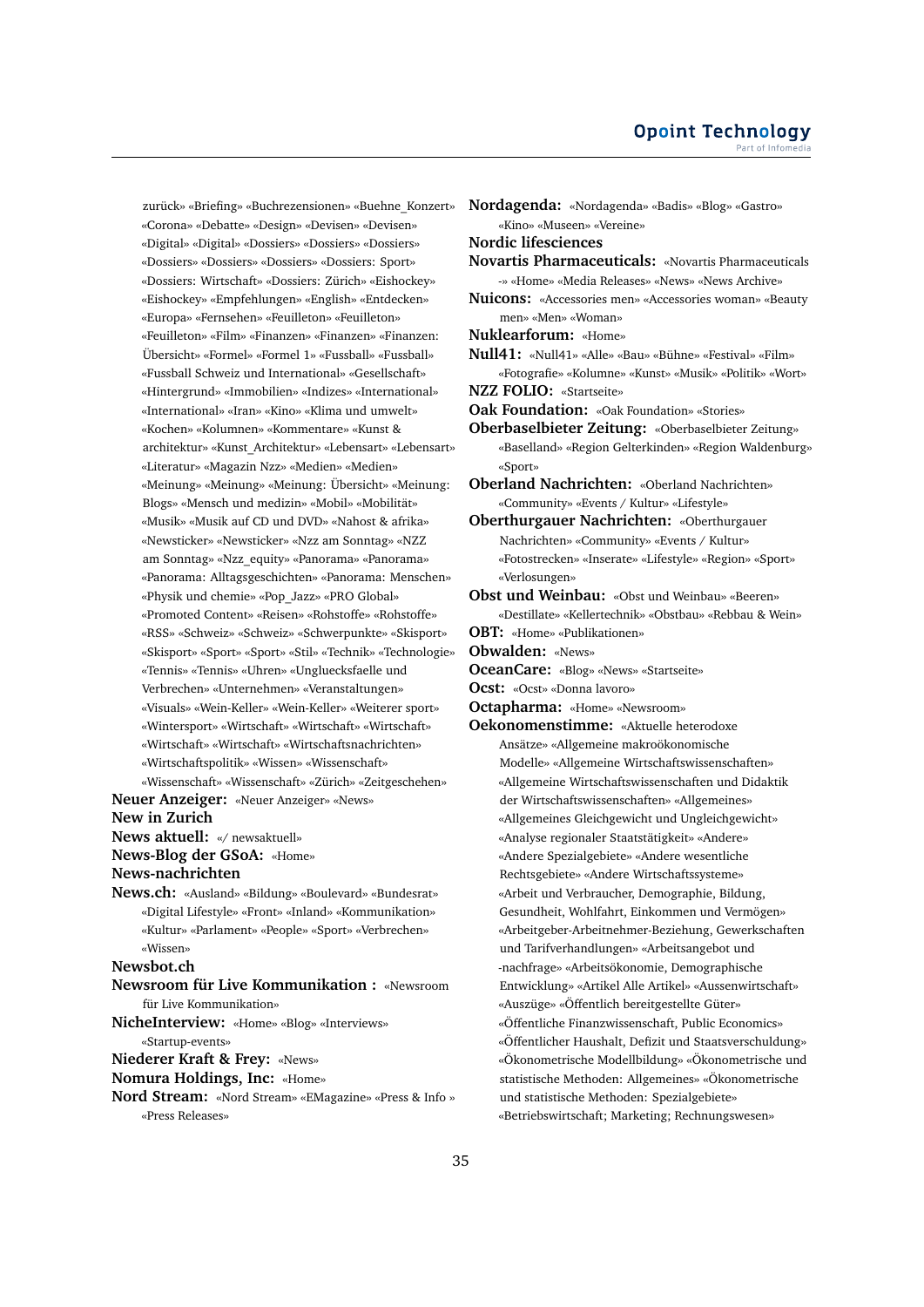«Bildung» «Branchenstudien: Dienstleistungen» «Branchenstudien: Versorgungsbetriebe und Transportgewerbe» «Buchbesprechungen» «Datenerhebungs- und Datenschätzungsverfahren» «Demographische Entwicklung» «Design von Experimenten» «Dogmengeschichte seit 1925» «Dogmengeschichte und Methodik der Wirtschaftswissenschaften» «Dogmengeschichte: Personen» «Eingleichungsmodelle; Univariate Modelle» «Energie» «Entwicklungspolitik und Entwicklungsplanung» «Erschöpfbare Ressourcen und ihre Erhaltung» «Finanzinstitutionen und -dienstleistungen» «Finanzmärkte» «Finanzmärkte und -institutionen» «Finanzwirtschaft» «Fiskalpolitik und Verhalten der Wirtschaftssubjekte» «Geld und Zins» «Geldpolitik, Zentralbank, Geld- und Kreditangebot» «Gesundheit» «Gesundheit, Bildung, Soziales» «Grundlegende Rechtsgebiete» «Haushaltsverhalten und Familienökonomie» «Home» «Industrieökonomie» «Information, Wissen und Unsicherheit» «Internationale Beziehungen und internationale Volkswirtschaft» «Internationale Faktorströme und internationale Geschäftstätigkeiten» «Internationale Finanzen» «Internationaler Handel» «Intertemporale Entscheidung und Wachstum» «Kapitalistische Systeme» «Kartellpolitik» «Kollektive Entscheidung» «Kulturwirtschaft; Wirtschaftssoziologie; Wirtschaftsanthropologie» «Landwirtschaft» «Landwirtschaft und natürliche Ressourcen, Umwelt und Bergbau» «Landwirtschaft, Ökonomie natürlicher Ressourcen, Umweltökonomie» «Länderstudien» «Löhne, Vergütungssysteme und Arbeitskosten» «Makroökonomie und monetäre Ökonomie, Geld- und Währungstheorie» «Makroökonomie: Konsum, Sparen, Produktion, Beschäftigung und Investition» «Makroökonomik und monetäre Ökonomie; Wachstum und Konjunktur» «Makroökonomische Aspekte des internationalen Handels und der Finanzen» «Marktstruktur und Preisbildung» «Marktstruktur, Unternehmensstrategie und Marktergebnis» «Mathematische Methoden und Programmierung» «Mathematische und quantitative Methoden» «Mikroökonomie» «Mobilität, Arbeitslosigkeit und offene Stellen» «Multiple oder simultane Regressionsmodelle» «Personalwesen» «Preise, Konjunkturschwankungen und -zyklen» «Private Haushalte» «Produktion und Organisation» «Rechnungswesen, Buchhaltung, Buchführung; Rechnungsprüfung, Prüfungswesen» «Recht und Wirtschaft» «Rechtsverfahren, Rechtssystem und illegales Verhalten» «Regierung, Krieg, Recht und Regulierung»

«Regionalökonomie: Allgemein» «Regulierung und Industriepolitik» «Regulierung und Wirtschaftsrecht» «Sonstiges» «Sozialistische Institutionen und ihr Übergang» «Spezielle Arbeitsmärkte» «Spiel- und Verhandlungstheorie» «Staat und kommunale Ebene» «Staatsausgaben und verwandte Themen» «Staatsausgaben und verwandte Themen (Related Policies)» «Stadt- und Regionalökonomie» «Steuern, Subventionen und Staatseinnahmen» «Struktur und Umfang der Staatstätigkeit» «Technischer Wandel» «Umweltökonomie» «Unternehmensführung» «Unternehmensfinanzierung und -kontrolle» «Unternehmensziele, -organisation und -verhalten» «Vergleich von Wirtschaftssystemen» «Vermischtes» «Verteilung» «Wirtschaftliche Entwicklung» «Wirtschaftliche Entwicklung, Technischer Wandel, Wirtschaftswachstum» «Wirtschaftsgeschichte» «Wirtschaftspolitik; makroökonomische Aspekte öffentlicher Finanzen» «Wirtschaftssysteme» «Wirtschaftswachstum und Gesamtwirtschaftliche Produktivität» «Wirtschaftswissenschaftliche Lehre» «Wirtschaftswissenschaftliche Methodik» «Wohlfahrt und Armut» «Wohlfahrtsökonomie»

**Oerlikon Balzers:** «Home» «Media» «Press Releases» **Oetwil am See**

**Oetwil an der Limmat:** «News aus der Gemeinde» **Officebase:** «Officebase» «Branchennews»

**oh-presse.de:** «oh-presse.de» «Deutschland-welt» «Entertainment» «Fussball» «Kultur» «Luebeck» «Politik» «Schleswig-holstein»

**Oltner Tagblatt:** «Aarburg» «Aefligen» «Aeschi (SO)» «Arisdorf» «Aristau» «Attiswil» «Ausland» «Ausland» «Auto» «Bad Zurzach» «Baden» «Balsthal» «Basel, Klybeck» «Bellach» «Bettlach» «Biberist» «Blaulicht» «Brittnau» «Buchegg» «Däniken» «Dürrenäsch» «Deitingen» «Derendingen» «Dornach» «Dottikon» «Dulliken» «Egerkingen» «Eiken» «Endingen» «Etziken» «Fahrweid» «Flumenthal» «Fulenbach» «Günsberg» «Gemeinde» «Gerlafingen» «Gontenschwil» «Gränichen» «Grenchen» «Grenchen/Seeland» «Gretzenbach» «Halten» «Hägendorf» «Härkingen» «Herbetswil» «Hersiwil» «Herznach» «Herzogenbuchsee» «Home/News» «Horriwil» «Jonen» «Kanton» «Kestenholz» «Koblenz (Klingnau)» «Kriegstetten» «Kultur» «Langendorf» «Laupersdorf» «Lüterkofen – Ichertswil» «Leben» «Lebern / Bucheggberg / Wasseramt» «Lenzburg» «Leutwil» «Liestal» «Lommiswil» «Lostorf» «Luterbach» «Matzendorf» «Mellingen» «Menziken» «Merenschwand» «Messen» «Moosleerau» «Nennigkofen» «Neuendorf» «Niederamt» «Niederbipp» «Niedergösgen»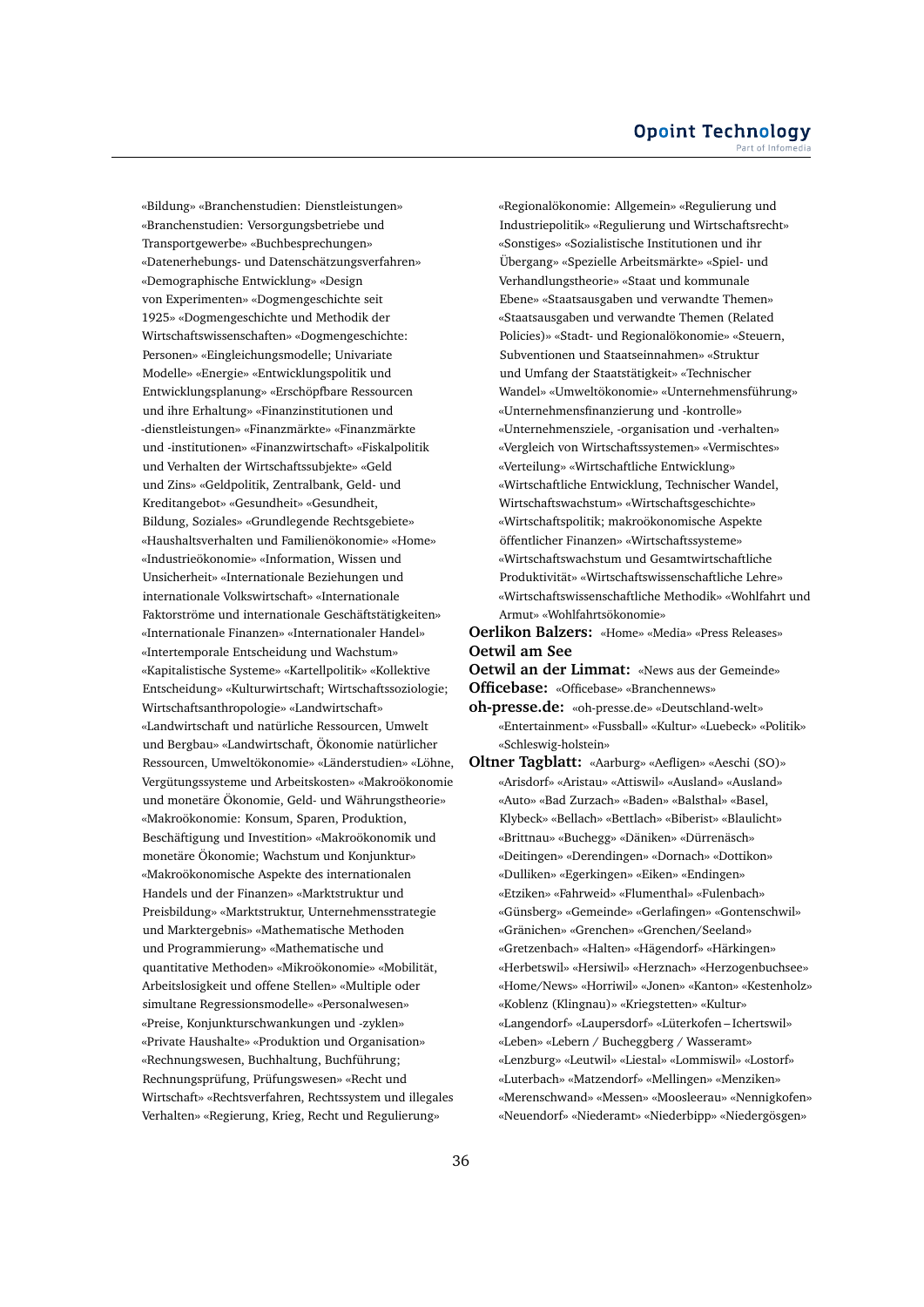«Oberbuchsiten» «Oberdorf (SO)» «Oberentfelden» «Obergösgen» «Oberwil Lieli» «Oekingen» «Oensingen» «Olten» «Olten» «Rüttenen» «Recherswil» «Region» «Regionalsport» «Riedholz» «Safenwil» «Schöftland» «Schönenwerd» «Schlossrued» «Schnottwil» «Schweiz» «Siglistorf» «Sins» «Solothurn» «Sport» «Subingen» «Thal / Gäu» «Trimbach» «Unterentfelden» «Untersiggenthal» «Urdorf» «Villigen» «Waldenburg» «Würenlingen» «Weitere Regionen» «Welschenrohr» «Windisch» «Winznau» «Wirtschaft» «Wittnau» «Wolfwil» «Zuchwil» **Oltnerwoche Omct:** «Blog» «Home» **One Fm:** «One Fm» «Cinéma» «Concours» «Genève» «Loisirs» «Musique» «People» «Radio» «Sport» «Suisse & Internationale» «Vaud» **Online PC:** «Apps» «Business» «Facebook» «Games» «Google» «Hardware» «Home» «Internet» «KMU» «Mobile» «Praxis» «Schweiz» «Sicherheit» «Software»

«SSD» «Tests» «Windows-10» **Onlinereports:** «Ökologie» «Faits divers» «Gast-Kommentar» «Gelesen & gedacht» «Gesellschaft» «Home» «Kommentar» «Konsum» «Kreative» «Kultur»

«News» «Politik» «Wirtschaft» **Opernhaus**

# **Opfikon Online**

#### **Organisation mondiale de la Santé:**

- «Commentaires» «Déclarations» «En» «Events» «Feature stories» «Home» «News» «News Releases» «Notes d'information» «Notes for Media» «Releases» «WHO African Region»
- **Organisator:** «Home» «sustainability»
- **Ossingen:** «Ossingen» «Aktuelles»

**Otelfingen**

- **Otto Fischer**
- **OU Magazine:** «OU Magazine» «ART DE VIVRE» «AUTOMOBILE» «GOLF» «HORLOGERIE» «VOYAGES»
- **Out Now:** «Out Now» «Games» «Games Reviews» «Movies 3» «News» «Reviews» «Wettbewerbe»
- **Outdoor Guide:** «Outdoor Guide» «Wanderfuehrer»
- **Pack Aktuell:** «Pack Aktuell» «Aktuell» «Logistiknews» «Nachrichten» «Verpackungsnews»

**Parlons Foot**

- **PARTIR MAGAZINE:** «PARTIR MAGAZINE» «Art de vivre» «Destinations»
- **Passion-Patinage.com:** «Accueil» «Brèves / Résultats» «Panorama» «Portraits / Interviews» «Suivi des compétitions»

**Payoff.ch:** «News»

**Payot.ch:** «Payot.ch» «Accueil» «DOSSIERS D'ACTUALITÉ» **PCtipp.ch:** «Home» «News» «Praxis» «Tests»

**PEFC.org:** «Home» «News & Media» **Pelletpreis:** «Home» **Penso:** «Penso» «Digital» «Gesundheit» «Menschen» «Recht» «Sozialversicherung» «Weiterbildung» **PerfectHair.ch:** «Home» «LiveShopping» «Magazin» **Persoenlich.com:** «Blog» «Digital» «Gesellschaft» «Home» «Marketing» «Marketing» «Medien» «PR/Corporate» «Werbung» «Werbung» **personal-schweiz.ch:** «personal-schweiz.ch» «Aktuelles» «Experten-Interviews» «Praxisfälle» **Persorama DE Pestalozzi Attorneys at Law:** «Pestalozzi Attorneys at Law» «News» **PET-Recycling Italy:** «PET-Recycling Italy» «Comunicazione» «D'attualità» «Il PET è lifestyle» «Littering» «Per conto nostro» «Pianeta riciclaggio» «Tutto sulla raccolta del PET» **PET-Recycling Schweiz France Petre Cycling DE Petri Heil:** «Petri Heil» «Fangmeldungen» «Praxis» «Produkte» «Reisen» «Schweiz» **Pferdewoche:** «Pferdewoche» «Aktuelles» **Pfungen PH Zürich:** «PH Zürich» «Forschung» **Pharmama:** «Home» **Pharmapro.ch:** «Pharmapro.ch» «Blog» **Pharmasuisse.org:** «Pharmasuisse.org» «Aktuelles» **Pharmavista:** «Home» **Phytotherapie Seminare:** «Startseite» **Pilatus Today:** «Pilatus Today» «Ergebnisse / Tabellen» «Events» «EVZ» «FCL» «Fussball» «Lifestyle» «Live» «People» «Quiz» «Schweiz» «Ski» «Sport» «Unterhaltung» «Zentralschweiz» «Zug» **Pin-Up:** «News» **Pistor DE:** «Pistor DE» «Aktionen» «Über Pistor DE» «Blog» «News» **Pistor FR:** «Pistor FR» «Actions» «À propos de Pistor FR» «Blog» «News» **PKZ.CH:** «PKZ.CH» «News» **pkz.ch/fr:** «pkz.ch/fr-Media news» **Plaedoyer:** «Plaedoyer» «Apps» «Bücher» «Berufsalltag» «Bildung» «E-Books» «Europa- und Völkerrecht» «Fehlurteil» «Gerichte des Bundes» «Handels-und Wirtschaftsrecht» «Kantonale Instanzen» «Köpfe» «Privatrecht» «Rezensionen» «Sozialversicherungsrecht» «Strafrecht» «Strassburg» «Themen» «Uno-Instanzen» «Urteile» «Veranstaltungen» «Verfahrens- und Vollstreckungsrecht» «Zeitschriften»

**Plaidoyer:** «Plaidoyer» «Arrêts insolites» «Assurances sociales» «Droit commercial» «Droit pénal» «Droit privé»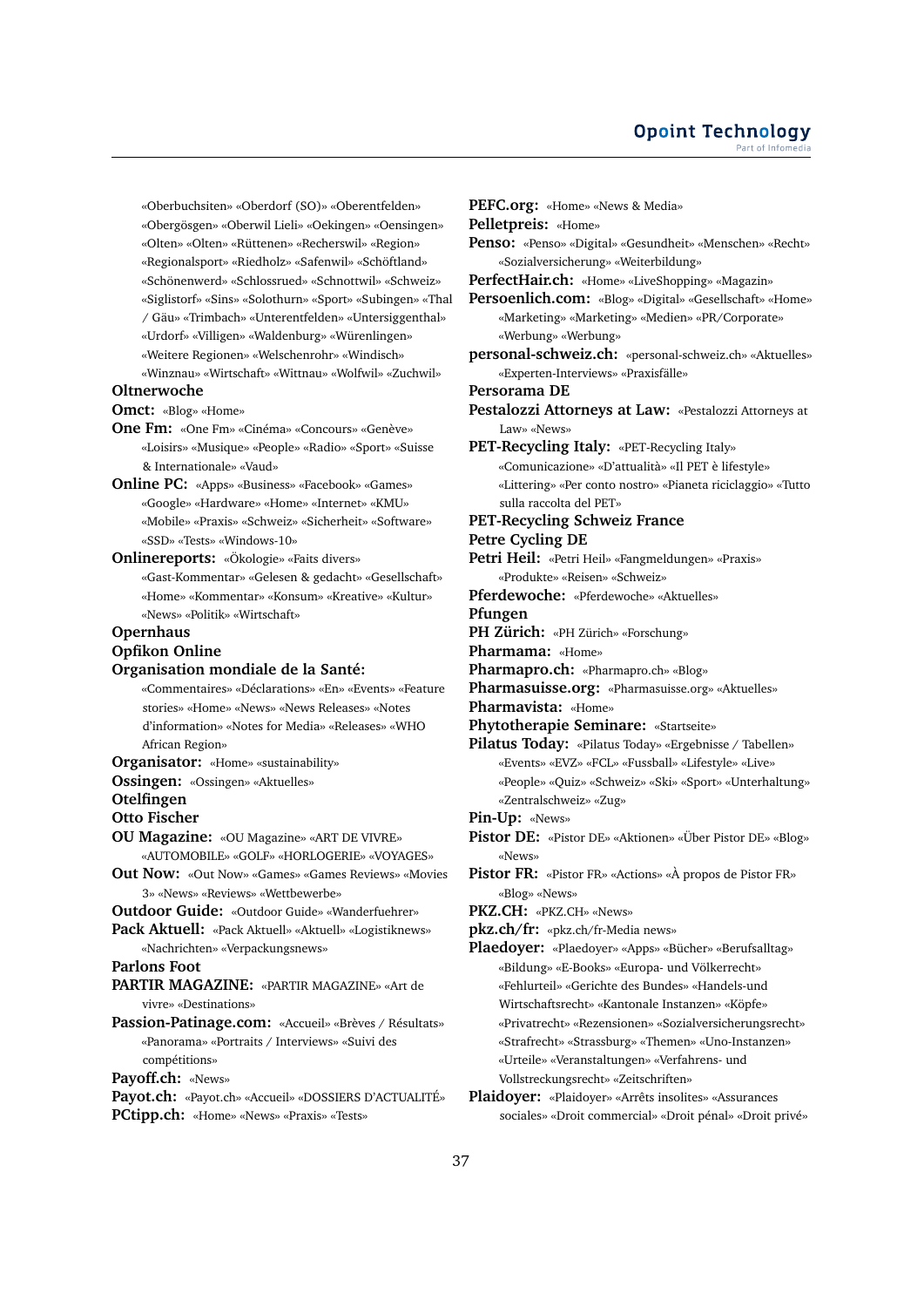«Formation» «Instances cantonales» «Luxembourg» «Manifestations» «ONU» «Personnalités» «Procédure et exécution forcée» «Quotidien du juriste» «Recensions» «Strasbourg» «Tribunaux fédéraux»

**Planète Hockey:** «Planète Hockey» «1ère ligue: Actualités» «1ère ligue: Articles» «1ère ligue: Interviews» «Articles» «Ligues Amateurs: Actualités» «Ligues Amateurs: Articles» «Nl A: Actualités» «Nl A: Articles» «Nl A: Interviews» «Nl B: Actualités» «Nl B: Articles» «Nl B: Interviews»

**Planète Santé:** «Home»

**PLR Les Libéraux-Radicaux:** «PLR Les Libéraux-Radicaux» «Communiqués de presse»

**Plusport:** «News»

**PME Magazine:** «PME Magazine» «Actualités» «Blogs» «Entreprises» «Finances» «Management»

**PocketPC.ch:** «Startseite»

**Point de mire:** «Point de mire» «Finance» «Invité de la rédaction» «Point d'orgue» «Point de rencontre» «Point sur. . . » «Pratiques ESG» «Prévoyance» «Solutions»

# **Pokipsie Blog**

**Polish Biotech Database**

**Polizei Basel-Landschaft:** «Home» «Sicherheit»

- **Polizei.news:** «polizei.news» «Aargau» «Appenzell Ausserrhoden» «Appenzell Innerrhoden» «Österreich» «Basel-Landschaft» «Basel-Stadt» «Bern» «Blaulicht – Branchennews» «Deutschland» «Freiburg» «Genf» «Glarus» «Graubünden» «Jura» «Liechtenstein» «Luzern» «Neuenburg» «Nidwalden» «Obwalden» «Schaffhausen» «Schweiz» «Schwyz» «Solothurn» «St. Gallen» «Tessin» «Thurgau» «Uri» «Waadt» «Wallis» «Zürich» «Zug»
- **Polizeibericht.ch:** «Polizeibericht.ch» «Aargau» «Andere Delikte» «Appenzell-Außerrhoden» «Appenzell-Innerrhoden» «Aufmerksame Anwohner / Passanten» «Basel Stadt» «Baselland» «Bau & Handwerk» «Belohnungen» «Bergunglücke» «Blick ins Ausland» «Delikte mit politischen, religiösen bzw. weltanschaulichen Motiven» «Drogenhandel, Drogendelikte» «Einbruch & Diebstahl» «Fehlende Täterangaben» «Feuerwehrmeldungen» «Fliegerei, Flugzeugunglücke» «Gastronomie & Nachtleben» «Gewalt gegen die Polizei» «Gewaltverbrechen / Gewaltdelikte» «Glücksspiel» «Graubünden / Grischun / Grigioni» «Illegale Einreise / illegaler Aufenthalt» «Jagd & Forst» «Jura» «Kanton Bern / Canton de Berne» «Kanton Freiburg (Staat Freiburg) / Canton de Fribourg (Etat de Fribourg)» «Kanton Genf / Canton de Genève» «Kanton Glarus» «Kanton Luzern» «Kanton Schaffhausen» «Kanton Schwyz» «Kanton Solothurn» «Kanton St. Gallen» «Kanton Zürich» «Kanton Zug» «Landwirtschaft»

«Mitteilungen Polizei» «Mord, Totschlag, Tötungsdelikte» «Natur & Umwelt» «Neuenburg / Neuchâtel» «Nidwalden» «Obwalden» «Personenfahndungen» «Polizeiberuf aktuell» «Polizeiliche Warnungen und Warnungen anderer Stellen» «Polizeistellen Polizeijobs Polizeischule» «Polizeistellen: Polizeijobs + Polizeischule» «Raub & Überfall» «Sachbeschädigungen & Vandalismus» «Schweiz / Suisse / Svizzera / Svizra» «Seepolizeimeldungen» «Sexualdelikte, Mißbrauch» «Sport, Wintersport» «Tessin / Ticino» «Thurgau» «Tiere (Tierquälerei, Unfälle mit Tieren etc.)» «Unfälle (Verkehr: siehe Rubrik Verkehrsunfälle)» «Unwetter» «Uri» «Verkehrsdelikte» «Verkehrsunfälle» «Vermißtmeldungen / Avis de disparition / Persona scomparsa» «Waadt / Vaud» «Waffengesetz-Verstöße» «Wallis / Valais» «Wirtschaftsdelikte» «Zeugenaufruf / appel aux témoins» «Zuhälterei, Rotlicht, Prostitution & Menschenhandel»

**Polizeinews.ch:** «Nordwestschweiz» «Ostschweiz» «Startseite» «Zentralschweiz»

**Polizeiticker:** «Polizeiticker» «Aktuell» «Ausland» «Feuerwehr» «Kurioses» «Ratgeber» «Rückrufe» «Tiere» «Verkehr» «Vermisst» «Zeugenaufrufe»

**Polo-luxury.com:** «Polo-luxury.com» «Beauty» «Cars» «Gourmet» «Living» «Polo» «Real Estate» «Style» «Travel» **polydrive**

#### **Polymedia Meichtry SA**

**Polyscope:** «Polyscope» «News»

**Portu.ch:** «Algarve Buzz» «Algarve Hotels» «Algarve Immobilien Tipps» «Cantar do Grilo» «Kaleidoskop» «Portugal Ferienwohnungen» «Startseite»

- **POST Gazetesi:** «POST Gazetesi -» «Avrupa» «Deutsch» «Etkinlikler» «Güncel» «Isviçre haber» «I¸s ve ekonomi» «Otomobil» «Sağlik» «Spor»
- **Ppc Metrics**

**PR Urgent:** «Arts» «Business» «Computers» «Education» «Entertainment» «Events» «Finance» «Home» «Internet» «Medicine» «Real Estate» «Recent News» «Society» «Sports» «Technology» «Travel»

**Presse.homegate.ch FR:** «Blog»

**Presse.homegate.ch IT:** «Presse.homegate.ch IT» «Blog»

#### **PressePortal French**

- **Presseportal Schweiz:** «Freizeit & Vermischtes» «Startseite»
- **Presseportal.ch:** «» «Gesundheit / Medizin» «Home» «Panorama» «RSS» «Soziales» «Tourismus / Urlaub» «Wirtschaft»

**Presseverein:** «Presseverein» «Blog»

**Prestige Business:** «kmuRUNDSCHAU» «Digital Innovations» «Finance/Fintech/Investments» «Highlight»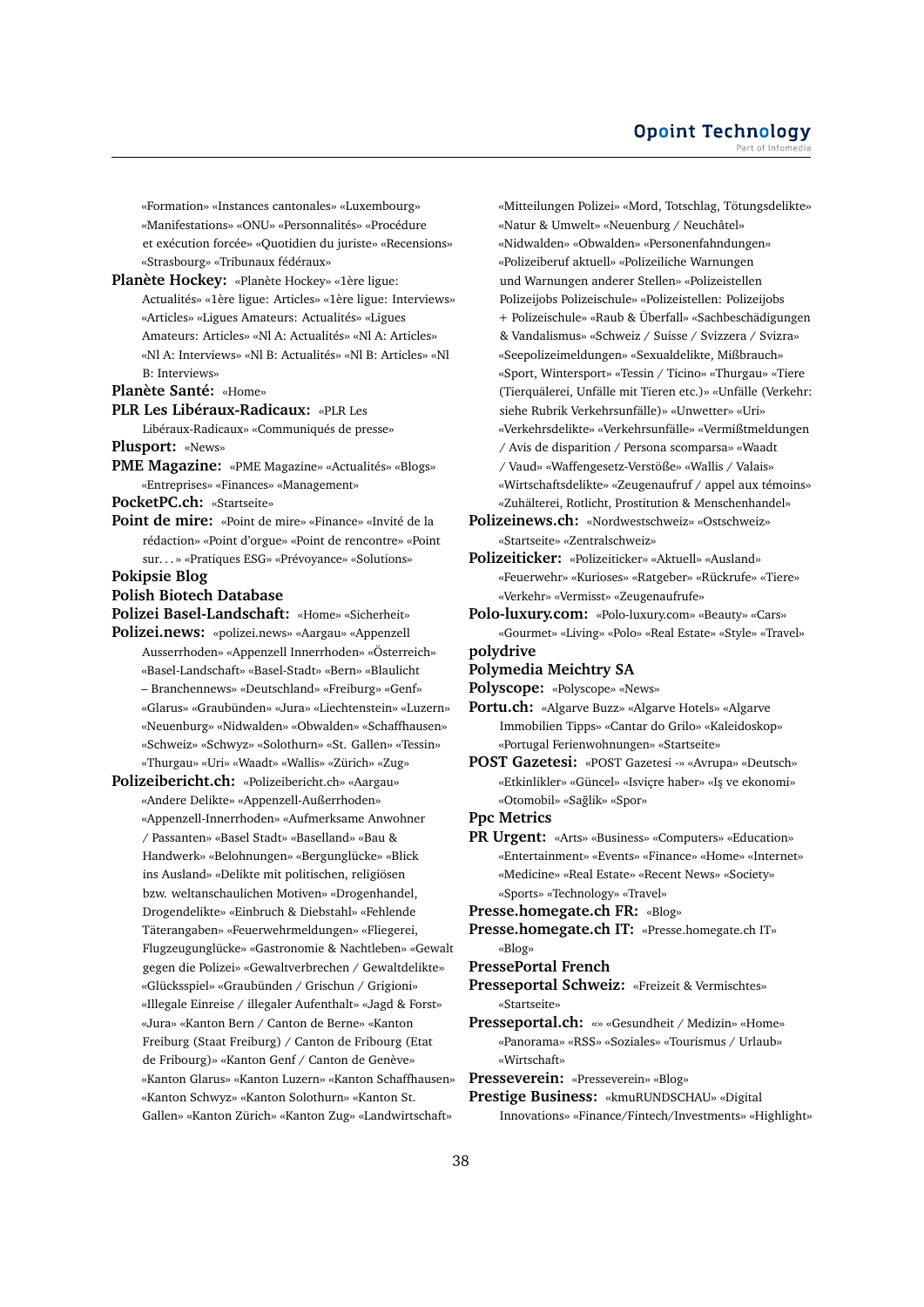«IT-Sicherheit» «Lebenslanges Lernen» «Menschen im Unternehmen» «News» **Prestige Magazin:** «Home» **Prestige Travel:** «Home» **PreventionWeb.net:** «PreventionWeb.net» «research briefs» «View all» **Prime News Princess.ch Print Communication:** «Print Communication» «News» «Veranstaltungen» **Private Krankenversicherung Tarif . . . :** «Aktuelle Nachrichten» **Pro Bahn Schweiz:** «Pro Bahn Schweiz» «Aktuell» **Pro Infirmis:** «Home» **Procure:** «Procure» «Events» **Profil Das Magazin für das Lehren und Lernen Programmzeitung.ch:** «Programmzeitung.ch» «News» **Proinnerstadtbasel:** «Proinnerstadtbasel» «News» **ProtestInfo:** «Accueil» **Protier.ch Proudmag:** «Proudmag» «Cars» «de» «Design» «Fashion» «Lifestyle» «Multimedia» «Watches» **Provida Providerliste:** «Blog» **ProWeinland PS3Blog.ch (Blog):** «PS3Blog.ch (Blog)» «Reviews» **Pszeitung.ch:** «Pszeitung.ch» «Artikel» **Public Eye:** «Commodities» «Medienmitteilungen» «Pesticides» «Publiceye.ch/en/» «Startseite» **Publisher:** «Publisher» «News» **Pusch.ch Quality Magazine:** «Quality Magazine» «Feed» «Food» «News» «ZU DEN BEITRÄGEN» **Quill & Pad Qultur:** «Qultur» «Qultour» «Qultur A» «Qultur B» **Rabattissimo.ch/news Radical-mag:** «Radical-mag» «Alfa Romeo» «Americans» «Audi» «Brits» «Carrossiers» «Chrysler/Dodge/Jeep» «Citroën» «Daimler» «Exoten» «Ferrari» «Fiat/Abarth» «Food» «Ford» «Franzosen» «General Motors» «Honda» «Hyundai/Kia» «Italia» «Japaner» «Lamborghini» «Lotus» «Maserati» «Mazda» «Motorrad» «Nissan» «Opel» «Personalities» «Peugeot» «Porsche» «Racing» «Redaktion» «Renault/Dacia» «Seat» «Skoda» «Subaru» «Toyota/Lexus» «Volkswagen» «Volvo» «Vorkrieg» «weitere Teutonen» **Radio 32:** «Home»

**Radio Basilisk:** «Radio Basilisk» «Arbeitsrecht» «Feierabendshow» «Haustier-Tipp» «Montagmorgen» «Morgenshow» «Penalty» «Verlosungen» «Wirtschaft»

**Radio Beo:** «Aare-/Gürbetal» «Bern» «Feed» «Homepage» «International» «Kanton Bern» «nachrichten» «Schweiz» «Sport» «Thun» **Radio Bern RaBe:** «/ Radio RaBe» **RADIO BERN1:** «RADIO BERN1» «Events» «Musik» «News» «Programm» **Radio Central Radio Chablais Radio Cité Genève Radio FM1:** «Radio FM1» «Musik» «Podcasts» «Wachmacher» **Radio Fribourg:** «Radio Fribourg» «Aktuell» «Fr» «Musik» «News» «Schwarzwyss» «Sport» **Radio Lac:** «Actualite» «Concours» «Culture» «Economie» «Emissions» «Faits-divers» «Sport» **Radio Lora:** «Lora.ch» «Aktuell» «Aktuelle Nachrichten» «Kurse & Weiterbildungen» «Termine» **Radio Lozärn:** «Radio Lozärn» «Empfehlungen» «Events» «Freizeit» «Gastronomie» «Lifestyle» «Musik» «POLIZEINEWS» **Radio Melody:** «Radio Melody» «Schlager-News» **Radio Munot Radio Pilatus Radio Rottu Oberwallis Radio SRF Radio SRF Musikwelle:** «Radio SRF Musikwelle» «Aargau Solothurn» «Analysen» «Übersicht , aktiver Navigationspunkt» «Basel Baselland» «Bern Freiburg Wallis» «CoronavirusLandingpage öffnen» «Graubünden» «International» «Ostschweiz» «Panorama» «Schweiz» «Wirtschaft» «Zürich Schaffhausen» «Zentralschweiz» **Radio Stadtfilter:** «Radio Stadtfilter» «Blog» **Radio Sunshine:** «Aktuell» «Home» **Radio X:** «Radio X» «News Archiv» **Radio Zürisee Radio1.ch Radio3i.ch Radiotelevisiun Svizra Rumantscha:** «Aura» «Cultura» «Home» «Novitads» «Radio» «Sport» «TV» «Uffants» **Raiffeisen.ch FR:** «Raiffeisen.ch FR» «nouvelles» «RSS» **Raiffeisen.ch IT:** «Raiffeisen.ch IT» «novita» «RSS» **Raiffeisenbank Leuggern-Koblenz-Zurzach DE:** «Raiffeisenbank Leuggern-Koblenz-Zurzach» «DE» «Firmenkunden» «Medien» «News» **Randonner FR:** «Randonner FR.ch» **Rapperswil – Jona:** «Jona – News» **Raum und Wohnen Raymond Weil:** «News» **Realestatemove**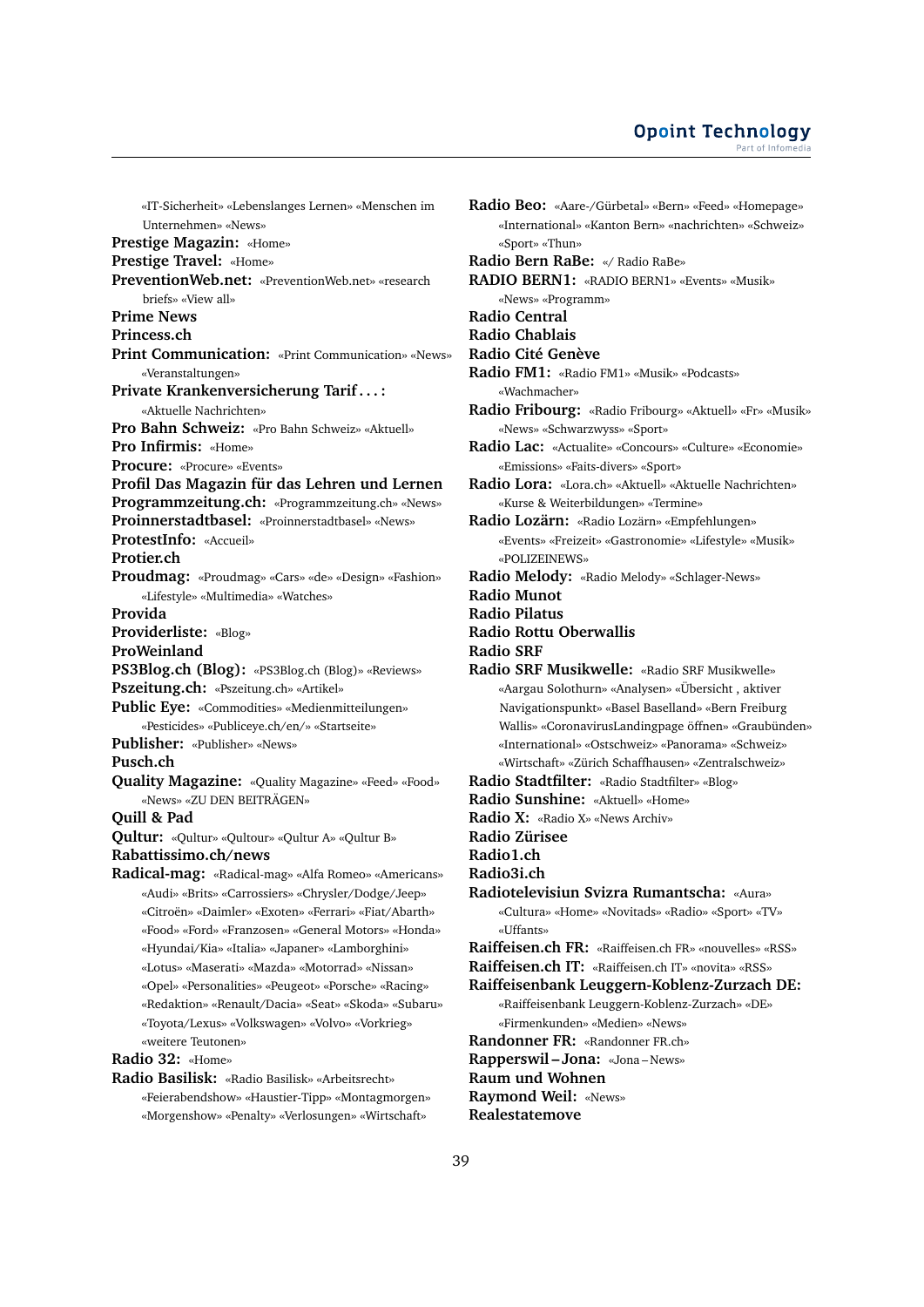**reatch.ch:** «reatch.ch» «Archiv» «Bring dich ein» «Covid-19» «Demnächst» «Digitaler Wandel» «Kulturen der Gegenwart» «Mensch & Gesundheit» «Mitglied werden» «Ressourcen für morgen» «Standorte» «Unterstützen» «Verantwortungsvolle Wissenschaften»

**Ref:** «Ref» «Agenda» «Aktuell» «Dossier» «Glockengeläut» «International» «Kirchenzukunft» «Kulturtipps» «Missbrauchsfälle» «Reformationsjubiläum»

**Reformes.ch:** «Reformes.ch» «actualité» «culture» «nos réseaux» «politique»

**reformiert.info:** «Aargau» «Archiv» «Dossier» «Graubünden» «Gretchenfrage» «Hintergrund» «Home» «Kolumnen» «News» «Porträt» «Zürich»

**Reformierte Landeskirche Aargau:** «Reformierte Landeskirche Aargau» «Aktuelle Meldungen»

**Refworld**

**Rega:** «Rega» «Reportage»

**Regiofussbal:** «Liga» «News & Events» «Start»

**Regiomagazin Winterthur**

#### **Regiomagazin Zürcher Oberland**

**regioSPORT.ch:** «regioSPORT.ch» «Badminton» «Beachvolley» «Coca-Cola Junior League A» «EHC Uzwil» «Eishockey» «Eishockey 1. Liga» «Eishockey 2. Liga» «Eishockey 3. Liga» «Eishockey Nachwuchs» «Eishockey SWHL B Ladies» «Eishockey Swiss-League (NLB)» «Eishockey-Cup» «Eventsports» «FC Bischofszell» «FC Gossau» «FC St. Gallen-Staad» «FC Tobel-Affeltrangen» «FC Wil» «Fortitudo Gossau» «Frauenfussball» «Fussball» «Fussball 1. Liga» «Fussball 2. Liga Gruppe 2» «Fussball 2. Liga inter» «Fussball 3. Liga Gruppe 3» «Fussball 3. Liga Gruppe 4» «Fussball Promotion League» «Handball» «Handball 1. Liga» «Handball NLA» «Handball NLA Damen» «Handball NLB» «Laufsport» «LC Brühl» «Leichtathletik» «Motocross» «Pferdesport» «Radsport» «Schwimmen» «Schwimmverein St. Gallen-Wittenbach» «Schwingen» «Ski» «Thurgauer Kantonaler Schwingerverband» «TSV St. Otmar» «Turnsport» «Unihockey» «Unihockey NLA» «Unihockey NLB» «Unihockey NLB Damen» «Vereine» «Volley Toggenburg» «Volleyball» «Volleyball NLA» «Volleyball NLA Damen» «Volleyball NLB Damen»

#### **Regiosuisse.ch:** «Regiosuisse.ch» «Presse»

**Reinet Investments S, C,A:** «Home»

**Reisebuero.ch:** «News»

**Reisetopia:** «Reisetopia» «Deals» «Hotels» «Meilen» «Stories»

**Reiseziele.ch:** «Reiseziele.ch» «News» «presseportal»

**Reiso:** «Reiso» «Agenda social et santé» «Le fil de l'actu» «Les sélections des bibliothèques»

**Reitsport:** «Alle Artikel» «Blog» «CS Langenthal» «Fashion»

«News» «Pferdegesundheit»

**Religioscope:** «Religioscope» «English: Articles» «Francais: Articles»

**Relinfo:** «Relinfo» «Aktuell»

# **Repubblica e Cantone Ticino**

**Republik**

**Resonances:** «Resonances» «Actualités»

**Restaurant:** «News» «Startseite»

**Reussbote:** «Reussbote» «Eigenamt» «Freiamt» «Fussball» «Leichtathletik» «Reusstal» «Rohrdorferberg» «RSS» «Schwingen / Nationalturnen» «Sport» «Turnen» «Volley / Beachvolley» «Weitere Sportarten»

**Revolutionäre Jugend Zürich (RJZ)**

**RFJ:** «Accueil» «Actualité» «Autres sports» «Basketball» «Cyclisme» «Football» «Hippisme» «Hockey» «Programmes» «Ski» «Sport» «Tennis» «Volleyball»

**Rheineck Online:** «Rheineck Online» «Alle News»

**Rheinfelder Woche:** «Rheinfelder Woche» «Aarauer Woche» «Aktuelles» «Badener Woche» «Bremgarter Woche» «Brugger Woche» «Diverses» «Karriere» «Kultur» «Laufenburger Woche» «Lenzburger Woche» «Mercedes» «Muri Woche» «Reinacher Woche» «Rheinfelder woche» «Sport» «Umwelt» «Wirtschaft» «Zofinger Woche» «Zurzacher Woche»

**Rheintal24:** «Rheintal24» «Altstatten» «Au» «Ausgehen» «Auto and Mobil» «Übersicht» «Balgach» «Berneck» «Bildung» «Diepoldsau» «Dossier Rheintaler Fussball» «Eichberg» «Freizeit» «Fussball Regional» «Gesundheit» «Heerbrugg» «In Ausland» «Kanton» «Kriessern» «Kultur» «LIfestyle» «Lokal Sport» «Marbach» «Montlingen» «Oberriet» «Rebstein» «Region» «Rheineck» «Ruthi» «St Margrethen» «Thal» «Umwelt and Natur» «Voralberger» «Widnau» «Wirtschaft»

**Rheintaler Bote:** «Rheintaler Bote» «Community» «Events / Kultur» «Lifestyle» «Region» «Sport»

**Ride:** «Start»

**Ringier:** «Ringier» «Press Releases»

**Rivista di Lugano**

**Rivista Vivere :** «Rivista Vivere» «Attualites»

**RJB:** «Accueil» «Actualité» «Autres Sports» «Basketball» «Cyclisme» «Football» «Hippisme» «Hockey» «Programmes» «RSS: Actualité Culturelle» «RSS: Actualité Economique» «RSS: Actualité internationale» «RSS: Actualité nationale» «RSS: Actualité régionale» «RSS: Actualité sportive» «Ski» «Tennis» «Volleyball»

**Road-and-motor.ch RoadTrip**

**robecosam.com**

**Rockstar**

**Rockstone Research:** «Rockstone Research» «Maerkte &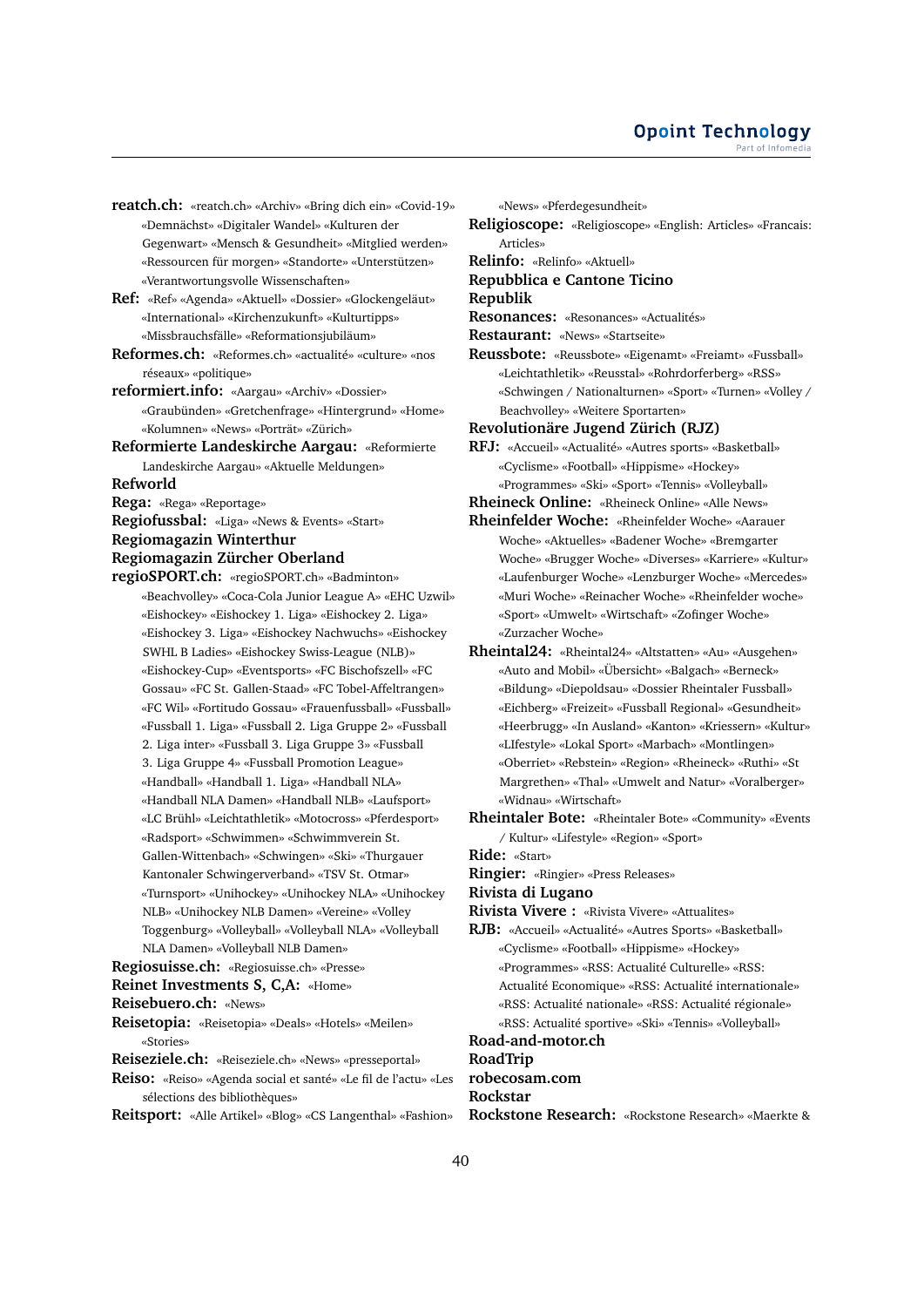Rohstoffe» «News» «Research Reports»

- **Roi Online:** «Roi Online» «Fokus» «Gastronomie» «Köpfe» «Mediendienst» «Unternehmen»
- **Rontaler:** «Rontaler» «Adligenswil» «Anlässe» «Buchrain» «Dierikon» «Dietwil» «Ebikon» «Gemeinden» «Gemeinden» «Gesellschaft» «Gesellschaft» «Gewerbe» «Gewerbe» «Gisikon» «Honau» «Inwil» «Kanton» «Kirche» «Kolumne» «Kultur» «Lehrlinge» «Leserbriefe» «Luzern» «Meggen» «Meierskappel» «Music-Corner» «Politik» «Publireportagen» «Ratgeber» «Rontal» «Root» «Schaufenster» «Schule» «Sport» «The Vocie of blau wiis» «Udligenswil» «Vereine» «Verkehr» «Wirtschaft»

#### **Rosenfluh Publikationen:** «News»

- **Rronorp:** «Rronorp» «Basel» «Bern» «Genève» «Lausanne» «Luzern» «St. Gallen» «Winterthur» «Zürich» «Zurich (EN)»
- **RSI:** «RSI» «Alice» «Altri» «Ambiente» «Artisti» «Atletica» «Bacheca» «Basket» «Calcio» «Ciclismo» «Clip» «COVID-19» «Cultura» «Documentari» «Dossier» «Economia» «Eventi» «Flow» «Focus» «Gallery» «Hockey» «Idee» «Interviste d'archivio» «LA 1» «La 2» «Live» «Meteo» «Mondo» «Motori» «Musica» «News» «Oltre la News» «Radio» «Redazione» «Rete due» «Rete tre» «Rete uno» «Sci» «Sci alpino» «Sport» «Streaming» «Svizzera» «Swiss made» «Tennis» «Ticino, Grigioni e Insubria» «Tv» «Vai a sport» «Vita quotidiana»
- **RTN:** «RTN» «Actualité» «Actualité» «Actualite» «Autres sports» «Autres sports» «Basketball» «Culture» «Cyclisme» «Dossiers» «Economie» «Football» «Hippisme» «Hockey» «Journaux audio» «Monde» «Programmes» «Région» «Ski» «Sport» «Sport» «Suisse» «Tennis» «Toutes les actualités» «Volleyball»
- **RTS:** «RTS» «ABE» «Culture» «Dossiers» «Economie» «Fribourg» «Geneve» «Info» «International» «Monde» «Moto» «Neuchatel» «On en Parle» «Radio» «Régions» «Sciences & tech» «Sport» «Suisse» «Temps Present» «Tv» «Valais» «Vaud»
- **Rue de l'avenir:** «Rue de l'avenir» «Toutes les actualités. . . »
- **S-a-m.ch:** «S-a-m.ch» «News» «Sport» «Verband» «Vorteile»
- **S-ge.com/de/sbh:** «S-ge.com/de/sbh» «articles»
- **S2PMag:** «Accueil» «Films/DVD» «Jeux Vidéo» «Matériel» «News»
- **Saas-fee.ch/de**
- **Saas-fee.ch/en**
- **Sac-cas.ch/de**
- **Sac-cas.ch/fr**
- **Sac-cas.ch/it**
- 

**Safety security:** «Safety security» «Alle News» «Events» «Hintergrund» «People» «Produkte» «Recht» «Unternehmen»

- **Safety-Plus:** «Safety-Plus -» «Arbeitssicherheit» «Gesundheitsschutz» «Prävention» «Psa» «Psychische gesundheit»
- **Sailing-news:** «Sailing-news» «America's CUP» «Behinderten Segeln» «Crusing» «Nautical Industry» «Nautische Branche» «News» «Offshore Racing» «Sail Makers» «Segeln International» «Segeln Schweiz» «Wind Surfing»
- **Saiten Ostschweizer Kulturmagazin:** «Saiten Ostschweizer Kulturmagazin» «#Saitenfährtein» «Am Ball» «Bahnhof Nord» «Bibliothek» «Charles Pfahlbauer jr.» «Dans-Boek» «Faire Mode» «Gesellschaft» «Islam» «Kultur» «Politik» «Schäfers Stunde» «Stadt St.Gallen» «Stadtpunkt» «Stimmrecht» «Velostadt» «VerdäCHtig»
- **Saldo:** «Degustationen» «Essen + Einkaufen» «Forum» «Freizeit + Verkehr» «Geld + Versicherung» «Gesundheit + Umwelt» «Haus + Familie» «Home» «Produktetests» «Recht + Arbeit» «Tests» «Testsieger»
- **Salz Pfeffer**
- **Sandoz:** «Sandoz» «Cr News» «Media Center» «Media Release» «News» «Sandoz Around the World»
- **Sandras Closet**
- **Santemedia.ch:** «Familie» «Gesundheitspolitik» «Home» «Medizin» «Wohlbefinden»
- **Santesuisse:** «Home»
- **Saraisinlovewith**

**Sarganserlaender:** «Aktuell» «Aktuell» «Ausland» «Boulevard» «Inland» «Kultur» «Lokalsport» «Region» «Sarganserland» «Sport» «Wirtschaft»

**Sarplast:** «News»

**Sarplast.com/ita**

- Sat1 (CH): «News» «Unterhaltungsnews»
- **SAV FSA Schweizerischer Anwaltsverband:** «SAV FSA Schweizerischer Anwaltsverband» «Aktuell» «News»
- **Savoir Vivre:** «Aktuelle Ausgabe»
- **SBB:** «Home»
- **SBB Cargo Blog:** «SBB Cargo Blog» «Home»
- **SBB Cargo International**

**SBK–ASI:** «SBK–ASI» «Aktuelle»

**scal.ch**

**schaffhauser:** «Aktuell»

- **Schaffhauser Nachrichten:** «Überregionales» «Leben & Leute» «Meinung» «Region» «Sport» «Startseite»
- **Schreiner Zeitung:** «Schreiner Zeitung» «Dossiers» «News»
- **Schreinersich:** «Schreinersich» «News»

**Schulblatt.tg..ch**

- **schule.sh..ch**
- **SchuSchu:** «SchuSchu» «Beauty» «Fashion» «Lifestyle»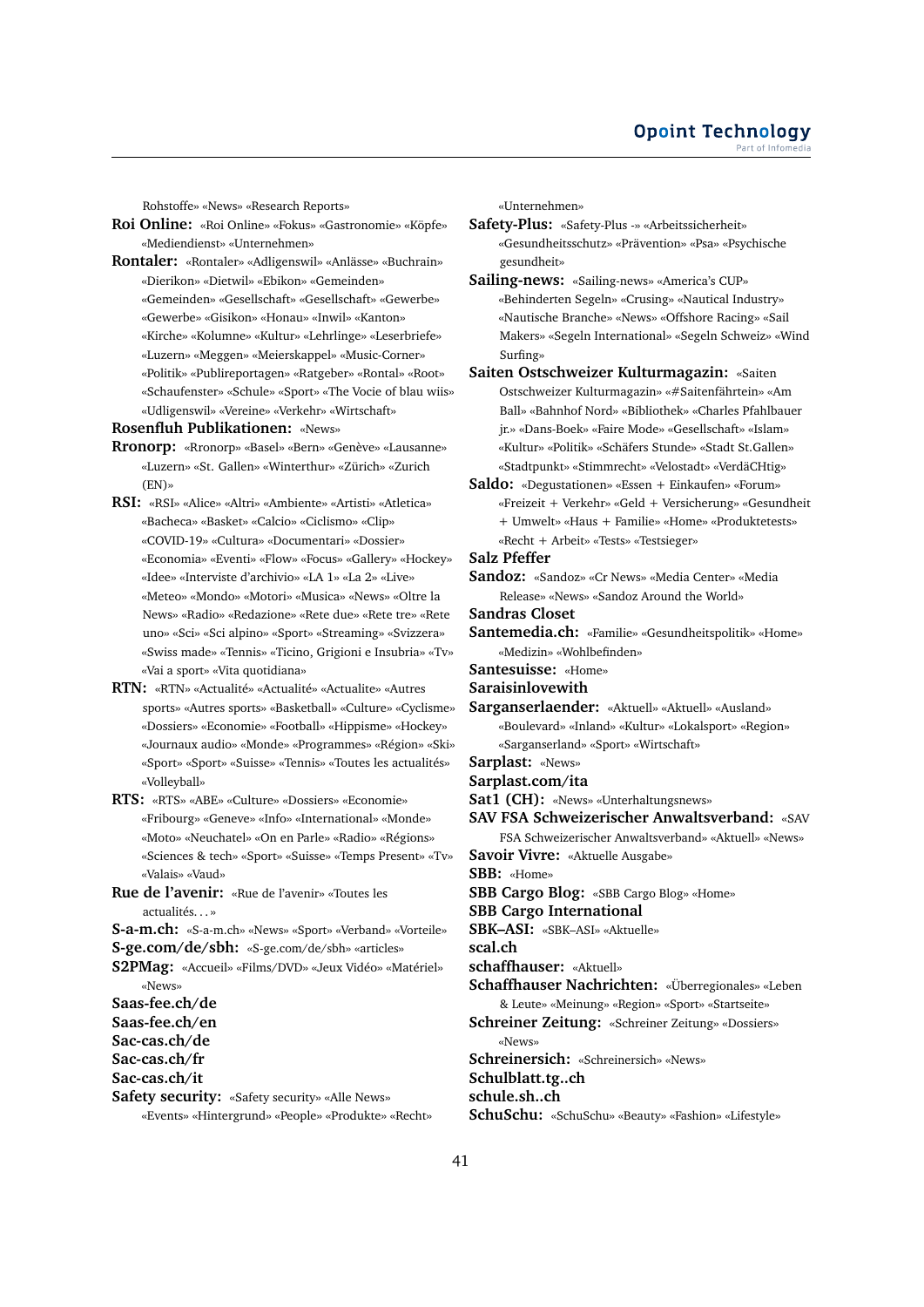**Schweizer Armee:** «Schweizer Armee» «Aktuell» **Schweizer Boersenbrief**

**Schweizer Familie:** «Leserreisen» «Nationaler-wandertag» «Sfreisen»

**Schweizer Ferien**

- **Schweizer Heimatschutz:** «Schweizer Heimatschutz» «Baudenkmäler und Ortsbilder» «Baukultur» «Medienmitteilung» «Netzwerk» «Publikationen» «Umwelt und Nachhaltigkeit»
- **Schweizer Hunde Magazin:** «Brisant» «Home» «Hotelvorstellungen» «Lesestoff» «Rasseporträts» «Ratgeber» «Zucht»
- **Schweizer Illustrierte:** «Alltag» «Übersicht» «Beauty» «Body&Health» «Brief an Prominente» «Der ganz normale Wahnsinn» «Der Papi-Experte» «Familien-Geschichten» «Familientreff» «Family» «Fashion» «Fitness» «Food» «Freizeit» «Girl Talk» «Gschichte vo hie und hütt» «Health» «International Stars» «Lifestyle» «News» «Notabene» «People» «Rezepte» «Royals» «Seychellen» «Startseite» «Style» «Swiss Stars» «Unterwegs»
- **Schweizer Jäger Online:** «Schweizer Jäger Online» «Alle Beiträge lesen»

**Schweizer Journalist**

**Schweizer Paraplegiker-Vereinigung:** «Schweizer Paraplegiker-Vereinigung» «» Alle News SPV Allgemein» **Schweizer Produkte:** «Schweizer Produkte» «Stories»

**Schweizer Radio und Fernsehen:** «Aargau Solothurn» «Alltag & Umwelt» «April» «audio home» «Audio-Übersicht Audio» «August» «Übersicht» «Basel Baselland» «Bühne» «Bern Freiburg Wallis» «Comedy» «Curling» «Die Jugend testet wieder» «Digital» «Diskothek» «Eishockey» «Espresso Aha» «Eurovision Song Contest» «Events Shows: Übersicht» «Februar» «Film & Serien» «Forschung» «Fussball» «Gesellschaft & Religion» «Gesundheit» «Gesundheitswesen» «Glorys» «Graubünden» «Hörspiele & Geschichten» «Home» «Ihr Recht» «Interaktiv» «International» «Januar» «Juli» «Juni» «Körper» «Kinder & Familie» «Kochen & Backen» «Konsum» «Krimi & True Crime» «Kultur» «Kultur & Religion» «Kunst» «Lifestyle» «Literatur» «Mai» «März» «Mehr Sport» «Mensch» «Menschen & Gesellschaft» «Meteo» «Motorsport» «Musik» «Musik» «Natur» «Nächster Monat» «Nächster Monat» «News» «News» «News» «News» «News» «News» «News: International» «November» «Oktober» «Ostschweiz» «Panorama» «People: Schweiz» «Politik & Wirtschaft» «Produktepranger 2012» «Psyche» «Radio» «Radio-Srf-3» «Ratgeber» «Regionaljournal» «Regionaljournal» «Regionaljournal» «regionaljournal aargau solothurn» «regionaljournal basel baselland» «regionaljournal

- bern freiburg wallis» «regionaljournal graubuenden» «regionaljournal ostschweiz» «regionaljournal zuerich schaffhausen» «Royal» «Satire & Comedy» «Schweiz» «Sendungen» «Sendungen» «Sendungsporträt» «September» «Ski Alpin» «Sport» «Sport» «Sport» «SRF-Borse» «Staion4» «station» «Station5» «Swissaward» «Talk» «Team» «Technik» «Tennis» «Tests» «The Voice» «Themen» «TV» «TV» «Unterhaltung» «Vertiefung» «Volkskultur» «Vorheriger Monat» «Vorheriger Monat» «Wirtschaft» «Wissen» «Wissen & Digital» «Zürich Schaffhausen» «Zentralschweiz»
- **Schweizer Tierschutz STS:** «Aktuell»

**Schweizer Wanderwege:** «Artikel»

**Schweizer-Verpackung**

**Schweizeraktien.net**

- **Schweizerbauer:** «Homepage» «Landtechnik» «Markt & Preise» «Pflanzen» «Politik & Wirtschaft» «Tiere» «Vermischtes»
- **Schweizerbaujournal**
- **Schweizergarten:** «Home»
- **Schweizerische Ärztezeitung:** «Schweizerische Ärztezeitung» «Aktuelle Ausgabe» «Inserieren» «Publizieren» «search Archiv» «Tour d'horizon»
- **Schweizerische Energie-Stiftung**
- **Schweizerische Juristen-Zeitung:** «Schweizerische Juristen-Zeitung» «Article-De-Fond» «Berufspraxis» «Bundesgericht» «Bundesverwaltungsgericht» «Entwicklungen» «fr» «Gesetzgebung» «Jurisprudence» «Kantonale Rechtsprechung» «Le-Point-Sur» «Legislation» «Leitartikel» «Recht Aktuell» «Rechtsprechung»
- **schweizerische-weinzeitung:**
	- «schweizerische-weinzeitung» «Destillate» «Journal» «Köpfe» «Terroir» «Weine»
- **Schweizerischer Arbeitgeberverband:** «5 Fragen an. . . » «Aktuell» «Arbeitskraefte» «Arbeitsmarkt» «Arbeitssicherheit/Gesundheitsschutz» «Arbeitszeit» «Berufliche Grundbildung» «Berufliche Grundbildung» «Bildung» «Bildung: Internationales» «Branchenspot» «Höhere Berufsbildung» «Internationales» «Lohnfragen» «Medienbeiträge» «Meinungen» «News» «Positionen» «Präsentationen» «Sozialpartnerschaft» «Sozialpolitik» «Vernehmlassungen» «Volksschule» «Weiterbildung»

# **Schweizerischer Bauernverband DE:** «Home» **Schweizerischer Bauernverband FR:**

«Schweizerischer Bauernverband FR» «Médias»

**Schweizerischer Bäcker:** «Schweizerischer Bäcker» ««panissimo»-News»

**Schweizerischer Gemeinde**

**Schweizerischer Verband für Pferdesport:**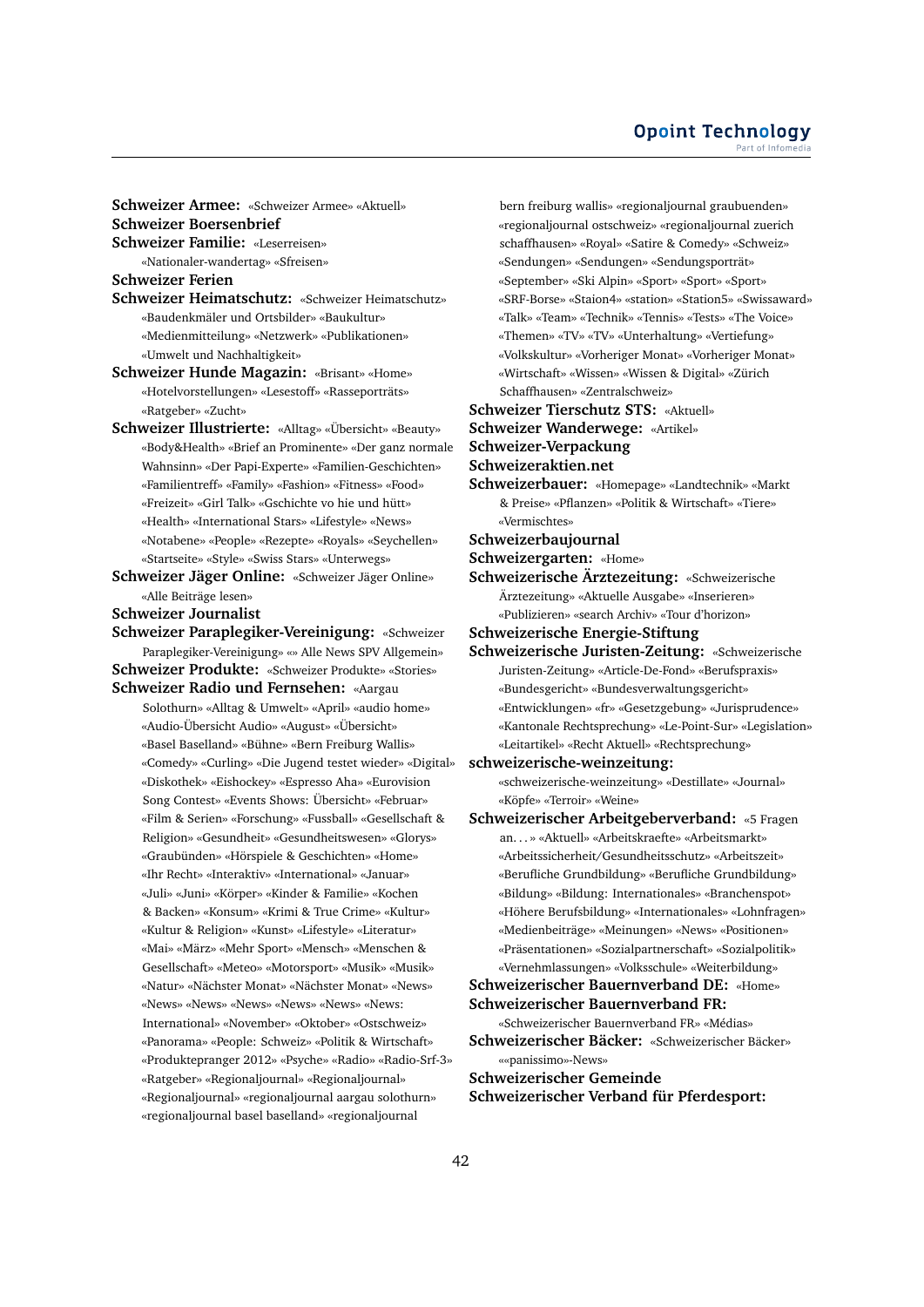«Schweizerischer Verband für Pferdesport» «Aktuell» «Blog» «Mitteilungen aus Kommissionen» «News» **Schweizerischer Versicherungsverband Schweizerisches Markenplakat:** «Schweizerisches Markenplakat» «Markenblog» «Markennews» **Schweizerisches Rotes Kreuz:** «Schweizerisches Rotes Kreuz» «Entlastung» «Freiwillig engagiert» «Gesundheit/Integration» «Rettung/Suche» **Schweizermonat.ch Schweizerversicherungen.ch:** «News» **Schweizerzeit Online:** «Home» **Schweizlogistik SECA:** «SECA» «News» **Secretan Troyanov:** «News & Publications» **Security-Finder Schweiz:** «Security-Finder Schweiz» «News» «Security-News» **Seed Audio-Visual Communication Seesicht Magazin Seetaler Bote:** «Fussball» «Handball» «Inwil» «Kanton» «Kanton» «Radsport» «Schiessen» «Seetal» «Sport» «Start» **Seeundgaster-Zeitung:** «Seeundgaster-Zeitung» «Community» «Events/Kultur» «Lifestyle» **Segelrevier in der schweiz:** «Segelrevier in der schweiz» «A-/D-Schein (Schweiz)» «Auf dem Meer» «Ausflugs-Ziele» «Binnen» «Blauwasser» «Chartern» «Dänemark» «Deutschland» «Griechenland» «Hochseeschein» «Italien» «Kroatien» «Mallorca» «Mistral» «Murtensee» «Neuenburgersee» «Nomade 640» «Online Test» «Revierinfos Schweiz» «SailCom» «Seemannsgarn» «Segeln und Technik» «Segelschulen» «Törnberichte» «Törns» «Türkei» «Thunersee» «Vierwaldstättersee u. Urnersee» «Webtipps» «Zugeschaut und Mitgebaut» **Semestra Seminarinside.ch:** «Seminarinside.ch» «Aktuell» **Sempacherwoche.ch Seniorweb.ch Sept:** «Sept» «Articles» **Seuzach:** «Seuzach» «Aktuelles» **Sev-online-DE:** «Aktuell» «Home» «Medienmitteilungen» **SEV-Online-FR:** «Aktuell» **SEV-Online-IT:** «SEV-Online-IT» «Aktuell» «RSS» **SFL Sg.ch:** «Sg.ch» «Bauen» «Bildung & Sport» «Gesundheit & Soziales» «Kultur» «Recht» «Sicherheit» «Steuern & Finanzen» «Umwelt & Natur» «Verkehr» «Wirtschaft & Arbeit»

**SGB USS Schweizerischer Gewerkschaftsbund:** «SGB USS Schweizerischer Gewerkschaftsbund» «Arbeit» «Bildung & Jugend» «Blog» «de» «Gewerkschaftspolitik» «Gleichstellung» «Migration» «Sozialpolitik» «Wirtschaft»

**Sgs:** «Sgs» «Events» «News Center» «SGS <sup>安</sup>心資訊平台» **sgv-usam.ch:** «Home» «Medienmitteilungen» **Shab.ch:** «Publications» **Shanxi Daily:** «Shanxi Daily» «Adoption» «Attractions» «Companies» «Culture» «Dining» «Education» «Guide» «Healthcare» «Hotels» «Industrial Parks» «Industries» «Marriage» «News» «Policies» «Shopping» «Transportation» «Travel Agencies» «Useful Info» «Why Shanxi» **Shoe:** «Home» **SicherheitsForum:** «Brandschutz» «Home» «It-security»

«Naturgefahren» «Veranstaltungen» «Video-security» «Zutrittskontrolle»

**Sieber Partners**

**Siga-fsia:** «Siga-fsia» «alle News»

**Signé Genève:** «Signé Genève» «Actu» «Administration» «Agenda» «Animaux» «Astuces» «Bien-être» «Bons plans» «Bricolage» «Concours» «Cuisine» «Culture» «Débats» «Enfants» «Environnement» «Formation» «Galeries photo» «Informatique» «Jardinage» «Loisirs» «Petits boulots» «Société» «Sport»

**Sihf.ch/de**

#### **Silviva.ch**

**Simap.ch**

**Simmental Zeitung:** «Aktuelles» «Berner Oberland» «Dossier» «Eishockey» «Eisstockschiessen» «Kanton Bern» «Kilian Wenger» «Langlauf» «Leserbriefe» «Mitteilungen» «Naturpark Diemtigtal» «Schiessen» «Simmental» «Ski/Snowboard» «Spitalversorgung Simmental-Saanenland» «Sport» «Wintersport»

**SIQT:** «SIQT» «Auto & Transport» «Finanzen» «Gesundheit» «Tests & Analysen» «Versicherungen» «Wohnen & Leben» **Sita:** «Home»

**Sixx:** «Sixx» «American Horror Story» «Anna und die Liebe» «Beauty and the Nerd – Australien» «Being Human» «Cesar Millan – Der Hundeflüsterer» «Crazy Clips» «Das große Backen» «Eine himmlische Familie» «Extant» «Full House» «Ganze Folgen» «Good Wife» «Grey's Anatomy» «Hart of Dixie» «Homicide Hunter – Dem Mörder auf der Spur» «Horror Tattoos» «Ink Master – Tattoo Champion USA» «IZombie» «Jane the Virgin» «Killer-Paare – Tödliches Verlangen» «Kleider machen Bräute» «Like us» «Lip Sync Battle – mit LL Cool J» «Mein perfektes Hochzeitskleid!» «My Fair Wedding» «Paula kommt» «Reign» «Salem» «Sex and the City» «Sleepy Hollow» «Stalked – Leben in Angst» «Stars & Style» «Surviving Evil» «Sweet & Easy – Enie backt» «Tattoo Nightmares» «Tattoo Shockers – Las Vegas» «The 100» «The Originals» «Top oder Flop? Die Super-Makler» «TV-Programm» «Vampire Diaries»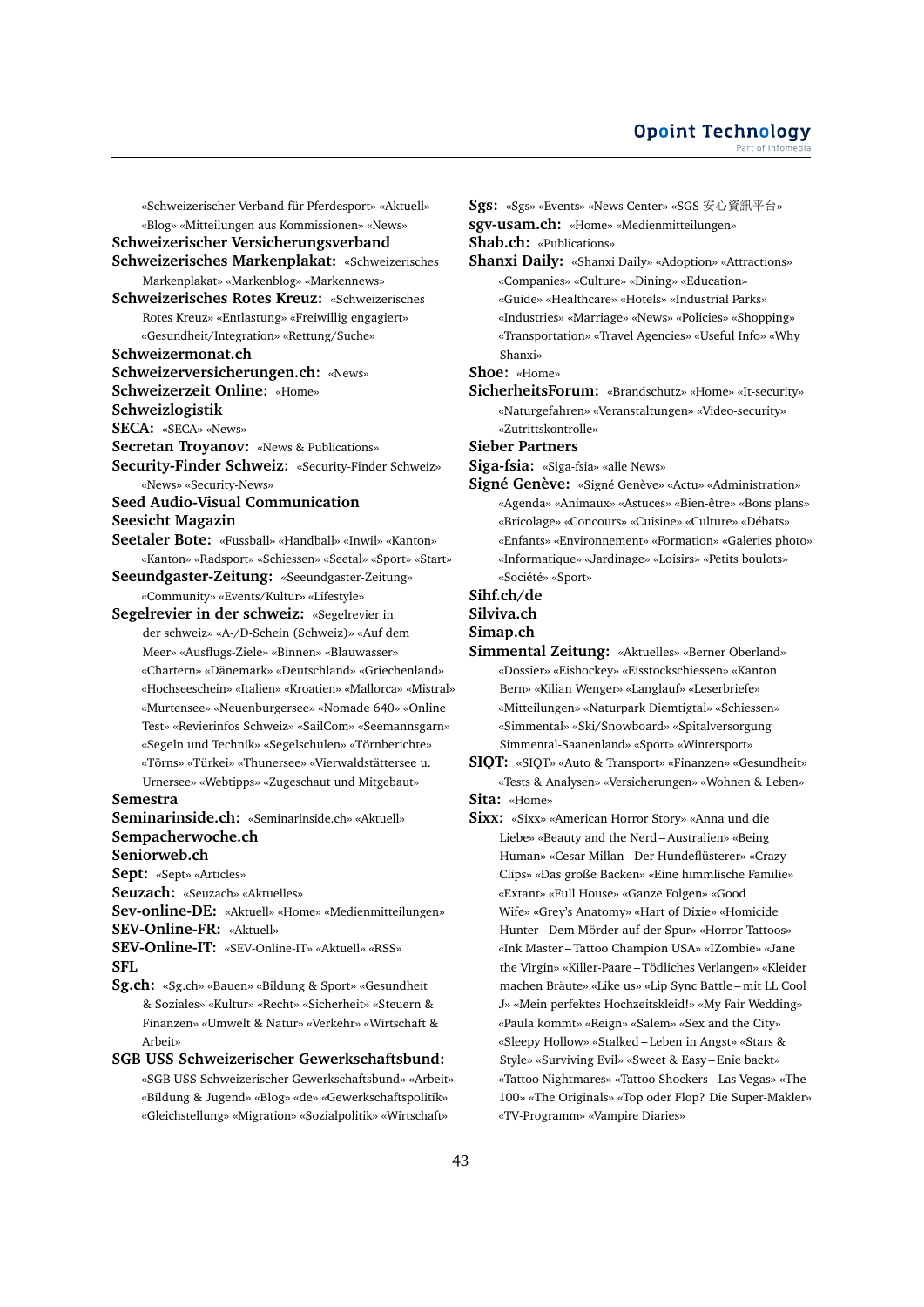#### **Skiinfo**

**Skionline:** «EC/FIS Rennen» «Europacup, FIS Rennen» «Events» «Free Ski» «Mountain\_Spirit» «News» «Videos» «VIDEOS» «Videos» «Weltcup Herren» «WELTCUP LIVE» «Weltcup\_Damen» «Worldchampionships\_Alpine» «YOUNG STARS» **Skippers:** «Skippers» «Actu voile» «Bateaux» «Edito Hebdo» «Guide d'achat» «Régates» «Régates internationales» «Régates suisses» **Skos – DE:** «DE» «DE – Familie» «DE – News» «DE – Soziale-sicherheit» «DE – wohnen» **Skos FR:** «Skos FR» «Famille» «Logement» «Santé» «Sécurité sociale» **SKS Rehab Slovak Biotech Database SMA Schweiz:** «Sma-schweiz.ch» **Small Arms Survey smartbuildingmag.de:** «smartbuildingmag.de» «Technical-articles» **Smetille.ch SMG Smile direct Versicherung:** «Blog» «News» **Snowboard.ch:** «Alpin» «Boardercross» «Freestyle» **Soaktuell:** «Home» «Kolumne Geld & Börse» «Publireportagen & Advertorials» «Vermischte Meldungen» «Wirtschaftsnachrichten» **Solidar/de:** «Solidar/de» «Blog» «Medien» **Solothurner Filmtage Solothurner Rundschau:** «Solothurner Rundschau» «Aktuelles» «Auto-News» «Diverses» «Finanzen» «Karriere» «Kolumne» «Kultur» «Lexus» «Motorrad» «Politik» «Sport» «Umwelt» «View all Diverses news» «View all Kultur news» «View all Wirtschaft news» «Wirtschaft» **Solothurner Zeitung:** «Solothurner Zeitung» «Astroweek» «Ausland» «Auto» «Blaulicht» «Coronavirus» «Digital» «Essen-trinken» «Forschung-technik» «Gesundheit» «Grenchen» «International» «Kanton-solothurn» «Kultur» «Leben-kultur» «Lebern-bucheggberg-wasseramt» «Mart» «Mitmachen» «Niederamt» «Olten» «Ratgeber» «Regio-fussball» «Region» «Rss» «Schweiz» «Solothurn» «Sport» «Stadt-solothurn» «Thal-gaeu» «Weitere-regionen» «Wirtschaft» **Sonova:** «Features» «Home» «Investors» «Media» «Media releases» «News»

# **Sonrisa**

**Sozialismus.ch:** «Sozialismus.ch» «Arbeit» «Artikel» «Ökologie» «Feminismus» «International» «Schweiz» «Theorie»

#### **SP Kanton Bern**

**Spacewatch.global:** «Spacewatch.global» «Entrepreneurship» «Free Content» «Interview» «News» «News RU» «Opinion» «Policy and Law» «Region» «Satellite» «Space» «Space Exploration» **Spanish Biotech Database:** «Spanish Biotech Database» «News» **Sparkojote:** «Sparkojote» «Blog» **Spektrum GebäudeTechnik Sphere.swiss:** «Sphere.swiss» «Big picture» «Dossier» «Interview» «Solution» **Spick.ch:** «Aktuelles» **spkantonzh.ch Sponsoring Extra:** «Home» «Kultur» «Medien» «Sport» «Unternehmen» **Sport Auto:** «Sport Auto» «Autres» «Autres championnats» «Électriques / Hybrides» «Berlines / Breaks» «Cabriolets / Roadsters» «Championnat Suisse» «Circuit» «Compactes» «Coupés» «Course Côte» «Divers» «Endurance et GT» «Essais» «F2 – F3» «Formule 1» «Formules Promotions» «Genève» «Manifestations» «Rallye» «Slalom» «Supercars» «SUV» «Tourisme» «US Racing» «WRC» **Sport-fan.ch Sport.ch:** «Brack.ch CL» «Bundesliga» «Ehc-biel» «Fc-basel»

- «FUSSBALL» «Grandslamwimbledon» «La Liga» «Ligue 1» «Nationalteams» «Nhl» «Nla» «Premier League» «Sc-bern» «Serie A» «Skialpin» «Spielorte» «Startseite» «Tennis» «Transferticker» «UCL» «UEFA EURO 2020» «UEL» «UNL» «WM 2018»
- **Sportamt der Stadt Bern:** «Sportamt der Stadt Bern» «Medien»
- **Sportguide:** «Sportguide» «Athleten» «Österreich» «Bikeferien» «Bikes» «Business» «Events» «Fahrzeuge» «Ferien & Regionen» «Formel1-News» «Hotels» «Italien» «Langlauf» «Literatur» «Mode» «Motorsport» «Nahrungsmittel» «News» «Outdoor» «Radbekleidung» «Radsport» «Radsport-News» «Schweiz» «Shopping» «Ski» «Skischuhe» «Spanien» «Sportartikel» «Tennis-News» «Wassersport» «Winterferien» «Wintersport» «Wintersport-News»
- **SportJack.ch:** «sportjack.ch» «1. Liga / 2. Liga int.» «2. Liga regional» «3. Liga» «Eishockey» «Faustball» «Frauen» «Fussball» «Futsal» «Jack-In» «Jack-Report» «Liga-News» «Transfer-Ticker» «Transfers» «Unihockey» «Vereinsnews» «Weitere Sportarten»

#### **Sprechzimmer.ch**

**SRG SSR-DE:** «SRG SSR-DE» «News & Medien»

**SRG SSR-IT**

**SSES:** «SSES» «Erneuerbare Energien» «Forschung» «Kurzmeldungen» «Politik und Wirtschaft» «Sonne»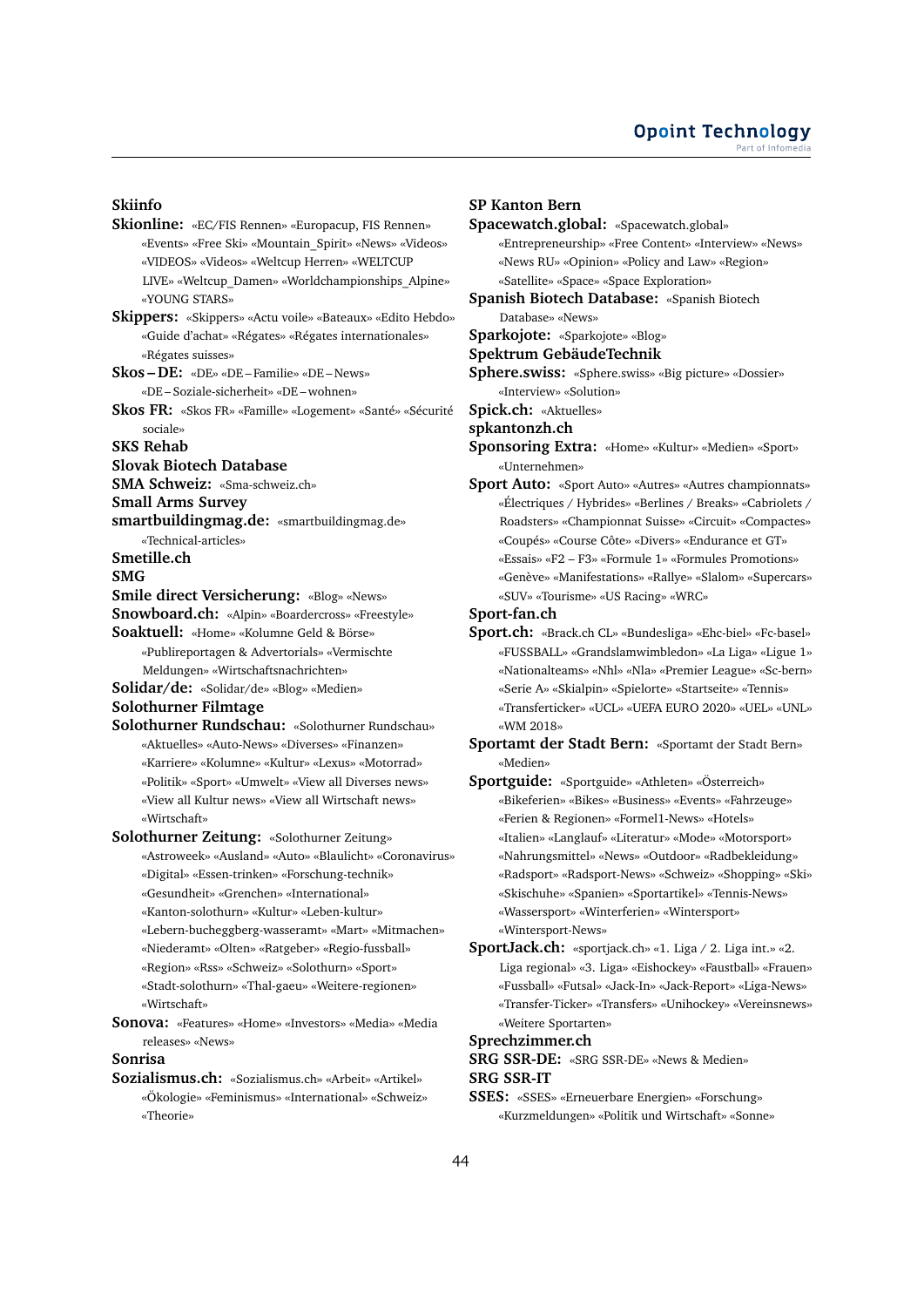**SSM:** «Home»

# **St Galler Kantonalbank:** «News»

- **St. Galler Nachrichten:** «St. Galler Nachrichten» «Events / Kultur» «Gossau» «Herisau» «Lifestyle» «Region» «Sport» «St-gallen» «St. Gallen»
- **St. Galler Tagblatt:** «St. Galler Tagblatt» «Agenda» «Aktuell» «Amriswil» «Appenzellerland» «Appenzellerland» «Arbon» «Bilder» «Bischofszell» «Frauenfeld» «Fussball» «Gossau» «Handball» «Hinterthurgau» «International» «International» «International» «Kanton St.Gallen» «Kanton Thurgau» «Kreuzlingen» «Kultur» «Kultur» «Motorsport» «Ostschweiz» «Promoted Content» «Rad» «Region Thurgau» «Regionalkultur» «Regionalsport» «Rheintal» «Romanshorn» «Rorschach» «Schweiz» «Schweiz» «Sponsoredcontent» «Sport» «Sport» «St.Gallen» «Stadt St.Gallen» «Tennis» «Thurgau» «Toggenburg» «Toggenburg» «Unfälle & Verbrechen» «Untersee/Rhein» «Videos» «Weinfelden» «Werdenberg» «Werdenberg & Obertoggenburg» «Werdenberg wo-dr» «Wil» «Wil» «Wirtschaft» «Wirtschaft»
- **St.Gallen Online:** «St.Gallen Online» «Advertorial» «Arbeitsm arkt» «Ausland» «Boulevard» «Digital Lifestyle» «FC St.Gallen» «Forme 1» «Fussball» «Immobilien» «Informatik» «Inland» «Internet» «Kultur» «News» «People» «Publireportage» «Radfahren» «Reisen» «Sport» «Telecommunication» «Wirtschaft»
- **Stadel.ch:** «Stadel.ch» «Aktuellesinformationen»
- **Stadt Adliswil:** «Stadt Adliswil» «Medienmitteilungen»
- **Stadt Amriswil**
- **Stadt Bülach**
- **Stadt Bern:** «Stadt Bern» «Fachstelle für die Gleichstellung von Frau und Mann» «Medienmitteilungen» «Ratsversand» «umwelt Natur Und Energie»

**Stadt Biel**

- **Stadt Chur:** «Stadt Chur» «NEWS»
- **Stadt Dübendorf**
- **Stadt Dietikon:** «Stadt Dietikon» «Aktuelles» «News» **Stadt Gossau**
- **Stadt Illnau-Effretikon:** «Stadt Illnau-Effretikon» «News»
- **Stadt Schlieren:** «Anlässe» «Neuigkeiten»
- **Stadt Uster:** «Stadt Uster» «Amtliche Mitteilungen» «DOSSIERS» «Medienmitteilungen»
	- «Sehenswürdigkeiten» «Stadthaustelegramm»
- **Stadt Winterthur:** «News» «Press»
- **Stadt Zuerich:** «Publikationen» «Stadtentwicklung» «Startseite»
- **Stadt-Anzeiger**
- **Stadtanzeiger Olten:** «Stadtanzeiger Olten» «Campus»

«Front» «Kolumne» «Stadt» «Vereine» **Staedteverband.ch Stahlbau Zentrum Schweiz SZS Starticket:** «Starticket» «Ausstellungen / Messen» «Buehne»

- «Festivals» «Film / Kino» «Hip Hop / Reggae» «Jazz / Blues / Funk / Soul» «Klassik / Musical / Folk / Gospel» «Konzerte» «Parties» «Pop / Rock» «Specials» «Specials» «Sport» «Zirkus»
- **Startseite:** «Home» «News»
- **Startseite | ringieraxelspringer.ch:** «Startseite | ringieraxelspringer.ch» «Presse»
- **Startupticker:** «Startupticker» «News»
- **Startwerk:** «Startwerk» «News» «People» «Portraits» «Ratgeber» «Trends»
- **Stgallen24:** «Stgallen24» «Ausgehen» «Auto/Mobilität» «Übersicht» «Bildung» «Digital» «Eggersriet» «Freizeit» «Gaiserwald» «Gesundheit» «Häggenschwil» «Immobilien/Bau» «Kanton» «Kultur» «Lifestyle» «Mörschwil» «Muolen» «Polizeinews» «Shopping» «Speicher» «Sport In-/Ausland» «Sport Regional» «Stadt St. Gallen» «Teufen AR» «Wittenbach»
- **Stiegers Kreuzfahrten Tipps:** «Stiegers Kreuzfahrten Tipps» «A-Rosa Flusskreuzfahrten» «AIDA Kreuzfahrten» «Celebrity Cruises» «Costa Kreuzfahrten» «Cunard» «Fähren» «Flusskreuzfahrten» «Flusskreuzfahrten diverse» «Hapag-Lloyd» «Häfen» «Höhepunkte des Monats» «MSC Kreuzfahrten» «nicko cruises» «Norwegian Cruise Line» «Porträt» «Reisebüro Mittelthurgau» «Reiseberichte» «Rivage Flussreisen» «Royal Caribbean» «Schiffe / Reedereien» «Schifffahrt Schweiz» «Sonntags Interview» «Thurgau Travel» «Top News» «TUI Cruises / Mein Schiff» «Verschiedene Reedereien»
- **Stilpalast:** «Beauty» «Fashion» «Gadgets» «Genuss» «Home» «Living» «Savoir Vivre» «Travel»
- **Strafprozess.ch:** «Amtliche Verteidigung» «Anwaltsrecht» «Bundesgericht BGer» «Home» «Jugendstrafverfahren» «Konfrontation» «Rechtliches Gehör» «Stpo» «Strafantrag» «Strafverteidigung» «Verfassungsmässiger Richter»
- **Streaming:** «Streaming» «Dokus» «Filme» «Fokus» «Serien» **Strom:** «Home» «Veranstaltungen»
- 
- **Students:** «Bücher» «Blogs» «Campus» «CD Vinyl» «Comics» «Community unterwegs» «Ferienratgeber» «Festivalguide» «Games» «Home» «International» «Interview» «Kolumnen» «Konzert» «Kultur» «Magazin» «Marktplatz» «Matura Party Contest» «Movie» «Music» «Party» «Politkolumne» «Reisen» «students.ch» «Wissenswertes zum Studium»
- **studienstiftung.ch:** «studienstiftung.ch» «Alle Veranstaltungen» «Bildungsprogramm» «Culture Matters» «GraduateBox» «Intellectual Tools»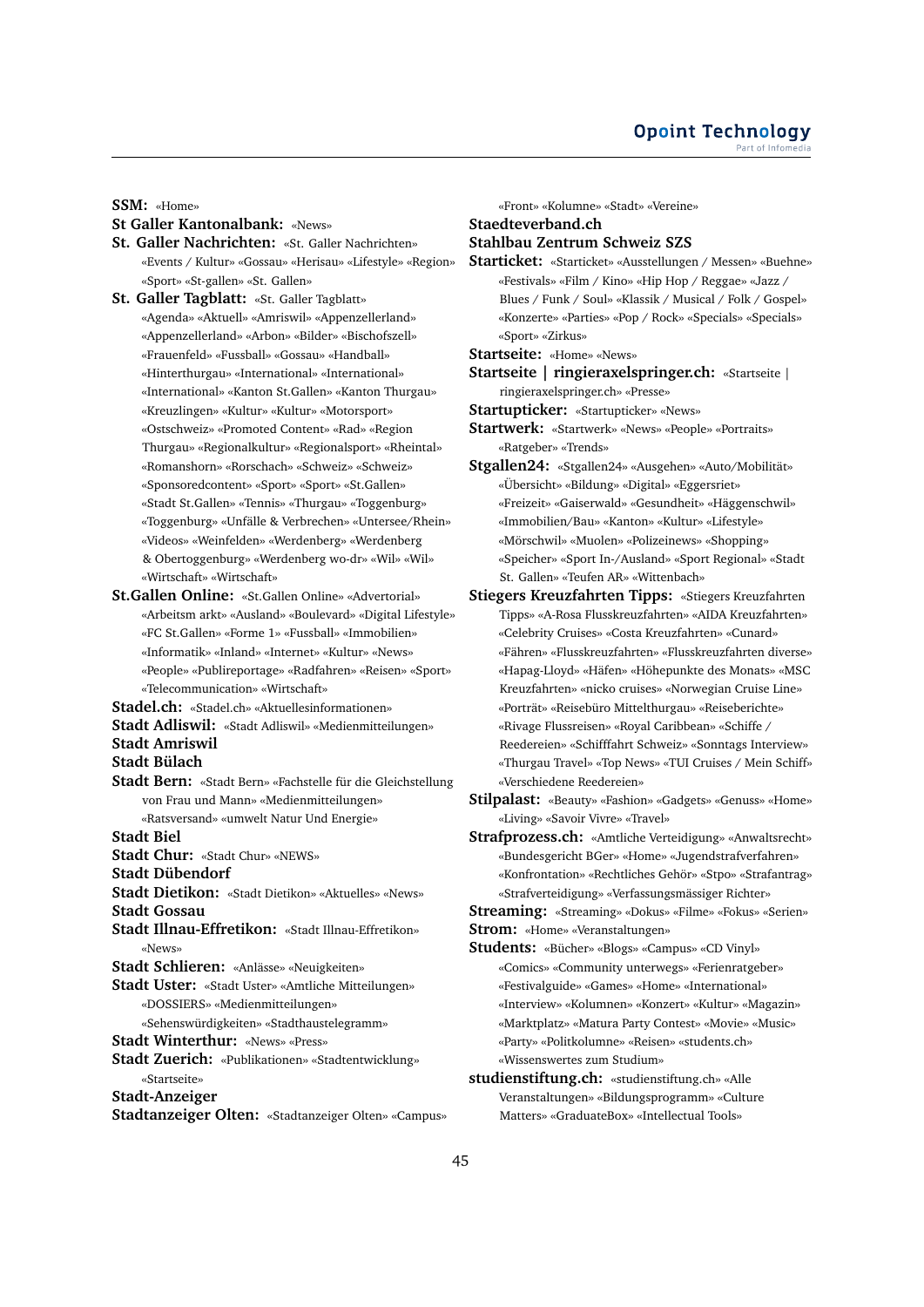«Jahresstipendium» «Mercator Kolleg» «Mercator Kolleg» «Sommerakademien» «Stipendien» «Suyana» «Univers Suisse» «Werner Siemens Fellowships» «Werner Siemens Programm»

- **Studio Tamani:** «Studio Tamani» «A propos» «Actu COVID» «Culture» «Economie» «Elections» «En Bref» «Fact-Checking» «Politique» «Société» «Sports»
- **Studiokalangou:** «Studiokalangou» «Actu des Jeunes» «Articles» «Culture» «Espace Femmes» «Fact-checking» «Femmes et bien-être» «Forum» «Forum de la Presse» «Journaux» «Lotti» «Mag Justice» «Magazines» «Portrait» «Tous à la Fada»
- **Suffp.swiss:** «Iuffp.swiss» «News»

**Suisse:** «Accueil»

- **Suisse-eole.ch:** «Suisse-eole.ch» «News»
- **Suisseautomag:** «Suisseautomag» «Auto-horlogerie» «Autre» «Blancpain series» «Btcc» «Championnat suisse» «Dossiers» «Dtm» «F2» «Formule e» «Infos» «Invités» «Marché» «Rallye» «Sport» «Tcr» «Tests» «Trophée andros» «Wec» «Wrc» «Wtcc» «Wtcr»
- **Sunstar Group:** «Sunstar Group» «News»
- **Superprof:** «Le magazine SuperProf»
- **SUPSI:** «SUPSI» «News»
- **Surprise, AZ:** «Illustrazione.ch»
- **Surseerwoche:** «Surseerwoche» «Blaulicht» «Blaulicht» «De chlii Friitig» «De chlii Friitig» «Dossiers» «Nostalgie» «Nostalgie» «Oberer Sempachersee» «Region» «Sport» «Surental» «Sursee» «Wort der Woche» «Wort der Woche»
- **Sustainable Development Magazine:** «Sustainable Development Magazine» «OnBoard Technology»
- **Svit:** «Svit» «News»
- **SVLT Aseta:** «Dernieres actualites» «French» «Home» «Newsticker»
- **SVP des Kantons Zürich:** «SVP des Kantons Zürich» «Artikel»
- **SVP Kanton Bern:** «Medienmitteilungen»
- **SVP Schweiz**
- **Svtb:** «Svtb» «News»
- **Swatch Group:** «Swatch Group» «Press Room»
- **SWG:** «Home» «News»
- **SWI swissinfo.ch Arabic:** «Arabic»
- **SWI swissinfo.ch China:** «China 社会 (Society)» «China – <sup>科</sup>技&教育 (Science and Technology)» «China – <sup>经</sup><sup>济</sup> (Economic)» «China – <sup>首</sup>页 (Home)» «China – 多<sup>媒</sup> 体 (Multimedia)» «China – <sup>政</sup><sup>治</sup> (Politics)» «China – <sup>文</sup>化 &旅游 (Culture)»
- **SWI swissinfo.ch English:** «English» «English – Latest News» «English – Opinions»
- **SWI swissinfo.ch French:** «French» «French – Culture» «French – Democratie

Directe» «French – Dossiers» «French – Economie» «French – Multimedia» «French – Politique» «French – Science et technologie» «French – Société» «French – Toute l'actu en bref»

- **SWI swissinfo.ch Germany:** «Germany» «Germany – Direkte Demokratie» «Germany – Dossiers» «Germany – Gesellschaft» «Germany – Kultur» «Germany – Multimedia» «Germany – Politik» «Germany – Wirtschaft» «Germany – Wissen & Technik»
- **SWI swissinfo.ch Italian:** «Italian Cultura» «Italian – Economia» «Italian – Focus» «Italian – Multimedia» «Italian – Opinioni» «Italian – Politica» «Italian – Prima pagina» «Italian – Scienza» «Italian – Società»
- **SWI swissinfo.ch Japan:** «Japan ホーム (Home)» «Japan – マルチメディア (Multimedia)» «Japan – 社会 (Society)» «Japan – 科学・技術 (Science and Technology)» «Japan – 経済 (Business)» «Japan – 政治 (Politics)» «Japan – <sup>文</sup>化 (Culture)»
- **SWI swissinfo.ch Portuguese:** «Ecología» «Portuguese» «Portuguese – Foco» «Portuguese – Política »
- **SWI swissinfo.ch Russian:** «Russian»
- **SWI swissinfo.ch Spanish:** «Spanish» «Spanish – afp» «Spanish – Ciencia» «Spanish – Cultura» «Spanish – Democracia Directa» «Spanish – Dossiers» «Spanish – Economia» «Spanish – Multimedia» «Spanish – Política» «Spanish – Sociedad»
- **Swico:** «Aktuell» «Arbeitssicherheit» «Bildung» «Home» «Recycling» «Verband»
- **swiss:** «Startseite»
- **Swiss Academy of Sciences(SCNAT):** «Swiss Academy of Sciences(SCNAT)» «Events»
- **Swiss Architects:** «Home» «News»
- **Swiss Association for Quality:** «Section»
- **Swiss Athletics**
- **Swiss Biotech:** «News»
- **Swiss Engineering:** «Swiss Engineering» «Alle News»
- **Swiss Equity:** «Swiss Equity» «Gesundheitssystem » «Handel» «Immobilien Archive» «Investitionen»

«Marketing» «Online»

- **Swiss Export**
- **Swiss Films:** «Home»
- **Swiss Finance & Property:** «News & Reviews»
- **Swiss Financial Market Supervisory . . . :** «(Switzerland)» «(switzerland)» «(switzerland)» «(switzerland)» «(switzerland)» «(switzerland)»
- **Swiss Fund Data**

**Swiss Golf:** «Swiss Golf» «News»

**Swiss IT Magazine:** «Betriebssysteme» «Bilder-Galerien» «Business & Märkte» «Editorial & Kolumnen» «Home»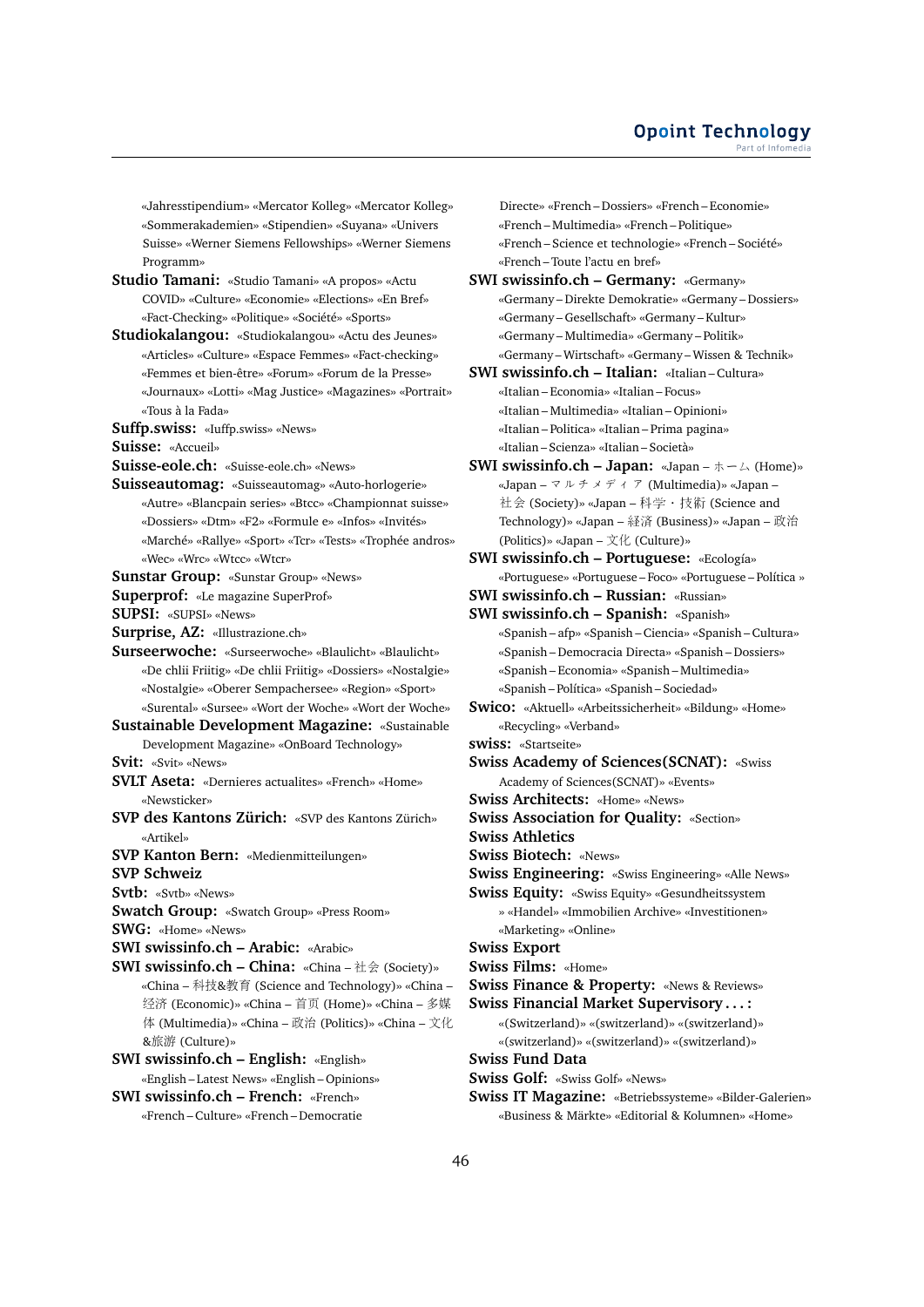«Internet» «Isaca News» «IT-Management» «Karriere» «Know-How & Praxis» «Kommunikation» «Komponenten» «Lesetips» «Marktübersichten» «Neue Produkte» «News» «Peripherie» «Rechner» «Schwerpunkt» «Security» «Software» «Storage» «Swiss made software» «Swissict News» «Szene Schweiz» «Test Center» «Themen» «UE & CE» «Und Ausserdem»

**Swiss latin:** «Actualidad» «Ciencias» «Deportes» «Derechos Humanos» «Economía» «Educación y Cultura» «Ginebra Internacional» «Latinos en Suiza» «Medio Ambiente» «Mundo ONG» «Portada» «Salud» «Sociedad» «Solidaridad»

- **Swiss Leaders**
- **Swiss Life:** «Home»
- **Swiss Life Sciences**
- **Swiss Luxury Magazine**
- **Swiss Medical Weekly:** «Further Articles»
- **SWISS MEM:** «SWISS MEM» «Aktuell»
- **Swiss Miss**
- 
- **Swiss Quant**
- **Swiss Recycling:** «Swiss Recycling» «Aktuell» **Swiss Recycling/fr:** «Actuel»
- **Swiss Resource Capital AG:** «Swiss Resource Capital AG» «Adventus Mining Corp.» «Aurania Resources Ltd.» «Bluestone Resources Inc.» «Caledonia Mining Corp.» «Canada Nickel Company Inc.» «Copper Mountain Mining Corp.» «Discovery Metals Corp.» «Endeavour Silver Corp.» «EnWave Corp.» «Fiore Gold Ltd.» «Fury Gold Mines Ltd.» «Gold Terra Resource Corp.» «GoldMining Inc.» «Hannan Metals Ltd.» «IsoEnergy Ltd.» «Karora Resources Inc.» «Kuya Silver Corp.» «MAG Silver Corp.» «Maple Gold Mines Ltd.» «Mawson Gold Ltd.» «Mediathek» «Millennial Lithium Corp.» «Minenbesuche» «News» «OceanaGold Corp.» «Osisko Gold Royalties Ltd.» «Osisko Metals Inc.» «Reports» «Roadshow» «Sibanye-Stillwater Ltd.» «Skeena Resources Ltd.» «Summa Silver Corp.» «Trillium Gold Mines Inc.» «Uranium Energy Corp.» «Victoria Gold Corp.» «Videos» «Vizsla Resources Corp.»
- **Swiss Rowing:** «Swiss Rowing» «News»
- **Swiss Study Foundation:** «Studyfoundation.ch» «Summer academies»
- **Swiss Triathlon/de**
- **Swiss Triathlon/fr**
- **Swiss Volley:** «Swiss Volley» «Alle News anzeigen»
- **Swiss-cycling DE:** «DE» «DE Bahn» «DE BMX» «DE – Magazin» «DE – MTB» «DE – Para-Cycling» «DE – Radquer» «DE – Strasse» «DE – Trial» **Swiss-cycling – FR:** «FR» «FR – Magazine»
- **Swiss-media.com**

**Swiss-Press.com:** «Hauptseite» **Swissaid:** «Aktuell» **Swissavant:** «Swissavant» «Aktuelles» **SwissBanking Swissbib.ch Swisscamion Swisscontent AG Swissdentaljournal.org/home.html:** «Swissdentaljournal.org/home.html» «Dentalnews» «Magazin» «Science» **swissfamily.ch:** «Swissfamily.ch» «Baby» «Familie» «Kinderwunsch» «Kleinkind» «Lifestyle» «Schulkind» «Schwangerschaft» **Swissfruit swissfundplatform.ch:** «swissfundplatform.ch» «News» **SwissGlam:** «SwissGlam» «Bars & Restaurants» **swissgrid.ch Swisshockeynews.ch/index.php/de Swissmedic:** «Allgemeine Mitteilungen» «Allgemeine Mitteilungen» «Batch recalls» «Bewilligte Gesuche» «Business and industry» «Chargenrückrufe» «Communications regarding the safety of medicines» «English» «Health Professional Communication (HPC)» «Home» «Industrie» «News» «Rückrufe und andere Sicherheitsmassnahmen» **Swissmilk/de:** «Aktuell» «Medien» «Medienmitteilungen» **Swissmilk/fr:** «Swissmilk/fr» «Divertissements» «Familles» «Le lait suisse» «Nutrition» «Recettes & idées» **Swissmom:** «Aktuell» «Baby» «Familie» «Kind» «Kinderwunsch» «Schwangerschaft» **Swissonlineshops.ch:** «News» **Swisspack International:** «Swisspack International -» **Swisspersona.ch:** «Swisspersona.ch» «News» «News» **Swissquote:** «Deutsche Finanzen» «Deutsche Firmen» «Deutsche Wirtschaft» «News» «Schweiz Finanzen» «US Diverses» «US Finanzen» «US Firmen» «US Politik» «US Wirtschaft» «Weltweit Diverses» «Weltweit Finanzen» «Weltweit Firmen» «Weltweit Märkte» «Weltweit Politik» **Swissquote:** «Daily forex news» **Swissquote EN Swissre:** «Home» «Press releases» **Swissshooting:** «Aktuelles» «News» «News» **Swisstextiles:** «Fokus» «Home» **Swisstime (France):** «Accueil» **Swisstime (Germany):** «Swisstime: Hauptseite» **Switzerland as a business location:** «Switzerland as a business location» «Actualités» **SWPS:** «Home» «Aktuell» **Swv.ch:** «Swv.ch» «Aktuelles» **Syna/de:** «Syna/de» «Aktuell» «Angebote» «Arbeit»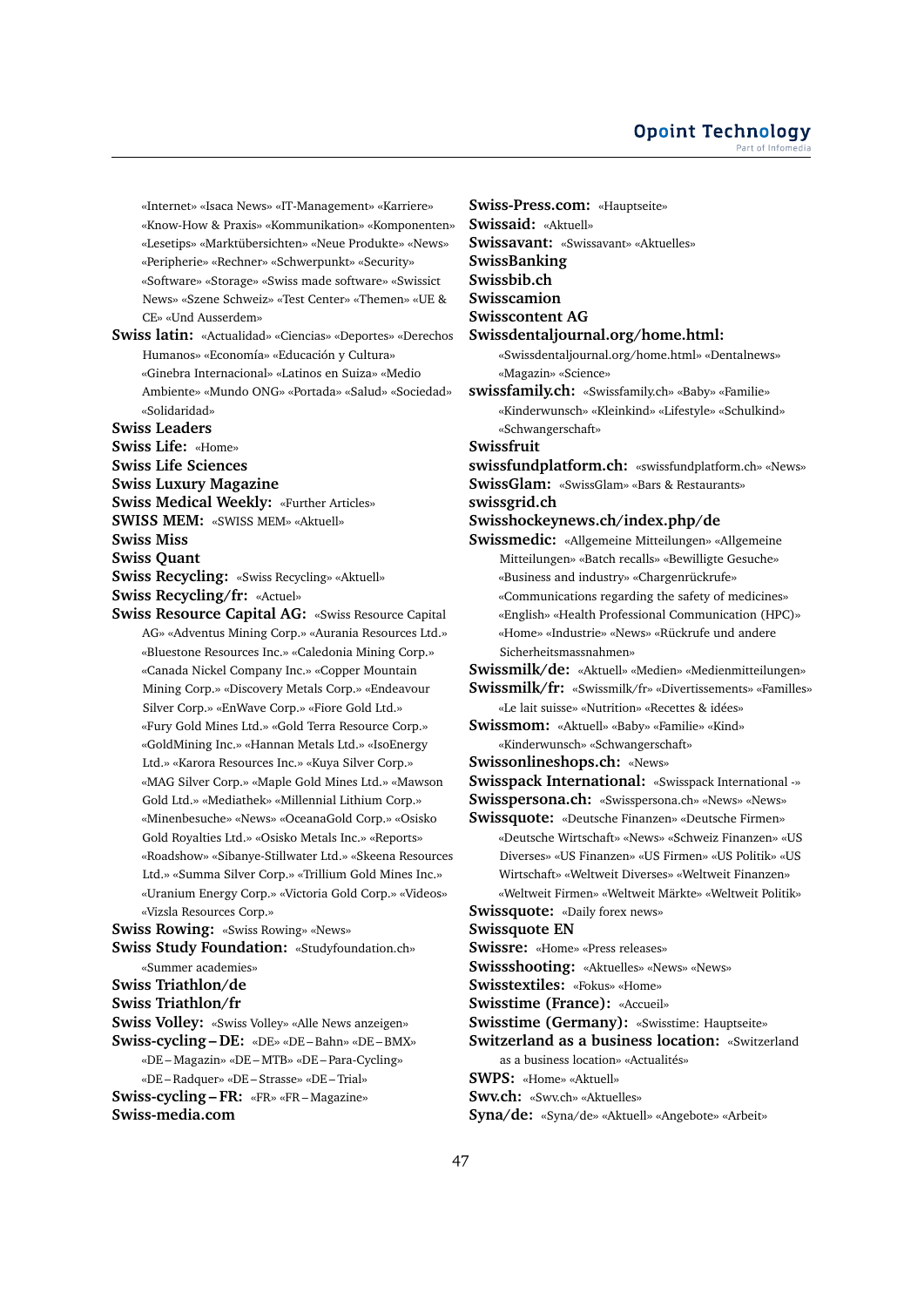«Arbeit» «Arbeit» «Arbeit» «Arbeit und Gesundheit» «Arbeitslosigkeit» «Arbeitszeit» «Aus-/Weiterbildung» «Ü50» «Beratung, Unterstützung» «Branchen» «Branchen» «Darum Syna/de» «DARUM Syna/de!» «Engagement» «Engagement für alle» «Gleichstellung» «Jetzt lesen» «Löhne» «Mütter/Väter» «Migranten/Migrantinnen» «Politik» «Regionen» «Young Syna/de»

**Syna/fr:** «Syna/fr» «Médias»

**Syndicom:** «Home» «News» «Veranstaltungen» **Syngenta Global**

- **SZFF(Schweizerische Zentrale Fenster und . . . :** «SZFF(Schweizerische Zentrale Fenster und Fassaden)» «Aktuelles»
- **Tachles:** «Tachles» «International» «Israel» «Kultur» «News» «Schweiz»
- **Tagblatt der Stadt Zürich:** «Tagblatt der Stadt Zürich» «Aktuell» «Album» «Gegessen» «Gut zu wissen» «Interview» «Lifestyle» «News» «Portraet» «Ratgeber» «Reportage» «Stadtratskolumne» «Züri-Babys»

**Tages Anzeiger:** «24-Stunden-Ticker» «Aktuell» «Alle» «Ausland» «Ausland: Amerika» «Ausland: Asien & Ozeanien» «Ausland: Europa» «Ausland: Naher Osten & Afrika» «Auto» «Auto: Geländewagen» «Auto: Kompaktwagen» «Auto: Luxuswagen» «Auto: Mittelklasse» «Auto: Sportwagen» «Auto: Technik» «Bühne» «Beilagen» «Buehne» «Carteblanche» «Digital» «Digital: Computer & Software» «Digital: Internet» «Digital: Mobil» «Digital: Multimedia» «Digital: Wild Wide Web» «Geldblog» «Geldblog» «Kultur» «Kultur: Bücher» «Kultur: Fernsehen» «Kultur: Kino» «Kultur: Klassik» «Kultur: Kunst» «Kultur: Pop & Jazz» «Kultur: Theater» «Leben» «Leben: Essen & Trinken» «Leben: Gesellschaft» «Leben: Mamablog» «Leben: Rat & Tipps» «Leben: Reisen» «Leben: Style» «Leben: Wohnen» «Link zum RSS-Feed Kultur» «Link zum RSS-Feed Schweiz» «Link zum RSS-Feed Sport» «Link zum RSS-Feed Wirtschaft» «Mamablog» «Musik» «Never Mind The Markets» «Never Mind The Markets» «Panorama» «Panorama: Leute» «Panorama: Vermischtes» «Reisen» «Reisen & Genuss» «Schweiz» «Sonntagszeitung» «Sport» «Sport: Fussball» «Sport: Hockey» «Sport: Motorsport» «Sport: Tennis» «Sport: Weitere Sportarten» «Startseite» «Sweet Home» «Sweet Home» «Von Kopf bis Fuss» «Von Kopf bis Fuss» «Wirtschaft» «Wirtschaft: Geld» «Wirtschaft: Konjunktur» «Wirtschaft: Unternehmen» «Wissen» «Wissen: Medizin & Psychologie» «Wissen: Natur» «Wissen: Technik» «Zürich» «Zürich: Linkes Ufer» «Zürich: Oberland» «Zürich: Rechtes Ufer» «Zürich: Region» «Zürich: Stadt Zürich» «Zürich: Unterland» «Zoom Fotoblog» «Zoom Fotoblog» «zueritipp»

**Tages Woche:** «Tages Woche» «Gesellschaft» «Kultur» «Politik» «Sport» **Tagesthemen:** «Tagesthemen» «Top-News» «Wirtschaftsnews» **Taiwaneselifesciences:** «Taiwaneselifesciences» «News» **Tamedia:** «Home» **Tap:** «Tap» «News» **taste! – Das Wein & Genussmagazin:** «Das Wein & Genussmagazin» **Tcs Thurgau Tcs.ch:** «Tcs.ch» «Der-tcs» «mitgliedschaften» «Presse» «Tcs.ch/fr/» **Tcs.ch/it Techgarage:** «Techgarage» «How-To's» «News» «Testberichte» **Technik-und-wissen:** «Technik-und-wissen» «Technik-Blog» **Technikblog Technische Rundschau:** «Archiv» «Home» «News» «Produkte» **Tele 1:** «Tele 1» «nachrichten» **Tele M1:** «Aktuell» «Bodychallenge» «Checkup» «Fokus» «Home» «Lifestyle» «News» «Quizzenswert» «Sonntalk» «Swissdinner» «talktaeglich» «Talktaeglich» «Tierisch» «Unterhaltung» «Wetter» **Tele Z:** «/ Tele Z» «Fitness: Take a Break» «Sport» «Tele Z aktuell» «Trailer» **Telebasel:** «Telebasel» «Basel & Region» «Essen & Trinken» «Fasnacht» «Gesundheit» «Glam» «Kultur» «Mash» «Report» «Schweiz & Welt» «Sendung Regio» «Sport» «Talk» «Wirtschaft & Börse» **TeleBärn Teletext.ch:** «Teletext.ch» «Ausland» «Eishockey» «Fussball» «Inland» «Kultur» «Motorsport» «News» «Rad» «Ski Alpin» «Ski Nordisch» «Sport» «Sport-Mix» «Stars & Co» «Tennis» «Vermischtes» «Wirtschaft» **Teleticino:** «Teleticino» «Index» «La-domenica-del-corriere» «Nel-ventre-della-balena» «Radar» «Tgsport» «Ticinonews» **Televista TeleZüri:** «TeleZüri» «News»

**Tellmed.ch:** «Tellmed.ch» «Journalscreening» «Kongresse/Tagungen» «Nahrungsmittelintoleranz Nahrungsmittelallergie» «Presse»

**Temenos:** «Home» «News» «News-Room»

**Tempslibre.ch:** «Actualités» «CH-D Suisse Alémanique» «Concerts» «Concerts» «Expositions» «Expositions» «Festivals» «Festivals» «FR Fribourg» «GE Genève» «Home» «JU Jura, Jura bernois» «Juniors» «Juniors» «Manifestations» «NE Neuchâtel» «Neuchatel»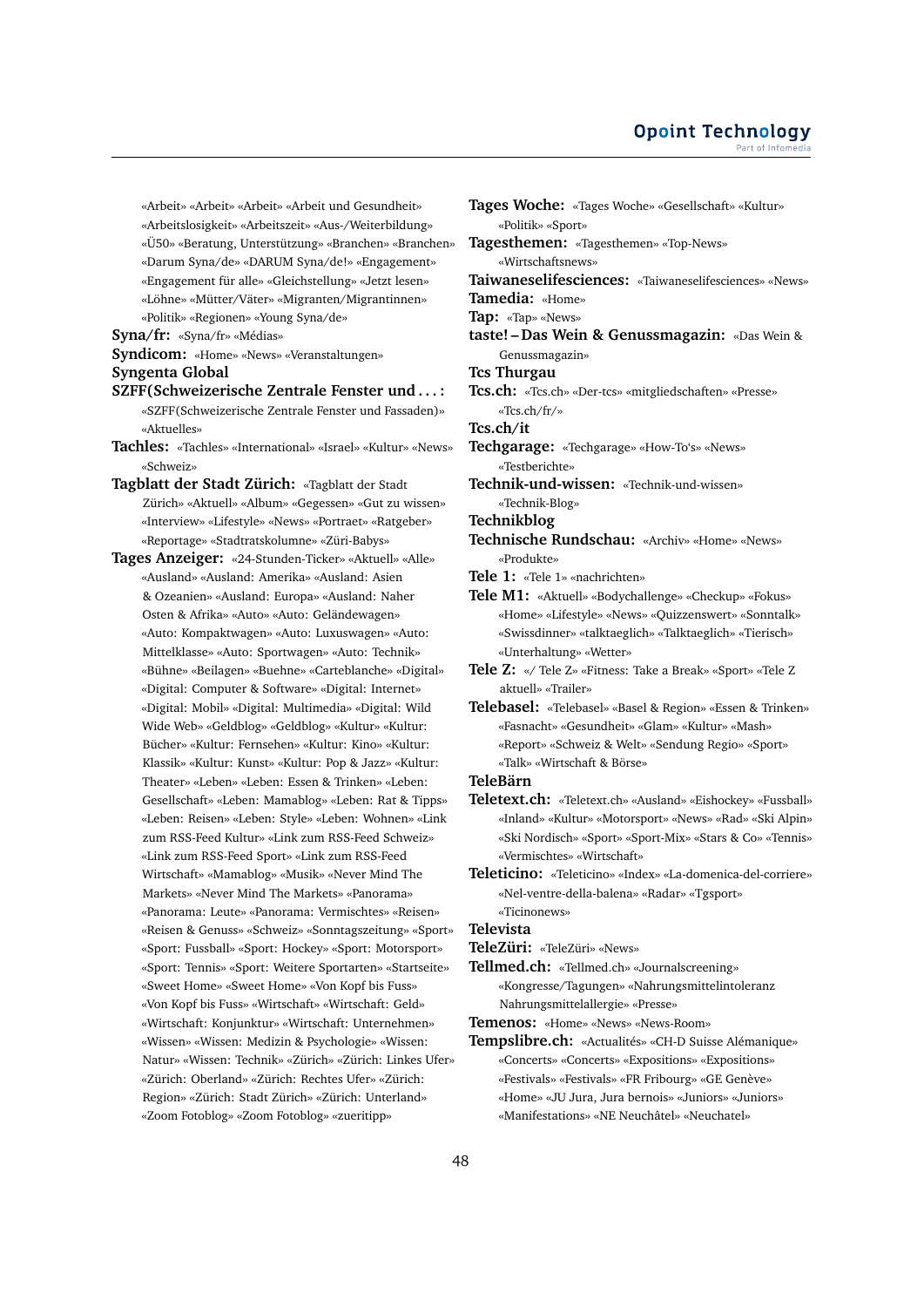«Spectacles» «Spectacles» «Suivant» «VD Vaud» «VS Valais»

#### **TENDANCE DECO**

**Terrenature:** «Feed»

**Terzstiftung:** «Terzstiftung» «Terzmagazin»

#### **Textile Future:** «Home»

**Textilpflege:** «Textilpflege» «News»

- **Thai Life Sciences**
- 
- **The Brander:** «The Brander» «Food» «Kultur» «Lifestyle» «Mode» «Reisen» «Technologie»
- **The Consultancy Group :** «The Consultancy Group»
- **The Cryptonomist:** «The Cryptonomist» «Altcoin» «Bitcoin» «Blockchain» «Crypto» «Crypto Forum» «DApps & Smart Contracts» «Defi» «Ethereum» «Events» «Exchange» «Fintech» «Fintech» «Gaming» «Interview» «Mining» «Regulation» «Security» «Stable Coin» «Technology» «Tool & app» «Trading» «Wallet» «Wiki» «World News»
- **The Curious Creative:** «Home»
- **The Daily Geek:** «The Daily Geek» «Accessori» «App» «Audio» «Audio & Video» «Car» «City» «Cooking» «Droni» «Entertainment» «Eventi» «Featured» «Foto» «Gadget» «Giocattoli» «Hardware» «Hi-Tech» «Home» «Home» «Home» «Hot Deals» «IFA» «InBusiness» «Infrastrutture» «Mobile» «Moda tech» «Networking» «Notebook&Laptop» «PRO» «Sicurezza» «Sistemi» «Smart Life» «Smartphone & Tablet» «Software» «Software» «Test» «TV» «Videogiochi» «Wearable»
- **The Daily Geek/de**
- **The Forest Trust:** «Home»
- **The Global Professional Tennis Coach . . . :** «The Global Professional Tennis Coach Association»  $\mathcal{N}_{\text{OMAC}}$
- **The Horophile:** «Home»
- **The ISN Blog**
- **The Local Switzerland**
- **The Lutheran World Federation:** «The Lutheran World Federation» «Blog» «News» «Resources»
- **The Market:** «The Market» «DAS INTERVIEW» «DIE MEINUNG» «English Content» «GRAFIK DER WOCHE» «HINTER DER HEADLINE» «Mister Market»
- **The New Humanitarian:** «Africa» «Aid and Policy» «Americas» «Analysis» «Asia-Pacific» «Conflict» «Environment and Disasters» «Europe» «Feature» «Film and Photo» «Food» «Front Page» «Health» «Human Rights» «In-depths» «Middle East» «Migration» «News» «Politics and Economics» «Water»
- **The Next Hour:** «The Next Hour» «Inside» «News» «Original» «People»
- **The Onliner:** «The Onliner» «Archiv» «Expertise» «Fokus»
- «Interview» «Leute» «Nachgefragt» «Out-of-Office» «Ticker» **The Watches TV TheNeverEndingCuriosity Think About:** «Blog» **ThinkSport:** «ThinkSport» «News» **Thomasvino.ch**
- **Threema**

**thun.ch**

**Thuner Amtsanzeiger:** «Thuner Amtsanzeiger» «saisonmagazin» «taxonomy/»

**Thuner Tagblatt.ch:** «Thuner Tagblatt.ch -» «Amerika» «Asien-und-ozeanien» «Ausland» «Auto» «Autosalon» «Börse» «Bern» «Bern» «Besonders» «Blogs» «dienste» «Digital» «Emmental» «Emmental» «Europa» «Fussball» «Gelaendewagen» «Geld» «Hockey» «Kanton-bern» «Karriere» «Kommentare & Analysen» «Kompaktwagen» «Konjunktur» «Kultur» «Leben» «Leichtathletik» «Leute» «Luxuswagen» «Marktplatz» «Mittelklasse» «Motorsport» «Naher-osten-und-afrika» «Oberaargau» «Oberaargau» «Oberland» «Oberland» «Panorama» «Panorama» «Rad» «Region» «Regionalsport» «Schweiz» «Schweiz» «Sport» «Sport» «Sportwagen» «Technik» «Tennis» «Thun» «Uefa-champions-league» «Uefa-europa-league» «Unternehmen-und-konjunktur» «Vermischtes» «Wahlen-steffisburg» «Wahlen-thun» «Weitere» «Wintersport» «Wirtschaft» «Wirtschaft» «Wissen»

# **Thurbo**

**Thurgaukultur.ch:** «Ausserdem» «Ausserdem: Brauchtum» «Ausstellung: Dauerausstellung» «Dies & Das» «Home» «Jazz» «Kabarett & Comedy» «Kinder» «Kurs | Workshop» «Lesung» «Musik» «Musik Theater» «Show & Unterhaltung» «Sounds» «Volks & Blasmusik» «Wissen»

#### **TibetDaily**

#### **Ticino**

- **Ticino Weekend:** «Ticino Weekend» «Archiv» «Top-Tipps»
- **Ticino Welcome:** «Ticino Welcome» «Amanda Prada» «Amanda Prada» «Andrea Grandi» «Ariella Del Rocino» «Ariella Del Rocino» «arte e cultura» «banche e finanza» «benessere» «Canton Ticino» «chef e ristoranti» «covid» «cultura» «Davide Gai» «Davide Gai» «Dimitri Loringett» «Dimitri Loringett» «Dimitri Loringett» «economia» «Eduardo Grottanelli De'Santi» «Eduardo Grottanelli De'Santi» «Elisa Bortoluzzi Dubach» «Elisa Bortoluzzi Dubach» «english version» «Eventi» «Eventi» «Eventi» «Eventi» «Eventi» «Eventi» «Fabiana Testori» «Fabiana Testori» «Fondazioni» «fondazioni» «Gerardo Segat» «Gerardo Segat» «Giacomo Newlin» «Giacomo Newlin» «Gianni Simonato» «Gianni Simonato» «Giorgia Cimma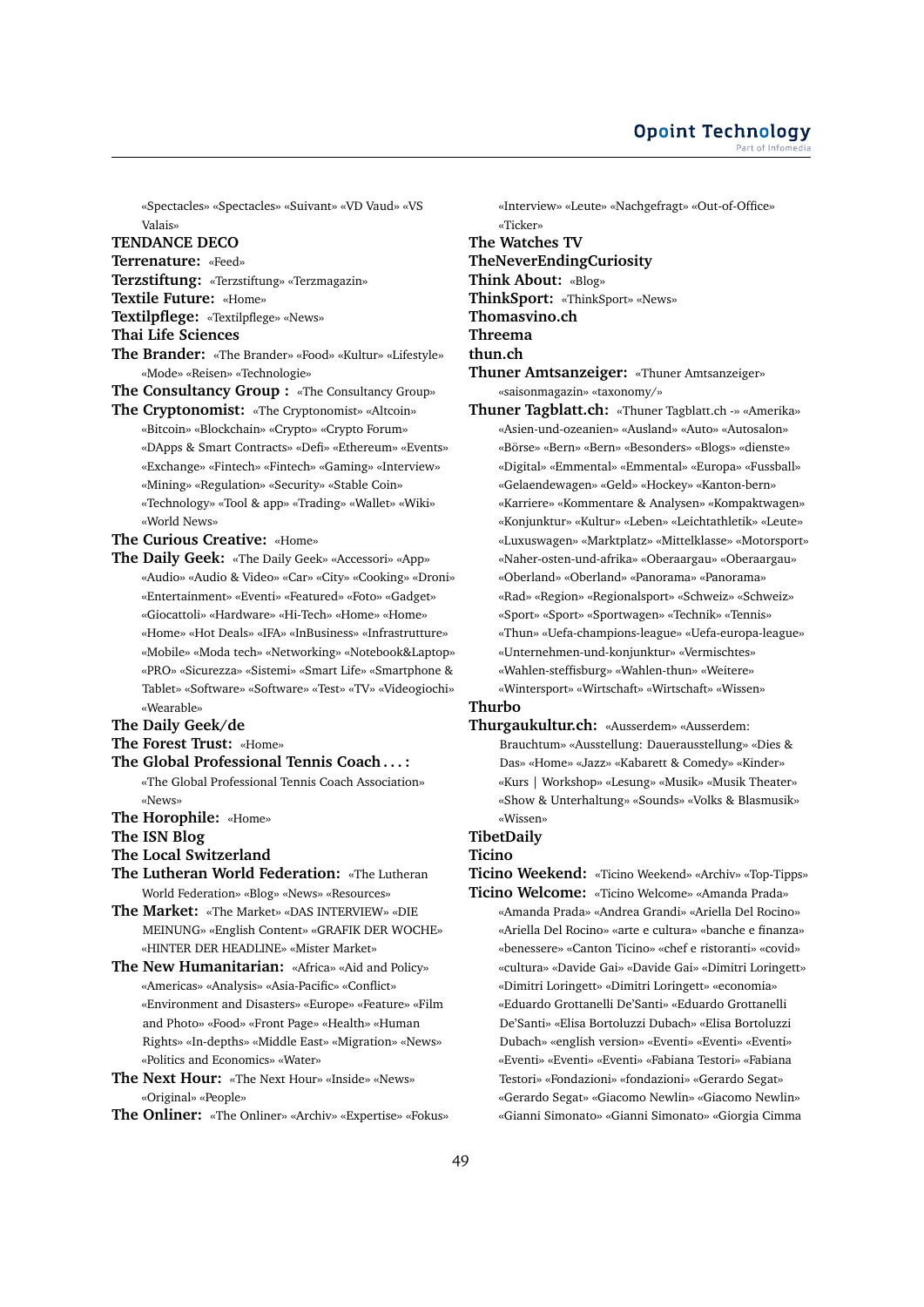Sommaruga» «Giorgia Cimma Sommaruga» «Giorgia Mantegazza» «Giorgia Mantegazza» «HCL» «industria e artigianato» «Joël Camathias» «Joël Camathias» «LAC» «Lago di Como» «Libri» «lusso» «Manuela Lozza» «Mario Mantegazza» «Mario Mantegazza» «Marta Lenzi Repetto» «Maurizio Casarola» «moda e fashion» «Morena Ferrari Gamba» «Moreno Bernasconi» «mostre e gallerie» «musica» «Paola Bernasconi» «Paola Chiericati» «Paola Chiericati» «Patrizia Peter Pedevilla» «Pietro Veragouth» «politica» «Rocco Bianchi» «Rudy Chiappini» «sanità» «società» «sport e campioni» «Ticino Welcome» «turismo» «Turismo in Ticino» «tw70» «università» «USI» «Valentino Odorico»

- **Ticino.ch/de:** «Ticino.ch/de» «Entdecken» «Erkunden» «Planen» «Ticino Ticket»
- **Ticino.ch/fr:** «Ticino.ch/fr» «Casino» «Découvrir» «Explorer» «Marchés et artisanat» «Musées et architecture» «Organiser» «Parcs et jardins» «Ticino Ticket» «UNESCO» «Vie nocturne»

**Ticino.ch/it**

- **TicinoLibero:** «TicinoLibero» «Abitare» «Benessere» «Coronavirus» «Cronaca» «Cronaca» «Economia» «Economia» «Media» «Mixer» «Mixer» «News» «Politica» «Sanità» «Sanità» «Sport» «TeleRadio»
- **Ticinolive:** «Ticinolive» «Arte» «Cultura» «Democrazia attiva» «Economia» «Estero» «Interviste» «Ospiti» «Primo piano» «Svizzera» «Ticino»
- **Ticinonews:** «Blog» «Commenti» «Economia» «Estero» «Homepage» «Magazine» «Magazine Conservatorio» «Oltre i confini» «Ospiti Blog» «Sport» «Sportello Salute» «Svizzera» «TG CRONACA» «Ticino» «Ticino Finanza» «Ticinonews People» «Tuor Blog»

**Tierhandlung.ch:** «News»

- **Tierwelt:** «Haustiere» «Home» «Kleintierzucht» «Natur & Umwelt» «News» «Nutztiere» «Ratgeber» «Reportagen» «Unterhaltung» «Wildtiere» «Zoo»
- **Tierwelt.news:** «Tierwelt.news» «Haustiere» «Natur & Umwelt» «News» «Nutztiere» «presseportal» «Wildtiere» «Zoo»

**Time Out Switzerland:** «Time Out Switzerland» «Art & culture» «Bars & pubs» «Hotels» «Music & nightlife» «News» «Restaurants & cafes» «Shopping» «Things to do»

**Tio:** «Agenda» «Altri Sport» «Attualita» «Attualitû «Attualitû «Biglietteria» «Calcio» «Cinema» «Concerti» «Cronaca» «Cronaca» «Cronaca» «Curiositû «Dal Mondo» «Economia» «Economia» «Economia» «Economia» «Elezioni cantonali 2019» «Focus» «Focus» «Gossip» «Hockey» «Home» «Mostre e incontri» «Motori» «People» «Pitstop» «Politica» «Politica» «Politica» «Spettacoli»

«Sport» «Svizzera» «Ticino» «Time in»

- **Tiorienteering:** «Tiorienteering» «Business» «Health» «Science» «Technology» «World»
- **Tiphaine Marie:** «Tiphaine Marie» «Fashion» «Lifestyle» «Travel»
- **Tippinpoint:** «Tippinpoint» «Financials» «Markets» «Sustainability» «Tech»
- **Tir TransNews:** «Tir TransNews» «Branche» «Bus» «Lcv» «Lkw» «Logistik» «Produkte»

# **Tize.ch**

**TobruckAve**

**Toggenburg24:** «Toggenburg24» «Auto & Mobil» «Bildung» «Food» «Freizeit» «Gesundheit» «Immo & Bau» «Kultur» «Lifestyle» «Magazin» «Politik» «Polizeinews» «Wirtschaft»

**Toggenburger Zeitung:** «Toggenburger Zeitung» «Community» «Events/Kultur» «Lifestyle» «See und Gaster» «Toggenburg»

**Top Online:** «Coronavirus» «Galerien» «Home» «News» «People» «Schaffhausen» «Schweiz» «Sport» «St.Gallen» «Tele-top» «Thurgau» «Welt» «Winterthur» «Zürich»

**Toppharm:** «Aktuell»

- **Tou.ch**
- **Tour de Suisse:** «Tour de Suisse» «News»
- **Tourismus-News:** «Österreich» «Deutschland» «Home» «Kambodscha» «Schweiz» «USA»
- **Touristikzeitung**
- **Tout l'Immobilier:** «Tout l'Immobilier» «Articles»

**Toxic:** «Home»

- **Tposcht:** «Tposcht» «Gemeinde» «Kirchen»
	- «Polizeimeldungen» «Schulen» «Zeughaus»
- **Trad e Direct:** «E-sider.com» «Actualités»
- **Tradition:** «Home» «News»
- **Traildevils:** «Talk»
- **Transfair:** «Transfair» «Aktuell» «Aktuell» «Aktuell» «Aktuell» «Medienmitteilungen» «Newsarchiv»
- **Transfair/Fr:** «Transfair/Fr» «Actualité» «Actualité» «Actualité» «Actualite» «Actuel» «Archive news» «Médias»
- **Transfair/It:** «Transfair/It» «Archivio news» «News» «News»

**Transfer Markt:** «Startseite»

**Transhelvetica**

**Transparency International:** «Transparency International» «Transparency-schweiz-in-den-medien»

- **Traumhaus:** «Traumhaus» «Aktuelle Sonderausgabe» «Hausreportagen» «Kaleidoskop» «Küche + Bad» «Weitere Themen»
- **Travel News:** «Travel News» «Business Travel» «Cruise» «Destinationen» «English Corner» «Flug» «Hotellerie» «Lounge» «Rail & Road» «Reiseanbieter» «Tourismuswelt» «Travel Tech»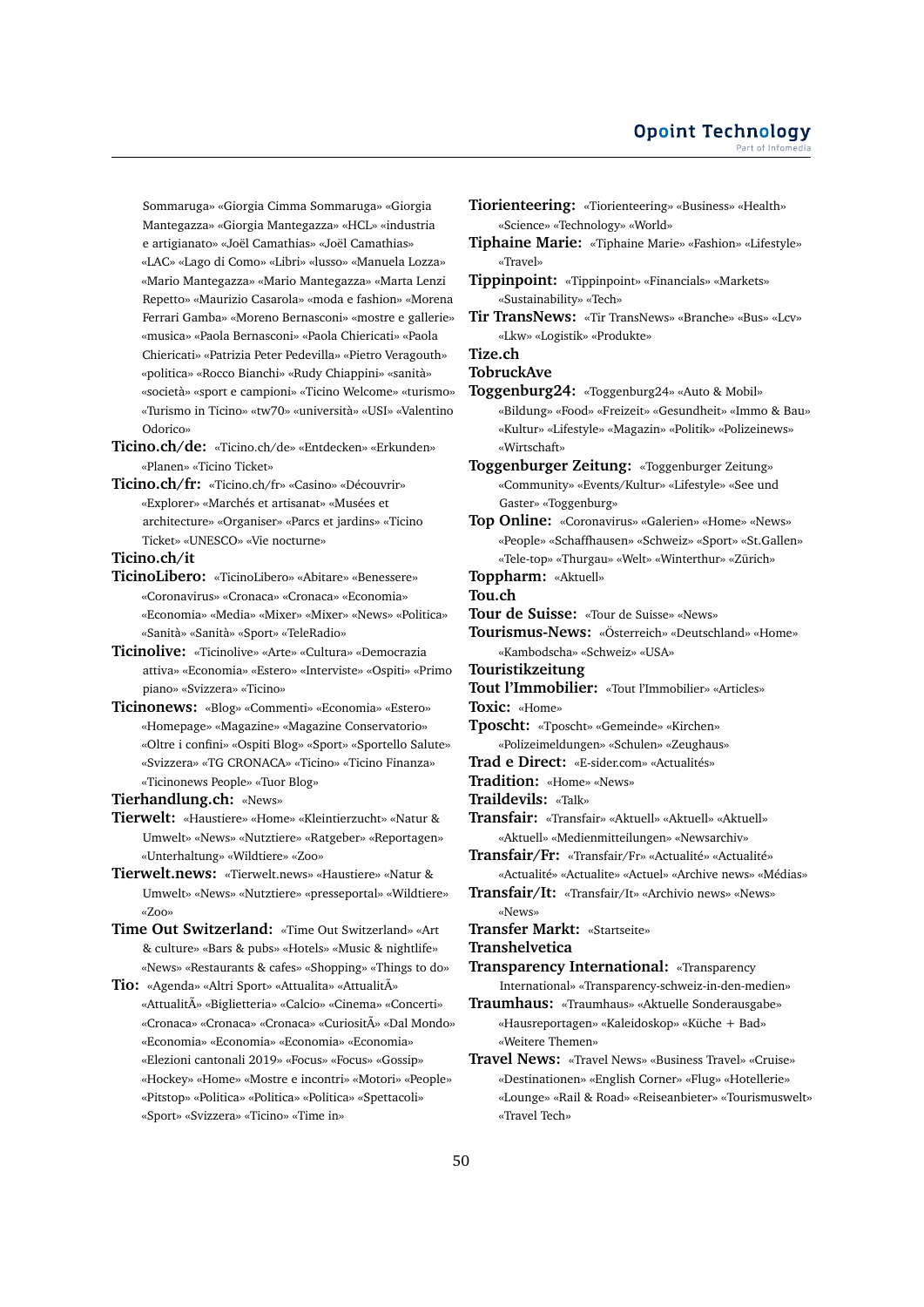**Travelblogger:** «Travelblogger» «Airlines» «Alle» «Alle» «Alle» «Amerika» «Asien» «AutoReisen» «Österreich» «British Columbia» «Deutschland» «Europa» «Finnland» «Griechenland» «Hotels» «Italien» «Kalifornien» «Kanada» «Kreuzfahrt» «Litauen» «Louisiana» «Magazin» «Nevada» «North Carolina» «Norwegen» «Philippinen» «Polen» «Schweden» «Schweiz» «Singapur» «Thailand» «USA»

**Traveller Made:** «Traveller Made» «Press Releases» «Press Room»

- **Trend Magazin:** «BEAUTY» «Entertainment» «Entertainment: Kino Aktuell» «Entertainment: Kinotipps» «Entertainment: Multimedia» «Fashion & Style» «Gutscheincode» «Gutscheine» «Gutscheine» «Home» «Lifestyle» «Lifestyle: Auto & Motorrad» «Lifestyle: Beauty» «Lifestyle: Geschenkideen» «Lifestyle: Gesundheit» «Lifestyle: Reisen» «Lifestyle: Wissen» «Music» «Musik: Aktuell» «Musik: Album Releases» «Musik: Festival & Openair» «Musik: Interviews» «News» «People & Gossip» «People Category» «STARS»
- **Trendsandstyle.ch:** «Trendsandstyle.ch» «Auto» «Beauty» «Beauty & Gesundheit» «Events» «Fashion» «Gesundheit» «Kolumne» «Kulinarisches» «Lifestyle» «People» «Porträts» «Sport» «Umwelt» «Wellness» «Wohnen»

**Triathlon.org:** «Triathlon.org» «Leeds» «News» «News» **Tribunal Arbitral du Sport Court of . . .**

- **Tribune de Geneve:** «Tribune de Geneve» «Actu genevoise» «Afrique» «Amériques» «Argent & finances» «Asie & Océanie» «Auto» «Autres Arts» «Économie» «Circulation en ville» «Culture» «Emploi & formation» «Entreprises» «Environnement» «Europe» «Football» «France voisine» «GE Servette HC» «Genève» «Geneve: Faits divers» «Hard-/Software» «Herrmann» «High-Tech» «Hockey» «Jeux» «La Côte» «Mode» «Monde» «Monde: Faits divers» «Musique» «People» «RSS: Culture» «RSS: People» «RSS: Suisse» «Santé» «Savoirs» «Sciences» «Servette FC» «Sports» «Suisse: Faits divers» «Télévision» «Toute l'actu sports» «Un jour d'actu» «Vivre» «Voyages» «Web»
- **Tsüri:** «Tsüri» «Kultur» «Politik» «Smart City» «Tsüri-Chopf» «Was lauft?»

**Turnverband**

- **Tuttosprint:** «Tuttosprint» «Auto/Moto» «Digitaltime» «EmobilityTime» «Motorsport» «Musica e spettacoli» «News» «Puntoit» «RSS» «Turismo» «Veicoli Commerciali»
- **Tvo Online:** «Online» «Online Aktuell» «Online – Programm» «Online – Sendungen» «Online – TV Programm»
- **TX Group:** «TX Group» «Newsroom»
- **Typo3.org:** «Typo3.org» «Show more»

«research» **UDC Valais:** «Accueil» **UFA Revue:** «Fenaco-Landi» «Home» «Landtechnik» «Management» «Nutztiere» «Pflanzenbau» «Verschiedenes»

**Ubs:** «Home» «Latest media releases» «Media Relations»

#### **UK Biotech Database**

**Ulysse Nardin:** «Home»

- **Umwelt Zeitung :** «Umwelt Zeitung» «Abfall / Recycling» «Aktuelles» «Artenvielfalt» «Editorial» «Editorial Aargau» «Editorial Basel-Landschaft» «Editorial Basel-Stadt» «Editorial Solothurn» «Energie» «Klima» «Mobilität» «Nachhaltigkeit» «Wasser»
- **Umwelttechnik:** «Umwelttechnik» «Fachartikel»
- **Un Geneva:** «Homepage» «News»
- **UNAIDS:** «UNAIDS» «Media»
- **Unctad:** «Unctad» «COVID-19» «Statistics»
- **Undrr:** «News»
- **UNECE:** «Home»
- **UNEP FI:** «Home»
- **UNHCR:** «Actualites» «Home» «Home»

«La-parole-aux-refugies» «Medias» «News» «Press» «Une-nouvelle-donne-pour-les-refugies» «videos»

- **UNI Global Union:** «De» «Es» «Fr» «Home» «News» «Press» «Sv»
- **Unia**

**Unil**

- **Union Cycliste Internationale:** «Home»
- **United Nations Human Rights:** «Home»
- **Uniterre:** «Uniterre» «Actualités» «Communiqués» «Manifs» «Thématiques»
- **Unitron:** «News»
- **Universität Basel:** «Universität Basel» «News»
- **Universität Basel:** «Universität Basel» «News»
- **Universität Bern:** «Universität Bern» «Medienmitteilungen» «Uniaktuell»
- **Universität Zürich:** «Universität Zürich» «Agenda» «Berufungen / Ernennungen» «Campus» «Forschung» «Lehre» «Leute» «Lorbeeren» «Medienmitteilungen» «News» «News» «Publikationen» «Topics» «Veranstaltungen» «Vet»

## **Université de Genève**

**UnterhaltPlus:** «UnterhaltPlus» «Aktuell» «Magazin» «Tipps»

**Unterland Zeitung**

- **Unternehmen Tagesanzeiger CH**
- **UnternehmerZeitung:** «Digital» «Events» «Finance» «Home» «Management» «Marketing» «Start-up» «Unternehmen» «VR Praxis»
- **Untersee Nachrichten:** «Untersee Nachrichten»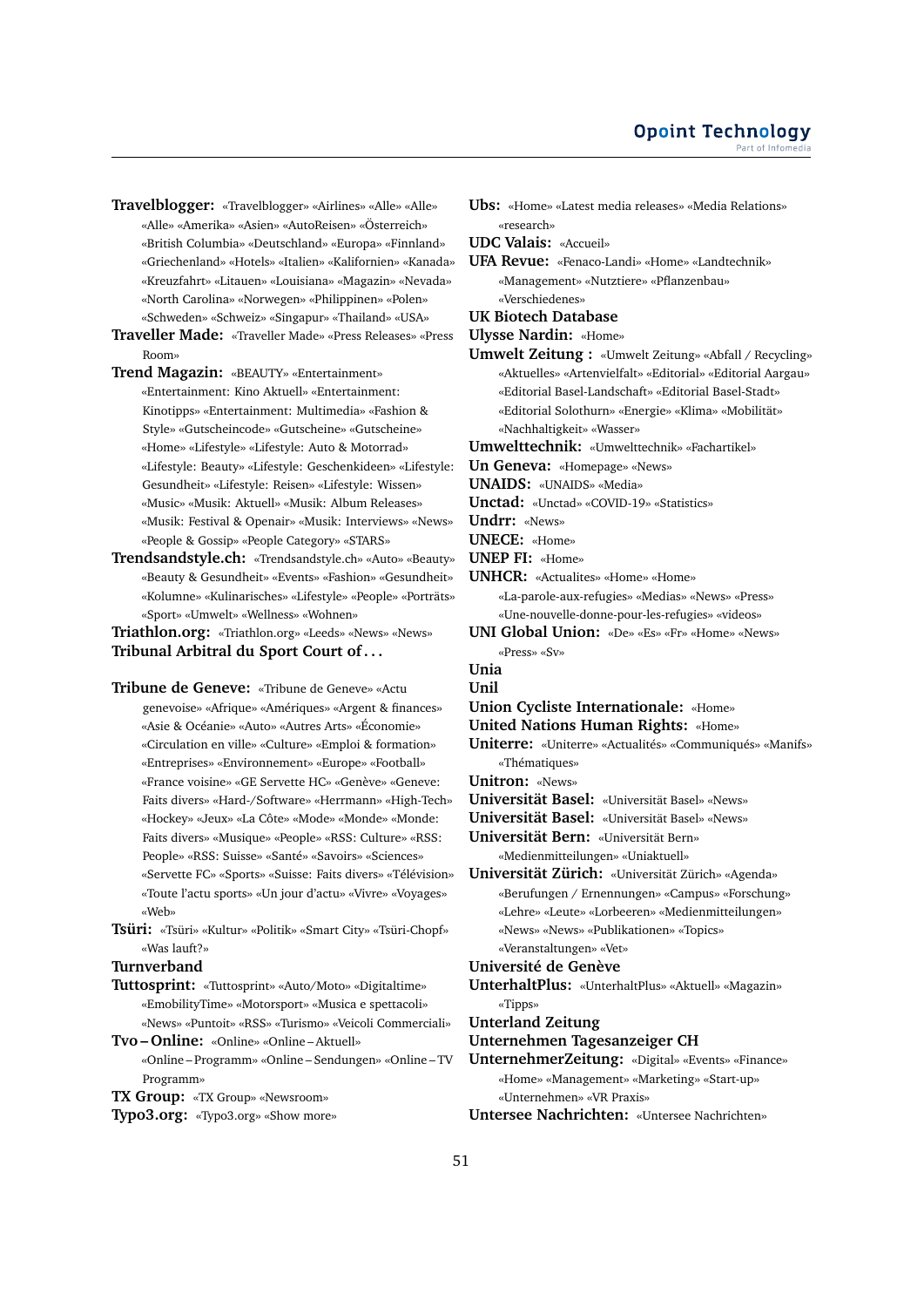«Community» «Fotostrecken» «Immo» «Inserate» «Lesermeinungen» «Lifestyle» «Region» «Stadt Frauenfeld» «Untersee» «Veranstaltungen»

- **Untoday.org:** «Untoday.org» «3 questions to» «Focus on» «Inside view» «International Geneva» «Leisure and culture» «Memories of life at the UN» «Other matters» «Photos of the month» «Your Health»
- **Urner Wochenblatt:** «Aktuell»

**usalifesciences.com:** «Home» «Us»

- **Usgang.ch:** «Usgang.ch» «Basel» «Basel: Events» «Basel: Lifestyle» «Basel: Magazine: Events» «Basel: Swiss Nightlife Award» «Basel: User» «Bern» «Bern: Blog» «Bern: Events» «Bern: Lifestyle» «Bern: Magazine: Events» «Bern: Swiss Nightlife Award» «Luzern» «Luzern: Blog» «Luzern: Events» «Luzern: Lifestyle» «Luzern: Magazine: Events» «Luzern: Swiss Nightlife Award» «Romandie» «Romandie: Blog» «Romandie: Events» «Romandie: Lifestyle» «Romandie: Magazine: Events» «Stgallen: Blog» «Stgallen: Events» «Stgallen: Magazine: Events» «Stgallen: Magazine: Lifestyle» «Stgallen: Magazine: Swiss Nightlife Award» «Tessin» «Zürich» «Zürich: Blog» «Zürich: Events» «Zürich: Lifestyle» «Zürich: Magazine: Events» «Zürich: Swiss Nightlife Award»
- **Uvek Admin:** «Dokumentation» «Energie» «Kommunikation» «Raumentwicklung» «Startseite» «Umwelt» «Verkehr»

**UverkehR:** «UverkehR» «Aktuell»

- **uzwil24.ch:** «uzwil24.ch» «Auto & Mobil» «Übersicht» «Übersicht» «Badminton» «Bildung» «Clientis Bank Oberuzwil» «Eishockey» «Firmennews» «Flawil» «Fussball» «Immo & Bau» «In-/Ausland» «Jonschwil» «Kanton SG» «Kultur» «Leserbriefe» «Lifestyle» «Magazin» «Niederbüren» «Niederhelfenschwil» «Oberbüren» «Oberuzwil» «Polizeinews» «Raiffeisenbank Regio Uzwil» «Region» «Sport» «Sport In-/Ausland» «Sport Regional» «Uzwil» «Zuzwil»
- **Valiant Privatbank AG:** «Home» «Medienmitteilungen und News»
- **Valtronic Technologies:** «News»
- **Vanessaciliberto.com:** «Vanessaciliberto.com» «Beauty» «Lifestyle» «Outfits» «Travels»
- **VapingPost:** «VapingPost» «Community»
- **Vapolitique:** «Médias» «Santé publique» «Science» «Suisse»
- **Vayamo:** «Vayamo» «Freizeit und Kreatives» «Spiritualität und Horoskop »
- **vbzonline.ch**
- **Velo Journal:** «Velo Journal» «Aktuell» «Blog» «Nachrichten»
- **Verband öffentlicher Verkehr**

**Verband Schweizer Fachjournalisten Sfj:** «Home» «News» **Verkehrs Club der Schweiz Sektion Bern:** «Verkehrs Club der Schweiz Sektion Bern» «News Aktuell» **Verkehrsclub Schweiz (VCS):** «Verkehrsclub Schweiz (VCS)» «News» «politik» **Verlagshaus Schwellbrunn:** «Verlagshaus Schwellbrunn» «Blog» **Vernier en ligne:** «Vernier en ligne» «Actualités» **VernissageTV Art TV:** «Home» **Vertec AG:** «Vertec AG» «Blog» **Vertikal:** «Home» «News» **Verts.ch Vilan24:** «Vilan24» «Aktuell» «Gemeinden» «Kolumnen/Kommentare» «Kultur» «Leserbriefe» «Persönliches» «Politik» «Sport» «Veranstaltungen» «Vereine» «Vermischtes» «Wirtschaft/Tourismus» **Ville de Genève:** «Ville de Genève» «Actualités» **Ville de Neuchâtel Vimentis Vins Confédérés:** «Vins Confédérés» «Guide des caves» «Liens» «Tarifs» «Visite des caves» **Virgin Radio Rock:** «Virgin Radio Rock Hits» **Viscom:** «Aktuell» «News» «News-Archiv» **Viscomedia vitagate.ch:** «vitagate.ch» «Gesund & schön» «Themen von A-Z» «Therapien von A-Z» **Vitamag:** «Vitamag» «Allergien» «COVID» «Erste Hilfe» «Mein Essen» «Mein Körper» «Mein Leben» «Meine Gesundheit» «Meine Pflege» «Meine Psychologie» «Meine Schönheit» «Osteoarthritis» «Sport & Erholung» «Stress» «Vita TV» «Vitamine» **Vogel Gryff:** «Vogel Gryff» «Allgemein» «Basel» «Riehen / Bettingen» «Sport» **Volketswiler Nachrichten:** «Volketswiler Nachrichten» «Alle» «Galerien» «Videos» **Volksstimme:** «Anwil» «Augenschein» «Basel» «Baselbiet» «Böckten» «Bennwil» «Bezirk Liestal» «Bezirk Sissach» «Bezirk Waldenburg» «Bildung» «Buckten» «Buus» «Diegten» «Diepflingen» «Eishockey» «Energie Umwelt» «Entlastungspaket» «Eptingen» «Fasnacht» «Fussball» «Gastronomie» «Gelterkinden» «Gemeinden» «Gesellschaft» «Gesundheit» «Häfelfingen» «Hemmiken» «Itingen» «Justiz» «Känerkinden» «Kienberg» «Kultur» «Landwirtschaft» «Lausen» «Läufelfingen» «Leichtathletik»

- «Leserreise» «Maisprach» «Medien» «Nachtcafé» «Natur» «Nusshof» «Oltingen» «Ormalingen» «Politik» «Polizei» «Ratgeber» «Rümlingen» «Rünenberg» «Region» «Rickenbach» «Rothenfluh» «RSS» «Schweiz» «Serien»
- 52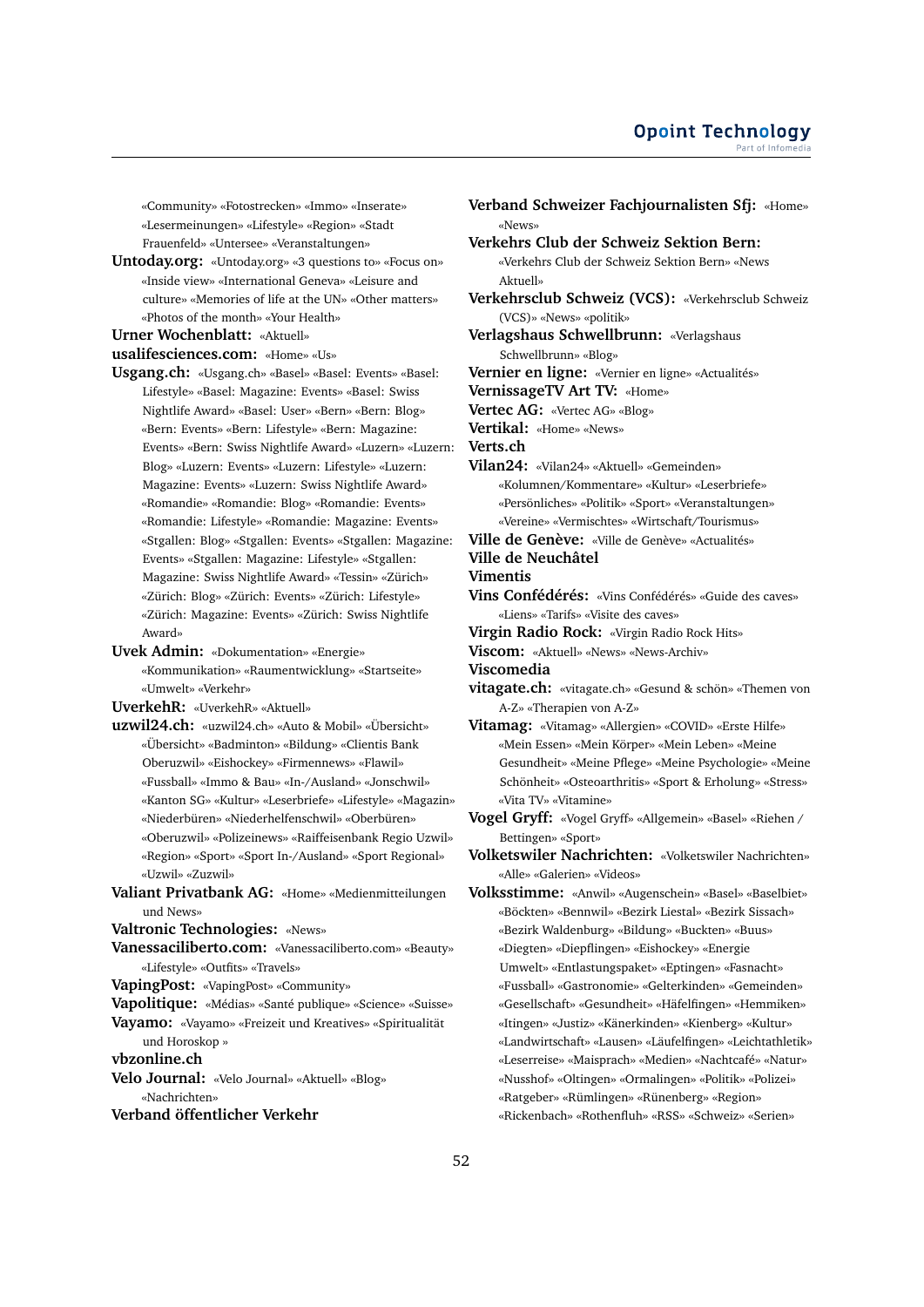#### **Opoint Technology** Part of Infomed

«Sissach» «Sommerserien» «Sport» «Startseite» «Tecknau» «Tenniken» «Thürnen» «Turnen» «Umfragen» «Vereine» «Verkehr» «Wahlen» «Weitere Sportarten» «Wenslingen» «Wintersingen» «Wirtschaft» «Wisen» «Wittinsburg» «Zeglingen» «Zunzgen»

#### **Volkswagen:** «Volkswagen» «Lifestyle»

**Volkswirtschaft, Die Online:** «Volkswirtschaft, Die Online» «Arbeitsmarkt» «Übrige Wirtschaftspolitik» «Finanzen/Steuern» «Finanzmärkte» «International» «Konjunktur/Wachstum» «Sozialpolitik» «Standortfaktoren» «Themen»

**Von Roll Markets and products**

#### **Vontobel:** «Vontobel» «News Archiv» «Press Releases»

- **Vorsorgeexperten.ch:** «Vorsorgeexperten.ch» «Ad-personam» «Aktuelle-themen» «Analysen» «Aus-dem-markt» «Aus-der-politik» «Berichte/» «Diskussion-von-aktuellen-fragen» «Interviews» «Meinungen» «Recht-gesetz» «Rechtsprechung» «Regulatorisches»
- **Vorsorgeforum.ch:** «Vorsorgeforum.ch» «BVG-Aktuell» «No Comment»
- **Vorwaerts:** «Aktionen & soziale Kämpfe» «Aktuelle Printausgabe» «Alternative Ökonomie» «Antifa» «EU-Europa» «Gewerkschaften» «Home» «Inland» «International» «Israel-Palästina» «Kapital & Arbeit» «Kongresse und Konferenzen» «Kultur» «News» «Partei der Arbeit» «Religion und Sozialismus» «Repression» «Termin» «Theorie & Debatte» «Umwelt & Natur» «Videos»
- **Voxia Communication:** «Home» «Newsroom» **Vpod ssd:** «Vpod ssd» «News»
- **Vps:** «News» «Home»
- 
- **Vs.ch:** «Vs.ch» «Kommunikation und Medien»
- **VSG:** «Vsg-sspes.ch»
- **Vybe:** «Vybe» «EMobilität» «Filme & Serien» «Games» «Hardware-Tests» «News» «Serien-Reviews» «Smartphones» «Technik»
- **Walderwyss:** «Home»
- **Wandermagazin Schweiz:** «Wandermagazin Schweiz» «Abo»

# **WatchAdvisor**

- **Watches News:** «Watches News» «Longines» «News»
- **Watches News FR:** «Watches News FR» «A propos» «Magazine» «Montres» «Nomos fr» «Vidéos»

#### **Watchespedia**

- **Watchonista:** «Watchonista» «Actualites» «FR» «News» «novelties»
- **Watson:** «Watson» «20national» «Best of Watson» «Blaulicht» «Blogs» «Blogs» «Bundesliga» «Digital Games» «Divertissement» «Dumm gelaufen» «Economie»

«Fail-Dienstag» «Fail-Dienstag» «filme» «Food» «FR News» «Franzoni Hemmige» «Fussball» «gef» «Gerechtigkeit siegt» «Gesellschaft Politik» «Gesundheit» «International» «Irak» «Israel» «Klischeekanone» «Leben» «Musik» «Panorama» «Picdump» «Populärkultur» «Retro» «Russland» «Schweiz» «Spiegel» «Sport» «Sport» «Suisse» «Tennis» «Usa» «Wein doch» «Wirtschaft» «Wissen» «World of Watson» «Zentralschweiz» «Zentralschweiz»

**Wave-mag.ch:** «Wave-mag.ch» «Action» «Allgemein» «Drive» «Media» «Motor» «People» «Report» «Sail» «Style» «Technic» «Travel»

#### **Wayn**

- **Wädenswiler Anzeiger:** «Wädenswiler Anzeiger» «Aktuell» «Alle Beiträge» «Allgemein» «History» «Richterswil» «Schaufenster» «Vereine» «Wädenswil»
- **Wbcsd:** «Access to Energy» «Access to Energy» «Cement» «Consumption & Value Chain» «Development» «Eco-Patent Commons» «Ecosystems» «Electricity Utilities» «Energy & Climate» «Energy Efficiency in Buildings» «Forestry Products» «Future Leaders Team» «GHG Protocol» «Home» «Mobility» «People Matter» «SDMI» «The Business Role» «Tires» «Urban Infrastucture» «Water»
- **Wbw:** «Wbw» «Archive»
- **Web Journal:** «Allgemeines» «Basel : Allgemeines» «Basel : Kultur» «Basel : Wirtschaft» «Elass : Allgemeines» «Elsass : Kultur» «Gast-Beiträge» «Hans Saner» «J.-P. Lienhards Archiv» «Martin Zingg» «Mermets Zeichenstift» «Start» «Wirtschaft»
- **Weblaw.ch:** «Home» «Jusletter»
- **weeklynewsreview.com:** «weeklynewsreview.com» «Life» «News» «Politics» «Science&Tech»
- **Weinfelder Nachrichten:** «Weinfelder Nachrichten» «Community» «Events / Kultur» «Kreuzlingen» «Lifestyle» «Sport» «Weinfelden»
- **Weinheiten:** «Weinheiten» «Blinddegustation» «Buchrezension» «News»
- 
- **Weinhold Legal**
- **Welcome to the IASC:** «IASC (Inter-Agency Standing Committee)»

**Weltwoche.ch:** «Home»

- **Wenger Plattner:** «Home» «News»
- **Werbewoche:** «Digital» «etats» «Events» «Kommunikation» «Marketing» «Medien» «Menschen» «Werbung» «Zu guter Letzt»

**Werbung:** «Home» «News»

**Werdenberger Obertoggenburger:** «Werdenberger Obertoggenburger» «Azmoos» «Bündnerland» «Buchs» «Ebnat-Kappel» «Frümsen» «Gams» «Grabs» «Gretschins» «Haag» «Krummenau» «Liechtenstein» «Malans»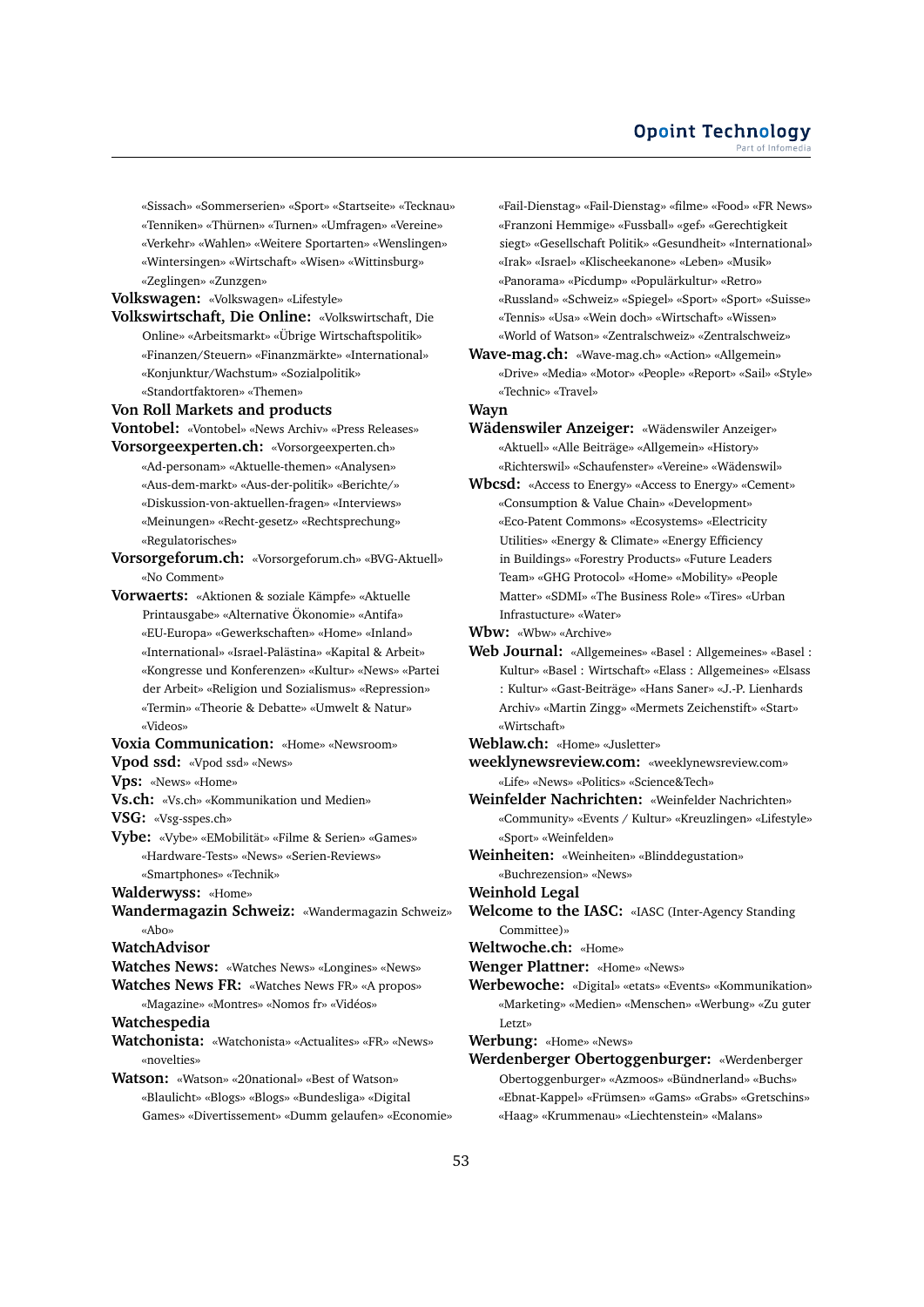«Nachbarschaft» «Nesslau» «Neu St. Johann» «Oberschan» «Obertoggenburg» «Räfis-Burgerau» «Rheintal» «Salez» «Sarganserland» «Sax» «Sennwald» «Sevelen» «Sport» «Starkenbach» «Stein» «Traueranzeigen» «Trübbach» «Unterwasser» «Wartau» «Wattwil» «Weite» «Werdenberg» «Wildhaus-Alt St.Johann» **Werkstattatlas:** «News» «Startseite» **Westlaw Today Wheels and you:** «Wheels and you» «Analyse» «Eco» «Essais» «Loisirs» «News Auto» «Sport Auto» «Technique» **Whisky News:** «Reportages» **Whisky-Time:** «Whisky-Time» «News» **Whiteout SnowBoarding wiamedia.ch:** «wiamedia.ch» «Cars» «Food-travel» «Geek» «lifestyle» **Widewalls:** «Magazine» **Widmatt atelier Wil24 Wild beim Wild.com:** «Wild beim Wild.com» «Kunterbunt» «Unkultur» **Wilder Garten Wiler Nachrichten:** «Wiler Nachrichten» «Community» «Events / Kultur» «Flawil / Uzwil» «Hinterthurgau» «Lifestyle» «Sport» «Wil / Region» **Willisauerbote:** «Hinterland» «Kanton» «News» «Sport» «Start» «Wiggertal» **Willkommen in der Ferienregion Interlaken Winterthurer Zeitung:** «Winterthurer Zeitung» «Events» «Lifestyle» «People» «Politik» «Region» «Sport» **Wipkinger-Zeitung Wireltern:** «Wireltern» «Erziehung» «Familie» «Freizeit & Lifestyle» **Wirtchaftskammer Wirtschaft:** «Wirtschaft» «Arbeitsmarkt» «Automobil» «Bankgeheimnis» «Baugewerbe» «Börse» «Börse New York» «Börse Tokio» «Börse Zürich» «Detailhandel» «Energie» «Finanzkrise» «Finanzplatz» «Fusionen/Übernahmen» «Immobilien» «Industrie» «KMU-Magazin Research» «Landwirtschaft» «Landwirtschaft» «Logistik» «Luftfahrt» «Medien» «Mehr» «Messen» «Nahrungsmittel» «Pharma / BioTech» «publinews» «Publinews» «Startup News» «Swiss» «Telekommunikation» «Tourismus» «UBS» «Uhren» «Werbung» **Wirtschaftszeit Schweiz:** «Bau & Immobilien» «Finanzen» «Karriere & Bildung» «News» «News Schweiz» «Schweiz Gastronomie & Tourismus» «Schweiz

**Wochen-Zeitung:** «Wochen-Zeitung» «20 Jahre

«Unternehmen» «Veranstaltungen»

Personalia» «Schweiz Wirtschaftsnews » «Startups»

Unesco Biosphäre Entlebuch» «Auszeit» «Ört u Näme» ««Eingeschränkt leben»» «Brissago» «Brissago» «Emmental im Bild» «Engagiert für die WZ» «Geschichten aus dem Untergrund» «Jubiläum 75 Jahre SCL Tigers» «Klingt gut» «Objekt der Woche» «Pflanzengesundheit» «Regionales» «Regionales» «Rubriken» «Schräglage» «Sport» «Sport» «U 20» «Vo früecher» «Weitere Beiträge finden Sie im Dossier» «Wiederverwerten» «Wohnlich» **Wochenblatt:** «Aesch/Pfeffingen» «Arlesheim»

«Dornach/Gempen/Hochwald» «Münchenstein» «Reinach» «Wob» «Wos» «Wos: Dorneckberg/Leimental» «Wos: Laufen/Laufental» «Wos: Thierstein»

**Wohleranzeiger:** «Abstimmungen» «Abtwil» «Arbeit» «Aristau» «Arni» «Auto» «Auw» «Baugewerbe» «Bücher» «Bünzen» «Büttikon» «Beinwil/Freiamt» «Benzenschwil» «Berikon» «Besenbüren» «Bettwil» «Bildergalerie» «Bildung» «Boswil» «Brauchtum» «Bremgarten» «Bremgarten» «Dintikon» «Dottikon» «Eggenwil» «Einwohnerrat» «Eishockey» «Eishockey» «Energie» «Eröffnungen» «Essen und Trinken» «Fahrwangen» «Fasnacht» «Film» «Finanzen» «Fischbach-Göslikon» «Fussball» «Fussball» «Galerie» «Gedenken» «Geltwil» «Geräteturnen» «Gericht» «Gesundheit» «Gewerbe» «Grosser Rat» «Handball» «Handball» «Haustiere» «Hägglingen» «Hermetschwil-Staffeln» «Hilfikon» «Industrie» «Inserate» «Inserate» «Islisberg» «Jonen» «Jugend» «Kallern» «Kampfsport» «Kampfsport» «Kanton» «Kantonsregierung» «Künten» «Kelleramt» «Kelleramt» «Kirche» «Kolumne» «Kolumne» «Kommentar» «Korbball» «Kriminalität» «Kunst» «Kunstturnen» «Landwirtschaft» «Laufsport» «Leserbriefe» «Literatur» «Mühlau» «Meinungen» «Meisterschwanden» «Merenschwand» «Mountainbike» «Muri» «Muri» «Museum» «Musik» «Mutschellen» «Mutschellen» «Namen» «Natur» «Niederwil» «Oberfreiamt» «Oberfreiamt» «Oberlunkhofen» «Oberwil-Lieli» «Parteien» «Pferdesport» «Politik» «Polizeimeldungen» «Porträt» «Radsport» «Region Bremgarten» «Religion» «Ringen» «Ringen» «Rottenschwil» «Rudolfstetten» «Sarmenstorf» «Schule» «Schwingen» «Schwingen» «Seilziehen» «Service» «Sins» «Ski» «Soziales» «Spitex» «Sport» «Sport» «Sport – Kampfsport» «Sport – Leichtathletik» «Start» «Tägerig» «Technologien» «Tennis» «Theater» «Tourismus» «Traditionen» «Turnen» «Uezwil» «Umfragen» «Unterfreiamt» «Unterlunkhofen» «Vereine» «Verkehr» «Villmergen» «Volleyball» «Volleyball» «Wahlen» «Waltenschwil» «Weitere Sportarten» «Weitere Sportarten» «Wetter» «Widen» «Wirtschaft» «Wohlen» «Wohlen» «Zufikon»

**Wohnmobil & Caravan:** «Wohnmobil & Caravan»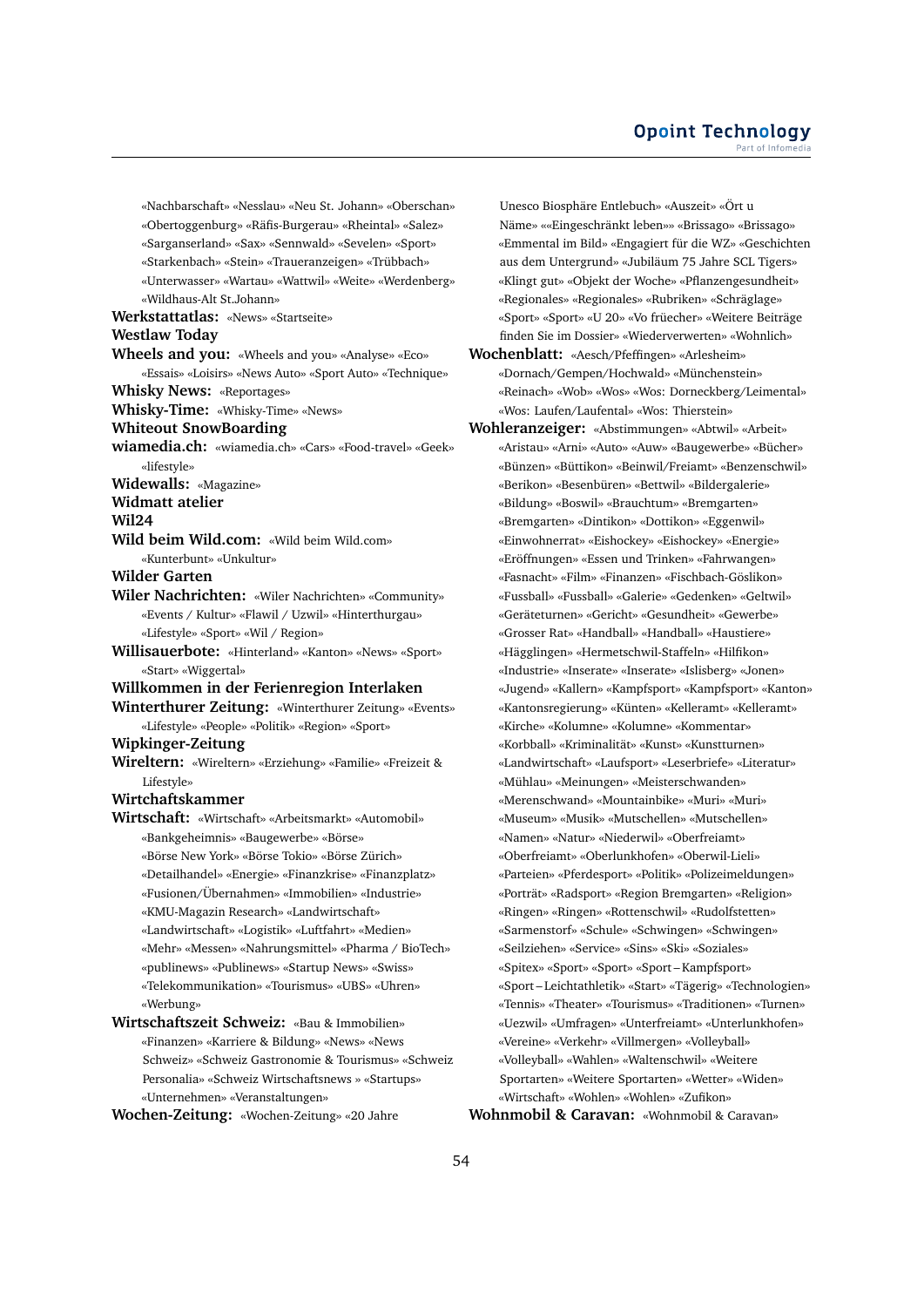«Branchennews» «Caravan» «de» «Reisen und Camping» «Wohnmobil» «Zubehör»

**wohnrevue:** «Auftakt» «Fokus» «Inspiration» «Service»

**Wohnrevue.ch:** «Blog»

- **Wolfsberg Group**
- **Women in Business:** «Home» «News & Events»
- **Work Die Zeitung zur Arbeit:** «Die Zeitung zur Arbeit»
- **World Council of Churches:** «World Council of Churches» «News» «Press Centre»
- **World Economic Forum Blogs:** «Le Forum Économique Mondial» «Blogs – Agenda» «Blogs – Agenda» «Blogs – Global» «Blogs – Home» «Blogs – News» «Blogs – News Releases»
- **World Health Organization:** «World Health Organization» «Afro Who» «emergencies» «home» «Newsroom» «rss»
- **World Heart Federation:** «World Heart Federation» «Blog» «News»
- **World Intellectual Property Organization:** «World Intellectual Property Organization -» «Home» «Pressroom»
- **World Meteorological Organization EN:** «World Meteorological Organization EN» «Media» «News» «News from Members» «Press Release»
- **World Meteorological Organization RU:** «World Meteorological Organization RU» «News» «Press release»
- **World of wellness:** «World of wellness» «Archiv» «Beauty» «Destinations» «Fashion» «Hotel-Porträts» «Kulinarik» «Lifestyle»

**World Radio Switzerland:** «Home» «News»

- **World Tempus:** «World Tempus» «Accessories» «Arts and culture» «Auctions and vintage» «Brands» «Business» «Contributeurs» «Events» «Exhibitions» «Industry News» «Innovation and technology» «News» «People and interviews» «Retail» «Sport» «Trends and style» «Watches»
- **World Trade Organization:** «Home» «News» «News» «News» «Nouvelles» «Nouvelles 2022» «Nouvelles 2022» **World-Architects**

**Worldtempus France:** «Worldtempus France» «Accessoires» «Actualités» «Art et culture» «événements» «Boutique» «Brice lechevalier» «Economie» «Enchères et Montres anciennes» «Expo & salons» «Industrie News» «Innovation et technique» «Manufacture» «Montres» «Personnalité et Interviews» «Sport» «Style & Tendance»

**WSL:** «WSL» «Biodiversity» «Landscape» «Natural hazards» «News» «News» «Snow and Ice»

**Ww-magazin.ch:** «www.ww-magazin.ch»

**WWF:** «WWF» «Arbeiten» «Leben» «Tierarten» «Unsere

Ziele» «Werden»

- **Wynentaler Blatt:** «Wynentaler Blatt» «Attelwil» «Beinwil am See» «Beromünster» «Birrwil» «Boniswil» «Bottenwil» «Burg» «Egliswil» «Fahrwangen» «FEED» «FEED-2» «Gontenschwil» «Gränichen» «Gunzwil» «Hallwil» «Hirschthal» «Holziken» «Kölliken» «Kirchleerau» «Leimbach» «Leutwil» «Meisterschwanden» «Menziken» «Moosleerau» «Muhen» «Oberentfelden» «Oberkulm» «Pfeffikon» «Reinach» «Reitnau» «Rickenbach» «Schöftland» «Schlossrued» «Schwarzenbach» «Seengen» «Seon» «Sport» «Staffelbach» «Teufenthal» «Todesanzeigen» «Uerkheim» «Unterkulm» «Wiliberg» «Zetzwil»
- **Xboxworld.ch:** «DLC106» «E3123» «gamescom» «gamescom71» «Mixer» «News» «Screenshots62» «Senior Esport» «Startseite» «Testlabor» «Xbox One» «Xbox One2791» «XONE Review89»
- **Xiamen Airlines**
- **Xinhuatone**
- **YOGA! Das Magazin:** «Blog» «News»
- **Yumpu Blog**
- **Zackbum:** «Allgemein» «Blattkritik» «Meinung» «Recherche» «Werbewelt»
- **zankyou.ch**
- **Zürcher Kantonalbank:** «Startseite»

**Zürcher Unterländer:** «Ausland» «Auto» «kanton-zuerich» «Leben» «Meinung» «Panorama» «Region» «Schweiz» «Sport» «Startseite» «Wirtschaft» «Wissen»

- **Zürcher Wirtschaft**
- **Zürich 1:** «Ausgabe» «Home»
- **Zürich Nord Info:** «News»
- **Zürich Park Side:** «Zürich Park Side» «Shop»
- **Zürich24:** «Zürich24» «Auto & Mobil» «Essen & Trinken» «Freizeit» «Gesundheit» «In-/Ausland» «Kanton Zürich» «Kultur» «mehr Sport In-/Ausland» «Polizeinews» «Quartiere» «Sport In-/Ausland» «Sport Regional» «Stadt Zürich» «Verlosungen»
- **zürichRUNDSCHAU:** «zürichRUNDSCHAU» «Aus & Weiterbildung» «Bauen & Wohnen» «Beauty & Gesundheit» «Business» «Culinarik» «Genuss» «Highlight» «Mobilität» «Sport & Freizeit» «Style»
- **Zürichsee-Zeitung:** «Zürichsee-Zeitung» «Ausland» «Auto» «Horgen» «Leben» «Meilen» «Meinungen» «Obersee» «Schweiz» «Sport» «Ueberregional» «Wirtschaft» «Wissen»
- **ZüriToday:** «ZüriToday» «Fussball» «Kanton» «Olympia» «Schweiz» «Sport» «Stadt Winterthur» «Stadt Zürich» «Videos» «Wahlen 2022» «Welt» «Zürich»

# **Zeit-Fragen**